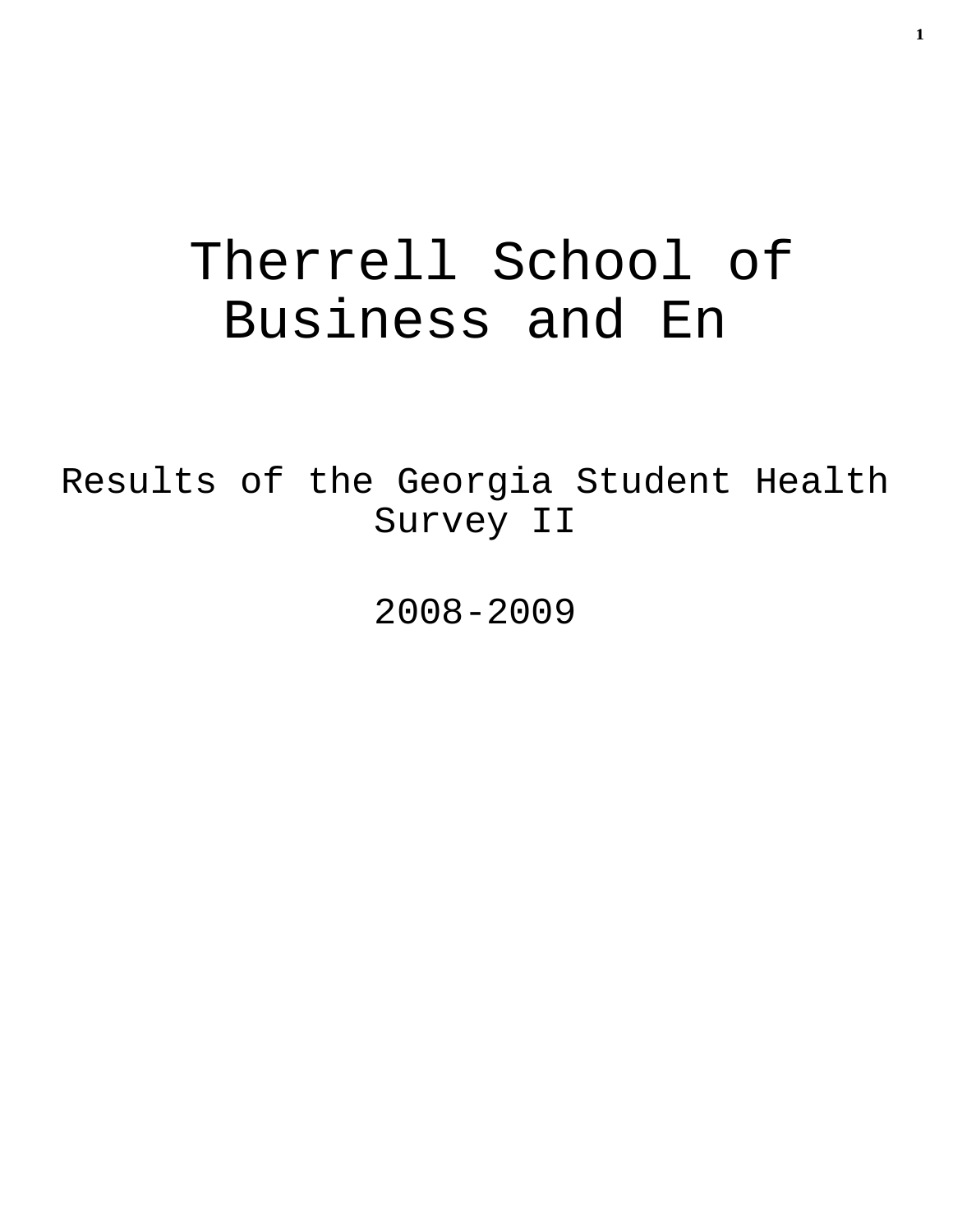### *Demographics* **2**

| Grade                    |    |  |
|--------------------------|----|--|
| <b>Grade   Frequency</b> |    |  |
| 10                       |    |  |
| 12                       | 69 |  |

| <b>Frequency</b> | <b>Table of Gender by Grade</b> |              |             |              |
|------------------|---------------------------------|--------------|-------------|--------------|
| <b>Col Pct</b>   |                                 | Grade(Grade) |             |              |
|                  | Gender(Gender)                  | <b>10</b>    | 12          | <b>Total</b> |
|                  | <b>Female</b>                   | 100.00       | 37<br>53.62 | 38           |
|                  | <b>Male</b>                     | 0.00         | 32<br>46.38 | 32           |
|                  | <b>Total</b>                    |              | 69          | 70           |

| Frequency      | <b>Table of Ethnicity by Grade</b> |              |              |              |
|----------------|------------------------------------|--------------|--------------|--------------|
| <b>Col Pct</b> |                                    | Grade(Grade) |              |              |
|                | <b>Ethnicity</b> (Ethnicity)       | 10           | 12           | <b>Total</b> |
|                | <b>Black</b>                       | 100.00       | 69<br>100.00 | 70           |
|                | <b>Total</b>                       |              | 69           |              |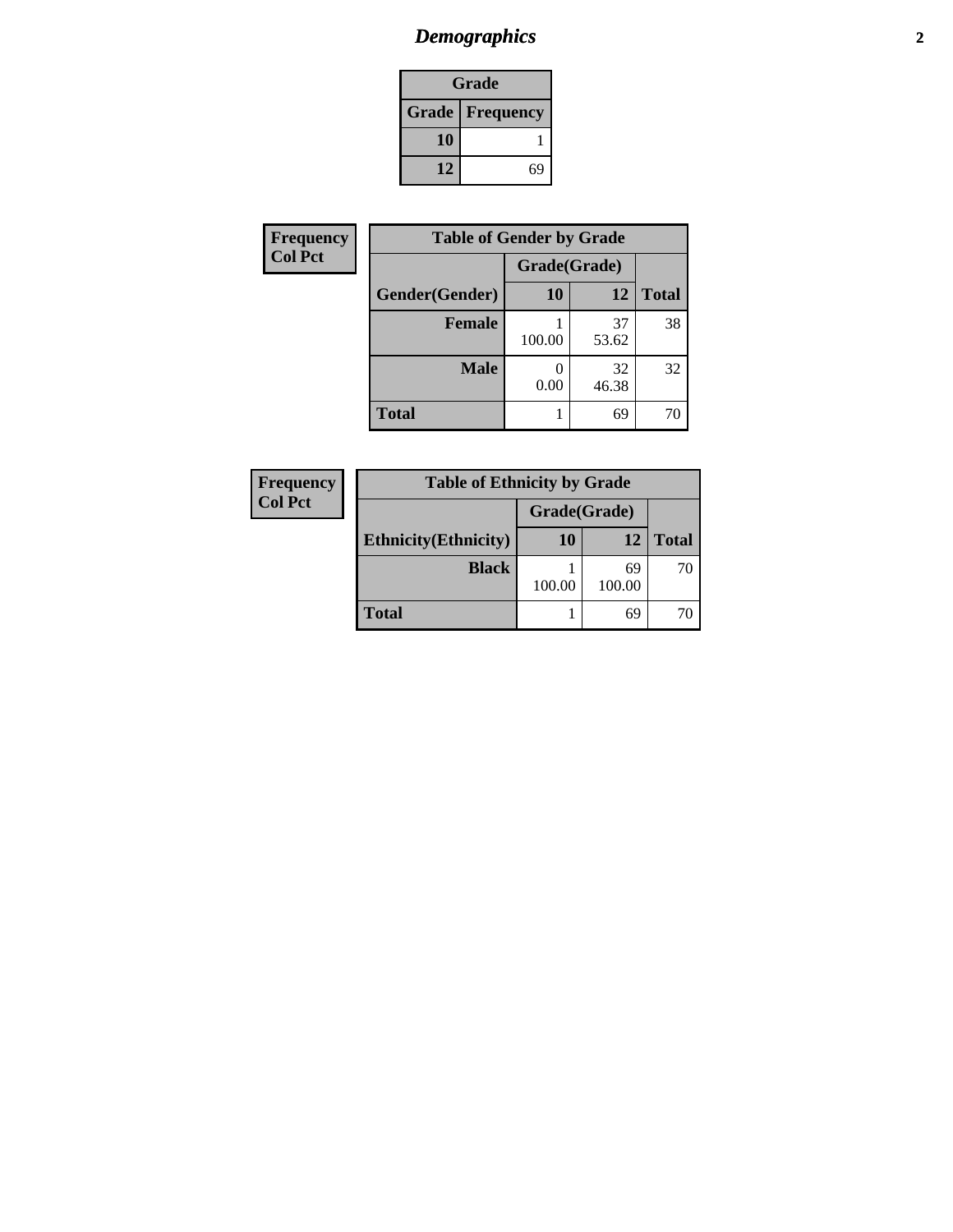#### *Title IV, Part A, Schedule A* **3** *Goal 1: Ensure that all schools are drug-free Baseline Data: Year 2008-2009 Prevalence of Drug Use*

| Frequency<br><b>Col Pct</b> | <b>Table of AlcoholAlt by Grade</b> |              |             |              |  |
|-----------------------------|-------------------------------------|--------------|-------------|--------------|--|
|                             | AlcoholAlt(Alcohol                  | Grade(Grade) |             |              |  |
|                             | use, past 30 days)                  | 10           | 12          | <b>Total</b> |  |
|                             | Yes                                 | 0.00         | 8<br>11.59  | 8            |  |
|                             | N <sub>0</sub>                      | 100.00       | 61<br>88.41 | 62           |  |
|                             | <b>Total</b>                        |              | 69          | 70           |  |

| Frequency<br><b>Col Pct</b> | <b>Table of TobaccoAny by Grade</b> |              |             |              |  |
|-----------------------------|-------------------------------------|--------------|-------------|--------------|--|
|                             | TobaccoAny(Tobacco                  | Grade(Grade) |             |              |  |
|                             | use, past 30 days)                  | <b>10</b>    | 12          | <b>Total</b> |  |
|                             | <b>Yes</b>                          | 0.00         | 8<br>11.59  | 8            |  |
|                             | N <sub>0</sub>                      | 100.00       | 61<br>88.41 | 62           |  |
|                             | <b>Total</b>                        |              | 69          | 70           |  |

| Frequency      | <b>Table of MarijuanaAlt by Grade</b> |              |             |              |
|----------------|---------------------------------------|--------------|-------------|--------------|
| <b>Col Pct</b> | MarijuanaAlt(Marijuana                | Grade(Grade) |             |              |
|                | use, past 30 days)                    | <b>10</b>    | 12          | <b>Total</b> |
|                | <b>Yes</b>                            | 0.00         | 14<br>20.29 | 14           |
|                | N <sub>0</sub>                        | 100.00       | 55<br>79.71 | 56           |
|                | <b>Total</b>                          |              | 69          | 70           |

| Frequency      | <b>Table of OtherDrugAny by Grade</b>  |              |             |                |
|----------------|----------------------------------------|--------------|-------------|----------------|
| <b>Col Pct</b> | <b>OtherDrugAny(Other</b><br>drug use, | Grade(Grade) |             |                |
|                | past 30 days)                          | 10           | <b>12</b>   | <b>Total</b>   |
|                | Yes                                    | 0.00         | 2<br>2.90   | $\overline{c}$ |
|                | N <sub>0</sub>                         | 100.00       | 67<br>97.10 | 68             |
|                | Total                                  |              | 69          | 70             |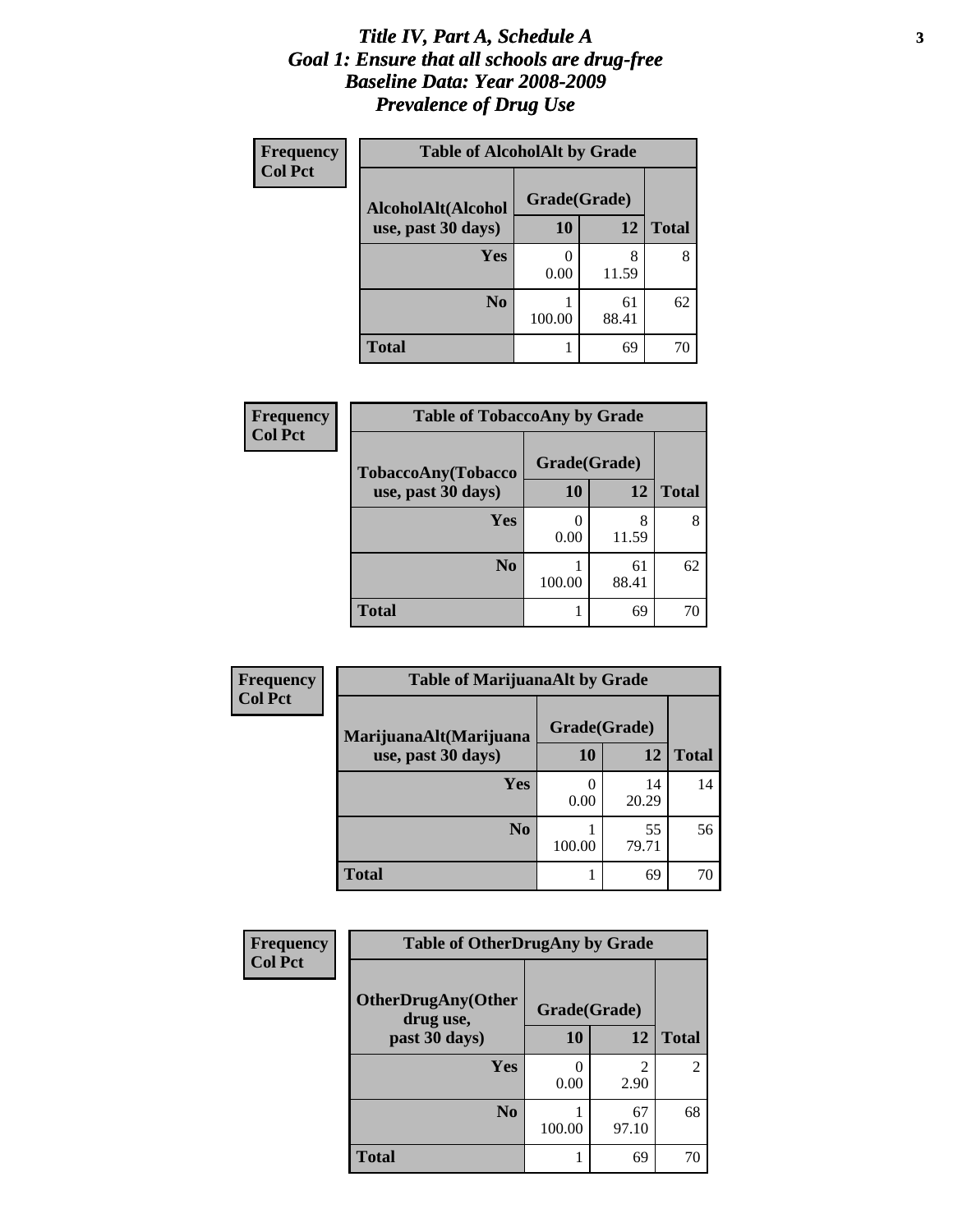#### *Average Age of Onset of Use* **4** *Results for "Average Age of Onset of Use" questions exclude students who said they did not use that substance*

| <b>Variable</b>    | Label                                                              | <b>Mean</b> |
|--------------------|--------------------------------------------------------------------|-------------|
| Alcoholinit2       | I started using alcohol when I was                                 | 14.28       |
| Cigarettesinit2    | I started smoking tobacco when I was                               | 15.09       |
| Smokelessinit2     | I started chewing tobacco when I was                               |             |
| Marijuanainit2     | I started using marijuana when I was                               | 14.65       |
| Cocaineinit2       | I started using cocaine when I was                                 |             |
| Inhalantsinit2     | I started using inhalants when I was                               |             |
| Steroidsinit2      | I started using steroids when I was                                |             |
| Ecstasyinit2       | I started using ecstasy when I was                                 | 17.00       |
| Methinit2          | I started using methamphetamines when I was                        |             |
| Hallucinogensinit2 | I started using hallucinogens when I was                           |             |
| Prescriptioninit2  | I started using prescription drugs not prescribed to me when I was | 13.25       |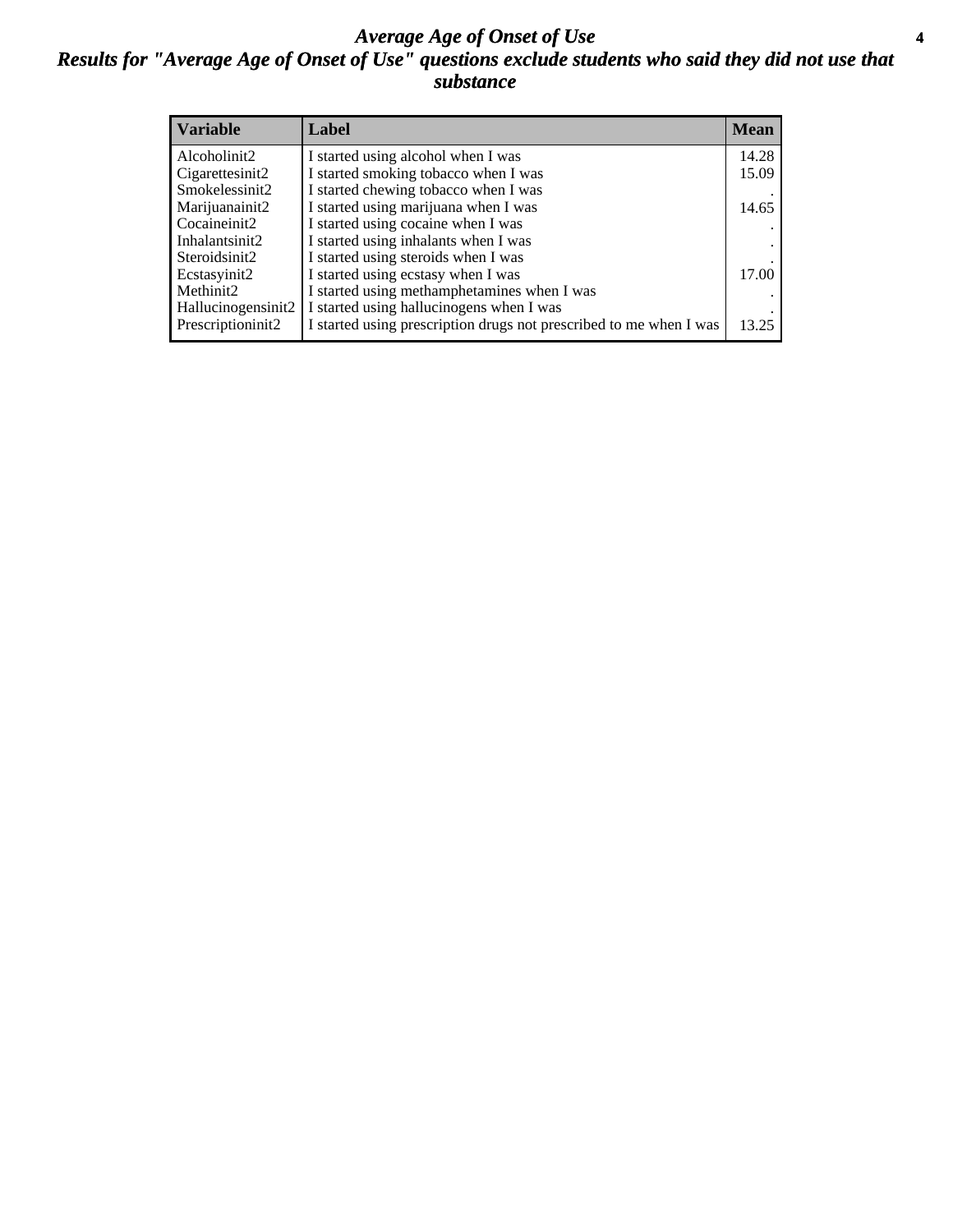### *Perception of Health Risk* **5**

| <b>Frequency</b> | <b>Table of Alcoholharmdich by Grade</b> |              |             |              |
|------------------|------------------------------------------|--------------|-------------|--------------|
| <b>Col Pct</b>   | Alcoholharmdich(I<br>think alcohol is    | Grade(Grade) |             |              |
|                  | harmful)                                 | 10           | 12          | <b>Total</b> |
|                  | <b>Yes</b>                               | 100.00       | 62<br>89.86 | 63           |
|                  | N <sub>0</sub>                           | 0.00         | 10.14       | 7            |
|                  | <b>Total</b>                             |              | 69          | 70           |

| Frequency      | <b>Table of Tobaccoharmdich by Grade</b> |              |             |              |
|----------------|------------------------------------------|--------------|-------------|--------------|
| <b>Col Pct</b> | Tobaccoharmdich(I<br>think tobacco is    | Grade(Grade) |             |              |
|                | harmful)                                 | 10           | 12          | <b>Total</b> |
|                | <b>Yes</b>                               | 100.00       | 68<br>98.55 | 69           |
|                | N <sub>0</sub>                           | 0.00         | 1.45        |              |
|                | <b>Total</b>                             |              | 69          | 70           |

| Frequency      | <b>Table of Marijuanaharmdich by Grade</b> |              |             |              |
|----------------|--------------------------------------------|--------------|-------------|--------------|
| <b>Col Pct</b> | Marijuanaharmdich(I<br>think marijuana is  | Grade(Grade) |             |              |
|                | harmful)                                   | 10           | 12          | <b>Total</b> |
|                | Yes                                        | 100.00       | 51<br>73.91 | 52           |
|                | N <sub>0</sub>                             | 0.00         | 18<br>26.09 | 18           |
|                | <b>Total</b>                               |              | 69          | 70           |

| <b>Frequency</b> | <b>Table of Otherdrugharmdich by Grade</b>                   |           |             |              |
|------------------|--------------------------------------------------------------|-----------|-------------|--------------|
| <b>Col Pct</b>   | Otherdrugharmdich(I<br>Grade(Grade)<br>think other drugs are |           |             |              |
|                  | harmful)                                                     | <b>10</b> | 12          | <b>Total</b> |
|                  | Yes                                                          | 100.00    | 68<br>98.55 | 69           |
|                  | N <sub>0</sub>                                               | 0.00      | 1.45        |              |
|                  | <b>Total</b>                                                 |           | 69          | 70           |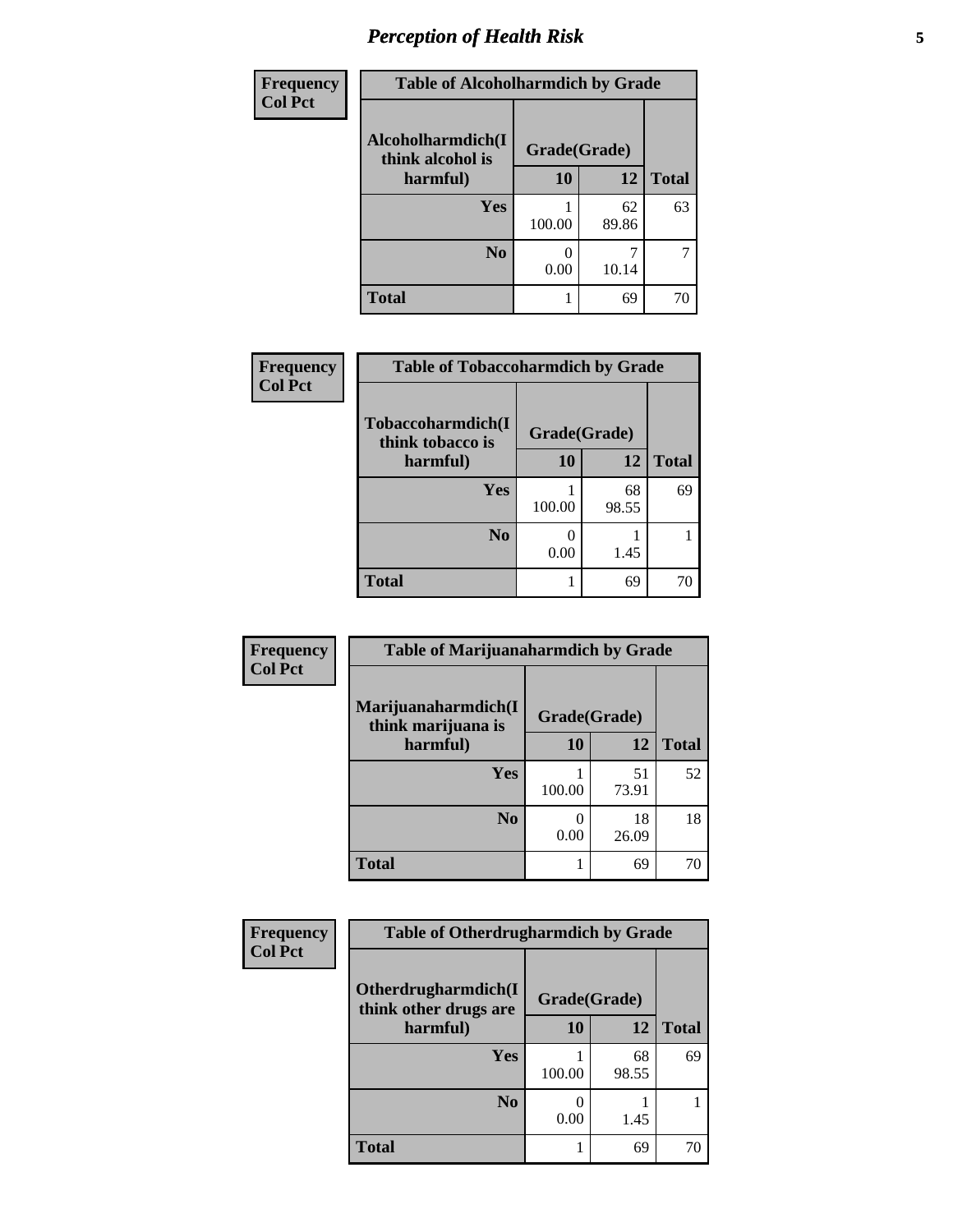### *Social Disapproval* **6**

| Frequency      | <b>Table of Alcoholpeerdich by Grade</b>                    |              |             |              |  |
|----------------|-------------------------------------------------------------|--------------|-------------|--------------|--|
| <b>Col Pct</b> | Alcoholpeerdich(My<br>friends would<br>disapprove if I used | Grade(Grade) |             |              |  |
|                | alcohol)                                                    | 10           | 12          | <b>Total</b> |  |
|                | <b>Yes</b>                                                  | 0<br>0.00    | 40<br>57.97 | 40           |  |
|                | N <sub>0</sub>                                              | 100.00       | 29<br>42.03 | 30           |  |
|                | <b>Total</b>                                                |              | 69          | 70           |  |

| <b>Frequency</b> |
|------------------|
| <b>Col Pct</b>   |

| <b>Table of Tobaccopeerdich by Grade</b>                    |              |             |              |  |  |
|-------------------------------------------------------------|--------------|-------------|--------------|--|--|
| Tobaccopeerdich(My<br>friends would<br>disapprove if I used | Grade(Grade) |             |              |  |  |
| tobacco)                                                    | 10           | 12          | <b>Total</b> |  |  |
| Yes                                                         | 0<br>0.00    | 48<br>69.57 | 48           |  |  |
| N <sub>0</sub>                                              | 100.00       | 21<br>30.43 | 22           |  |  |
| <b>Total</b>                                                |              | 69          | 70           |  |  |

| Frequency      | <b>Table of Marijuanapeerdich by Grade</b>                    |        |              |              |  |
|----------------|---------------------------------------------------------------|--------|--------------|--------------|--|
| <b>Col Pct</b> | Marijuanapeerdich(My<br>friends would<br>disapprove if I used |        | Grade(Grade) |              |  |
|                | marijuana)                                                    | 10     | 12           | <b>Total</b> |  |
|                | Yes                                                           | 0.00   | 37<br>53.62  | 37           |  |
|                | N <sub>0</sub>                                                | 100.00 | 32<br>46.38  | 33           |  |
|                | <b>Total</b>                                                  |        | 69           | 70           |  |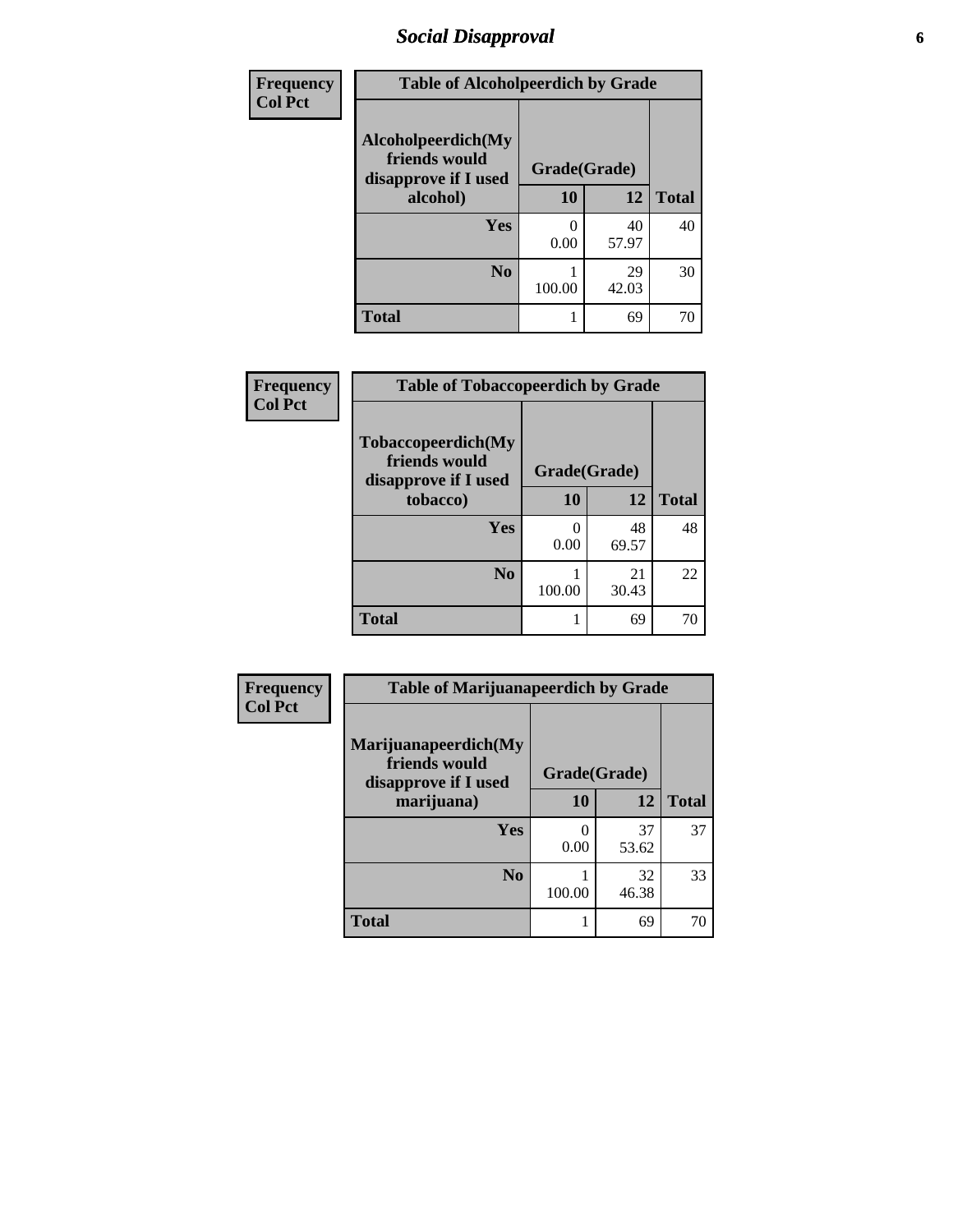### *Social Disapproval* **7**

| Frequency      | <b>Table of Otherdrugpeerdich by Grade</b>                    |              |             |              |  |
|----------------|---------------------------------------------------------------|--------------|-------------|--------------|--|
| <b>Col Pct</b> | Otherdrugpeerdich(My<br>friends would<br>disapprove if I used | Grade(Grade) |             |              |  |
|                | other drugs)                                                  | 10           | 12          | <b>Total</b> |  |
|                | Yes                                                           | 0.00         | 61<br>88.41 | 61           |  |
|                | N <sub>0</sub>                                                | 100.00       | 8<br>11.59  | $\mathbf Q$  |  |
|                | <b>Total</b>                                                  |              | 69          | 70           |  |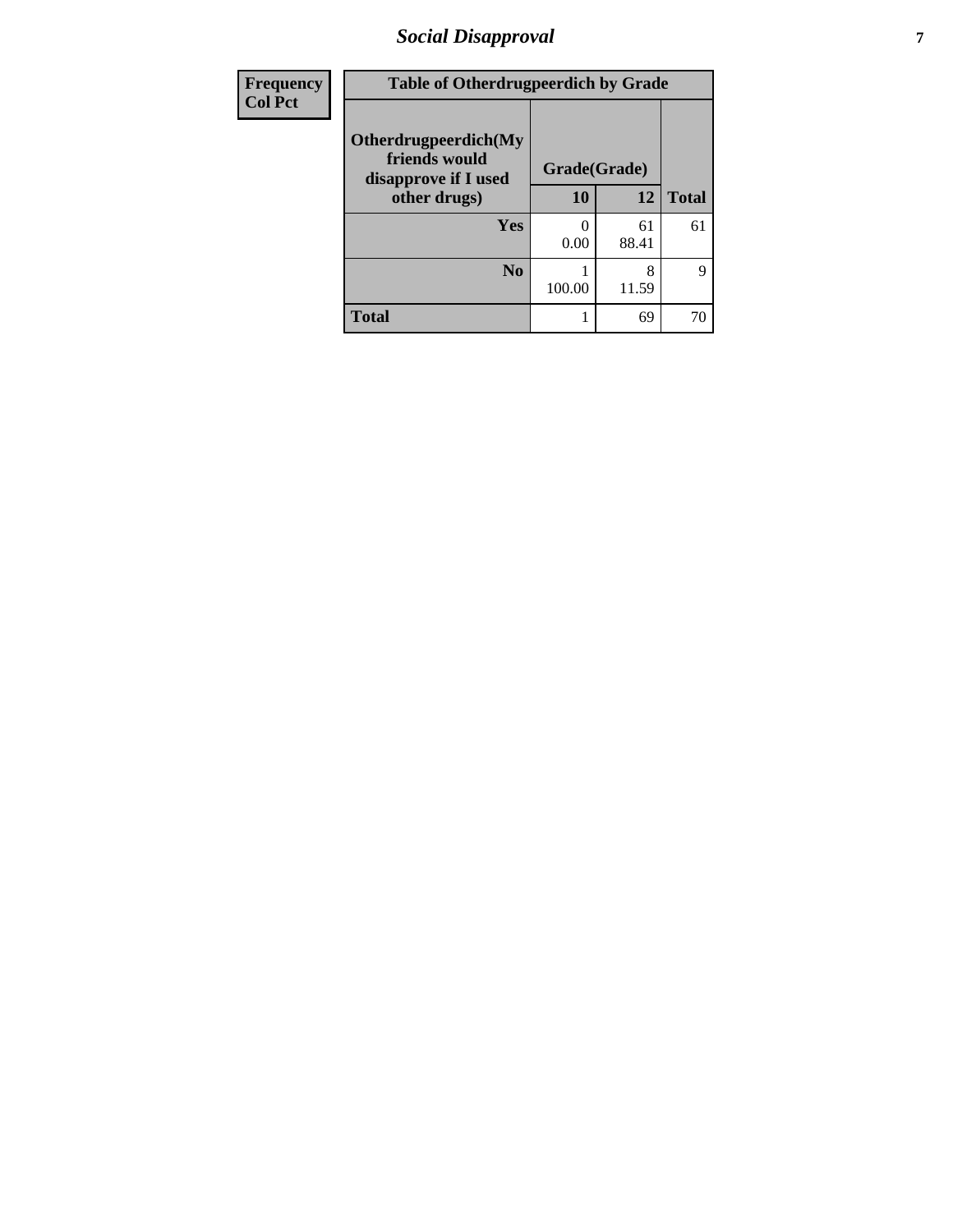#### Title IV, Part A, Schedule A **8** *Goal 2: To help ensure that all schools are safe and disciplined Baseline Data: Year 2008-2009 Student Involvement in Gang Activity*

| Frequency      | <b>Table of Gangself by Grade</b>                                                                 |                    |             |              |
|----------------|---------------------------------------------------------------------------------------------------|--------------------|-------------|--------------|
| <b>Col Pct</b> | Gangself(I<br>have<br>participated<br>in illegal<br>gang<br>activities in<br>the past 30<br>days) | Grade(Grade)<br>10 | 12          | <b>Total</b> |
|                | Yes                                                                                               | $\theta$<br>0.00   | 5<br>7.25   | 5            |
|                | N <sub>0</sub>                                                                                    | 1<br>100.00        | 64<br>92.75 | 65           |
|                | <b>Total</b>                                                                                      | 1                  | 69          | 70           |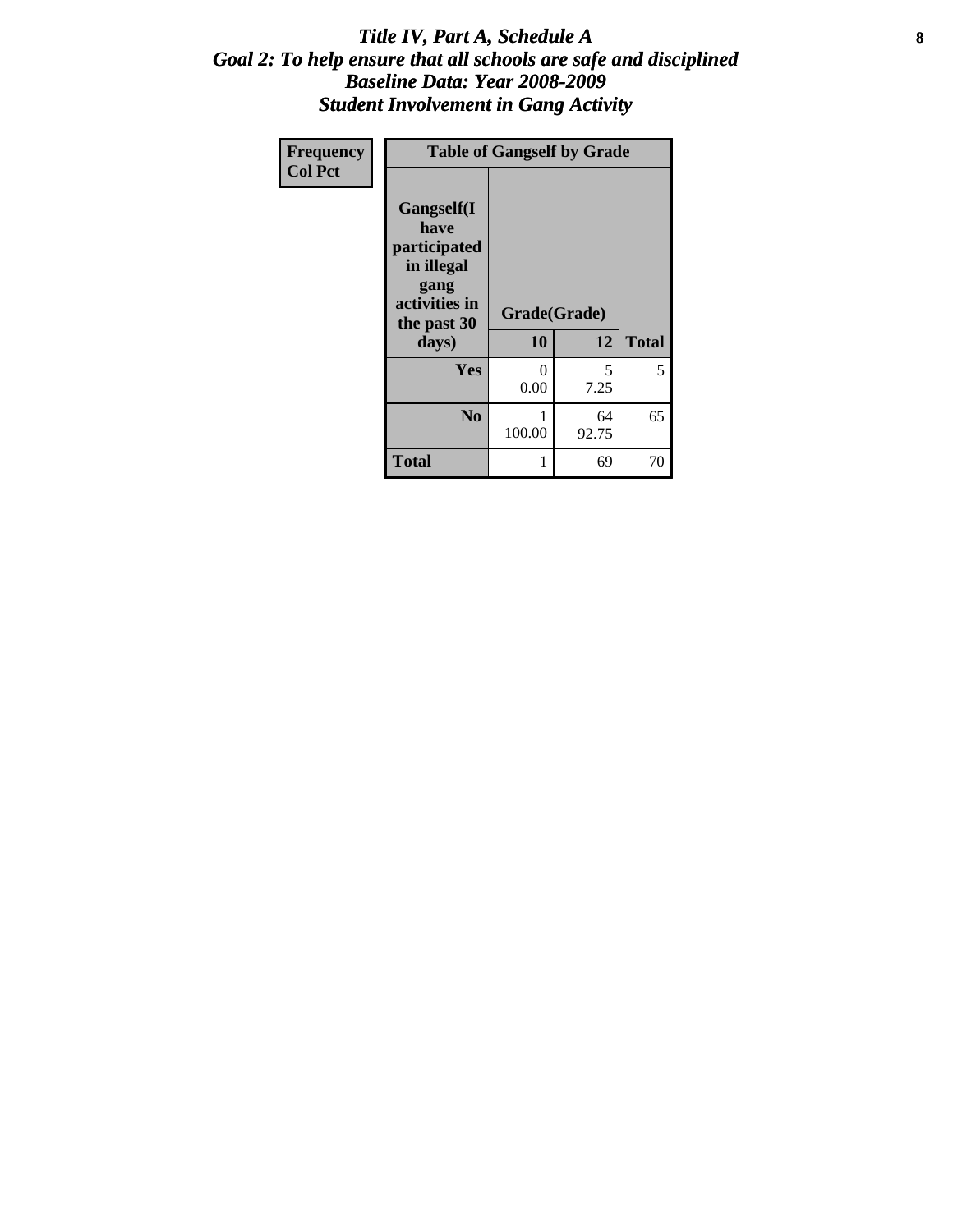### *Student Perception of School Safety* **9**

| <b>Frequency</b><br>Row Pct |
|-----------------------------|
|                             |

| <b>Table of Grade by Safeschool</b> |                          |                                                                                                                 |             |            |    |  |  |  |
|-------------------------------------|--------------------------|-----------------------------------------------------------------------------------------------------------------|-------------|------------|----|--|--|--|
|                                     |                          | Safeschool (School is a place at which I feel<br>safe)                                                          |             |            |    |  |  |  |
| Grade(Grade)                        | <b>Strongly</b><br>Agree | Somewhat  <br><b>Somewhat</b><br><b>Strongly</b><br><b>Disagree</b><br><b>Disagree</b><br><b>Total</b><br>Agree |             |            |    |  |  |  |
| <b>10</b>                           | 0.00                     | 100.00                                                                                                          | 0.00        | 0.00       |    |  |  |  |
| 12                                  | 16<br>23.19              | 30<br>43.48                                                                                                     | 15<br>21.74 | 8<br>11.59 | 69 |  |  |  |
| Total                               | 16                       | 31                                                                                                              | 15          | 8          | 70 |  |  |  |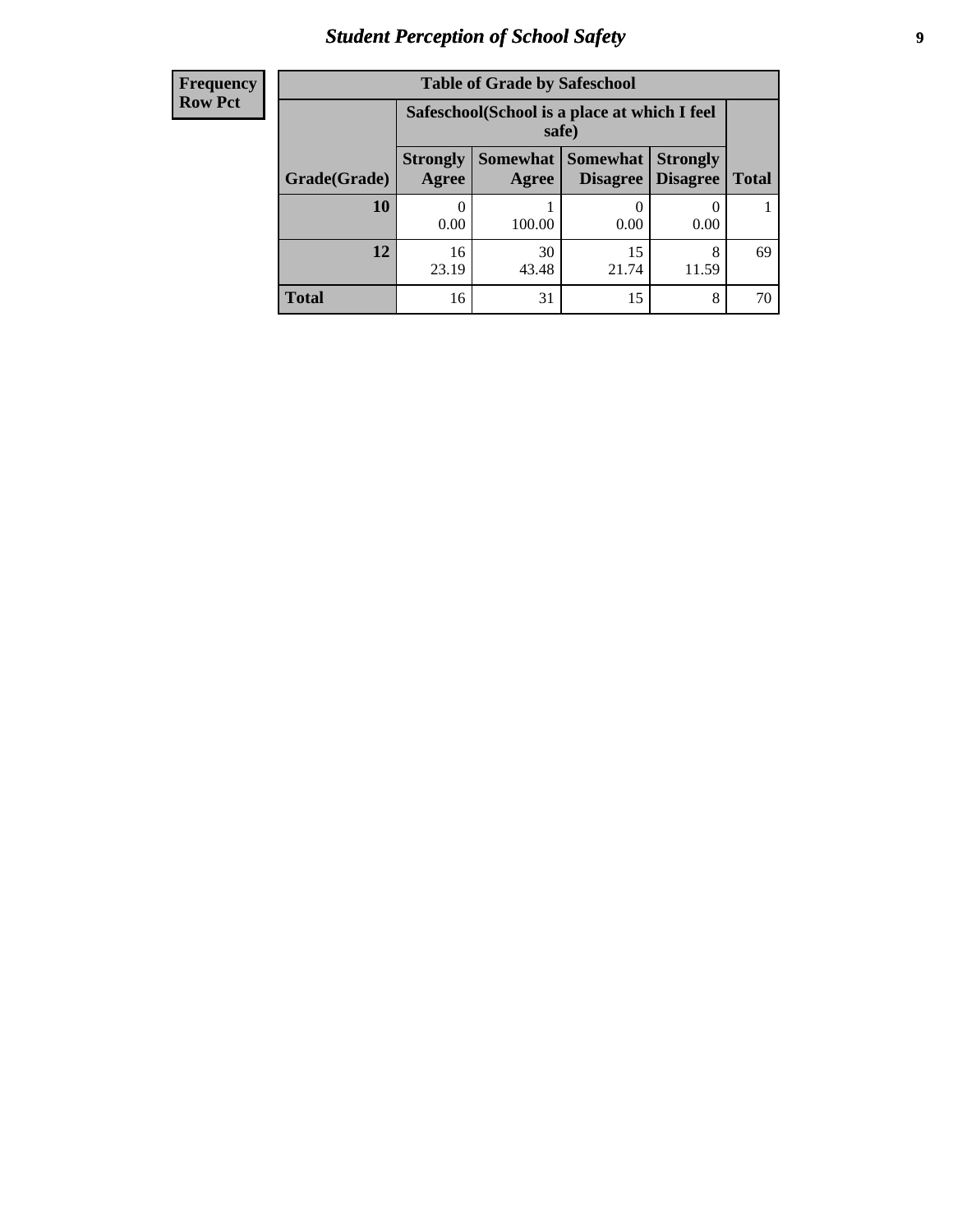#### *Students Who Have Been Bullied* **10**

| Frequency      |              | <b>Table of Grade by Bullied</b> |                                                     |                        |                   |              |
|----------------|--------------|----------------------------------|-----------------------------------------------------|------------------------|-------------------|--------------|
| <b>Row Pct</b> |              | bullied by other students        | <b>Bullied</b> (I have been<br>in the past 30 days) |                        |                   |              |
|                | Grade(Grade) | $\mathbf 0$<br><b>Days</b>       | 1 or<br>days                                        | 3 to<br>5<br>days      | All<br>30<br>days | <b>Total</b> |
|                | 10           | 100.00                           | $\Omega$<br>0.00                                    | $\Omega$<br>0.00       | 0<br>0.00         |              |
|                | 12           | 65<br>94.20                      | 1.45                                                | $\overline{c}$<br>2.90 | 1.45              | 69           |
|                | <b>Total</b> | 66                               |                                                     | 2                      |                   | 70           |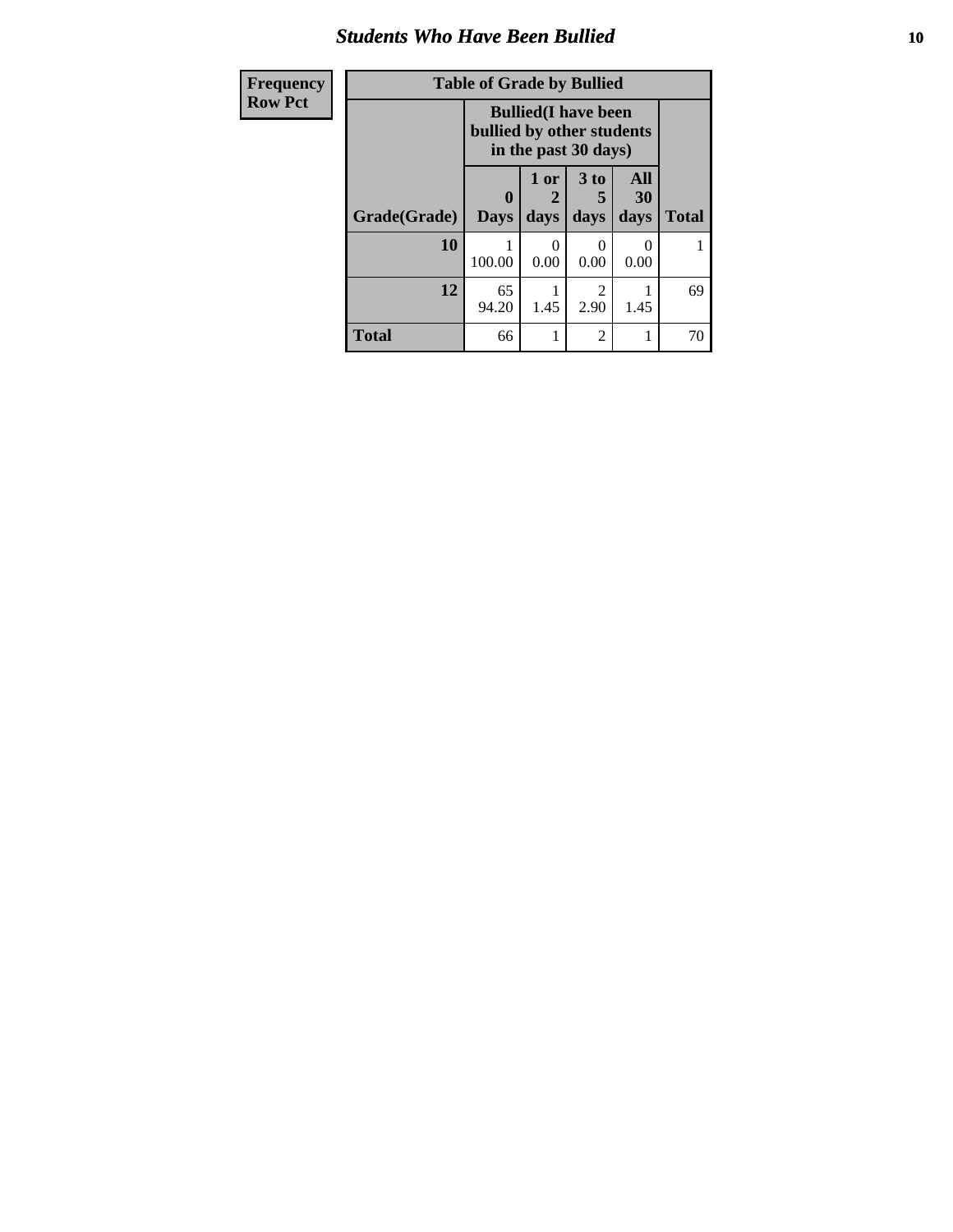#### *School Climate* **11**

| Frequency      | <b>Table of SchoolClimate1 by Grade</b> |                    |             |              |  |  |
|----------------|-----------------------------------------|--------------------|-------------|--------------|--|--|
| <b>Col Pct</b> | SchoolClimate1(I<br>like school)        | Grade(Grade)<br>10 | 12          | <b>Total</b> |  |  |
|                | <b>Strongly Agree</b>                   | 100.00             | 32<br>46.38 | 33           |  |  |
|                | <b>Somewhat Agree</b>                   | 0<br>0.00          | 31<br>44.93 | 31           |  |  |
|                | <b>Somewhat Disagree</b>                | 0.00               | 5<br>7.25   | 5            |  |  |
|                | <b>Strongly Disagree</b>                | 0.00               | 1.45        |              |  |  |
|                | <b>Total</b>                            | 1                  | 69          | 70           |  |  |

| Frequency      | <b>Table of SchoolClimate2 by Grade</b> |              |                                     |               |
|----------------|-----------------------------------------|--------------|-------------------------------------|---------------|
| <b>Col Pct</b> | SchoolClimate2(I<br>feel successful at  | Grade(Grade) |                                     |               |
|                | school)                                 | 10           | 12                                  | <b>Total</b>  |
|                | <b>Strongly Agree</b>                   | 0.00         | 39<br>56.52                         | 39            |
|                | <b>Somewhat Agree</b>                   | 100.00       | 28<br>40.58                         | 29            |
|                | <b>Somewhat Disagree</b>                | ∩<br>0.00    | $\mathcal{D}_{\mathcal{A}}$<br>2.90 | $\mathcal{L}$ |
|                | <b>Total</b>                            |              | 69                                  | 70            |

| Frequency      | <b>Table of SchoolClimate3 by Grade</b>                                      |                           |             |              |  |
|----------------|------------------------------------------------------------------------------|---------------------------|-------------|--------------|--|
| <b>Col Pct</b> | <b>SchoolClimate3(My</b><br>school has high<br>standards for<br>achievement) | Grade(Grade)<br><b>10</b> | 12          | <b>Total</b> |  |
|                | <b>Strongly Agree</b>                                                        | 100.00                    | 27<br>39.13 | 28           |  |
|                | <b>Somewhat Agree</b>                                                        | 0<br>0.00                 | 31<br>44.93 | 31           |  |
|                | <b>Somewhat Disagree</b>                                                     | 0<br>0.00                 | 8<br>11.59  | 8            |  |
|                | <b>Strongly Disagree</b>                                                     | 0<br>0.00                 | 3<br>4.35   | 3            |  |
|                | Total                                                                        |                           | 69          | 70           |  |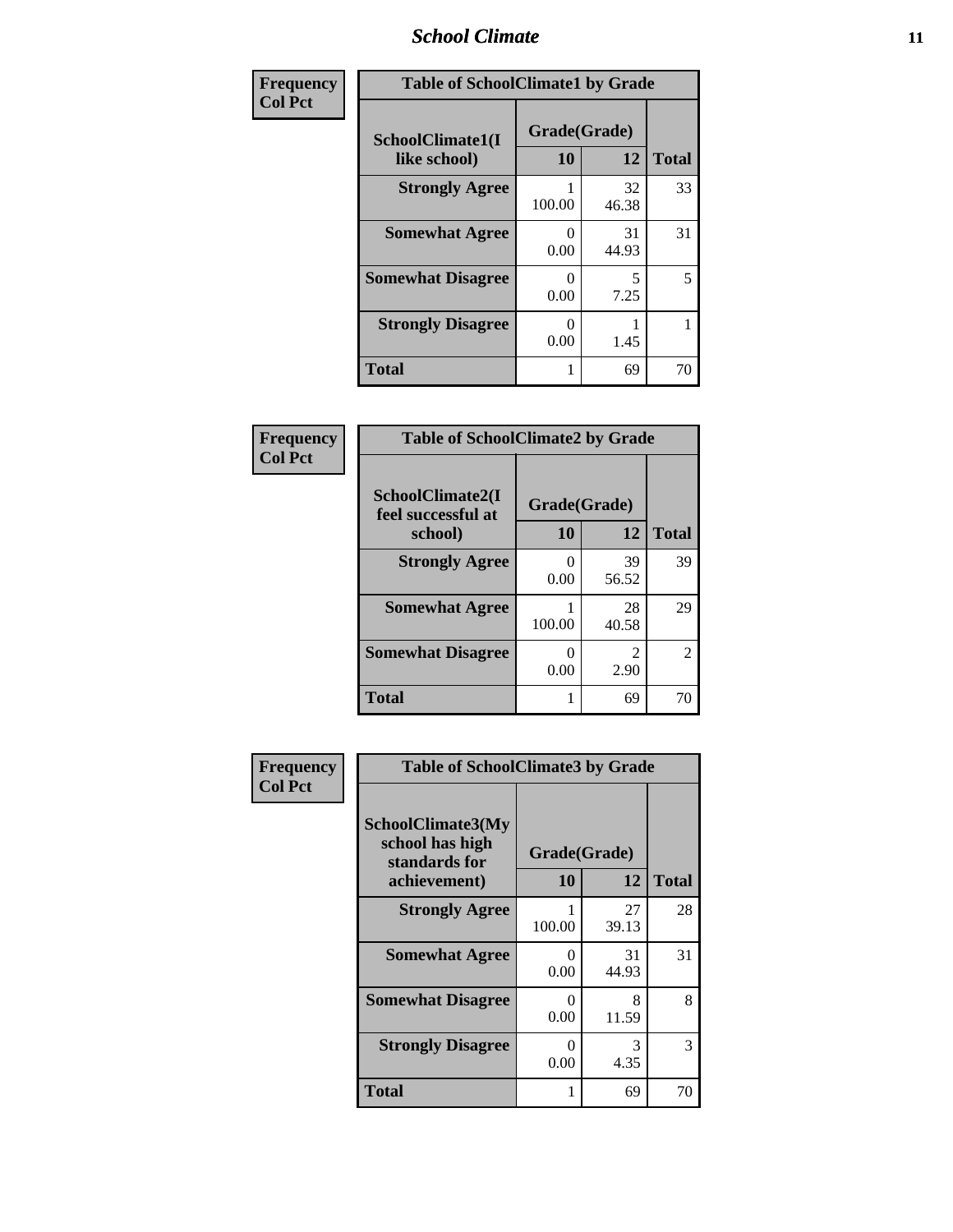#### *School Climate* **12**

| Frequency      | <b>Table of SchoolClimate4 by Grade</b>                              |                    |             |              |
|----------------|----------------------------------------------------------------------|--------------------|-------------|--------------|
| <b>Col Pct</b> | <b>SchoolClimate4(My</b><br>school sets clear<br>rules for behavior) | Grade(Grade)<br>10 | 12          | <b>Total</b> |
|                | <b>Strongly Agree</b>                                                | 100.00             | 24<br>34.78 | 25           |
|                | <b>Somewhat Agree</b>                                                | 0<br>0.00          | 30<br>43.48 | 30           |
|                | <b>Somewhat Disagree</b>                                             | 0<br>0.00          | 13<br>18.84 | 13           |
|                | <b>Strongly Disagree</b>                                             | 0<br>0.00          | 2<br>2.90   | 2            |
|                | <b>Total</b>                                                         | 1                  | 69          | 70           |

#### **Frequency Col Pct**

| <b>Table of SchoolClimate5 by Grade</b>                              |                    |             |              |  |
|----------------------------------------------------------------------|--------------------|-------------|--------------|--|
| SchoolClimate5(I<br>know what to do in<br>an emergency at<br>school) | Grade(Grade)<br>10 | 12          | <b>Total</b> |  |
| <b>Strongly Agree</b>                                                | 1                  | 46          | 47           |  |
|                                                                      | 100.00             | 66.67       |              |  |
| <b>Somewhat Agree</b>                                                | 0<br>0.00          | 18<br>26.09 | 18           |  |
| <b>Somewhat Disagree</b>                                             | 0<br>0.00          | 3<br>4.35   | 3            |  |
| <b>Strongly Disagree</b>                                             | 0<br>0.00          | 2<br>2.90   | 2            |  |
| <b>Total</b>                                                         | 1                  | 69          | 70           |  |

| Frequency      | <b>Table of SchoolClimate6 by Grade</b>                  |                    |             |                          |
|----------------|----------------------------------------------------------|--------------------|-------------|--------------------------|
| <b>Col Pct</b> | <b>SchoolClimate6(Teachers</b><br>treat me with respect) | Grade(Grade)<br>10 | 12          | <b>Total</b>             |
|                | <b>Strongly Agree</b>                                    | 0<br>0.00          | 37<br>53.62 | 37                       |
|                | <b>Somewhat Agree</b>                                    | 100.00             | 27<br>39.13 | 28                       |
|                | <b>Somewhat Disagree</b>                                 | 0<br>0.00          | 4<br>5.80   | $\overline{\mathcal{A}}$ |
|                | <b>Strongly Disagree</b>                                 | 0<br>0.00          | 1.45        |                          |
|                | <b>Total</b>                                             |                    | 69          | 70                       |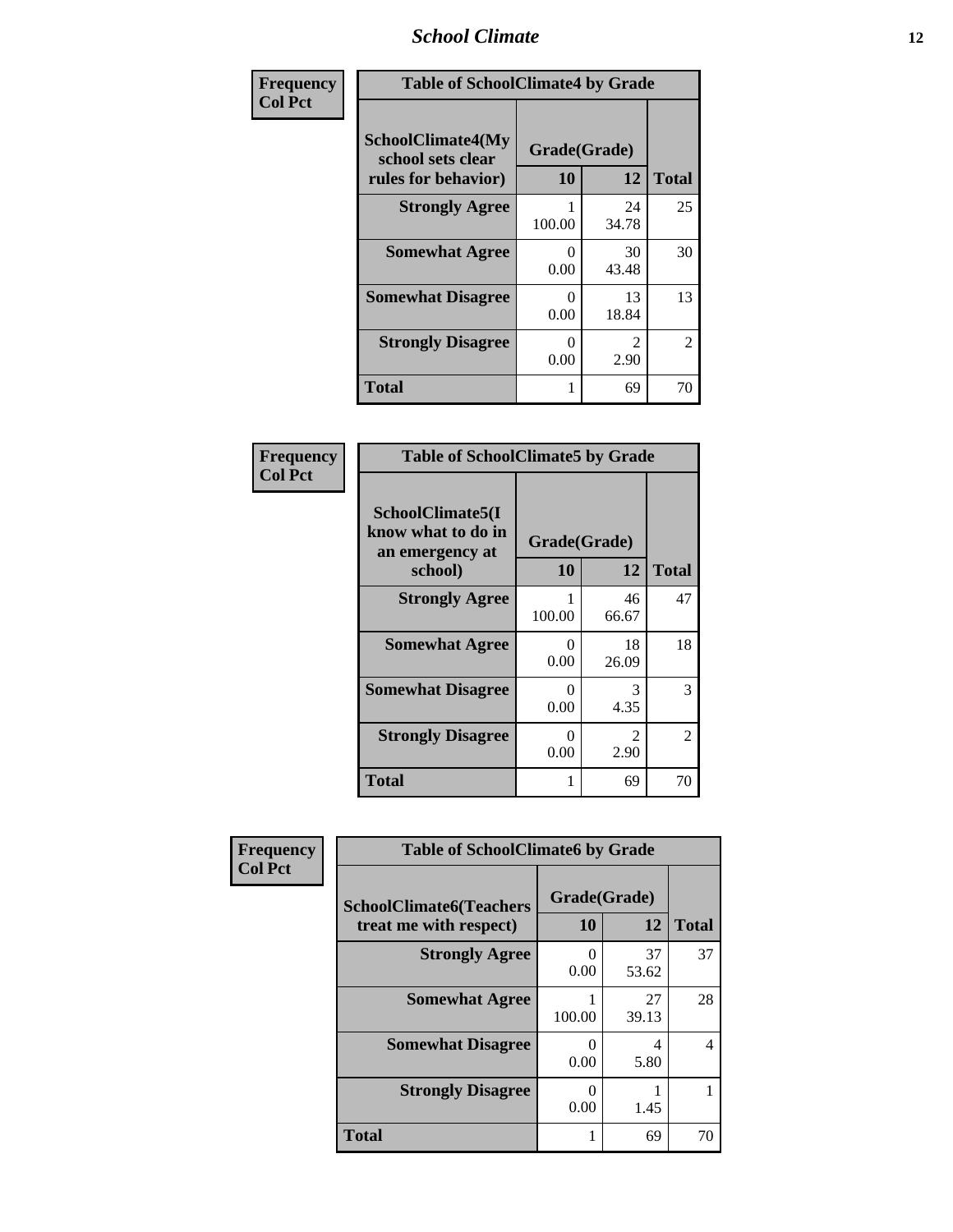#### *School Climate* **13**

| Frequency      | <b>Table of SchoolClimate7 by Grade</b>                  |              |             |              |
|----------------|----------------------------------------------------------|--------------|-------------|--------------|
| <b>Col Pct</b> | <b>SchoolClimate7(Behaviors</b><br>in my class allow the | Grade(Grade) |             |              |
|                | teacher to teach)                                        | <b>10</b>    | 12          | <b>Total</b> |
|                | <b>Strongly Agree</b>                                    | 0<br>0.00    | 15<br>21.74 | 15           |
|                | <b>Somewhat Agree</b>                                    | 0<br>0.00    | 42<br>60.87 | 42           |
|                | <b>Somewhat Disagree</b>                                 | 100.00       | 12<br>17.39 | 13           |
|                | <b>Total</b>                                             |              | 69          | 70           |

| <b>Frequency</b> | <b>Table of SchoolClimate8 by Grade</b>                                              |                           |             |              |
|------------------|--------------------------------------------------------------------------------------|---------------------------|-------------|--------------|
| <b>Col Pct</b>   | <b>SchoolClimate8(Students</b><br>are frequently<br>recognized for good<br>behavior) | Grade(Grade)<br><b>10</b> | 12          | <b>Total</b> |
|                  | <b>Strongly Agree</b>                                                                | 0<br>0.00                 | 14<br>20.29 | 14           |
|                  | <b>Somewhat Agree</b>                                                                | 100.00                    | 34<br>49.28 | 35           |
|                  | <b>Somewhat Disagree</b>                                                             | 0<br>0.00                 | 15<br>21.74 | 15           |
|                  | <b>Strongly Disagree</b>                                                             | $\mathbf{\Omega}$<br>0.00 | 6<br>8.70   | 6            |
|                  | Total                                                                                |                           | 69          | 70           |

| <b>Frequency</b> | <b>Table of SchoolClimate9 by Grade</b>                            |              |             |              |
|------------------|--------------------------------------------------------------------|--------------|-------------|--------------|
| <b>Col Pct</b>   | SchoolClimate9(School<br>counselor would be<br>helpful if I needed | Grade(Grade) |             |              |
|                  | assistance)                                                        | 10           | 12          | <b>Total</b> |
|                  | <b>Strongly Agree</b>                                              | 100.00       | 61<br>88.41 | 62           |
|                  | <b>Somewhat Agree</b>                                              | 0.00         | 10.14       |              |
|                  | <b>Somewhat Disagree</b>                                           | 0<br>0.00    | 1.45        |              |
|                  | <b>Total</b>                                                       |              | 69          | 70           |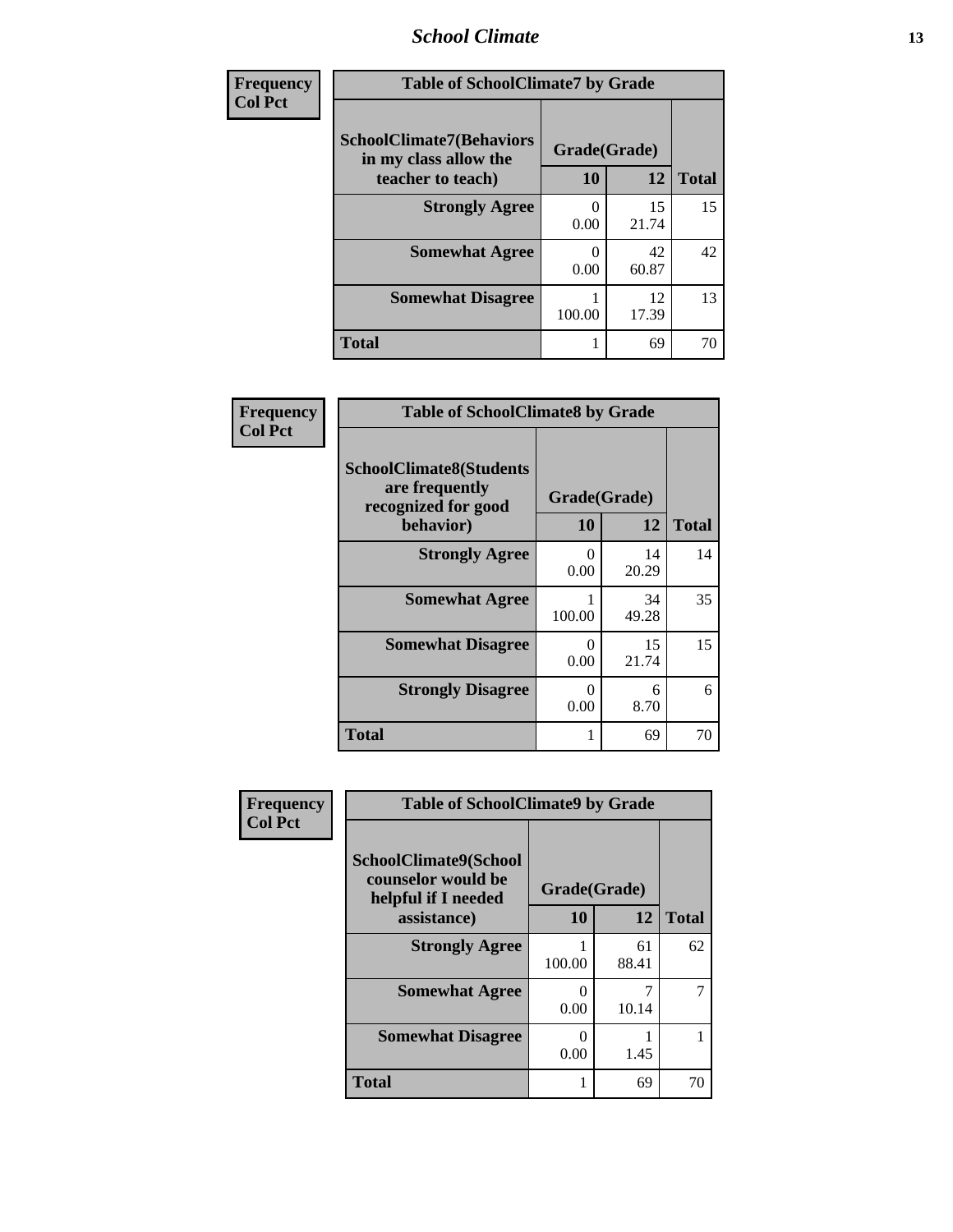#### *Reasons for Dropping Out* **14**

| Frequency      | <b>Table of Dropoutreason by Grade</b>                                   |                    |             |                |
|----------------|--------------------------------------------------------------------------|--------------------|-------------|----------------|
| <b>Col Pct</b> | Dropoutreason(If<br>I dropped out the<br>reason would<br>most likely be) | Grade(Grade)<br>10 | 12          | <b>Total</b>   |
|                | <b>Won't Drop out</b>                                                    | 0<br>0.00          | 35<br>50.72 | 35             |
|                | <b>Bored</b>                                                             | 0<br>0.00          | 10<br>14.49 | 10             |
|                | <b>Family Reasons</b>                                                    | 0<br>0.00          | 4<br>5.80   | $\overline{4}$ |
|                | <b>Other</b>                                                             | 1<br>100.00        | 20<br>28.99 | 21             |
|                | <b>Total</b>                                                             | 1                  | 69          | 70             |

| <b>Frequency</b><br><b>Col Pct</b> |                                                                        | <b>Table of Dropout by Grade</b> |             |              |  |  |
|------------------------------------|------------------------------------------------------------------------|----------------------------------|-------------|--------------|--|--|
|                                    | Dropout(I<br>have<br>thought<br>about<br>dropping<br>out of<br>school) | Grade(Grade)<br>10               | 12          | <b>Total</b> |  |  |
|                                    | Yes                                                                    | 0<br>0.00                        | 30<br>43.48 | 30           |  |  |
|                                    | N <sub>0</sub>                                                         | 100.00                           | 39<br>56.52 | 40           |  |  |
|                                    | <b>Total</b>                                                           | 1                                | 69          | 70           |  |  |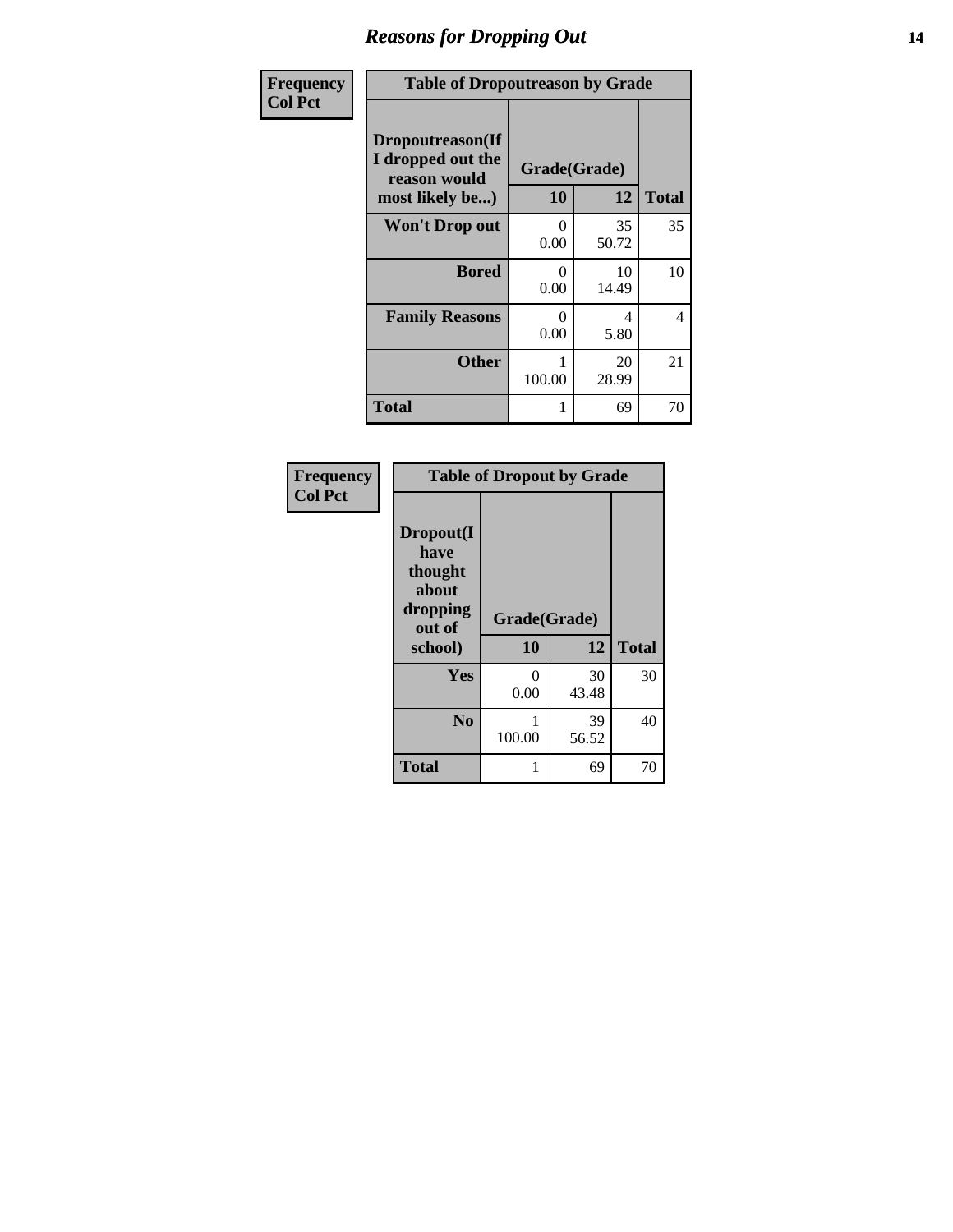*School Safety* **15**

| Frequency      |                                                                                                   | <b>Table of Gangself by Grade</b> |             |              |  |
|----------------|---------------------------------------------------------------------------------------------------|-----------------------------------|-------------|--------------|--|
| <b>Col Pct</b> | Gangself(I<br>have<br>participated<br>in illegal<br>gang<br>activities in<br>the past 30<br>days) | Grade(Grade)<br>10                | 12          | <b>Total</b> |  |
|                | Yes                                                                                               | 0<br>0.00                         | 5<br>7.25   | 5            |  |
|                | N <sub>0</sub>                                                                                    | 100.00                            | 64<br>92.75 | 65           |  |
|                | <b>Total</b>                                                                                      | 1                                 | 69          | 70           |  |

| Frequency<br><b>Col Pct</b> | <b>Table of Gangpeers by Grade</b>                                                                                             |                    |             |              |
|-----------------------------|--------------------------------------------------------------------------------------------------------------------------------|--------------------|-------------|--------------|
|                             | <b>Gangpeers</b> (I<br>have friends<br>who have<br>participated<br>in illegal<br>gang<br>activities in<br>the past 30<br>days) | Grade(Grade)<br>10 | 12          | <b>Total</b> |
|                             | Yes                                                                                                                            | 0<br>0.00          | 25<br>36.23 | 25           |
|                             | N <sub>0</sub>                                                                                                                 | 100.00             | 44<br>63.77 | 45           |
|                             | <b>Total</b>                                                                                                                   | 1                  | 69          | 70           |

| Frequency      | <b>Table of Pickedon by Grade</b>                                   |                      |                        |                |
|----------------|---------------------------------------------------------------------|----------------------|------------------------|----------------|
| <b>Col Pct</b> | <b>Pickedon</b> (I have<br>been picked on or<br>teased at school in | Grade(Grade)         |                        |                |
|                | the past 30 days)                                                   | 10                   | 12                     | <b>Total</b>   |
|                | <b>Strongly Agree</b>                                               | $\mathbf{0}$<br>0.00 | $\mathfrak{D}$<br>2.90 | $\mathfrak{D}$ |
|                | <b>Somewhat Agree</b>                                               | 0.00                 | 8<br>11.59             | 8              |
|                | <b>Somewhat Disagree</b>                                            | 0.00                 | 6<br>8.70              | 6              |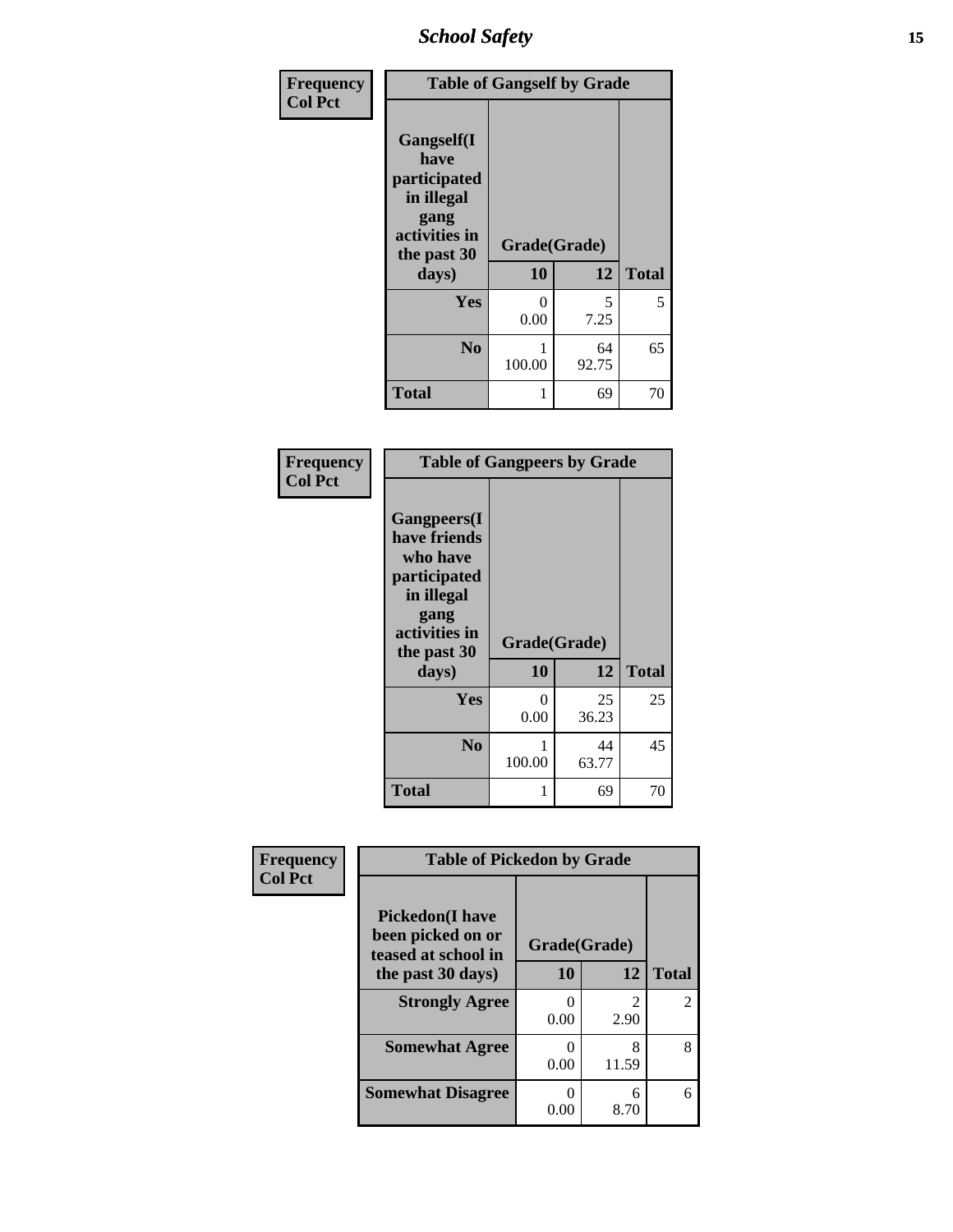### *School Safety* **16**

| <b>Frequency</b> | <b>Table of Pickedon by Grade</b>                                                        |                    |             |              |
|------------------|------------------------------------------------------------------------------------------|--------------------|-------------|--------------|
| <b>Col Pct</b>   | <b>Pickedon</b> (I have<br>been picked on or<br>teased at school in<br>the past 30 days) | Grade(Grade)<br>10 | 12          | <b>Total</b> |
|                  | <b>Strongly Disagree</b>                                                                 | 100.00             | 53<br>76.81 | 54           |
|                  | Total                                                                                    |                    | 69          |              |

| Frequency      | <b>Table of Safeschool by Grade</b>                      |                    |             |              |  |
|----------------|----------------------------------------------------------|--------------------|-------------|--------------|--|
| <b>Col Pct</b> | Safeschool(School<br>is a place at which I<br>feel safe) | Grade(Grade)<br>10 | 12          | <b>Total</b> |  |
|                | <b>Strongly Agree</b>                                    | 0<br>0.00          | 16<br>23.19 | 16           |  |
|                | <b>Somewhat Agree</b>                                    | 100.00             | 30<br>43.48 | 31           |  |
|                | <b>Somewhat Disagree</b>                                 | 0<br>0.00          | 15<br>21.74 | 15           |  |
|                | <b>Strongly Disagree</b>                                 | 0<br>0.00          | 8<br>11.59  | 8            |  |
|                | Total                                                    | 1                  | 69          | 70           |  |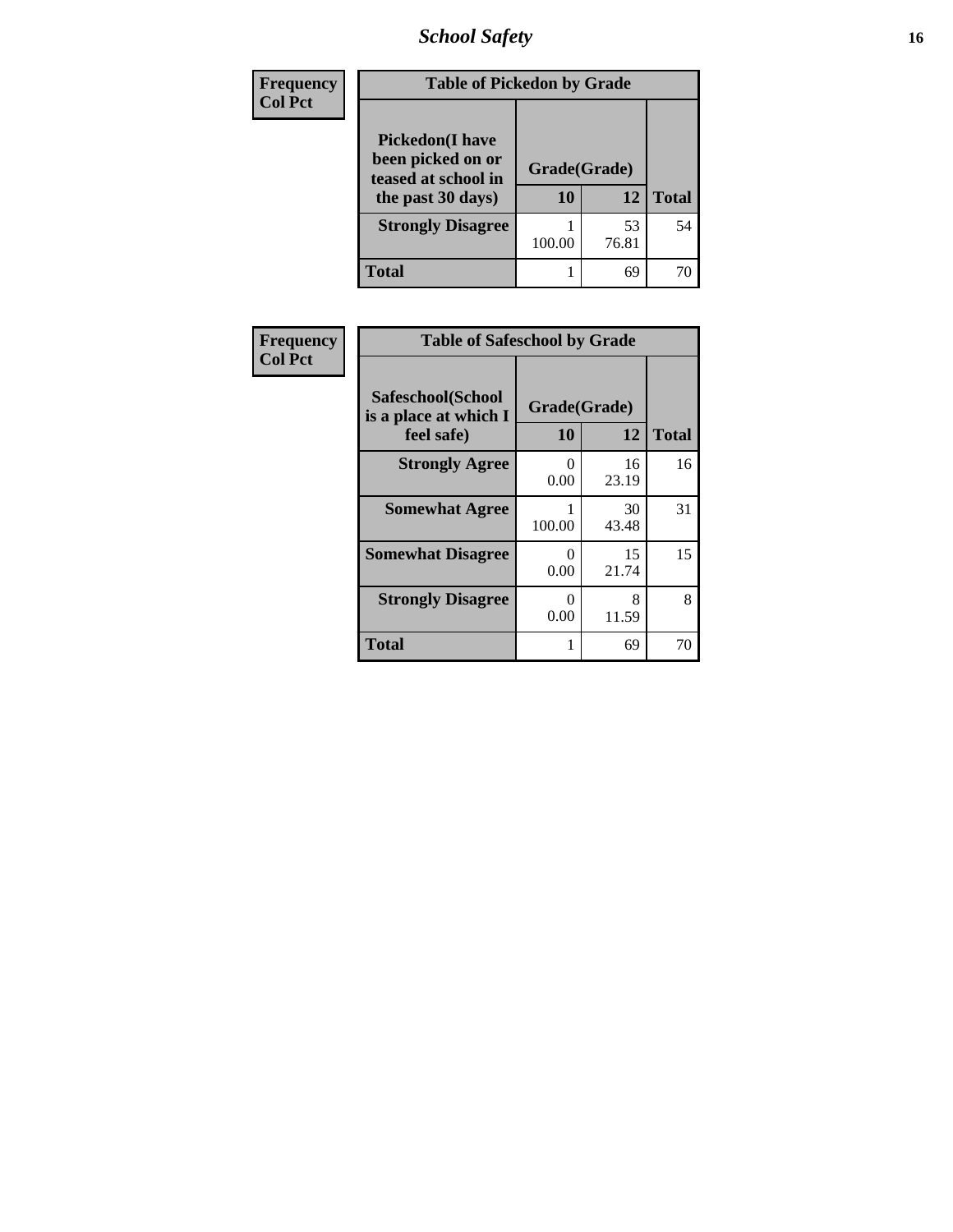*School Safety* **17**

| <b>Frequency</b> | <b>Table of Grade by Bullied</b>                                                 |                         |              |                        |                   |              |  |
|------------------|----------------------------------------------------------------------------------|-------------------------|--------------|------------------------|-------------------|--------------|--|
| <b>Row Pct</b>   | <b>Bullied</b> (I have been<br>bullied by other students<br>in the past 30 days) |                         |              |                        |                   |              |  |
|                  | Grade(Grade)                                                                     | $\bf{0}$<br><b>Days</b> | 1 or<br>days | 3 to<br>5<br>days      | All<br>30<br>days | <b>Total</b> |  |
|                  | 10                                                                               | 100.00                  | 0.00         | 0<br>0.00              | $\Omega$<br>0.00  |              |  |
|                  | 12                                                                               | 65<br>94.20             | 1.45         | $\overline{2}$<br>2.90 | 1.45              | 69           |  |
|                  | <b>Total</b>                                                                     | 66                      |              | $\overline{2}$         |                   | 70           |  |

| Frequency      | <b>Table of Grade by Bulliedothers</b> |                  |                              |                                                          |                   |              |
|----------------|----------------------------------------|------------------|------------------------------|----------------------------------------------------------|-------------------|--------------|
| <b>Row Pct</b> |                                        |                  | days)                        | <b>Bulliedothers</b> (I bullied<br>others in the past 30 |                   |              |
|                | Grade(Grade)                           | 0<br><b>Days</b> | 3 <sub>to</sub><br>5<br>days | 20<br>to<br>29<br>days                                   | All<br>30<br>days | <b>Total</b> |
|                | 10                                     | 100.00           | $\Omega$<br>0.00             | 0<br>0.00                                                | 0<br>0.00         | 1            |
|                | 12                                     | 65<br>94.20      | 1.45                         | 1.45                                                     | 2<br>2.90         | 69           |
|                | <b>Total</b>                           | 66               |                              |                                                          | 2                 | 70           |

| Frequency      | <b>Table of Grade by Weaponschool</b> |                                                                                 |                  |                         |                   |              |
|----------------|---------------------------------------|---------------------------------------------------------------------------------|------------------|-------------------------|-------------------|--------------|
| <b>Row Pct</b> |                                       | <b>Weaponschool</b> (I<br>brought a weapon to<br>school in the past 30<br>days) |                  |                         |                   |              |
|                | Grade(Grade)                          | 0<br><b>Days</b>                                                                | 1 or<br>days     | 3 <sub>to</sub><br>days | All<br>30<br>days | <b>Total</b> |
|                | 10                                    | 100.00                                                                          | $\Omega$<br>0.00 | 0.00                    | 0<br>0.00         |              |
|                | 12                                    | 66<br>95.65                                                                     | 1.45             | 1.45                    | 1.45              | 69           |
|                | <b>Total</b>                          | 67                                                                              | 1                |                         |                   | 70           |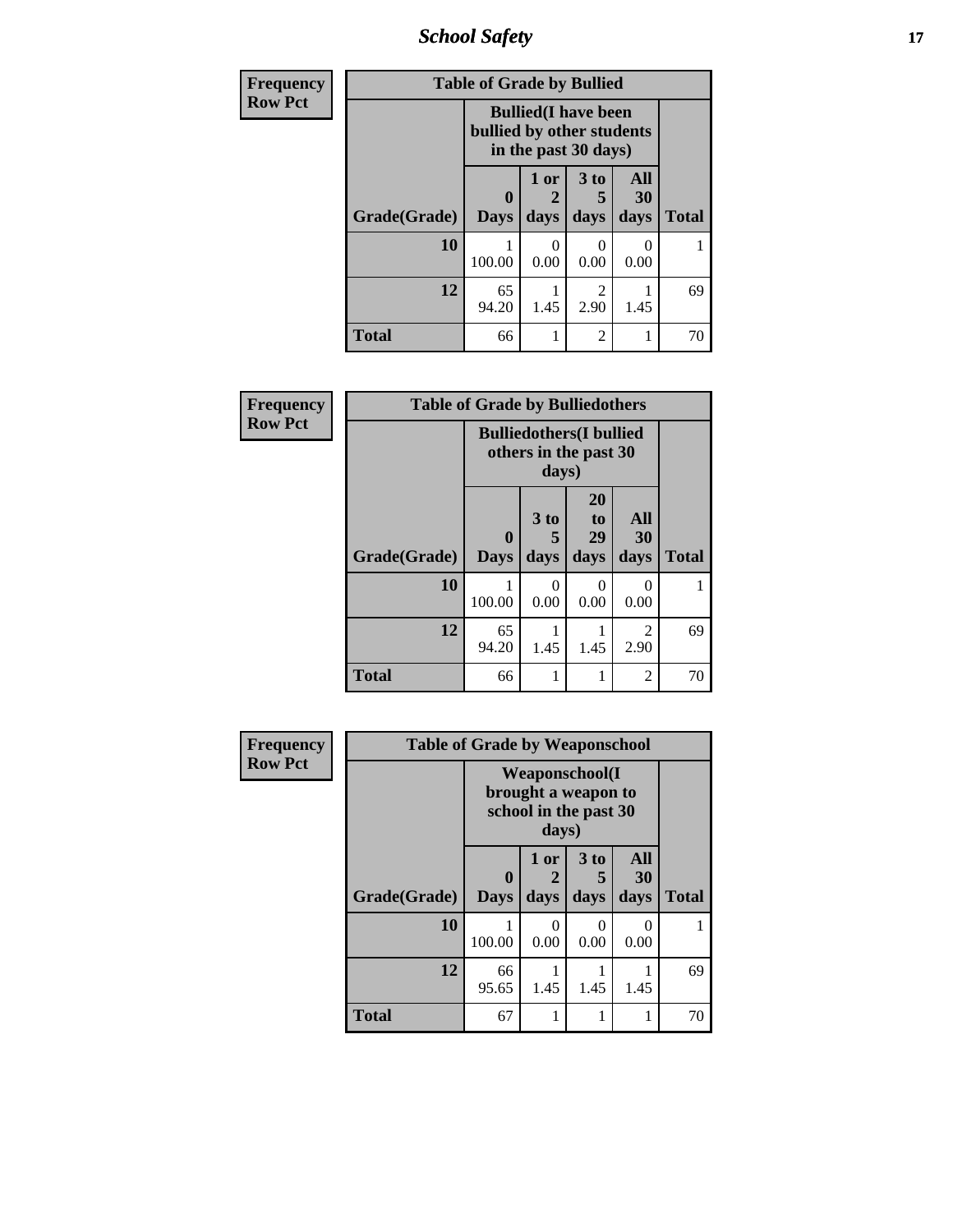*School Safety* **18**

| Frequency      | <b>Table of Grade by Absentunsafe</b> |                                                                                                    |                |              |              |  |
|----------------|---------------------------------------|----------------------------------------------------------------------------------------------------|----------------|--------------|--------------|--|
| <b>Row Pct</b> |                                       | Absentunsafe(I)<br>have missed school<br>because I felt<br>unsafe in the past<br>$30 \text{ days}$ |                |              |              |  |
|                | <b>Grade(Grade)</b>                   | $\mathbf{0}$<br><b>Days</b>                                                                        | 1 or 2<br>days | 3 to<br>days | <b>Total</b> |  |
|                | 10                                    | $\mathbf{0}$<br>0.00                                                                               | 100.00         | 0.00         |              |  |
|                | 12                                    | 68<br>98.55                                                                                        | 0<br>0.00      | 1.45         | 69           |  |
|                | <b>Total</b>                          | 68                                                                                                 |                |              | 70           |  |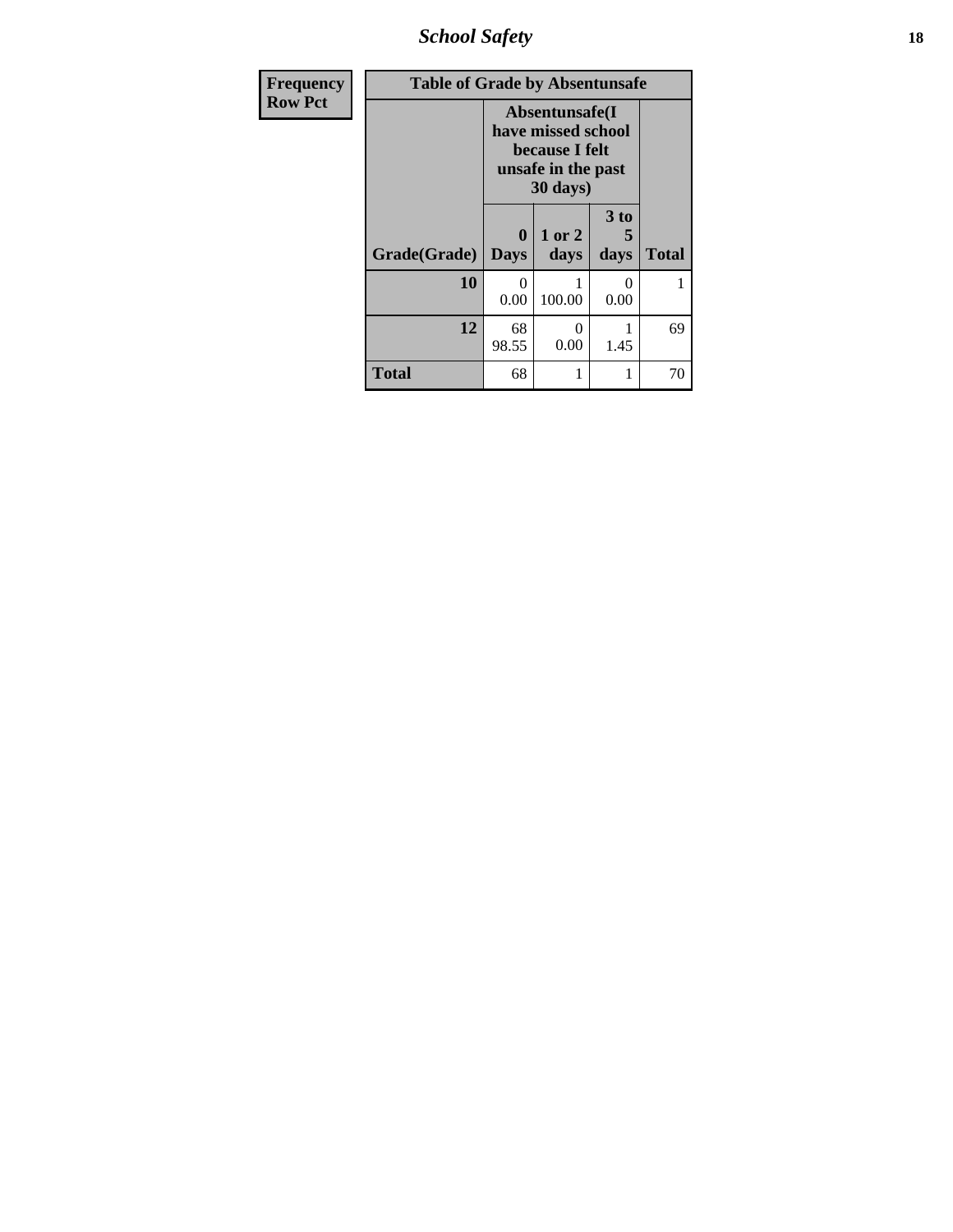### *Drug Use During Last 30 Days* **19**

| <b>Frequency</b> | <b>Table of Grade by Alcohol</b> |                                       |                        |                        |                 |                   |              |
|------------------|----------------------------------|---------------------------------------|------------------------|------------------------|-----------------|-------------------|--------------|
| <b>Row Pct</b>   |                                  | Alcohol(Alcohol use,<br>past 30 days) |                        |                        |                 |                   |              |
|                  | Grade(Grade)                     | <b>Did</b><br>not<br><b>use</b>       | $1 - 2$<br>days        | $3 - 5$<br>days        | $10-19$<br>days | $20 - 29$<br>days | <b>Total</b> |
|                  | 10                               | 100.00                                | $\theta$<br>0.00       | $\Omega$<br>0.00       | 0<br>0.00       | 0<br>0.00         |              |
|                  | 12                               | 61<br>88.41                           | $\overline{2}$<br>2.90 | $\overline{2}$<br>2.90 | 1.45            | 3<br>4.35         | 69           |
|                  | <b>Total</b>                     | 62                                    | $\overline{2}$         | $\overline{2}$         | 1               | 3                 | 70           |

| <b>Frequency</b> | <b>Table of Grade by Cigarettes</b> |                                        |                 |                 |                   |                  |              |
|------------------|-------------------------------------|----------------------------------------|-----------------|-----------------|-------------------|------------------|--------------|
| <b>Row Pct</b>   |                                     | <b>Cigarettes(Smoking tobacco use,</b> |                 |                 |                   |                  |              |
|                  | Grade(Grade)                        | <b>Did</b><br>not<br><b>use</b>        | $1 - 2$<br>days | $3 - 5$<br>days | $20 - 29$<br>days | Every<br>day     | <b>Total</b> |
|                  | 10                                  | 100.00                                 | 0<br>0.00       | 0<br>0.00       | 0<br>0.00         | $\Omega$<br>0.00 |              |
|                  | 12                                  | 61<br>88.41                            | 4<br>5.80       | 1.45            | 2<br>2.90         | 1.45             | 69           |
|                  | <b>Total</b>                        | 62                                     | 4               | 1               | $\overline{2}$    |                  | 70           |

| Frequency      | <b>Table of Grade by Smokeless</b> |                                                            |              |  |  |
|----------------|------------------------------------|------------------------------------------------------------|--------------|--|--|
| <b>Row Pct</b> |                                    | <b>Smokeless</b> (Chewing<br>tobacco use,<br>past 30 days) |              |  |  |
|                | Grade(Grade)                       | Did not use                                                | <b>Total</b> |  |  |
|                | 10                                 | 100.00                                                     |              |  |  |
|                | 12                                 | 69<br>100.00                                               | 69           |  |  |
|                | <b>Total</b>                       | 70                                                         | 70           |  |  |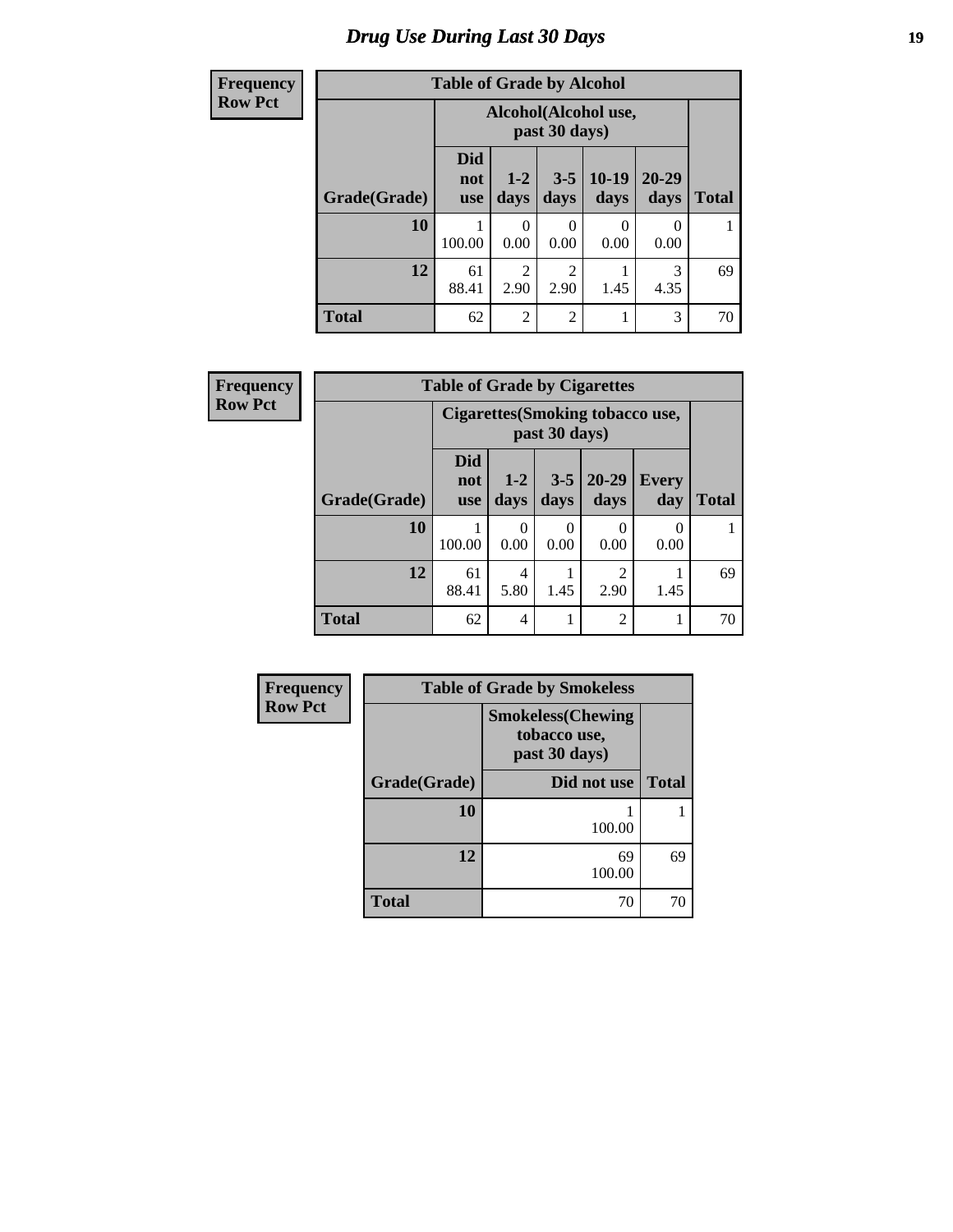### *Drug Use During Last 30 Days* 20

| Frequency      | <b>Table of Grade by Marijuana</b> |                                            |                 |                        |              |  |
|----------------|------------------------------------|--------------------------------------------|-----------------|------------------------|--------------|--|
| <b>Row Pct</b> |                                    | Marijuana (Marijuana<br>use, past 30 days) |                 |                        |              |  |
|                | Grade(Grade)                       | Did<br>not use                             | $1 - 2$<br>days | $3 - 5$<br>days        | <b>Total</b> |  |
|                | 10                                 | 100.00                                     | 0.00            | 0<br>0.00              |              |  |
|                | 12                                 | 55<br>79.71                                | 12<br>17.39     | $\mathfrak{D}$<br>2.90 | 69           |  |
|                | <b>Total</b>                       | 56                                         | 12              | $\overline{c}$         | 70           |  |

| Frequency      |              | <b>Table of Grade by Cocaine</b>                 |              |
|----------------|--------------|--------------------------------------------------|--------------|
| <b>Row Pct</b> |              | <b>Cocaine</b> (Cocaine<br>use,<br>past 30 days) |              |
|                | Grade(Grade) | Did not use                                      | <b>Total</b> |
|                | 10           | 100.00                                           |              |
|                | 12           | 69<br>100.00                                     | 69           |
|                | <b>Total</b> | 70                                               | 70           |

| Frequency      | <b>Table of Grade by Inhalants</b> |                                                  |              |  |  |
|----------------|------------------------------------|--------------------------------------------------|--------------|--|--|
| <b>Row Pct</b> |                                    | <b>Inhalants</b> (Inhalant<br>use, past 30 days) |              |  |  |
|                | Grade(Grade)                       | Did not use                                      | <b>Total</b> |  |  |
|                | <b>10</b>                          | 100.00                                           |              |  |  |
|                | 12                                 | 69<br>100.00                                     | 69           |  |  |
|                | <b>Total</b>                       | 70                                               | 70           |  |  |

| Frequency      | <b>Table of Grade by Steroids</b> |                                                   |              |  |  |
|----------------|-----------------------------------|---------------------------------------------------|--------------|--|--|
| <b>Row Pct</b> |                                   | <b>Steroids</b> (Steroid<br>use,<br>past 30 days) |              |  |  |
|                | Grade(Grade)                      | Did not use                                       | <b>Total</b> |  |  |
|                | 10                                | 100.00                                            |              |  |  |
|                | 12                                | 69<br>100.00                                      | 69           |  |  |
|                | Total                             | 70                                                | 70           |  |  |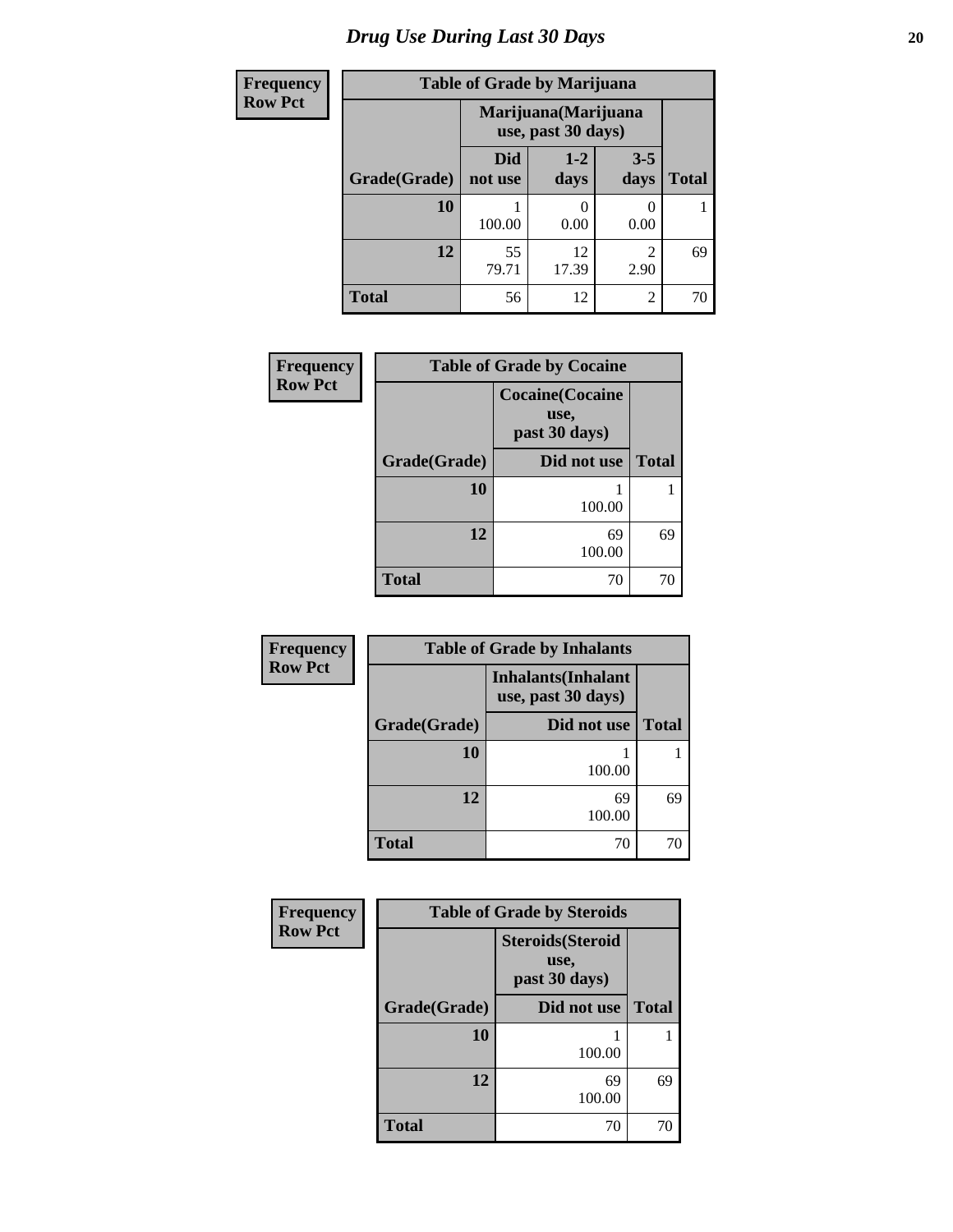### *Drug Use During Last 30 Days* **21**

| <b>Frequency</b> | <b>Table of Grade by Ecstasy</b> |                                               |                 |              |  |
|------------------|----------------------------------|-----------------------------------------------|-----------------|--------------|--|
| <b>Row Pct</b>   |                                  | <b>Ecstasy</b> (Ecstasy<br>use, past 30 days) |                 |              |  |
|                  | Grade(Grade)                     | Did not<br><b>use</b>                         | $3 - 5$<br>days | <b>Total</b> |  |
|                  | 10                               | 100.00                                        | 0.00            |              |  |
|                  | 12                               | 68<br>98.55                                   | 1.45            | 69           |  |
|                  | <b>Total</b>                     | 69                                            |                 | 70           |  |

| <b>Frequency</b> | <b>Table of Grade by Meth</b> |                                                    |              |  |
|------------------|-------------------------------|----------------------------------------------------|--------------|--|
| <b>Row Pct</b>   |                               | <b>Meth</b> (Methamphetamine<br>use, past 30 days) |              |  |
|                  | Grade(Grade)                  | Did not use                                        | <b>Total</b> |  |
|                  | 10                            | 100.00                                             |              |  |
|                  | 12                            | 69<br>100.00                                       | 69           |  |
|                  | <b>Total</b>                  | 70                                                 | 70           |  |

| <b>Frequency</b> | <b>Table of Grade by Hallucinogens</b> |                                                   |              |  |  |
|------------------|----------------------------------------|---------------------------------------------------|--------------|--|--|
| <b>Row Pct</b>   |                                        | Hallucinogens (Hallucinogen<br>use, past 30 days) |              |  |  |
|                  | Grade(Grade)                           | Did not use                                       | <b>Total</b> |  |  |
|                  | <b>10</b>                              | 100.00                                            |              |  |  |
|                  | 12                                     | 69<br>100.00                                      | 69           |  |  |
|                  | <b>Total</b>                           | 70                                                | 70           |  |  |

| Frequency      | <b>Table of Grade by Prescription</b>                                             |             |                        |              |  |  |
|----------------|-----------------------------------------------------------------------------------|-------------|------------------------|--------------|--|--|
| <b>Row Pct</b> | <b>Prescription</b> (Prescription<br>drugs not prescribed to<br>me, past 30 days) |             |                        |              |  |  |
|                | Grade(Grade)                                                                      | Did not use | $3-5$ days             | <b>Total</b> |  |  |
|                | 10                                                                                | 100.00      | 0.00                   |              |  |  |
|                | 12                                                                                | 67<br>97.10 | $\overline{c}$<br>2.90 | 69           |  |  |
|                | Total                                                                             | 68          | $\overline{2}$         | 70           |  |  |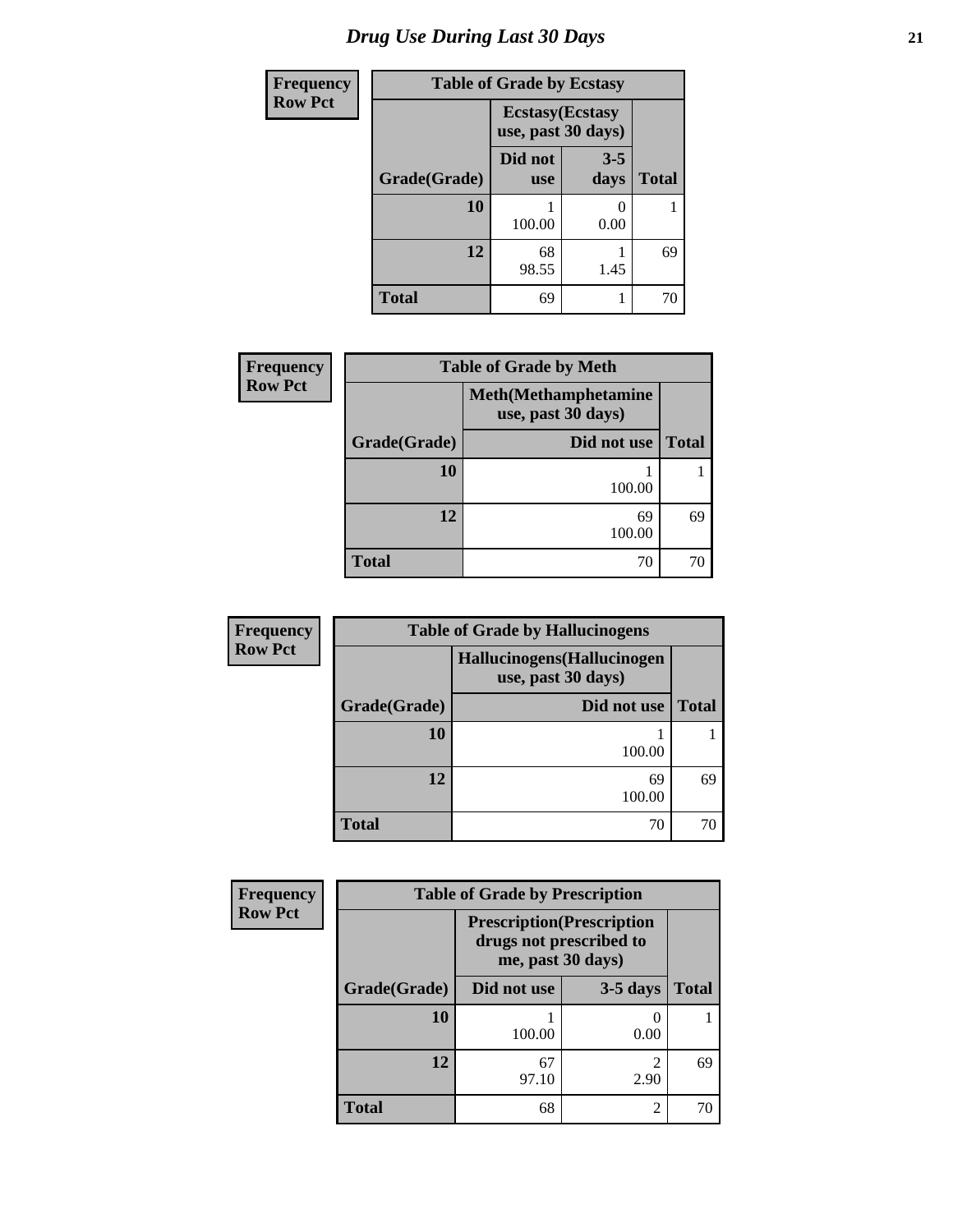| Frequency      | <b>Table of Alcoholease by Grade</b>              |                    |             |              |  |
|----------------|---------------------------------------------------|--------------------|-------------|--------------|--|
| <b>Col Pct</b> | <b>Alcoholease</b> (It is<br>easy to get alcohol) | Grade(Grade)<br>10 | 12          | <b>Total</b> |  |
|                | <b>Strongly Agree</b>                             | 0.00               | 29<br>42.03 | 29           |  |
|                | <b>Somewhat Agree</b>                             | 0<br>0.00          | 21<br>30.43 | 21           |  |
|                | <b>Somewhat Disagree</b>                          | 0.00               | 8<br>11.59  | 8            |  |
|                | <b>Strongly Disagree</b>                          | 100.00             | 11<br>15.94 | 12           |  |
|                | <b>Total</b>                                      |                    | 69          | 70           |  |

| <b>Frequency</b> |  |
|------------------|--|
| Col Pct          |  |

| <b>Table of Cigarettesease by Grade</b>                  |                    |                                     |              |  |
|----------------------------------------------------------|--------------------|-------------------------------------|--------------|--|
| Cigarettesease (It is<br>easy to get smoking<br>tobacco) | Grade(Grade)<br>10 | 12                                  | <b>Total</b> |  |
| <b>Strongly Agree</b>                                    | ∩<br>0.00          | 38<br>55.07                         | 38           |  |
| <b>Somewhat Agree</b>                                    | 0.00               | 17<br>24.64                         | 17           |  |
| <b>Somewhat Disagree</b>                                 | 100.00             | $\mathcal{D}_{\mathcal{L}}$<br>2.90 | 3            |  |
| <b>Strongly Disagree</b>                                 | 0.00               | 12<br>17.39                         | 12           |  |
| <b>Total</b>                                             |                    | 69                                  | 70           |  |

| Frequency      | <b>Table of Smokelessease by Grade</b>                         |                           |                    |              |
|----------------|----------------------------------------------------------------|---------------------------|--------------------|--------------|
| <b>Col Pct</b> | <b>Smokelessease</b> (It is<br>easy to get chewing<br>tobacco) | 10                        | Grade(Grade)<br>12 | <b>Total</b> |
|                | <b>Strongly Agree</b>                                          | 100.00                    | 24<br>34.78        | 25           |
|                | <b>Somewhat Agree</b>                                          | $\mathbf{\Omega}$<br>0.00 | 11<br>15.94        | 11           |
|                | <b>Somewhat Disagree</b>                                       | $\mathbf{\Omega}$<br>0.00 | 11<br>15.94        | 11           |
|                | <b>Strongly Disagree</b>                                       | $\mathbf{\Omega}$<br>0.00 | 23<br>33.33        | 23           |
|                | <b>Total</b>                                                   |                           | 69                 | 70           |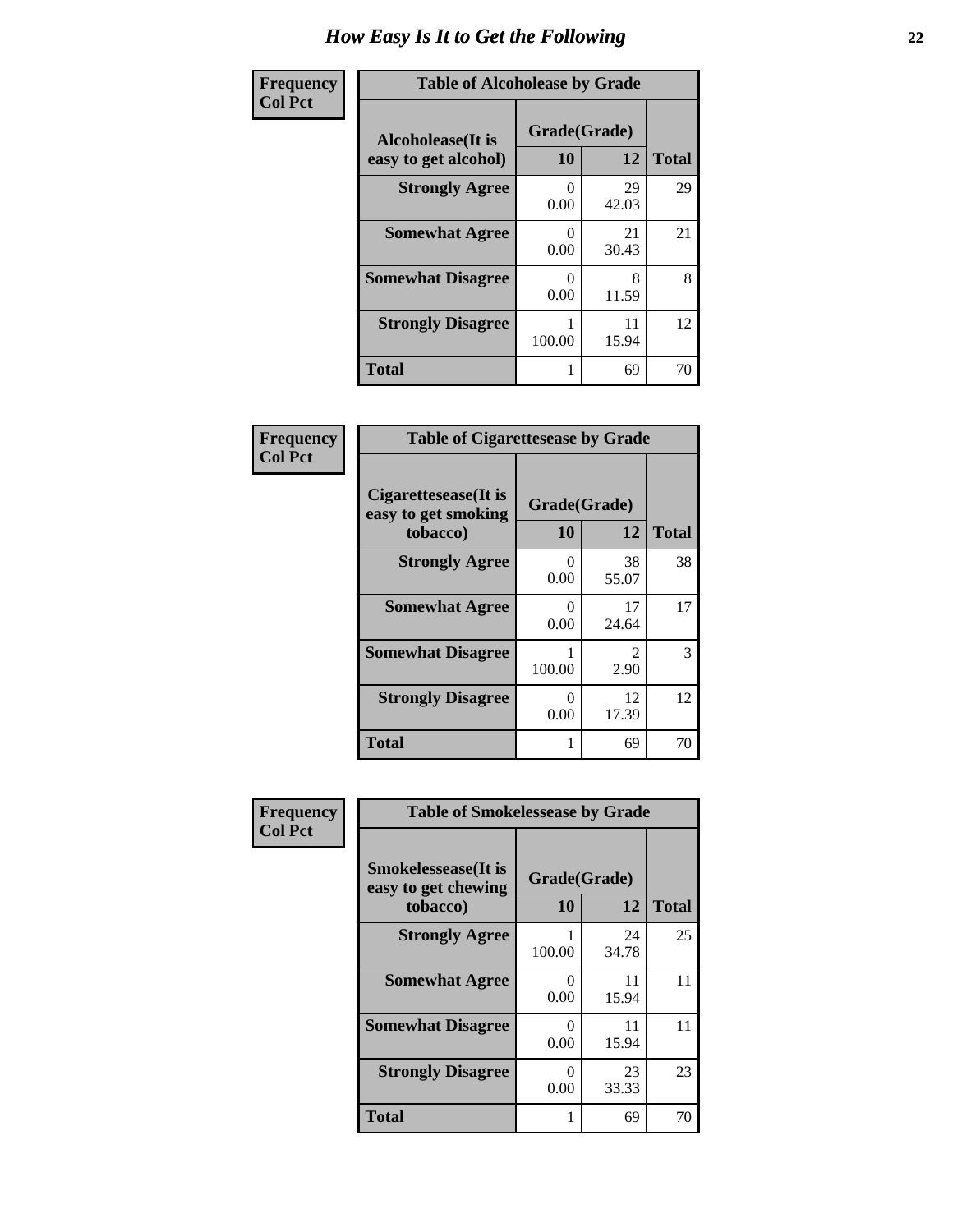| Frequency      | <b>Table of Marijuanaease by Grade</b>            |                      |                                     |                |
|----------------|---------------------------------------------------|----------------------|-------------------------------------|----------------|
| <b>Col Pct</b> | Marijuanaease (It is<br>easy to get<br>marijuana) | Grade(Grade)<br>10   | 12                                  | <b>Total</b>   |
|                | <b>Strongly Agree</b>                             | 100.00               | 45<br>65.22                         | 46             |
|                | <b>Somewhat Agree</b>                             | $\mathbf{0}$<br>0.00 | 11<br>15.94                         | 11             |
|                | <b>Somewhat Disagree</b>                          | 0<br>0.00            | $\mathcal{D}_{\mathcal{L}}$<br>2.90 | $\overline{2}$ |
|                | <b>Strongly Disagree</b>                          | 0<br>0.00            | 11<br>15.94                         | 11             |
|                | <b>Total</b>                                      |                      | 69                                  | 70             |

#### **Frequency Col Pct**

| <b>Table of Cocaineease by Grade</b>              |                          |             |    |  |  |  |
|---------------------------------------------------|--------------------------|-------------|----|--|--|--|
| <b>Cocaineease</b> (It is<br>easy to get cocaine) | Grade(Grade)<br>10<br>12 |             |    |  |  |  |
| <b>Strongly Agree</b>                             | 0.00                     | 22<br>31.88 | 22 |  |  |  |
| <b>Somewhat Agree</b>                             | 100.00                   | 18<br>26.09 | 19 |  |  |  |
| <b>Somewhat Disagree</b>                          | 0.00                     | 8<br>11.59  | 8  |  |  |  |
| <b>Strongly Disagree</b>                          | 0.00                     | 21<br>30.43 | 21 |  |  |  |
| <b>Total</b>                                      |                          | 69          | 70 |  |  |  |

| Frequency      | <b>Table of Inhalantsease by Grade</b>     |              |             |              |  |
|----------------|--------------------------------------------|--------------|-------------|--------------|--|
| <b>Col Pct</b> | <b>Inhalantsease</b> (It is<br>easy to get | Grade(Grade) |             |              |  |
|                | inhalants)                                 | 10           | 12          | <b>Total</b> |  |
|                | <b>Strongly Agree</b>                      | 100.00       | 30<br>43.48 | 31           |  |
|                | <b>Somewhat Agree</b>                      | 0<br>0.00    | 12<br>17.39 | 12           |  |
|                | <b>Somewhat Disagree</b>                   | 0<br>0.00    | 5<br>7.25   | 5            |  |
|                | <b>Strongly Disagree</b>                   | 0<br>0.00    | 22<br>31.88 | 22           |  |
|                | Total                                      |              | 69          | 70           |  |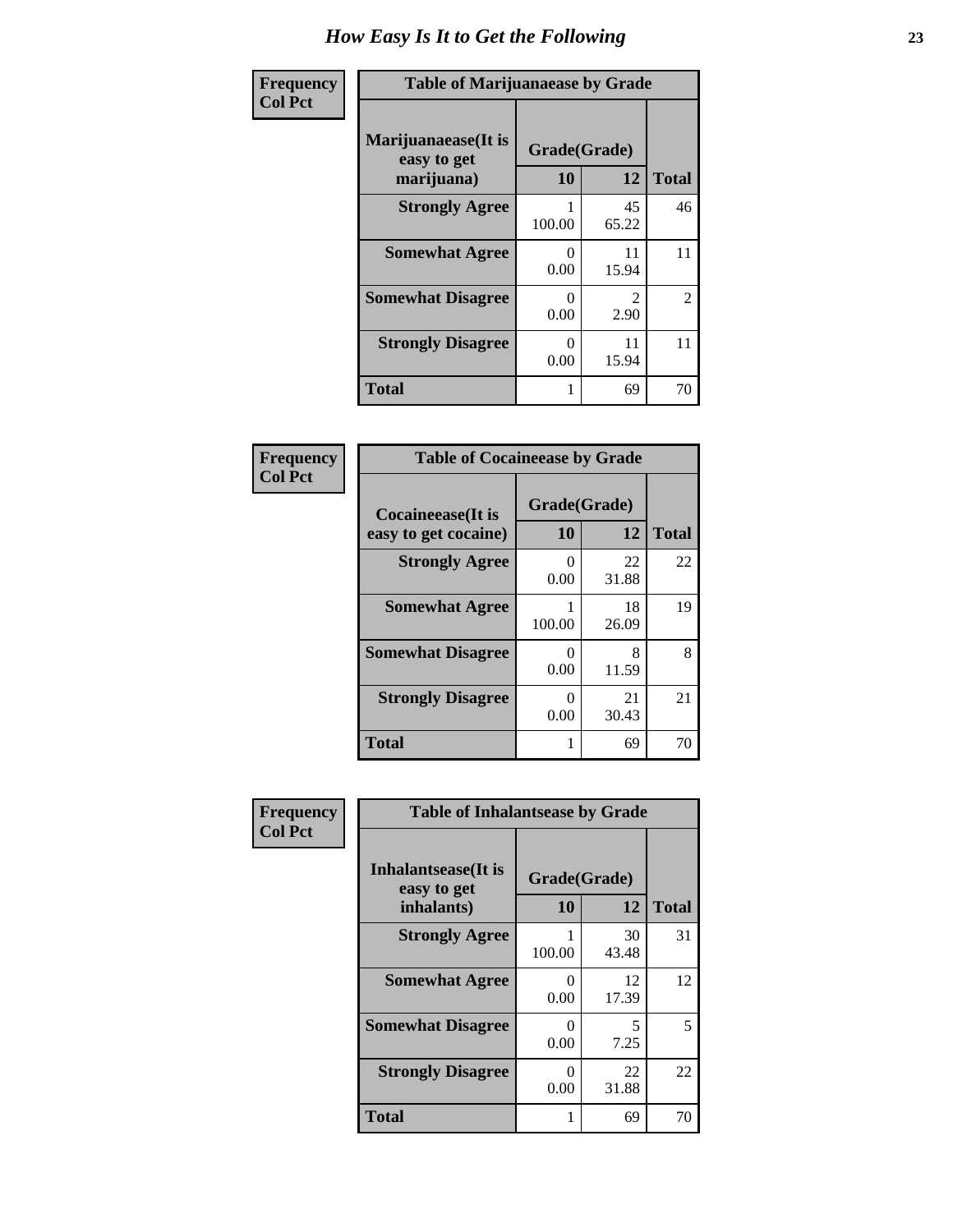| Frequency      | <b>Table of Steroidsease by Grade</b>               |                           |             |              |  |
|----------------|-----------------------------------------------------|---------------------------|-------------|--------------|--|
| <b>Col Pct</b> | <b>Steroidsease</b> (It is<br>easy to get steroids) | Grade(Grade)<br>10        | 12          | <b>Total</b> |  |
|                | <b>Strongly Agree</b>                               | $\mathbf{\Omega}$<br>0.00 | 18<br>26.09 | 18           |  |
|                | <b>Somewhat Agree</b>                               | $\mathbf{\Omega}$<br>0.00 | Q<br>13.04  | 9            |  |
|                | <b>Somewhat Disagree</b>                            | 100.00                    | 13<br>18.84 | 14           |  |
|                | <b>Strongly Disagree</b>                            | 0<br>0.00                 | 29<br>42.03 | 29           |  |
|                | Total                                               |                           | 69          | 70           |  |

| Frequency<br>Col Pct |  |
|----------------------|--|

| <b>Table of Ecstasyease by Grade</b>              |           |                    |    |  |  |  |  |  |
|---------------------------------------------------|-----------|--------------------|----|--|--|--|--|--|
| <b>Ecstasyease</b> (It is<br>easy to get ecstasy) | 10        | Grade(Grade)<br>12 |    |  |  |  |  |  |
| <b>Strongly Agree</b>                             | 100.00    | 23<br>33.33        | 24 |  |  |  |  |  |
| <b>Somewhat Agree</b>                             | 0<br>0.00 | 15<br>21.74        | 15 |  |  |  |  |  |
| <b>Somewhat Disagree</b>                          | 0<br>0.00 | 5<br>7.25          | 5  |  |  |  |  |  |
| <b>Strongly Disagree</b>                          | 0<br>0.00 | 26<br>37.68        | 26 |  |  |  |  |  |
| <b>Total</b>                                      | 1         | 69                 |    |  |  |  |  |  |

| <b>Frequency</b><br>Col Pct |
|-----------------------------|
|                             |

| <b>Table of Methease by Grade</b>                          |                    |             |              |  |
|------------------------------------------------------------|--------------------|-------------|--------------|--|
| <b>Methease</b> (It is easy<br>to get<br>methamphetamines) | Grade(Grade)<br>10 | 12          | <b>Total</b> |  |
| <b>Strongly Agree</b>                                      | 0<br>0.00          | 15<br>21.74 | 15           |  |
| <b>Somewhat Agree</b>                                      | 100.00             | 12<br>17.39 | 13           |  |
| <b>Somewhat Disagree</b>                                   | 0<br>0.00          | 11<br>15.94 | 11           |  |
| <b>Strongly Disagree</b>                                   | 0<br>0.00          | 31<br>44.93 | 31           |  |
| Total                                                      | 1                  | 69          | 70           |  |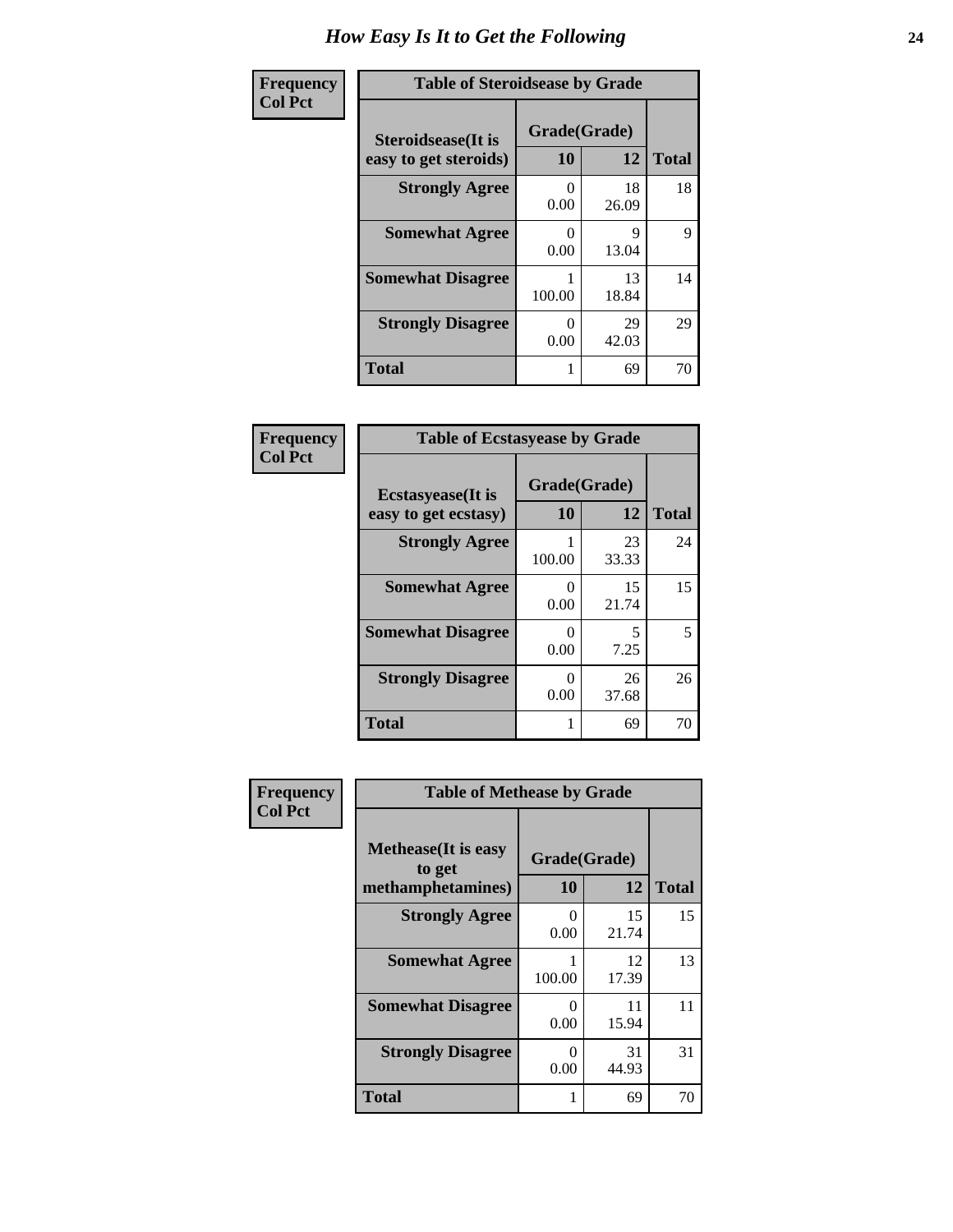| <b>Frequency</b> | <b>Table of Hallucinogensease by Grade</b>               |                    |             |              |  |  |  |
|------------------|----------------------------------------------------------|--------------------|-------------|--------------|--|--|--|
| <b>Col Pct</b>   | Hallucinogensease(It<br>is easy to get<br>hallucinogens) | Grade(Grade)<br>10 | 12          | <b>Total</b> |  |  |  |
|                  | <b>Strongly Agree</b>                                    | $\Omega$<br>0.00   | 14<br>20.29 | 14           |  |  |  |
|                  | <b>Somewhat Agree</b>                                    | 100.00             | 9<br>13.04  | 10           |  |  |  |
|                  | <b>Somewhat Disagree</b>                                 | $\Omega$<br>0.00   | 12<br>17.39 | 12           |  |  |  |
|                  | <b>Strongly Disagree</b>                                 | 0.00               | 34<br>49.28 | 34           |  |  |  |
|                  | <b>Total</b>                                             |                    | 69          | 70           |  |  |  |

#### **Frequency Col Pct**

| <b>Table of Prescriptionease by Grade</b>                                                       |                      |             |              |  |  |
|-------------------------------------------------------------------------------------------------|----------------------|-------------|--------------|--|--|
| <b>Prescriptionease</b> (It<br>is easy to get<br>prescription drugs<br>not prescribed to<br>me) | Grade(Grade)<br>10   | 12          | <b>Total</b> |  |  |
| <b>Strongly Agree</b>                                                                           | 100.00               | 22<br>31.88 | 23           |  |  |
| <b>Somewhat Agree</b>                                                                           | $\mathbf{0}$<br>0.00 | 12<br>17.39 | 12           |  |  |
| <b>Somewhat Disagree</b>                                                                        | 0<br>0.00            | 8<br>11.59  | 8            |  |  |
| <b>Strongly Disagree</b>                                                                        | 0<br>0.00            | 27<br>39.13 | 27           |  |  |
| Total                                                                                           |                      | 69          | 70           |  |  |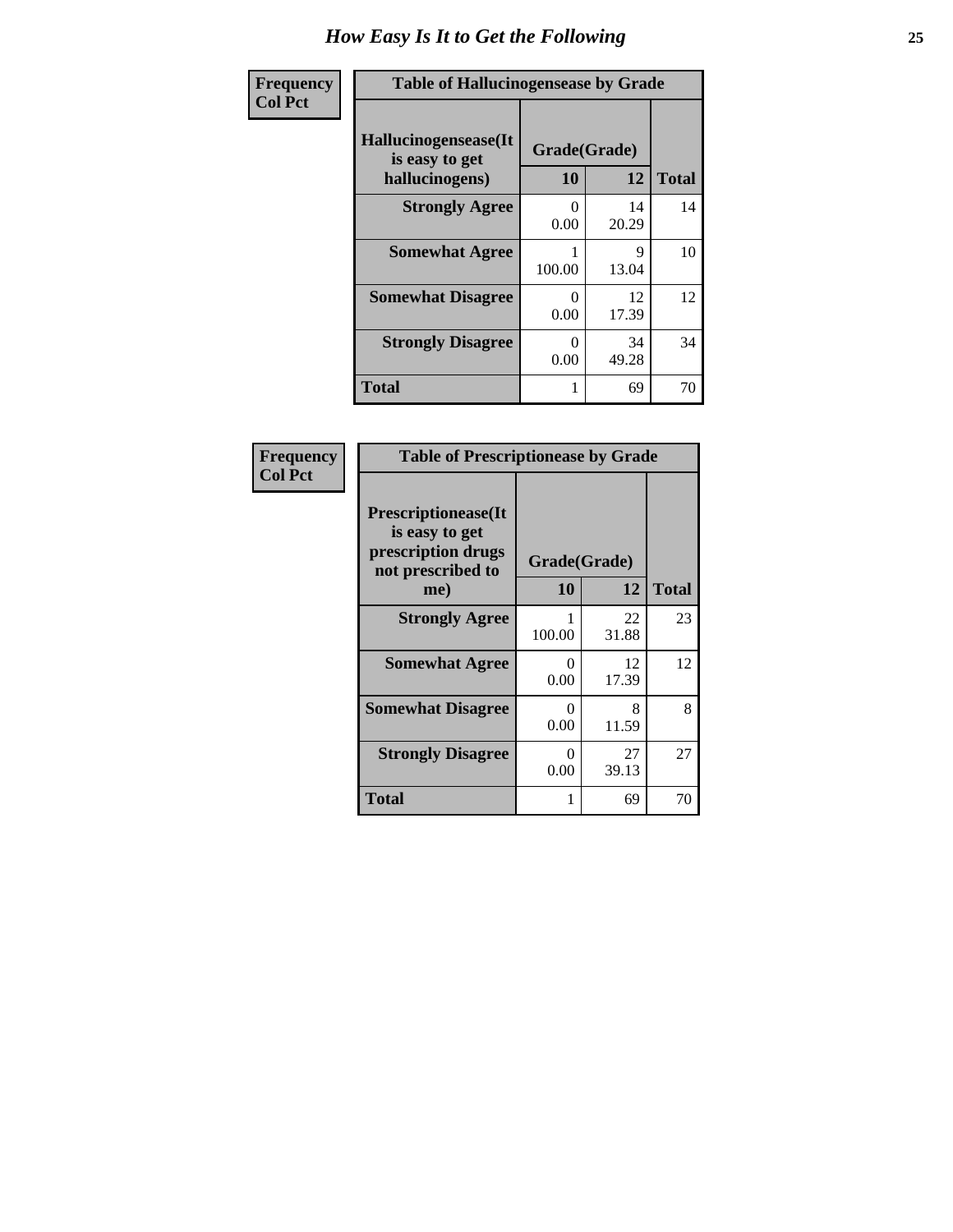#### *Age at Onset of Use* **26** *Results for "Age at Onset of Use" questions exclude students who said they did not use that substance*

| <b>Frequency</b> |              |                 |                                                  | <b>Table of Grade by Alcoholinit</b> |                                            |                        |            |            |       |              |
|------------------|--------------|-----------------|--------------------------------------------------|--------------------------------------|--------------------------------------------|------------------------|------------|------------|-------|--------------|
| <b>Row Pct</b>   |              |                 | Alcoholinit (I started using alcohol when I was) |                                      |                                            |                        |            |            |       |              |
|                  | Grade(Grade) | 8 or<br>younger | <b>11</b>                                        | <b>12</b>                            | 13                                         | 14                     | 15         | <b>16</b>  | 17    | <b>Total</b> |
|                  | <b>10</b>    | $\Omega$        | $\theta$                                         | $\Omega$                             | 0                                          | $\Omega$               | 0          | $\theta$   | 0     | $\Omega$     |
|                  | 12           | 3<br>10.34      | 3.45                                             | $\mathfrak{D}$<br>6.90               | 3<br>10.34                                 | $\overline{2}$<br>6.90 | 5<br>17.24 | 8<br>27.59 | 17.24 | 29           |
|                  | <b>Total</b> | 3               |                                                  | $\mathfrak{D}$                       | 3                                          | $\mathfrak{D}$         | 5          | 8          | 5     | 29           |
|                  |              |                 |                                                  |                                      | <b>Frequency Missing <math>= 41</math></b> |                        |            |            |       |              |

| <b>Frequency</b> | <b>Table of Grade by Cigarettesinit</b>                 |               |          |                         |                                            |                        |                       |              |
|------------------|---------------------------------------------------------|---------------|----------|-------------------------|--------------------------------------------|------------------------|-----------------------|--------------|
| <b>Row Pct</b>   | Cigarettesinit(I started smoking<br>tobacco when I was) |               |          |                         |                                            |                        |                       |              |
|                  | Grade(Grade)                                            | 11            | 12       | 13                      | <b>16</b>                                  | 17                     | <b>18 or</b><br>older | <b>Total</b> |
|                  | 10                                                      | $\Omega$<br>٠ | $\Omega$ | $\theta$<br>٠           | $\theta$                                   | $\Omega$               | $\Omega$              | $\Omega$     |
|                  | 12                                                      | 9.09          | 9.09     | $\overline{2}$<br>18.18 | 3<br>27.27                                 | $\mathcal{R}$<br>27.27 | 9.09                  | 11           |
|                  | <b>Total</b>                                            | 1             |          | 2                       | 3                                          | 3                      |                       | 11           |
|                  |                                                         |               |          |                         | <b>Frequency Missing <math>= 59</math></b> |                        |                       |              |

#### *For Grade \* Smokelessinit all data are missing since all the levels of variable Smokelessinit are missing.*

| <b>Frequency</b> | <b>Table of Grade by Marijuanainit</b> |                        |                                                        |          |                               |            |            |            |                       |              |  |
|------------------|----------------------------------------|------------------------|--------------------------------------------------------|----------|-------------------------------|------------|------------|------------|-----------------------|--------------|--|
| <b>Row Pct</b>   |                                        |                        | Marijuanainit(I started using marijuana when<br>I was) |          |                               |            |            |            |                       |              |  |
|                  | Grade(Grade)                           | 10                     | <b>12</b>                                              | 13       | <b>14</b>                     | 15         | <b>16</b>  | <b>17</b>  | <b>18 or</b><br>older | <b>Total</b> |  |
|                  | 10                                     | 0<br>٠                 | $\Omega$                                               | $\theta$ | $\overline{0}$<br>٠           | $\Omega$   | $\Omega$   | $\Omega$   | $\Omega$              |              |  |
|                  | 12                                     | $\overline{2}$<br>8.70 | $\mathfrak{D}$<br>8.70                                 |          | 5<br>$4.35$   21.74           | 4<br>17.39 | 4<br>17.39 | 4<br>17.39 | 4.35                  | 23           |  |
|                  | <b>Total</b>                           | $\mathfrak{D}$         | 2                                                      |          | 5                             | 4          | 4          | 4          |                       | 23           |  |
|                  |                                        |                        |                                                        |          | <b>Frequency Missing = 47</b> |            |            |            |                       |              |  |

*For Grade \* Cocaineinit all data are missing since all the levels of variable Cocaineinit are missing.*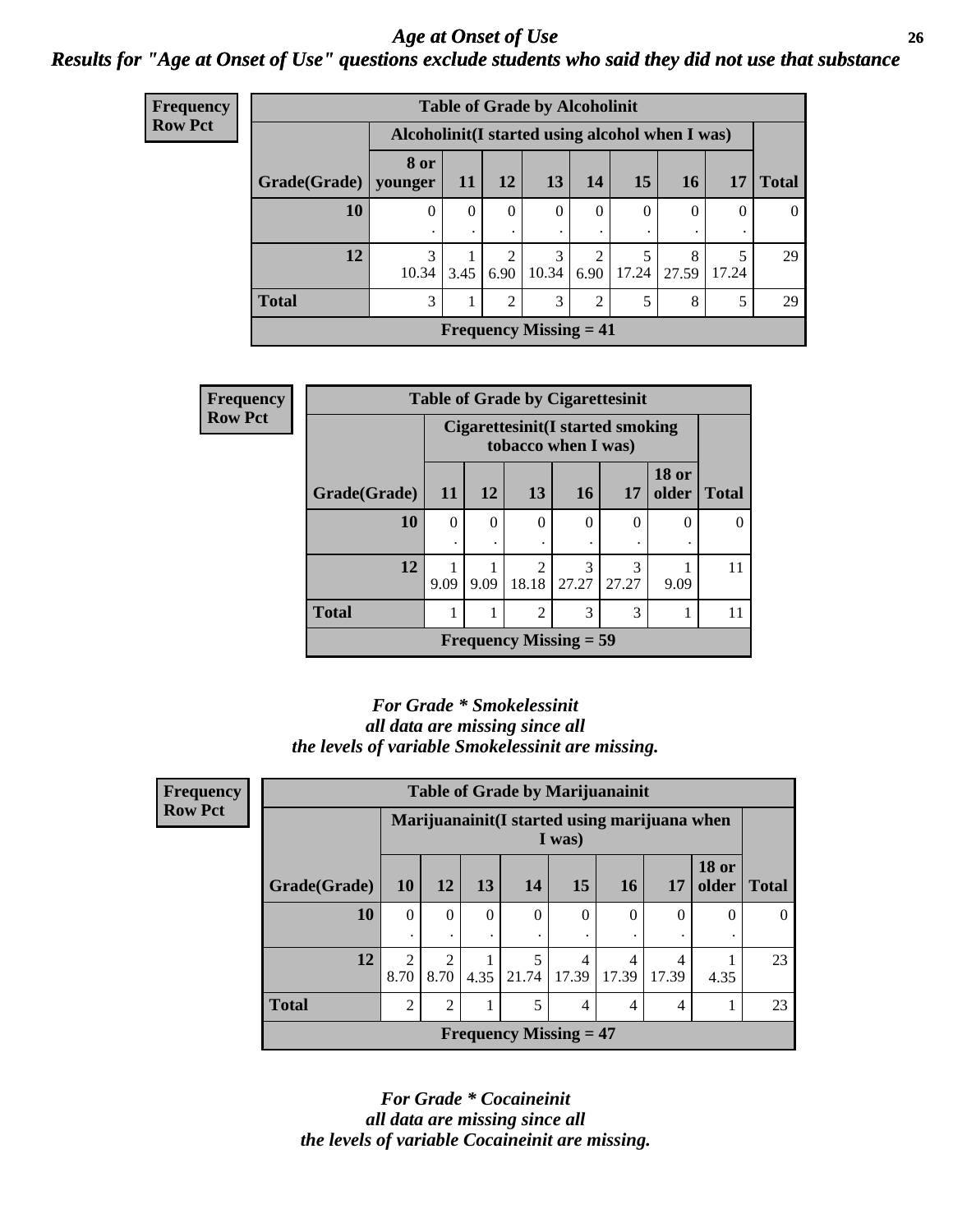#### *Age at Onset of Use* **27** *Results for "Age at Onset of Use" questions exclude students who said they did not use that substance*

*For Grade \* Inhalantsinit all data are missing since all the levels of variable Inhalantsinit are missing. For Grade \* Steroidsinit all data are missing since all the levels of variable Steroidsinit are missing.*

| <b>Frequency</b> | <b>Table of Grade by Ecstasyinit</b> |                                                             |              |  |  |  |  |
|------------------|--------------------------------------|-------------------------------------------------------------|--------------|--|--|--|--|
| <b>Row Pct</b>   |                                      | Ecstasyinit(I<br>started<br>using<br>ecstasy<br>when I was) |              |  |  |  |  |
|                  | Grade(Grade)                         | 17                                                          | <b>Total</b> |  |  |  |  |
|                  | 10                                   | ∩                                                           | 0            |  |  |  |  |
|                  | 12                                   | 100.00                                                      |              |  |  |  |  |
|                  | <b>Total</b>                         |                                                             |              |  |  |  |  |
|                  |                                      | Frequency Missing $= 69$                                    |              |  |  |  |  |

#### *For Grade \* Methinit all data are missing since all the levels of variable Methinit are missing.*

*For Grade \* Hallucinogensinit all data are missing since all the levels of variable Hallucinogensinit are missing.*

| <b>Frequency</b> | <b>Table of Grade by Prescriptioninit</b> |                                                                                        |           |                          |       |              |  |  |  |
|------------------|-------------------------------------------|----------------------------------------------------------------------------------------|-----------|--------------------------|-------|--------------|--|--|--|
| <b>Row Pct</b>   |                                           | <b>Prescriptioninit (I started</b><br>using prescription drugs<br>not prescribed to me |           |                          |       |              |  |  |  |
|                  | Grade(Grade)                              | 10                                                                                     | 13        | 14                       | 16    | <b>Total</b> |  |  |  |
|                  | 10                                        | 0.00                                                                                   | 0<br>0.00 | 100.00                   | 0.00  |              |  |  |  |
|                  | 12                                        | 33.33                                                                                  | 33.33     | 0<br>0.00                | 33.33 | 3            |  |  |  |
|                  | <b>Total</b>                              |                                                                                        |           |                          |       | 4            |  |  |  |
|                  |                                           |                                                                                        |           | Frequency Missing $= 66$ |       |              |  |  |  |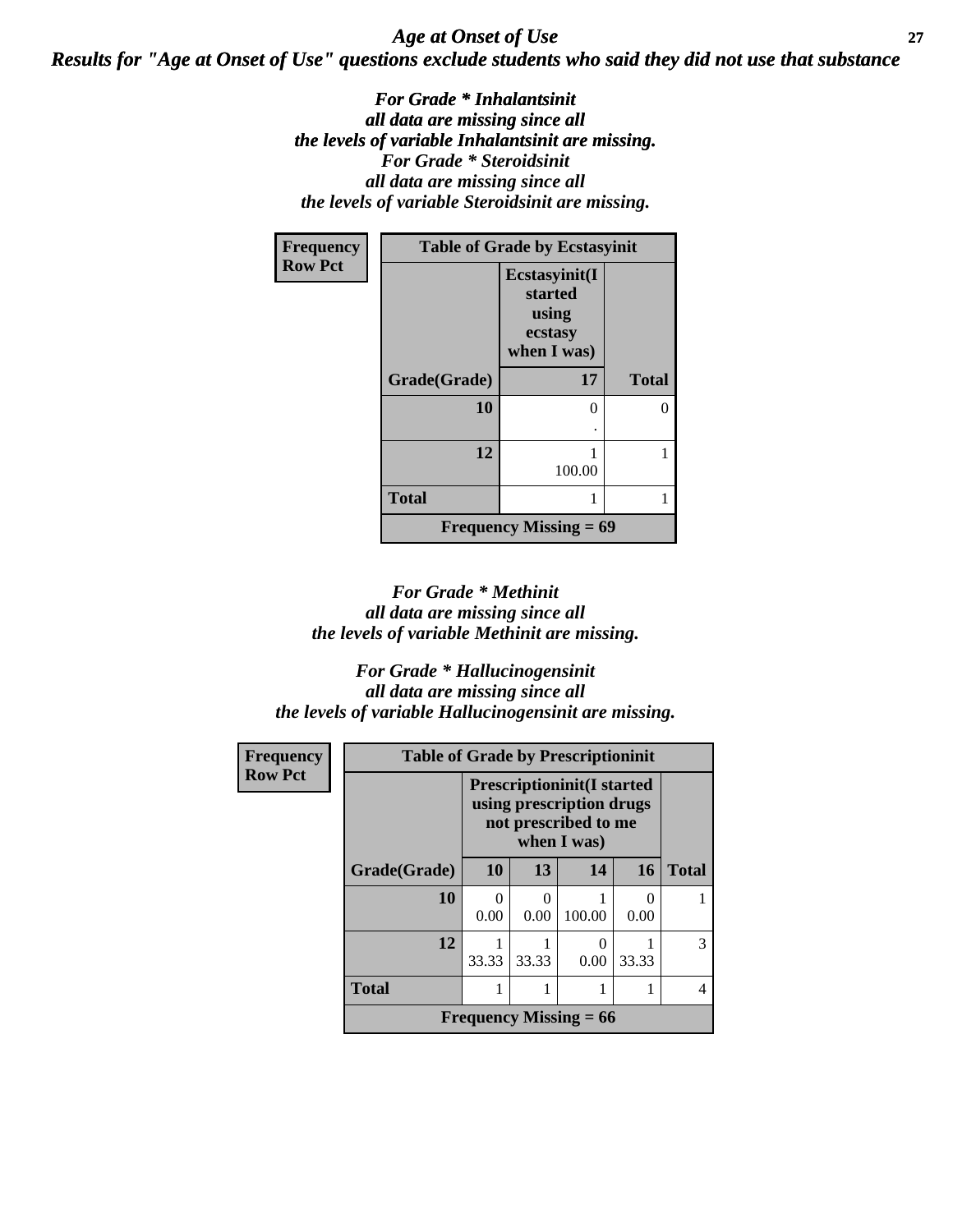| Frequency      | <b>Table of Alcoholharm by Grade</b>          |                           |             |              |  |  |  |
|----------------|-----------------------------------------------|---------------------------|-------------|--------------|--|--|--|
| <b>Col Pct</b> | Alcoholharm(I<br>think alcohol is<br>harmful) | Grade(Grade)<br>10        | 12          | <b>Total</b> |  |  |  |
|                | <b>Strongly Agree</b>                         | 100.00                    | 45<br>65.22 | 46           |  |  |  |
|                | <b>Somewhat Agree</b>                         | $\mathbf{\Omega}$<br>0.00 | 17<br>24.64 | 17           |  |  |  |
|                | <b>Somewhat Disagree</b>                      | $\mathbf{\Omega}$<br>0.00 | 6<br>8.70   | 6            |  |  |  |
|                | <b>Strongly Disagree</b>                      | 0<br>0.00                 | 1.45        |              |  |  |  |
|                | <b>Total</b>                                  |                           | 69          | 70           |  |  |  |

#### **Frequency Col Pct**

| <b>Table of Cigarettesharm by Grade</b>                  |                    |             |              |  |  |
|----------------------------------------------------------|--------------------|-------------|--------------|--|--|
| Cigarettesharm(I<br>think smoking<br>tobacco is harmful) | Grade(Grade)<br>10 | 12          | <b>Total</b> |  |  |
| <b>Strongly Agree</b>                                    | 100.00             | 62<br>89.86 | 63           |  |  |
| <b>Somewhat Agree</b>                                    | 0<br>0.00          | 5<br>7.25   | 5            |  |  |
| <b>Somewhat Disagree</b>                                 | 0<br>0.00          | 1.45        |              |  |  |
| <b>Strongly Disagree</b>                                 | 0<br>0.00          | 1.45        |              |  |  |
| <b>Total</b>                                             | 1                  | 69          | 70           |  |  |

|                | <b>Table of Smokelessharm by Grade</b>         |              |             |              |  |
|----------------|------------------------------------------------|--------------|-------------|--------------|--|
| Frequency      |                                                |              |             |              |  |
| <b>Col Pct</b> | Smokelessharm(I<br>think chewing<br>tobacco is | Grade(Grade) |             |              |  |
|                | harmful)                                       | 10           | 12          | <b>Total</b> |  |
|                | <b>Strongly Agree</b>                          | 100.00       | 63<br>91.30 | 64           |  |
|                | <b>Somewhat Agree</b>                          | 0<br>0.00    | 5<br>7.25   | 5            |  |
|                | <b>Strongly Disagree</b>                       | 0<br>0.00    | 1.45        |              |  |
|                | <b>Total</b>                                   | 1            | 69          | 70           |  |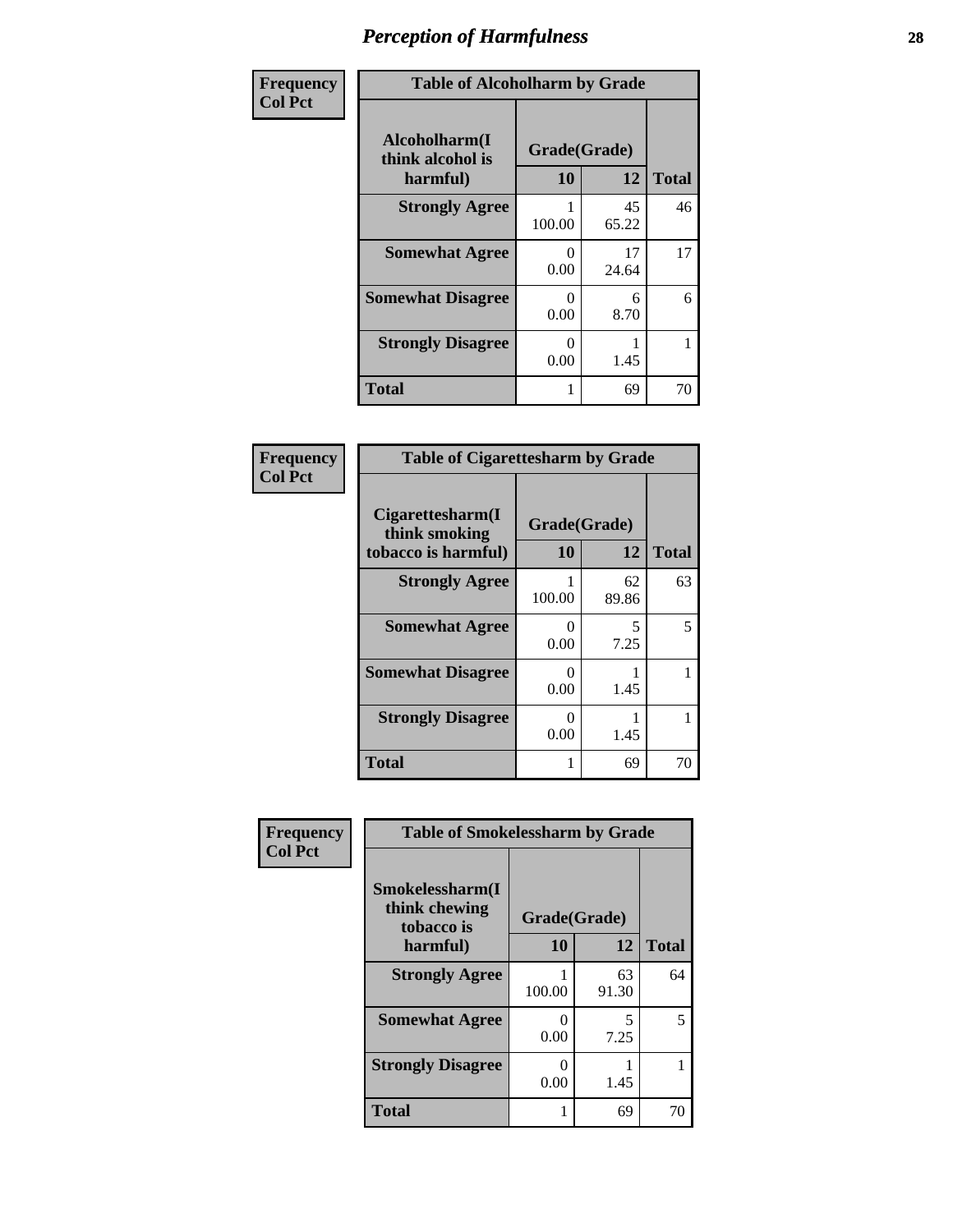| Frequency      | <b>Table of Marijuanaharm by Grade</b>            |                           |             |              |
|----------------|---------------------------------------------------|---------------------------|-------------|--------------|
| <b>Col Pct</b> | Marijuanaharm(I<br>think marijuana is<br>harmful) | Grade(Grade)<br>10        | 12          | <b>Total</b> |
|                | <b>Strongly Agree</b>                             | 100.00                    | 43<br>62.32 | 44           |
|                | <b>Somewhat Agree</b>                             | $\mathbf{0}$<br>0.00      | 8<br>11.59  | 8            |
|                | <b>Somewhat Disagree</b>                          | $\mathbf{\Omega}$<br>0.00 | 11<br>15.94 | 11           |
|                | <b>Strongly Disagree</b>                          | $\mathbf{0}$<br>0.00      | 10.14       | 7            |
|                | <b>Total</b>                                      | 1                         | 69          | 70           |

#### **Frequency Col Pct**

| <b>Table of Cocaineharm by Grade</b>          |                    |              |    |  |  |  |
|-----------------------------------------------|--------------------|--------------|----|--|--|--|
| Cocaineharm(I<br>think cocaine is<br>harmful) | Grade(Grade)<br>10 | <b>Total</b> |    |  |  |  |
| <b>Strongly Agree</b>                         | 100.00             | 66<br>95.65  | 67 |  |  |  |
| <b>Somewhat Agree</b>                         | 0<br>0.00          | 1.45         |    |  |  |  |
| <b>Somewhat Disagree</b>                      | 0<br>0.00          | 1.45         |    |  |  |  |
| <b>Strongly Disagree</b>                      | 0<br>0.00          | 1.45         |    |  |  |  |
| <b>Total</b>                                  |                    | 69           | 70 |  |  |  |

| Frequency      | <b>Table of Inhalantsharm by Grade</b>  |              |             |              |
|----------------|-----------------------------------------|--------------|-------------|--------------|
| <b>Col Pct</b> | Inhalantsharm(I)<br>think inhalants are | Grade(Grade) |             |              |
|                | harmful)                                | 10           | 12          | <b>Total</b> |
|                | <b>Strongly Agree</b>                   | 100.00       | 67<br>97.10 | 68           |
|                | <b>Somewhat Disagree</b>                | 0.00         | 1.45        |              |
|                | <b>Strongly Disagree</b>                | 0.00         | 1.45        |              |
|                | <b>Total</b>                            |              | 69          | 70           |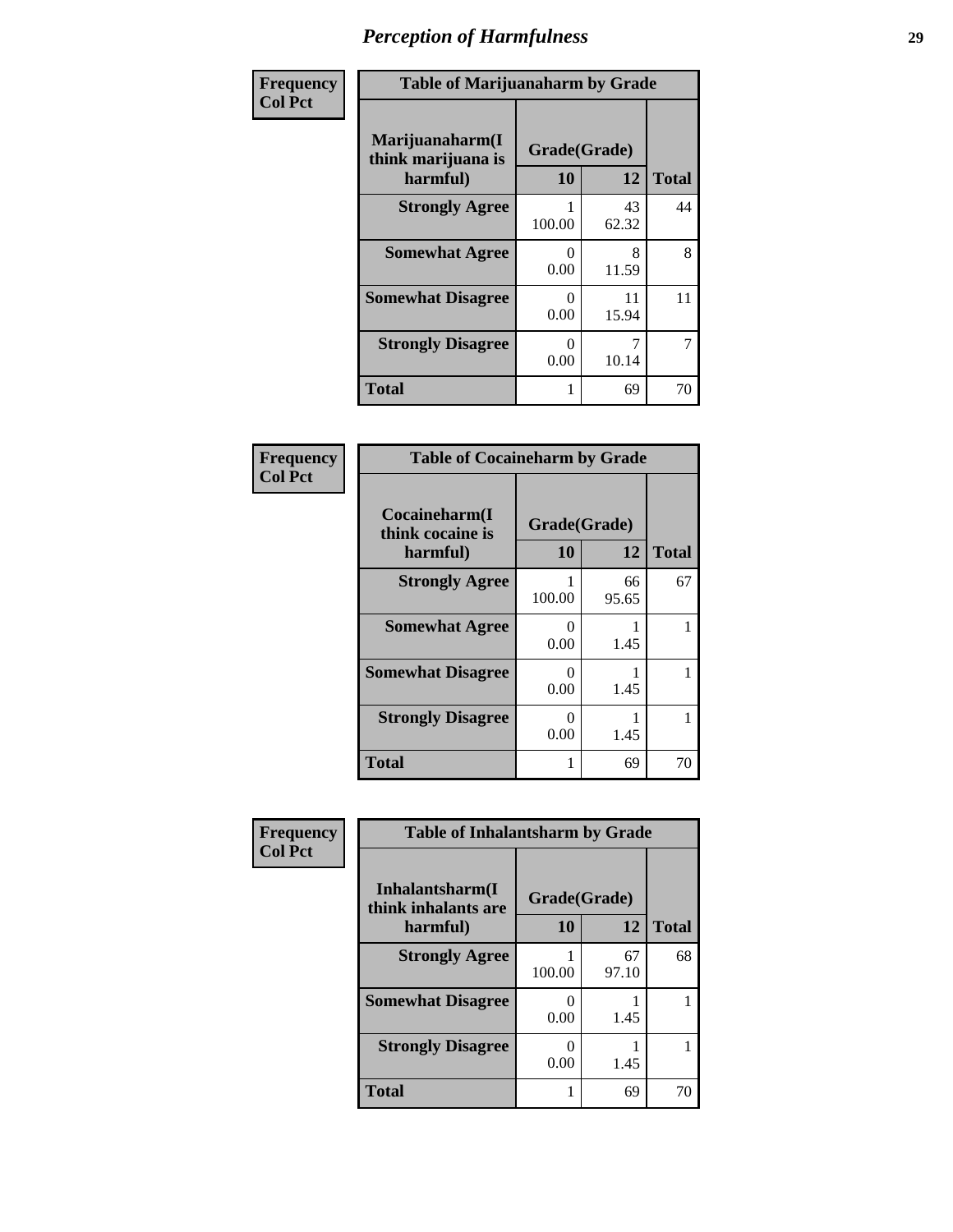| Frequency      | <b>Table of Steroidsharm by Grade</b> |              |             |              |
|----------------|---------------------------------------|--------------|-------------|--------------|
| <b>Col Pct</b> | Steroidsharm(I<br>think steroids are  | Grade(Grade) |             |              |
|                | harmful)                              | 10           | 12          | <b>Total</b> |
|                | <b>Strongly Agree</b>                 | 100.00       | 65<br>94.20 | 66           |
|                | <b>Somewhat Agree</b>                 | 0.00         | 3<br>4.35   | 3            |
|                | <b>Strongly Disagree</b>              | 0.00         | 1.45        |              |
|                | <b>Total</b>                          |              | 69          | 70           |

| Frequency      | <b>Table of Ecstasyharm by Grade</b>              |           |             |              |
|----------------|---------------------------------------------------|-----------|-------------|--------------|
| <b>Col Pct</b> | Ecstasyharm(I<br>Grade(Grade)<br>think ecstasy is |           |             |              |
|                | harmful)                                          | 10        | 12          | <b>Total</b> |
|                | <b>Strongly Agree</b>                             | 100.00    | 67<br>97.10 | 68           |
|                | <b>Somewhat Disagree</b>                          | 0.00      | 1.45        |              |
|                | <b>Strongly Disagree</b>                          | 0<br>0.00 | 1.45        |              |
|                | <b>Total</b>                                      |           | 69          | 70           |

| Frequency      | <b>Table of Methharm by Grade</b>                            |                       |             |              |
|----------------|--------------------------------------------------------------|-----------------------|-------------|--------------|
| <b>Col Pct</b> | <b>Methharm</b> (I think<br>methamphetamines<br>are harmful) | Grade(Grade)<br>10    | 12          | <b>Total</b> |
|                | <b>Strongly Agree</b>                                        | 100.00                | 67<br>97.10 | 68           |
|                | <b>Somewhat Agree</b>                                        | $\mathcal{O}$<br>0.00 | 1.45        |              |
|                | <b>Strongly Disagree</b>                                     | $\theta$<br>0.00      | 1.45        |              |
|                | <b>Total</b>                                                 |                       | 69          | 70           |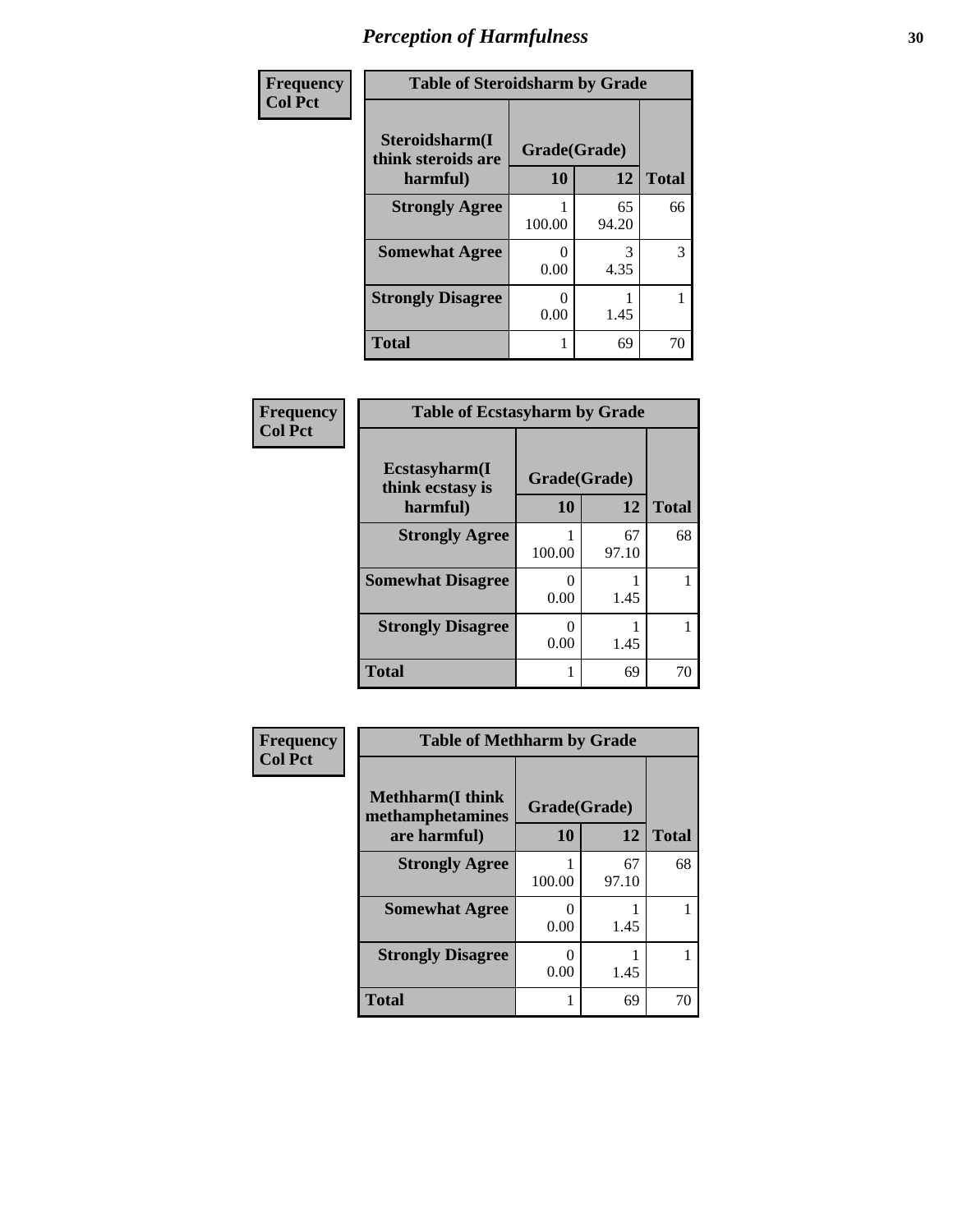| Frequency      | <b>Table of Hallucinogensharm by Grade</b> |              |             |              |
|----------------|--------------------------------------------|--------------|-------------|--------------|
| <b>Col Pct</b> | Hallucinogensharm(I<br>think hallucinogens | Grade(Grade) |             |              |
|                | are harmful)                               | 10           | 12          | <b>Total</b> |
|                | <b>Strongly Agree</b>                      | 100.00       | 67<br>97.10 | 68           |
|                | <b>Somewhat Disagree</b>                   | 0.00         | 1.45        |              |
|                | <b>Strongly Disagree</b>                   | 0.00         | 1.45        |              |
|                | <b>Total</b>                               |              | 69          | 70           |

| Frequency      | <b>Table of Prescriptionharm by Grade</b>                                         |                  |             |              |
|----------------|-----------------------------------------------------------------------------------|------------------|-------------|--------------|
| <b>Col Pct</b> | <b>Prescriptionharm(I)</b><br>think prescription<br>drugs not<br>prescribed to me | Grade(Grade)     |             |              |
|                | are harmful)                                                                      | 10               | 12          | <b>Total</b> |
|                | <b>Strongly Agree</b>                                                             | 100.00           | 60<br>86.96 | 61           |
|                | <b>Somewhat Agree</b>                                                             | $\Omega$<br>0.00 | 3<br>4.35   | 3            |
|                | <b>Somewhat Disagree</b>                                                          | 0<br>0.00        | 5<br>7.25   | 5            |
|                | <b>Strongly Disagree</b>                                                          | $\Omega$<br>0.00 | 1.45        |              |
|                | Total                                                                             | 1                | 69          | 70           |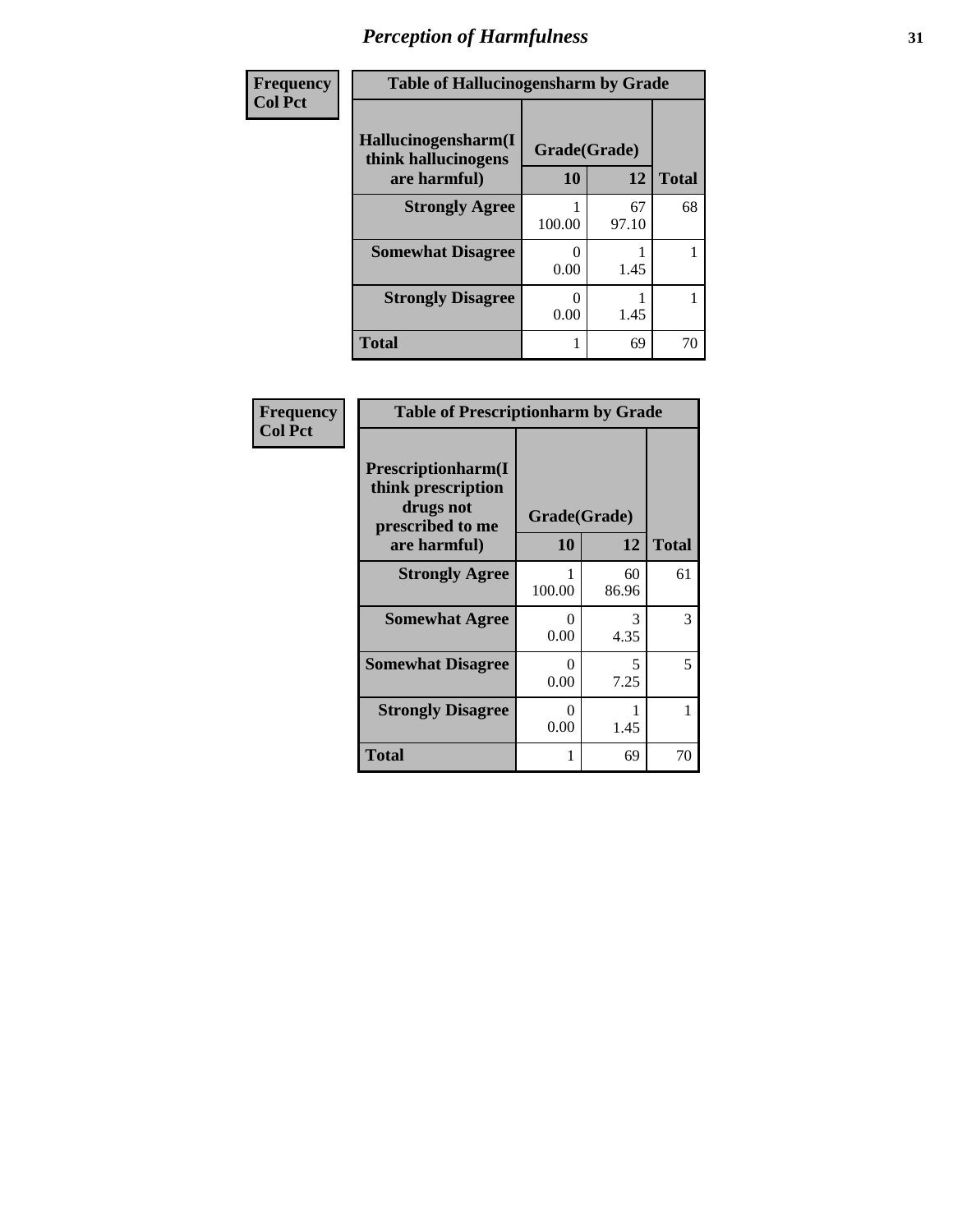### *Disapproval by Adults* **32**

| Frequency      | <b>Table of Alcoholadult by Grade</b>                                 |                    |             |              |
|----------------|-----------------------------------------------------------------------|--------------------|-------------|--------------|
| <b>Col Pct</b> | <b>Alcoholadult</b> (Adults<br>would disapprove if<br>I used alcohol) | Grade(Grade)<br>10 | 12          | <b>Total</b> |
|                | <b>Strongly Agree</b>                                                 | 100.00             | 35<br>50.72 | 36           |
|                | <b>Somewhat Agree</b>                                                 | 0<br>0.00          | 20<br>28.99 | 20           |
|                | <b>Somewhat Disagree</b>                                              | 0<br>0.00          | 10<br>14.49 | 10           |
|                | <b>Strongly Disagree</b>                                              | 0<br>0.00          | 4<br>5.80   | 4            |
|                | <b>Total</b>                                                          | 1                  | 69          | 70           |

#### **Frequency Col Pct**

| <b>Table of Tobaccoadult by Grade</b>                                 |           |                    |              |  |  |
|-----------------------------------------------------------------------|-----------|--------------------|--------------|--|--|
| <b>Tobaccoadult</b> (Adults<br>would disapprove if<br>I used tobacco) | 10        | Grade(Grade)<br>12 | <b>Total</b> |  |  |
| <b>Strongly Agree</b>                                                 | 100.00    | 56<br>81.16        | 57           |  |  |
| <b>Somewhat Agree</b>                                                 | 0<br>0.00 | 4<br>5.80          | 4            |  |  |
| <b>Somewhat Disagree</b>                                              | 0<br>0.00 | 6<br>8.70          | 6            |  |  |
| <b>Strongly Disagree</b>                                              | 0<br>0.00 | 3<br>4.35          | 3            |  |  |
| <b>Total</b>                                                          |           | 69                 | 70           |  |  |

| Frequency      | <b>Table of Marijuanaadult by Grade</b>                           |                      |             |                |
|----------------|-------------------------------------------------------------------|----------------------|-------------|----------------|
| <b>Col Pct</b> | Marijuanaadult(Adults<br>would disapprove if I<br>used marijuana) | Grade(Grade)<br>10   | 12          | <b>Total</b>   |
|                | <b>Strongly Agree</b>                                             | 100.00               | 48<br>69.57 | 49             |
|                | <b>Somewhat Agree</b>                                             | $\mathbf{0}$<br>0.00 | 11<br>15.94 | 11             |
|                | <b>Somewhat Disagree</b>                                          | 0<br>0.00            | 6<br>8.70   | 6              |
|                | <b>Strongly Disagree</b>                                          | 0<br>0.00            | 4<br>5.80   | $\overline{4}$ |
|                | <b>Total</b>                                                      |                      | 69          | 70             |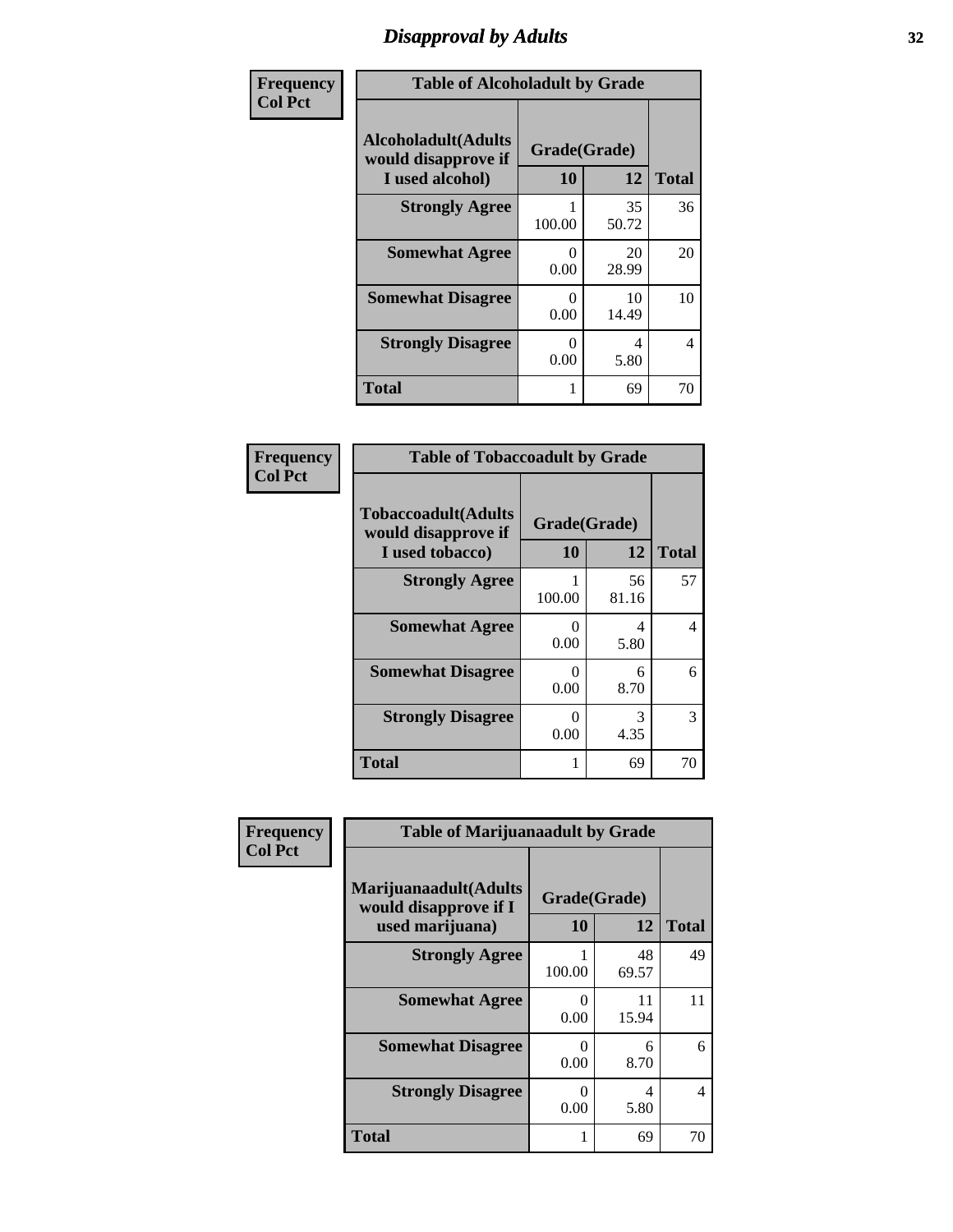### *Disapproval by Adults* **33**

| <b>Frequency</b> | <b>Table of Otherdrugadult by Grade</b>                                     |                      |             |                |
|------------------|-----------------------------------------------------------------------------|----------------------|-------------|----------------|
| <b>Col Pct</b>   | <b>Otherdrugadult</b> (Adults<br>would disapprove if I<br>used other drugs) | Grade(Grade)<br>10   | 12          | <b>Total</b>   |
|                  | <b>Strongly Agree</b>                                                       | 100.00               | 62<br>89.86 | 63             |
|                  | <b>Somewhat Agree</b>                                                       | $\mathbf{0}$<br>0.00 | 2.90        | 2              |
|                  | <b>Somewhat Disagree</b>                                                    | 0<br>0.00            | 1.45        |                |
|                  | <b>Strongly Disagree</b>                                                    | 0<br>0.00            | 4<br>5.80   | $\overline{4}$ |
|                  | <b>Total</b>                                                                |                      | 69          | 70             |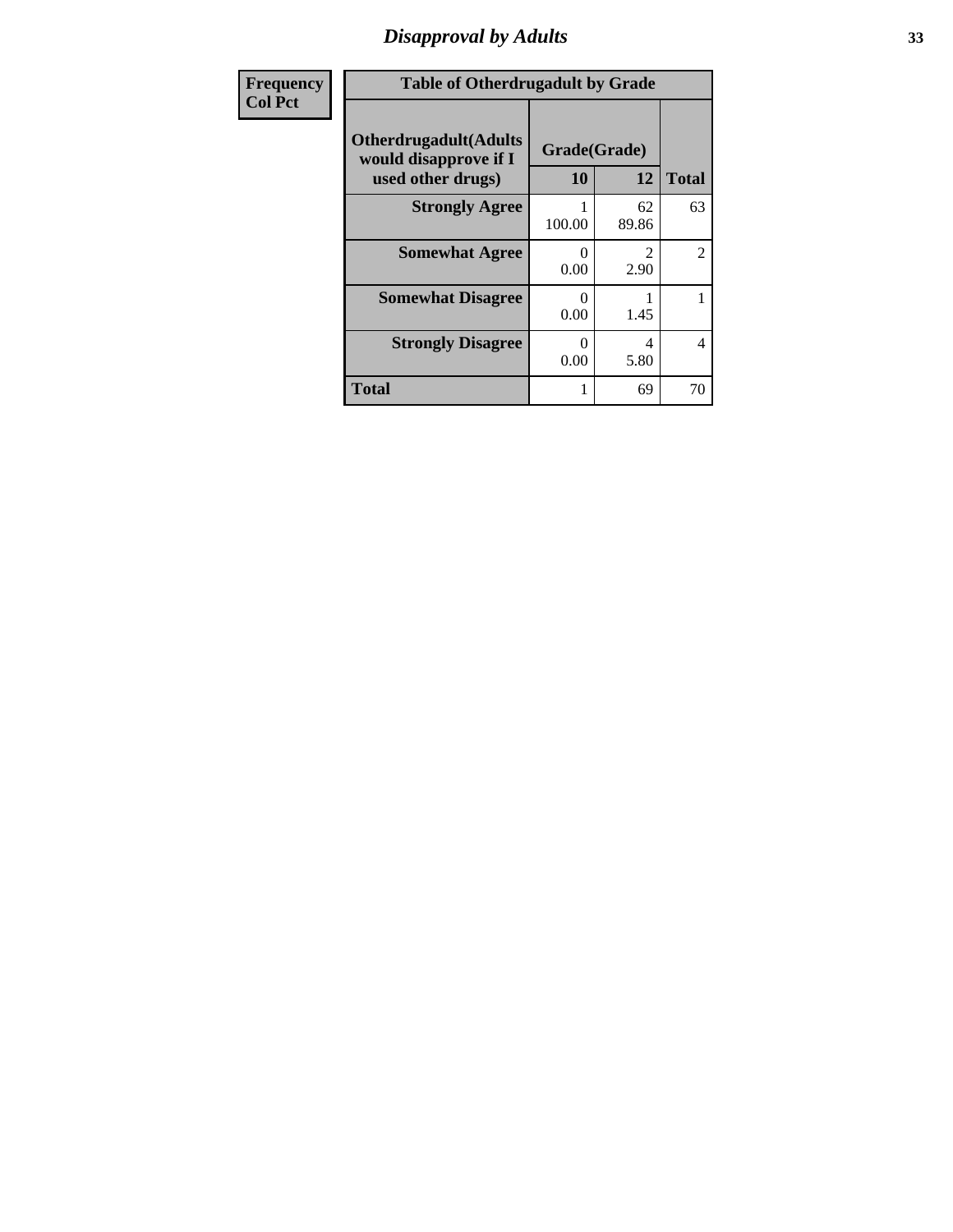### *Disapproval by Peers* **34**

| Frequency      | <b>Table of Alcoholpeer by Grade</b>                                |                      |             |              |
|----------------|---------------------------------------------------------------------|----------------------|-------------|--------------|
| <b>Col Pct</b> | Alcoholpeer(My<br>friends would<br>disapprove if I used<br>alcohol) | Grade(Grade)<br>10   | 12          | <b>Total</b> |
|                | <b>Strongly Agree</b>                                               | ∩                    | 22          | 22           |
|                |                                                                     | 0.00                 | 31.88       |              |
|                | <b>Somewhat Agree</b>                                               | $\mathbf{0}$<br>0.00 | 18<br>26.09 | 18           |
|                | <b>Somewhat Disagree</b>                                            | 100.00               | 9<br>13.04  | 10           |
|                | <b>Strongly Disagree</b>                                            | $\mathbf{0}$<br>0.00 | 20<br>28.99 | 20           |
|                | Total                                                               |                      | 69          | 70           |

| Frequency      | <b>Table of Tobaccopeer by Grade</b>                                |                    |             |              |
|----------------|---------------------------------------------------------------------|--------------------|-------------|--------------|
| <b>Col Pct</b> | Tobaccopeer(My<br>friends would<br>disapprove if I used<br>tobacco) | Grade(Grade)<br>10 | 12          | <b>Total</b> |
|                | <b>Strongly Agree</b>                                               | 0<br>0.00          | 35<br>50.72 | 35           |
|                | <b>Somewhat Agree</b>                                               | 0<br>0.00          | 13<br>18.84 | 13           |
|                | <b>Somewhat Disagree</b>                                            | 100.00             | 12<br>17.39 | 13           |
|                | <b>Strongly Disagree</b>                                            | 0<br>0.00          | 9<br>13.04  | 9            |
|                | <b>Total</b>                                                        |                    | 69          | 70           |

| Frequency      | <b>Table of Marijuanapeer by Grade</b>                    |              |             |              |
|----------------|-----------------------------------------------------------|--------------|-------------|--------------|
| <b>Col Pct</b> | Marijuanapeer(My<br>friends would<br>disapprove if I used | Grade(Grade) |             |              |
|                | marijuana)                                                | 10           | 12          | <b>Total</b> |
|                | <b>Strongly Agree</b>                                     | 0<br>0.00    | 25<br>36.23 | 25           |
|                | <b>Somewhat Agree</b>                                     | 0<br>0.00    | 12<br>17.39 | 12           |
|                | <b>Somewhat Disagree</b>                                  | 100.00       | 12<br>17.39 | 13           |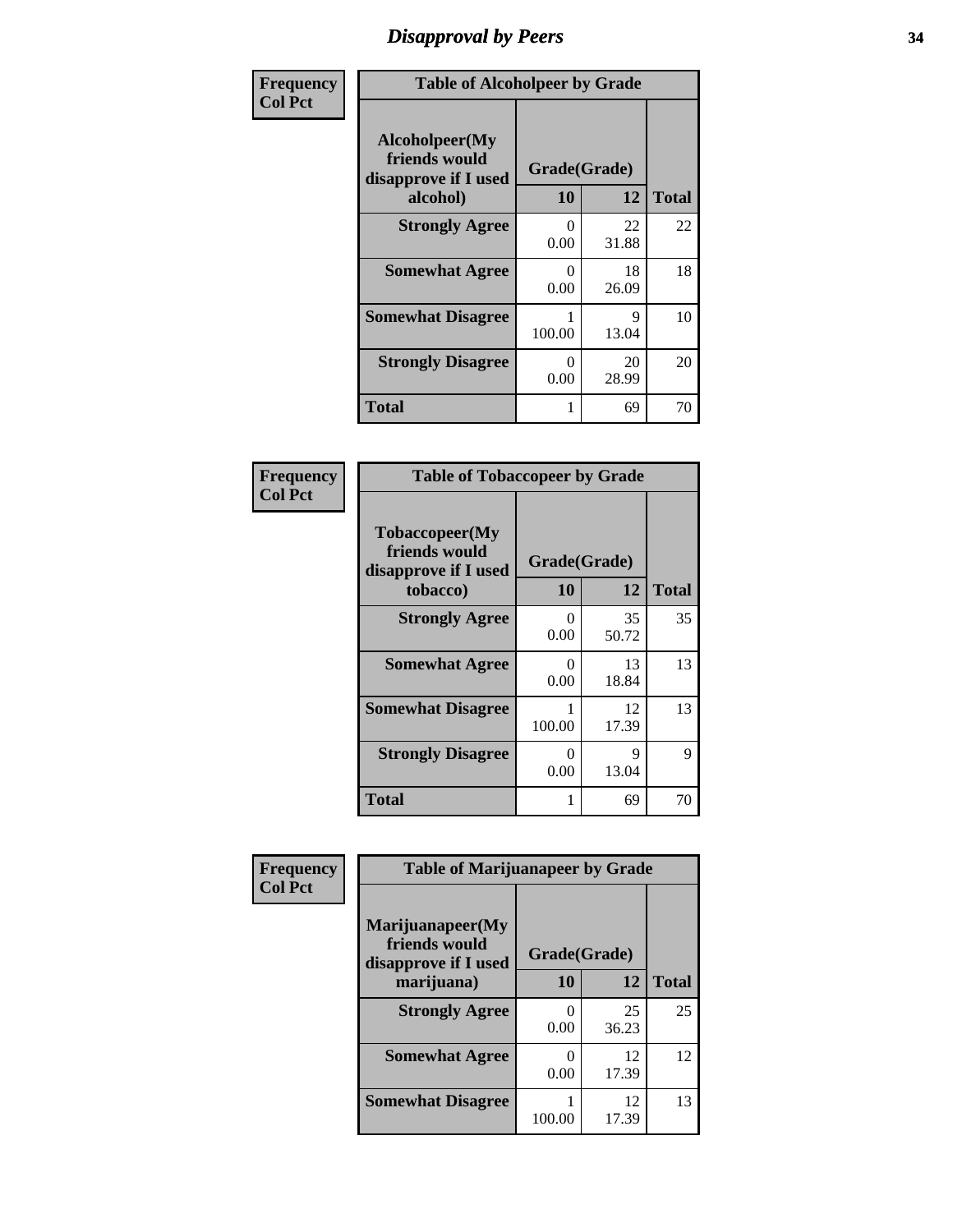### *Disapproval by Peers* **35**

| Frequency<br><b>Col Pct</b> | <b>Table of Marijuanapeer by Grade</b>                                  |                    |             |              |
|-----------------------------|-------------------------------------------------------------------------|--------------------|-------------|--------------|
|                             | Marijuanapeer(My<br>friends would<br>disapprove if I used<br>marijuana) | Grade(Grade)<br>10 | 12          | <b>Total</b> |
|                             | <b>Strongly Disagree</b>                                                | 0.00               | 20<br>28.99 | 20           |
|                             | Total                                                                   |                    | 69          |              |

| Frequency      | <b>Table of Otherdrugpeer by Grade</b>                                    |                           |                        |              |
|----------------|---------------------------------------------------------------------------|---------------------------|------------------------|--------------|
| <b>Col Pct</b> | Otherdrugpeer(My<br>friends would<br>disapprove if I used<br>other drugs) | Grade(Grade)<br>10        | 12                     | <b>Total</b> |
|                | <b>Strongly Agree</b>                                                     | 0<br>0.00                 | 52<br>75.36            | 52           |
|                | <b>Somewhat Agree</b>                                                     | 0<br>0.00                 | 9<br>13.04             | 9            |
|                | <b>Somewhat Disagree</b>                                                  | 100.00                    | $\mathfrak{D}$<br>2.90 | 3            |
|                | <b>Strongly Disagree</b>                                                  | $\mathbf{\Omega}$<br>0.00 | 6<br>8.70              | 6            |
|                | Total                                                                     |                           | 69                     | 70           |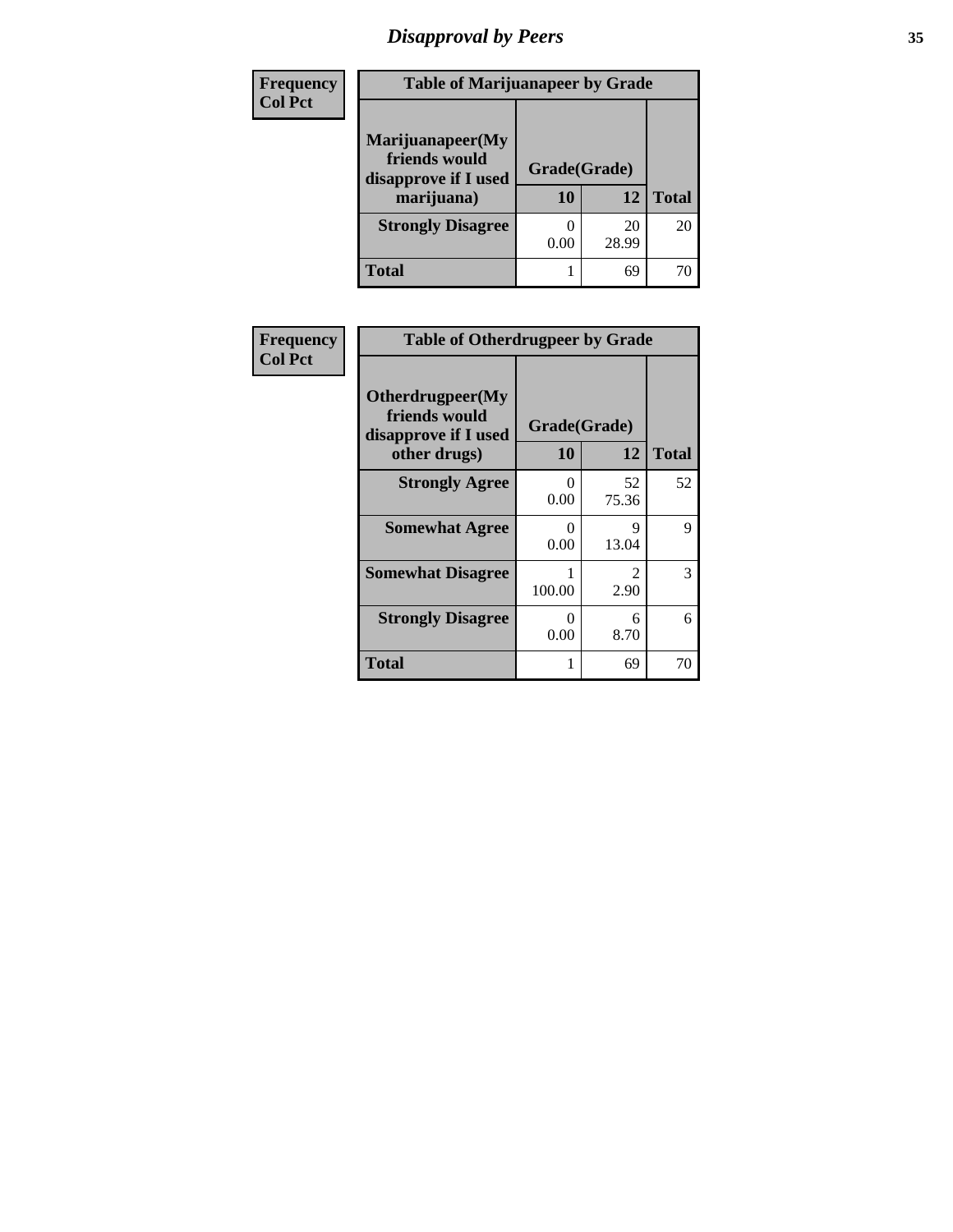#### *Where do My Friends Use - Percentage of Students who selected the following responses.Students could select more than 1 response so the percentage for each substance will not add up to 100%.* **36**

| Frequency      | <b>Table of Alcohollocation1 by Grade</b><br>Grade(Grade)<br><b>Alcohollocation1(Places</b> |        |             |              |  |
|----------------|---------------------------------------------------------------------------------------------|--------|-------------|--------------|--|
| <b>Col Pct</b> |                                                                                             |        |             |              |  |
|                | <b>Friends Use Alcohol)</b>                                                                 | 10     | 12          | <b>Total</b> |  |
|                |                                                                                             | 100.00 | 40<br>57.97 | 41           |  |
|                | Do Not Use                                                                                  | 0.00   | 29<br>42.03 | 29           |  |
|                | <b>Total</b>                                                                                |        | 69          | 70           |  |

| <b>Frequency</b> | <b>Table of Alcohollocation2 by Grade</b> |                          |             |              |
|------------------|-------------------------------------------|--------------------------|-------------|--------------|
| <b>Col Pct</b>   | <b>Alcohollocation2(Places</b>            | Grade(Grade)             |             |              |
|                  | <b>Friends Use Alcohol)</b>               | <b>10</b>                | 12          | <b>Total</b> |
|                  |                                           | 100.00                   | 33<br>47.83 | 34           |
|                  | Home                                      | $\left( \right)$<br>0.00 | 36<br>52.17 | 36           |
|                  | <b>Total</b>                              |                          | 69          | 70           |

| Frequency<br><b>Col Pct</b> | <b>Table of Alcohollocation 3 by Grade</b>                    |                    |             |              |
|-----------------------------|---------------------------------------------------------------|--------------------|-------------|--------------|
|                             | <b>Alcohollocation3(Places</b><br><b>Friends Use Alcohol)</b> | Grade(Grade)<br>10 | 12          | <b>Total</b> |
|                             |                                                               | 100.00             | 57<br>82.61 | 58           |
|                             | <b>School</b>                                                 | 0.00               | 12<br>17.39 | 12           |
|                             | <b>Total</b>                                                  |                    | 69          | 70           |

| <b>Frequency</b> | <b>Table of Alcohollocation4 by Grade</b>      |        |             |              |  |
|------------------|------------------------------------------------|--------|-------------|--------------|--|
| <b>Col Pct</b>   | Grade(Grade)<br><b>Alcohollocation4(Places</b> |        |             |              |  |
|                  | <b>Friends Use Alcohol)</b>                    | 10     | 12          | <b>Total</b> |  |
|                  |                                                | 100.00 | 56<br>81.16 | 57           |  |
|                  | Car                                            | 0.00   | 13<br>18.84 | 13           |  |
|                  | <b>Total</b>                                   |        | 69          | 70           |  |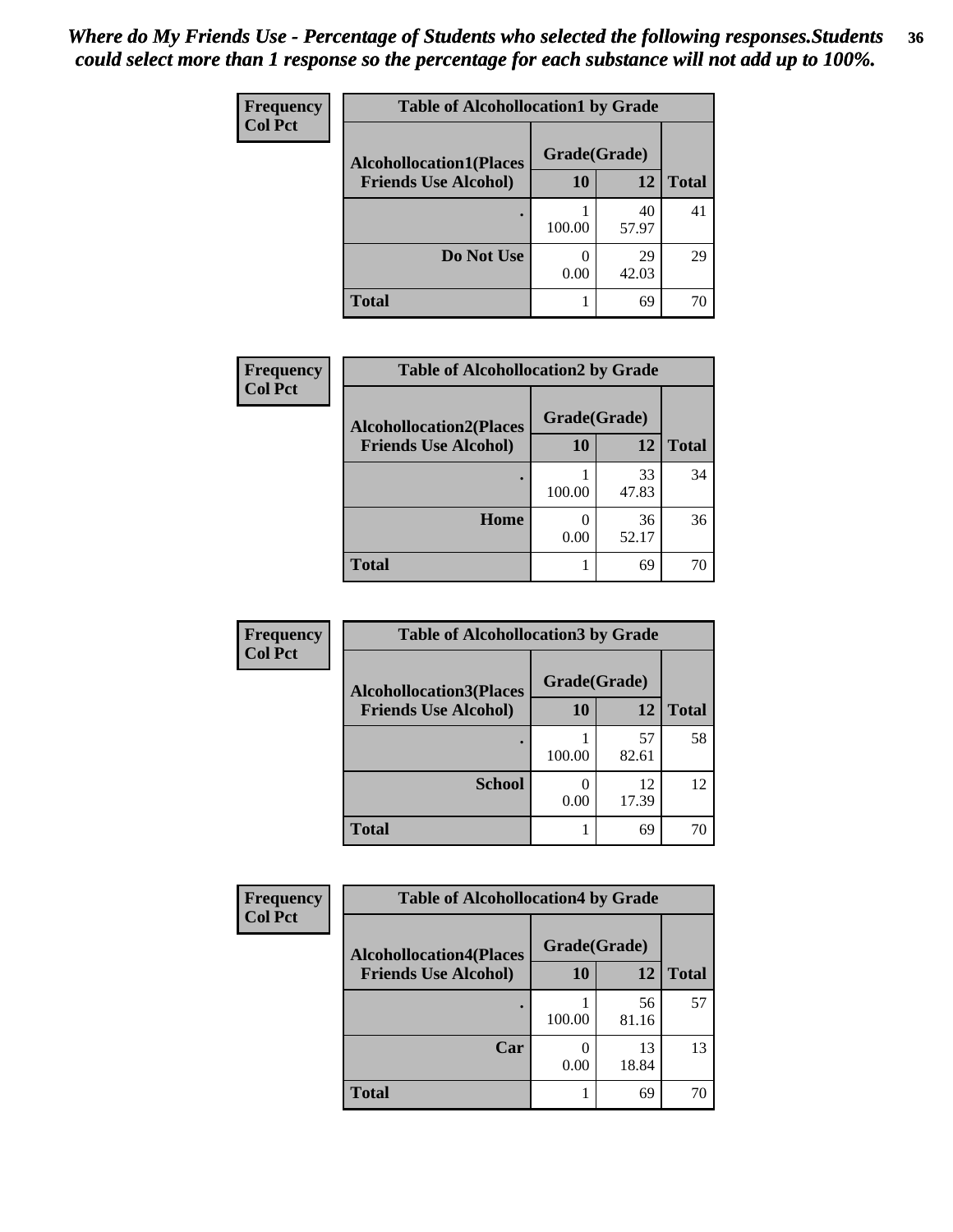| Frequency<br><b>Col Pct</b> | <b>Table of Alcohollocation5 by Grade</b>      |        |             |              |  |
|-----------------------------|------------------------------------------------|--------|-------------|--------------|--|
|                             | Grade(Grade)<br><b>Alcohollocation5(Places</b> |        |             |              |  |
|                             | <b>Friends Use Alcohol)</b>                    | 10     | 12          | <b>Total</b> |  |
|                             |                                                | 100.00 | 42<br>60.87 | 43           |  |
|                             | <b>Friend's House</b>                          | 0.00   | 27<br>39.13 | 27           |  |
|                             | <b>Total</b>                                   |        | 69          | 70           |  |

| <b>Frequency</b> | <b>Table of Alcohollocation6 by Grade</b> |                          |             |              |
|------------------|-------------------------------------------|--------------------------|-------------|--------------|
| <b>Col Pct</b>   | <b>Alcohollocation6(Places</b>            | Grade(Grade)             |             |              |
|                  | <b>Friends Use Alcohol)</b>               | <b>10</b>                | 12          | <b>Total</b> |
|                  |                                           | $\left( \right)$<br>0.00 | 51<br>73.91 | 51           |
|                  | <b>Other</b>                              | 100.00                   | 18<br>26.09 | 19           |
|                  | <b>Total</b>                              |                          | 69          | 70           |

| Frequency      | <b>Table of Tobaccolocation1 by Grade</b> |              |             |              |
|----------------|-------------------------------------------|--------------|-------------|--------------|
| <b>Col Pct</b> | <b>Tobaccolocation1(Places</b>            | Grade(Grade) |             |              |
|                | <b>Friends Use Tobacco)</b>               | 10           | 12          | <b>Total</b> |
|                |                                           | 100.00       | 27<br>39.13 | 28           |
|                | Do Not Use                                | 0.00         | 42<br>60.87 | 42           |
|                | <b>Total</b>                              |              | 69          | 70           |

| <b>Frequency</b> | <b>Table of Tobaccolocation2 by Grade</b> |              |             |              |  |
|------------------|-------------------------------------------|--------------|-------------|--------------|--|
| <b>Col Pct</b>   | <b>Tobaccolocation2(Places</b>            | Grade(Grade) |             |              |  |
|                  | <b>Friends Use Tobacco)</b>               | 10           | 12          | <b>Total</b> |  |
|                  |                                           | 100.00       | 45<br>65.22 | 46           |  |
|                  | Home                                      | 0.00         | 24<br>34.78 | 24           |  |
|                  | <b>Total</b>                              |              | 69          |              |  |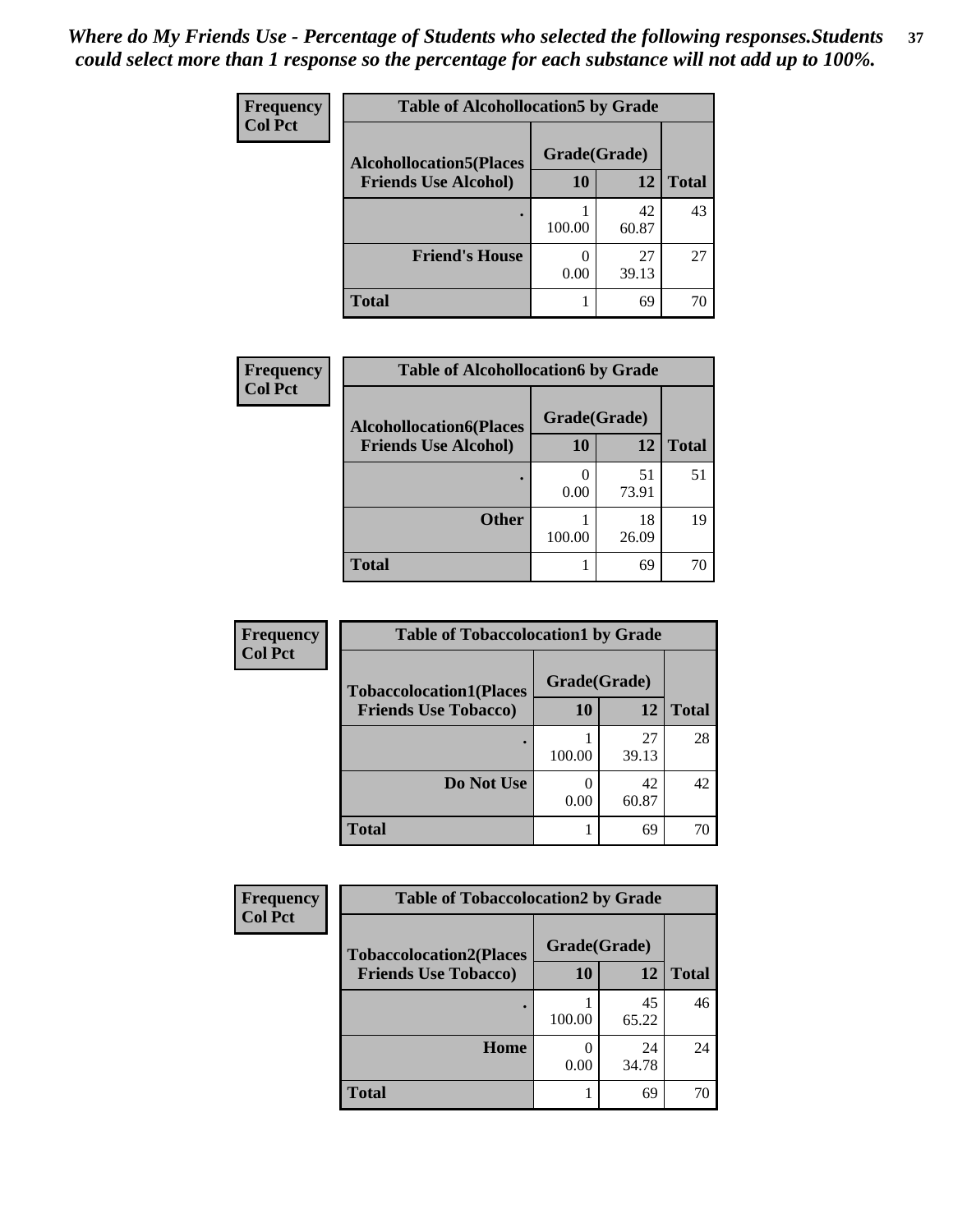| Frequency      | <b>Table of Tobaccolocation3 by Grade</b> |        |              |              |  |
|----------------|-------------------------------------------|--------|--------------|--------------|--|
| <b>Col Pct</b> | <b>Tobaccolocation3(Places</b>            |        | Grade(Grade) |              |  |
|                | <b>Friends Use Tobacco)</b>               | 10     | 12           | <b>Total</b> |  |
|                |                                           | 100.00 | 57<br>82.61  | 58           |  |
|                | <b>School</b>                             | 0.00   | 12<br>17.39  | 12           |  |
|                | <b>Total</b>                              |        | 69           | 70           |  |

| Frequency      | <b>Table of Tobaccolocation4 by Grade</b> |              |             |              |
|----------------|-------------------------------------------|--------------|-------------|--------------|
| <b>Col Pct</b> | <b>Tobaccolocation4(Places</b>            | Grade(Grade) |             |              |
|                | <b>Friends Use Tobacco)</b>               | 10           | 12          | <b>Total</b> |
|                |                                           | 100.00       | 57<br>82.61 | 58           |
|                | Car                                       | 0.00         | 12<br>17.39 | 12           |
|                | <b>Total</b>                              |              | 69          | 70           |

| <b>Frequency</b> | <b>Table of Tobaccolocation5 by Grade</b> |              |             |              |
|------------------|-------------------------------------------|--------------|-------------|--------------|
| <b>Col Pct</b>   | <b>Tobaccolocation5(Places</b>            | Grade(Grade) |             |              |
|                  | <b>Friends Use Tobacco)</b>               | 10           | 12          | <b>Total</b> |
|                  |                                           | 100.00       | 51<br>73.91 | 52           |
|                  | <b>Friend's House</b>                     | 0.00         | 18<br>26.09 | 18           |
|                  | <b>Total</b>                              |              | 69          | 70           |

| Frequency      | <b>Table of Tobaccolocation6 by Grade</b> |              |             |              |
|----------------|-------------------------------------------|--------------|-------------|--------------|
| <b>Col Pct</b> | <b>Tobaccolocation6(Places</b>            | Grade(Grade) |             |              |
|                | <b>Friends Use Tobacco)</b>               | 10           | <b>12</b>   | <b>Total</b> |
|                |                                           | 0.00         | 56<br>81.16 | 56           |
|                | <b>Other</b>                              | 100.00       | 13<br>18.84 | 14           |
|                | <b>Total</b>                              |              | 69          | 70           |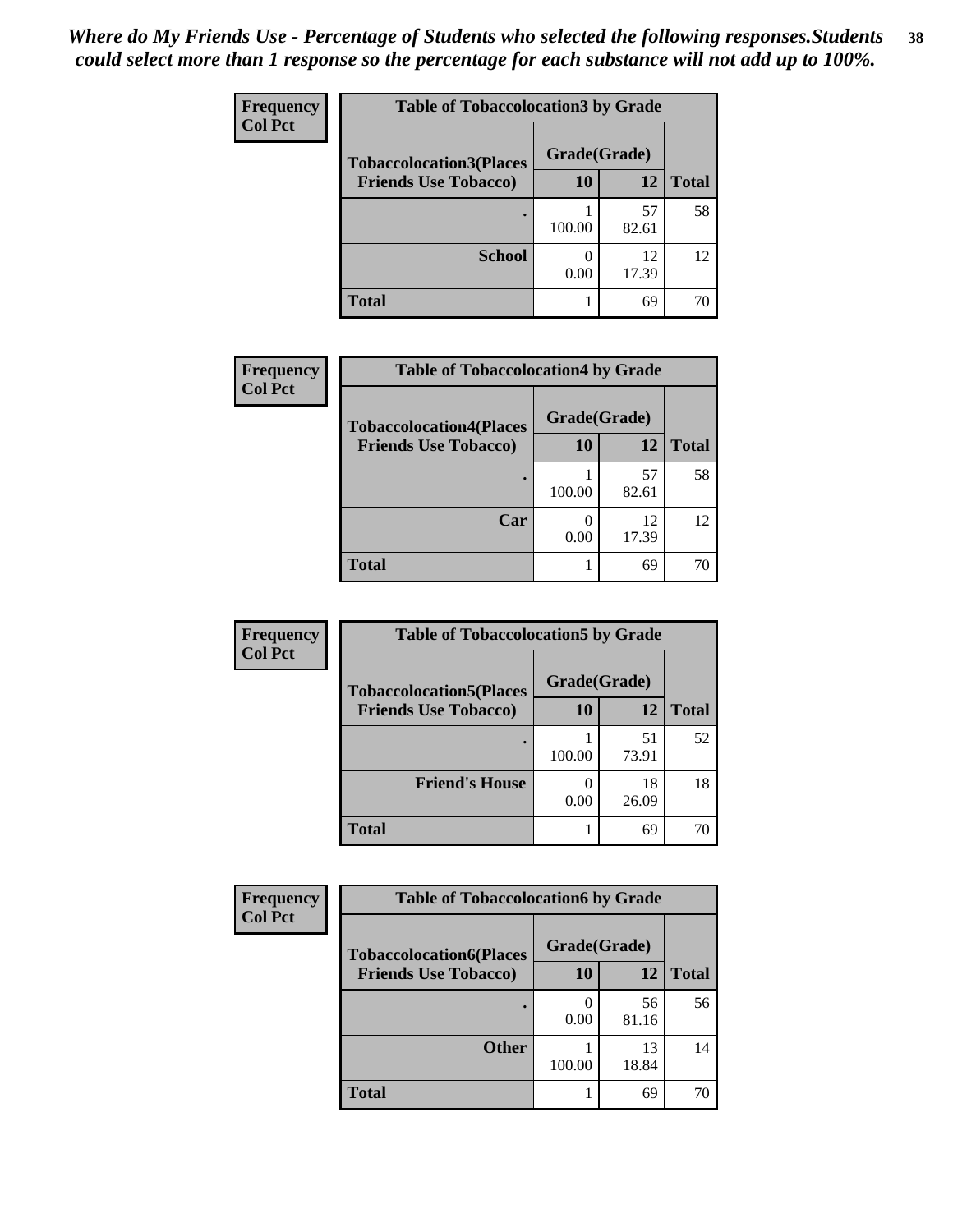| Frequency<br><b>Col Pct</b> | <b>Table of Marijuanalocation1 by Grade</b> |              |             |              |
|-----------------------------|---------------------------------------------|--------------|-------------|--------------|
|                             | <b>Marijuanalocation1(Places</b>            | Grade(Grade) |             |              |
|                             | <b>Friends Use Marijuana</b> )              | <b>10</b>    | 12          | <b>Total</b> |
|                             |                                             | 100.00       | 38<br>55.07 | 39           |
|                             | Do Not Use                                  | 0.00         | 31<br>44.93 | 31           |
|                             | <b>Total</b>                                |              | 69          | 70           |

| Frequency      | <b>Table of Marijuanalocation2 by Grade</b> |              |             |              |
|----------------|---------------------------------------------|--------------|-------------|--------------|
| <b>Col Pct</b> | <b>Marijuanalocation2(Places</b>            | Grade(Grade) |             |              |
|                | <b>Friends Use Marijuana</b> )              | <b>10</b>    | 12          | <b>Total</b> |
|                |                                             | 100.00       | 35<br>50.72 | 36           |
|                | Home                                        | 0.00         | 34<br>49.28 | 34           |
|                | <b>Total</b>                                |              | 69          | 70           |

| Frequency      | <b>Table of Marijuanalocation3 by Grade</b> |              |             |              |
|----------------|---------------------------------------------|--------------|-------------|--------------|
| <b>Col Pct</b> | <b>Marijuanalocation3(Places</b>            | Grade(Grade) |             |              |
|                | <b>Friends Use Marijuana</b> )              | 10           | 12          | <b>Total</b> |
|                |                                             | 0.00         | 47<br>68.12 | 47           |
|                | <b>School</b>                               | 100.00       | 22<br>31.88 | 23           |
|                | <b>Total</b>                                |              | 69          | 70           |

| <b>Frequency</b> | <b>Table of Marijuanalocation4 by Grade</b> |        |              |              |
|------------------|---------------------------------------------|--------|--------------|--------------|
| <b>Col Pct</b>   | <b>Marijuanalocation4(Places</b>            |        | Grade(Grade) |              |
|                  | <b>Friends Use Marijuana</b> )              | 10     | 12           | <b>Total</b> |
|                  |                                             | 100.00 | 43<br>62.32  | 44           |
|                  | Car                                         | 0.00   | 26<br>37.68  | 26           |
|                  | <b>Total</b>                                |        | 69           | 70           |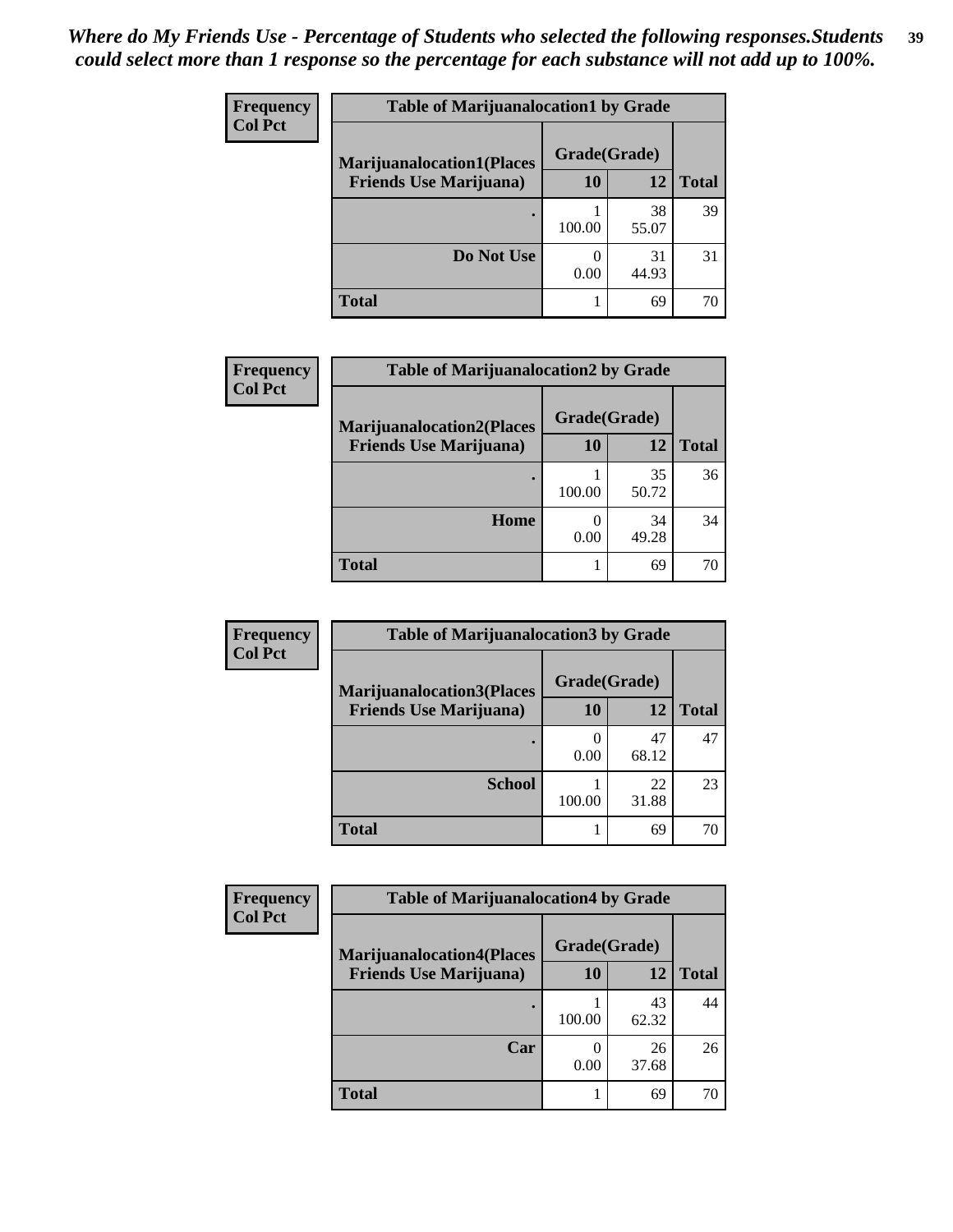| <b>Frequency</b> | <b>Table of Marijuanalocation5 by Grade</b> |              |             |              |
|------------------|---------------------------------------------|--------------|-------------|--------------|
| <b>Col Pct</b>   | <b>Marijuanalocation5(Places</b>            | Grade(Grade) |             |              |
|                  | <b>Friends Use Marijuana</b> )              | 10           | 12          | <b>Total</b> |
|                  |                                             | 100.00       | 36<br>52.17 | 37           |
|                  | <b>Friend's House</b>                       | 0.00         | 33<br>47.83 | 33           |
|                  | <b>Total</b>                                |              | 69          |              |

| <b>Frequency</b> | <b>Table of Marijuanalocation6 by Grade</b> |              |             |              |
|------------------|---------------------------------------------|--------------|-------------|--------------|
| <b>Col Pct</b>   | <b>Marijuanalocation6(Places</b>            | Grade(Grade) |             |              |
|                  | <b>Friends Use Marijuana</b> )              | 10           | 12          | <b>Total</b> |
|                  |                                             | 100.00       | 45<br>65.22 | 46           |
|                  | <b>Other</b>                                | 0.00         | 24<br>34.78 | 24           |
|                  | <b>Total</b>                                |              | 69          | 70           |

| <b>Frequency</b> | <b>Table of Otherdruglocation1 by Grade</b>                          |              |             |              |
|------------------|----------------------------------------------------------------------|--------------|-------------|--------------|
| <b>Col Pct</b>   | <b>Otherdruglocation1(Places</b><br><b>Friends Use Other Illegal</b> | Grade(Grade) |             |              |
|                  | Drugs)                                                               | 10           | 12          | <b>Total</b> |
|                  |                                                                      | 100.00       | 10<br>14.49 | 11           |
|                  | Do Not Use                                                           | 0.00         | 59<br>85.51 | 59           |
|                  | <b>Total</b>                                                         |              | 69          | 70           |

| <b>Frequency</b> | <b>Table of Otherdruglocation2 by Grade</b>                          |              |             |              |
|------------------|----------------------------------------------------------------------|--------------|-------------|--------------|
| <b>Col Pct</b>   | <b>Otherdruglocation2(Places</b><br><b>Friends Use Other Illegal</b> | Grade(Grade) |             |              |
|                  | Drugs)                                                               | 10           | 12          | <b>Total</b> |
|                  |                                                                      | 100.00       | 61<br>88.41 | 62           |
|                  | Home                                                                 | 0.00         | 8<br>11.59  | 8            |
|                  | <b>Total</b>                                                         |              | 69          | 70           |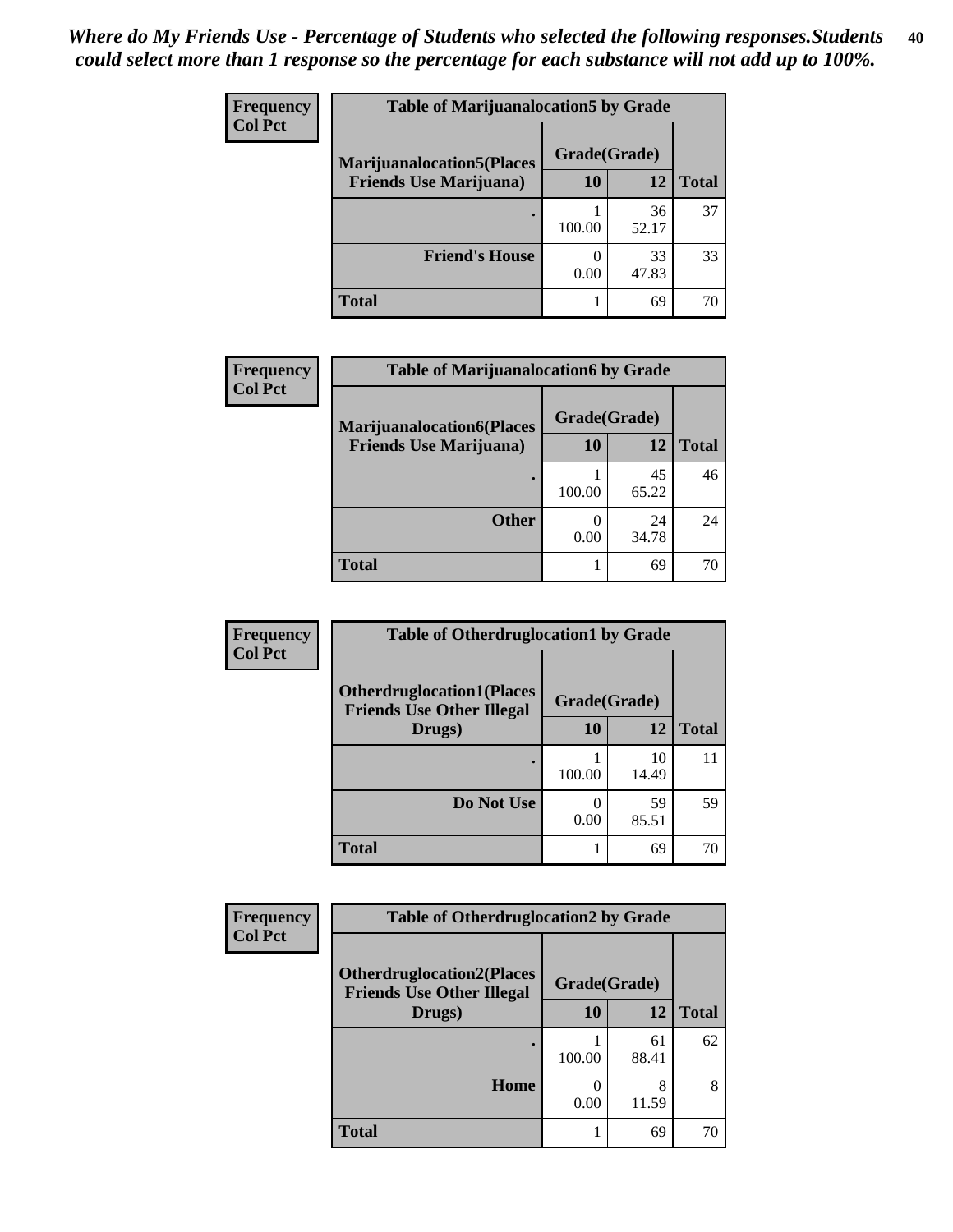| <b>Frequency</b> | <b>Table of Otherdruglocation 3 by Grade</b>                         |              |             |              |
|------------------|----------------------------------------------------------------------|--------------|-------------|--------------|
| <b>Col Pct</b>   | <b>Otherdruglocation3(Places</b><br><b>Friends Use Other Illegal</b> | Grade(Grade) |             |              |
|                  | Drugs)                                                               | 10           | 12          | <b>Total</b> |
|                  |                                                                      | 100.00       | 66<br>95.65 | 67           |
|                  | <b>School</b>                                                        | 0.00         | 3<br>4.35   |              |
|                  | <b>Total</b>                                                         |              | 69          | 70           |

| <b>Frequency</b> | <b>Table of Otherdruglocation4 by Grade</b>                          |              |             |              |
|------------------|----------------------------------------------------------------------|--------------|-------------|--------------|
| <b>Col Pct</b>   | <b>Otherdruglocation4(Places</b><br><b>Friends Use Other Illegal</b> | Grade(Grade) |             |              |
|                  | Drugs)                                                               | 10           | 12          | <b>Total</b> |
|                  |                                                                      | 100.00       | 65<br>94.20 | 66           |
|                  | Car                                                                  | 0.00         | 4<br>5.80   | 4            |
|                  | <b>Total</b>                                                         |              | 69          | 70           |

| Frequency      | <b>Table of Otherdruglocation5 by Grade</b>                          |              |             |              |
|----------------|----------------------------------------------------------------------|--------------|-------------|--------------|
| <b>Col Pct</b> | <b>Otherdruglocation5(Places</b><br><b>Friends Use Other Illegal</b> | Grade(Grade) |             |              |
|                | Drugs)                                                               | 10           | 12          | <b>Total</b> |
|                |                                                                      | 100.00       | 65<br>94.20 | 66           |
|                | <b>Friend's House</b>                                                | 0.00         | 4<br>5.80   | 4            |
|                | <b>Total</b>                                                         |              | 69          | 70           |

| <b>Frequency</b> | <b>Table of Otherdruglocation6 by Grade</b>                          |              |             |              |
|------------------|----------------------------------------------------------------------|--------------|-------------|--------------|
| <b>Col Pct</b>   | <b>Otherdruglocation6(Places</b><br><b>Friends Use Other Illegal</b> | Grade(Grade) |             |              |
|                  | Drugs)                                                               | 10           | 12          | <b>Total</b> |
|                  |                                                                      | 0.00         | 64<br>92.75 | 64           |
|                  | <b>Other</b>                                                         | 100.00       | 7.25        | 6            |
|                  | <b>Total</b>                                                         |              | 69          | 70           |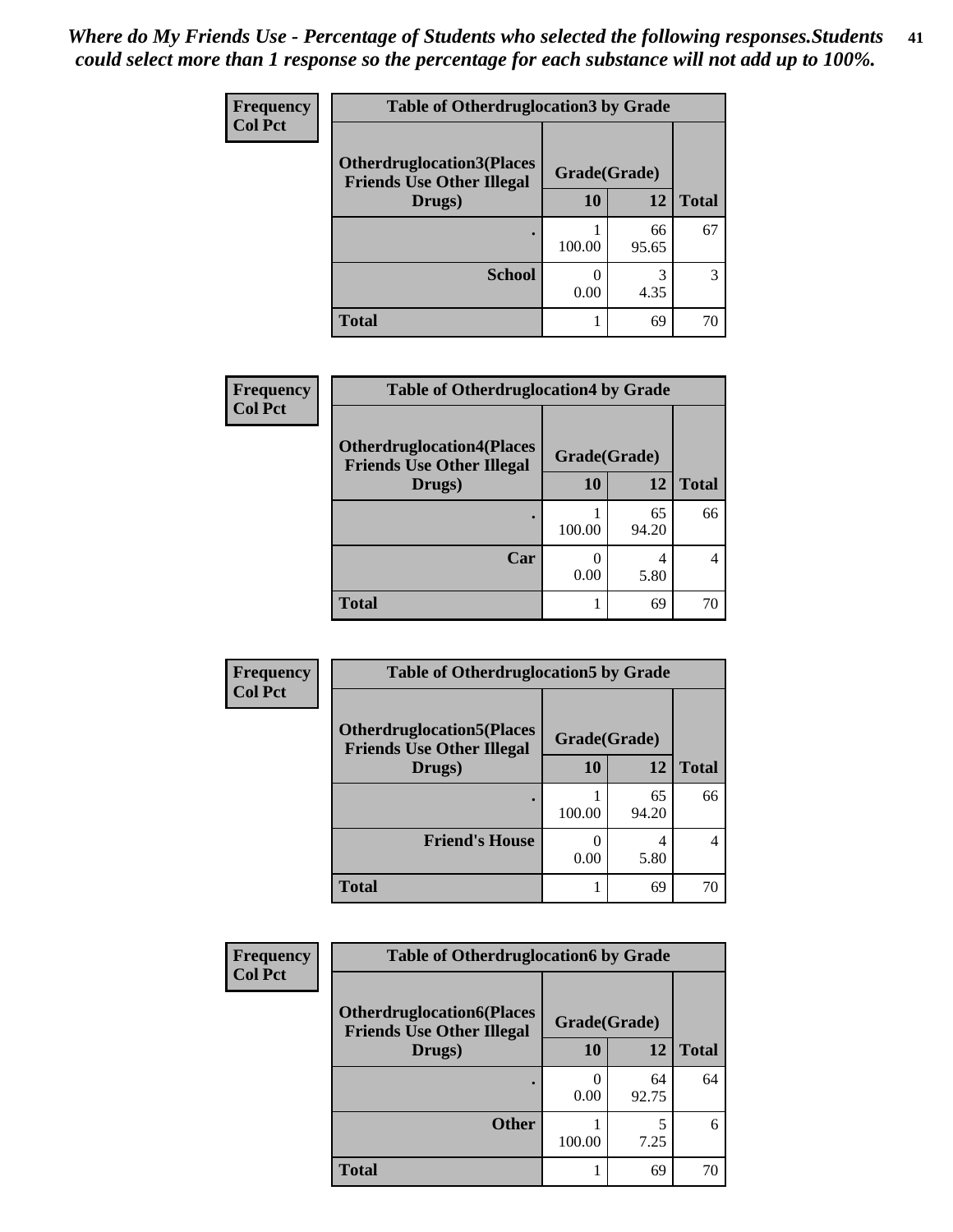| Frequency      | <b>Table of Alcoholtime1 by Grade</b>           |                           |             |              |
|----------------|-------------------------------------------------|---------------------------|-------------|--------------|
| <b>Col Pct</b> | <b>Alcoholtime1(Times</b><br><b>Friends Use</b> | Grade(Grade)              |             |              |
|                | Alcohol)                                        | 10                        | 12          | <b>Total</b> |
|                |                                                 | $\mathbf{\Omega}$<br>0.00 | 40<br>57.97 | 40           |
|                | Do Not Use                                      | 100.00                    | 29<br>42.03 | 30           |
|                | <b>Total</b>                                    |                           | 69          | 70           |

| Frequency      | <b>Table of Alcoholtime2 by Grade</b>           |              |             |              |
|----------------|-------------------------------------------------|--------------|-------------|--------------|
| <b>Col Pct</b> | <b>Alcoholtime2(Times</b><br><b>Friends Use</b> | Grade(Grade) |             |              |
|                | Alcohol)                                        | 10           | 12          | <b>Total</b> |
|                |                                                 | 100.00       | 58<br>84.06 | 59           |
|                | <b>On Way to School</b>                         | 0.00         | 11<br>15.94 | 11           |
|                | <b>Total</b>                                    |              | 69          | 70           |

| Frequency      | <b>Table of Alcoholtime3 by Grade</b>           |              |             |              |
|----------------|-------------------------------------------------|--------------|-------------|--------------|
| <b>Col Pct</b> | <b>Alcoholtime3(Times</b><br><b>Friends Use</b> | Grade(Grade) |             |              |
|                | Alcohol)                                        | 10           | 12          | <b>Total</b> |
|                |                                                 | 100.00       | 57<br>82.61 | 58           |
|                | <b>During School</b>                            | 0<br>0.00    | 12<br>17.39 | 12           |
|                | <b>Total</b>                                    |              | 69          | 70           |

| <b>Frequency</b><br><b>Col Pct</b> | <b>Table of Alcoholtime4 by Grade</b> |              |             |              |  |
|------------------------------------|---------------------------------------|--------------|-------------|--------------|--|
|                                    | <b>Alcoholtime4(Times</b>             | Grade(Grade) |             |              |  |
|                                    | <b>Friends Use Alcohol)</b>           | 10           | 12          | <b>Total</b> |  |
|                                    |                                       | 100.00       | 59<br>85.51 | 60           |  |
|                                    | <b>On Way Home From School</b>        | 0.00         | 10<br>14.49 | 10           |  |
|                                    | <b>Total</b>                          |              | 69          | 70           |  |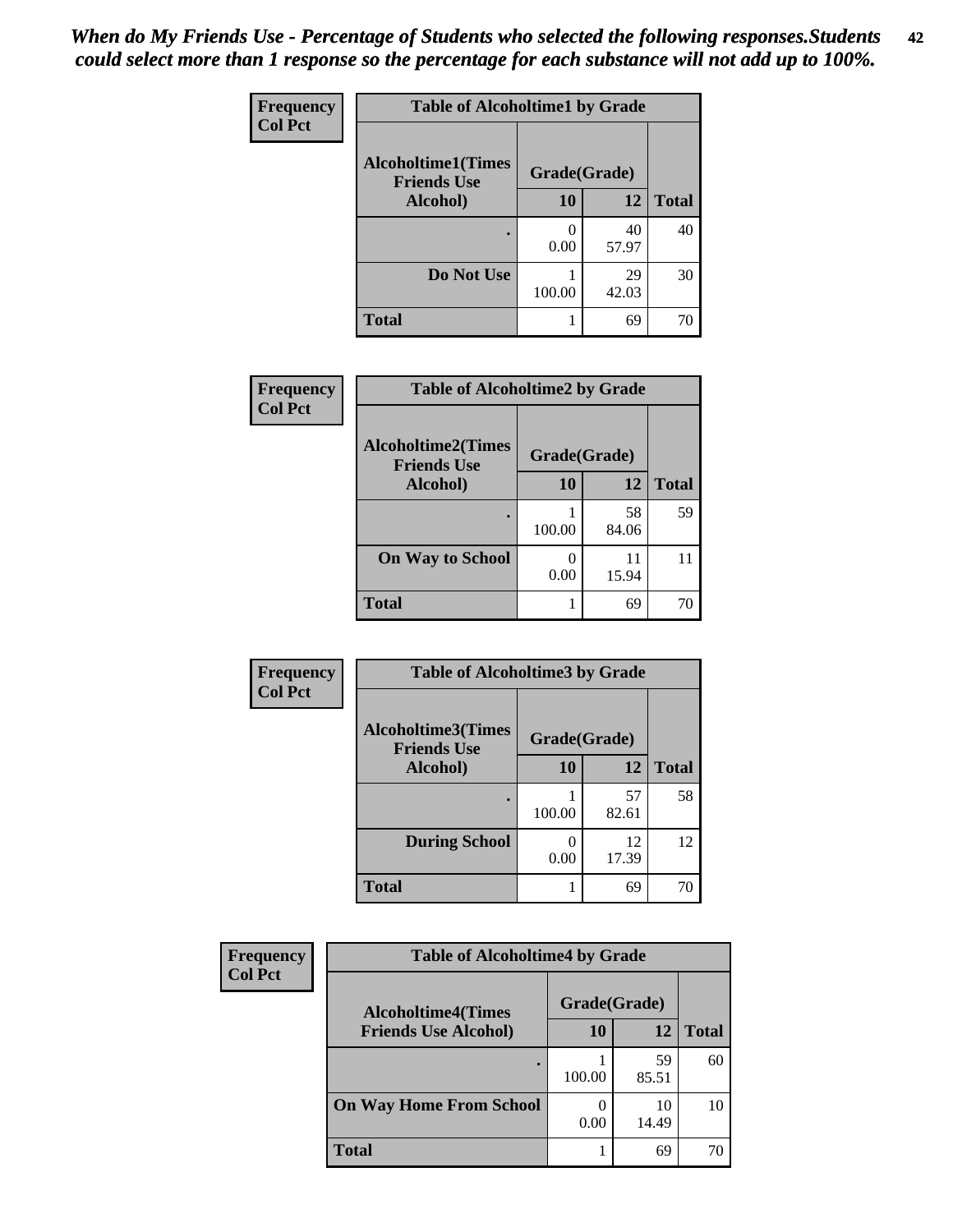*When do My Friends Use - Percentage of Students who selected the following responses.Students could select more than 1 response so the percentage for each substance will not add up to 100%.* **43**

| Frequency      | <b>Table of Alcoholtime5 by Grade</b>           |              |             |              |
|----------------|-------------------------------------------------|--------------|-------------|--------------|
| <b>Col Pct</b> | <b>Alcoholtime5(Times</b><br><b>Friends Use</b> | Grade(Grade) |             |              |
|                | Alcohol)                                        | 10           | 12          | <b>Total</b> |
|                |                                                 | 100.00       | 50<br>72.46 | 51           |
|                | <b>Weeknights</b>                               | 0.00         | 19<br>27.54 | 19           |
|                | <b>Total</b>                                    |              | 69          | 70           |

| <b>Frequency</b> | <b>Table of Alcoholtime6 by Grade</b>           |              |             |              |
|------------------|-------------------------------------------------|--------------|-------------|--------------|
| <b>Col Pct</b>   | <b>Alcoholtime6(Times</b><br><b>Friends Use</b> | Grade(Grade) |             |              |
|                  | <b>Alcohol</b> )                                | 10           | 12          | <b>Total</b> |
|                  |                                                 | 100.00       | 32<br>46.38 | 33           |
|                  | Weekends                                        | 0.00         | 37<br>53.62 | 37           |
|                  | <b>Total</b>                                    |              | 69          | 70           |

| Frequency      | <b>Table of Tobaccotime1 by Grade</b>           |              |             |              |  |
|----------------|-------------------------------------------------|--------------|-------------|--------------|--|
| <b>Col Pct</b> | <b>Tobaccotime1(Times</b><br><b>Friends Use</b> | Grade(Grade) |             |              |  |
|                | <b>Tobacco</b> )                                | 10           | 12          | <b>Total</b> |  |
|                |                                                 | 0.00         | 27<br>39.13 | 27           |  |
|                | Do Not Use                                      | 100.00       | 42<br>60.87 | 43           |  |
|                | <b>Total</b>                                    |              | 69          | 70           |  |

| <b>Frequency</b> | <b>Table of Tobaccotime2 by Grade</b> |              |             |              |
|------------------|---------------------------------------|--------------|-------------|--------------|
| <b>Col Pct</b>   | <b>Tobaccotime2(Times</b>             | Grade(Grade) |             |              |
|                  | <b>Friends Use</b><br>Tobacco)        | 10           | 12          | <b>Total</b> |
|                  |                                       | 100.00       | 52<br>75.36 | 53           |
|                  | <b>On Way to School</b>               | 0<br>0.00    | 17<br>24.64 | 17           |
|                  | <b>Total</b>                          |              | 69          | 70           |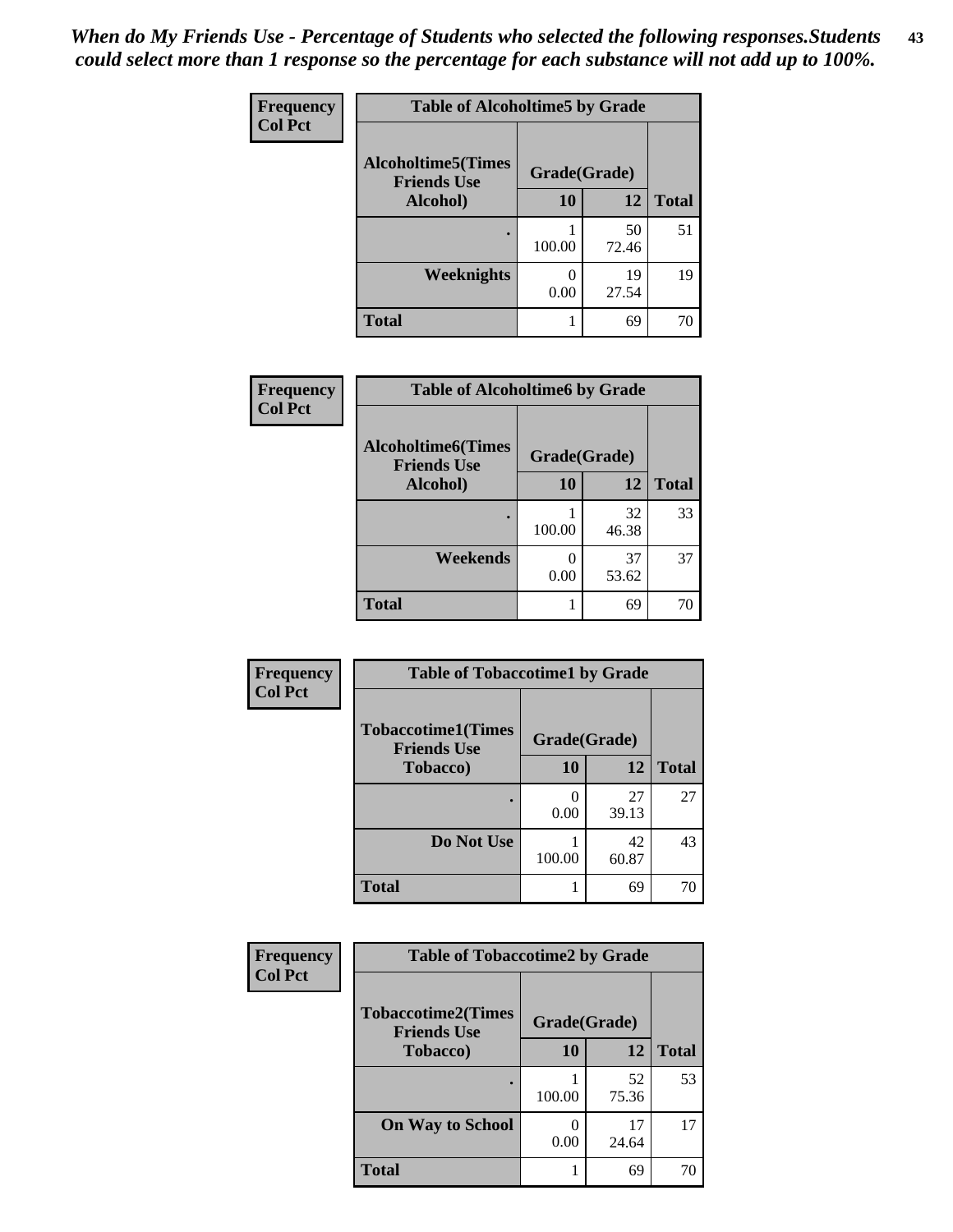| Frequency      | <b>Table of Tobaccotime3 by Grade</b>           |              |             |              |
|----------------|-------------------------------------------------|--------------|-------------|--------------|
| <b>Col Pct</b> | <b>Tobaccotime3(Times</b><br><b>Friends Use</b> | Grade(Grade) |             |              |
|                | <b>Tobacco</b> )                                | 10           | 12          | <b>Total</b> |
|                |                                                 | 100.00       | 53<br>76.81 | 54           |
|                | <b>During School</b>                            | 0.00         | 16<br>23.19 | 16           |
|                | <b>Total</b>                                    |              | 69          | 70           |

 $\overline{\phantom{a}}$ 

| <b>Frequency</b> | <b>Table of Tobaccotime4 by Grade</b> |              |             |              |
|------------------|---------------------------------------|--------------|-------------|--------------|
| <b>Col Pct</b>   | <b>Tobaccotime4(Times</b>             | Grade(Grade) |             |              |
|                  | <b>Friends Use Tobacco)</b>           | 10           | 12          | <b>Total</b> |
|                  | ٠                                     | 100.00       | 59<br>85.51 | 60           |
|                  | <b>On Way Home From School</b>        | 0.00         | 10<br>14.49 | 10           |
|                  | <b>Total</b>                          |              | 69          | 70           |

| Frequency      | <b>Table of Tobaccotime5 by Grade</b>            |              |             |              |
|----------------|--------------------------------------------------|--------------|-------------|--------------|
| <b>Col Pct</b> | <b>Tobaccotime5</b> (Times<br><b>Friends Use</b> | Grade(Grade) |             |              |
|                | <b>Tobacco</b> )                                 | 10           | 12          | <b>Total</b> |
|                |                                                  | 100.00       | 50<br>72.46 | 51           |
|                | Weeknights                                       | 0.00         | 19<br>27.54 | 19           |
|                | <b>Total</b>                                     |              | 69          | 70           |

| Frequency      | <b>Table of Tobaccotime6 by Grade</b>           |              |             |              |
|----------------|-------------------------------------------------|--------------|-------------|--------------|
| <b>Col Pct</b> | <b>Tobaccotime6(Times</b><br><b>Friends Use</b> | Grade(Grade) |             |              |
|                | <b>Tobacco</b> )                                | 10           | 12          | <b>Total</b> |
|                |                                                 | 100.00       | 46<br>66.67 | 47           |
|                | Weekends                                        | 0.00         | 23<br>33.33 | 23           |
|                | <b>Total</b>                                    |              | 69          | 70           |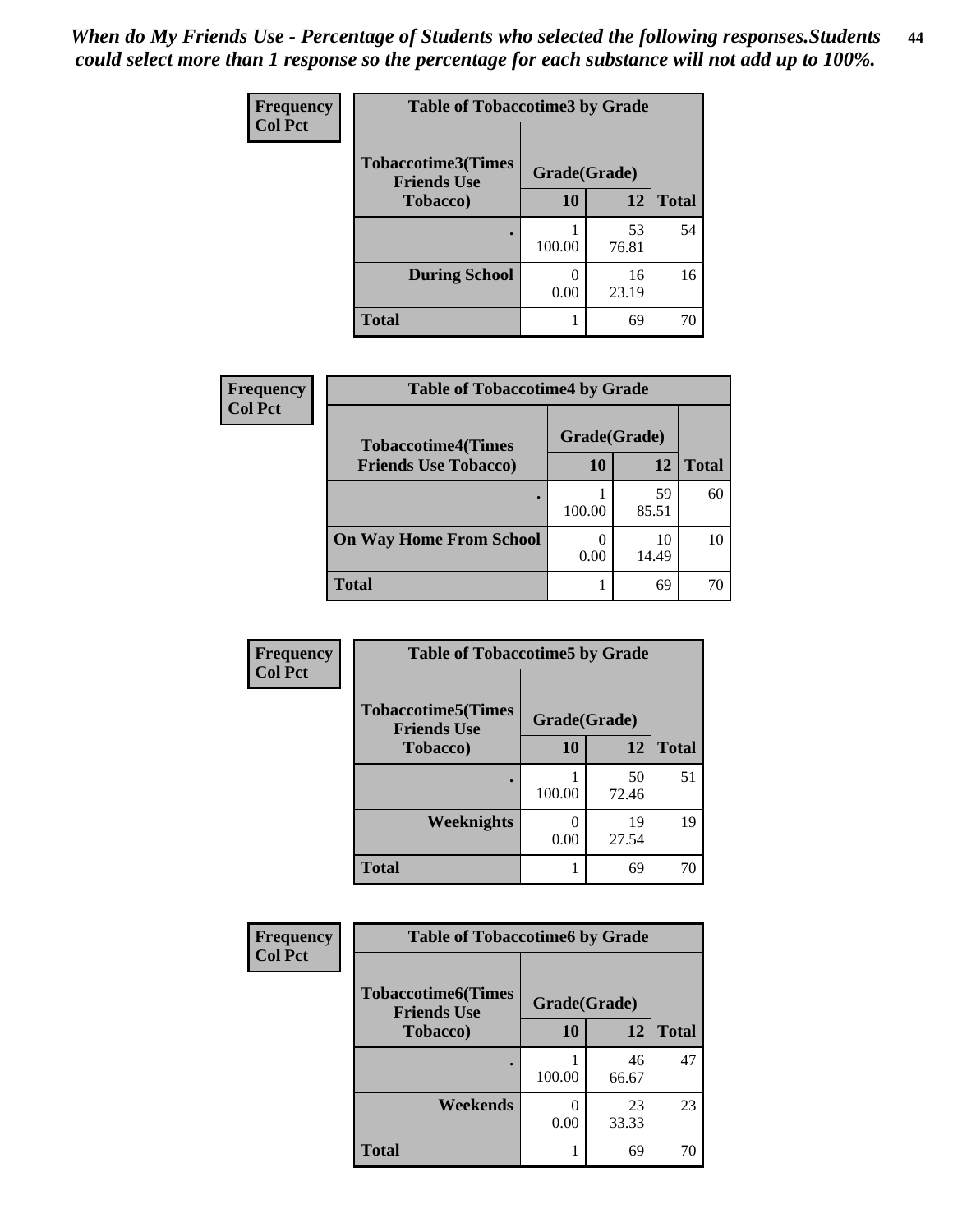| Frequency      | <b>Table of Marijuanatime1 by Grade</b>           |              |             |              |
|----------------|---------------------------------------------------|--------------|-------------|--------------|
| <b>Col Pct</b> | <b>Marijuanatime1(Times</b><br><b>Friends Use</b> | Grade(Grade) |             |              |
|                | Marijuana)                                        | 10           | 12          | <b>Total</b> |
|                |                                                   | 0.00         | 39<br>56.52 | 39           |
|                | Do Not Use                                        | 100.00       | 30<br>43.48 | 31           |
|                | <b>Total</b>                                      |              | 69          | 70           |

| Frequency      | <b>Table of Marijuanatime2 by Grade</b>           |              |             |              |
|----------------|---------------------------------------------------|--------------|-------------|--------------|
| <b>Col Pct</b> | <b>Marijuanatime2(Times</b><br><b>Friends Use</b> | Grade(Grade) |             |              |
|                | Marijuana)                                        | 10           | 12          | <b>Total</b> |
|                |                                                   | 100.00       | 43<br>62.32 | 44           |
|                | <b>On Way to School</b>                           | 0<br>0.00    | 26<br>37.68 | 26           |
|                | <b>Total</b>                                      |              | 69          | 70           |

| Frequency      | <b>Table of Marijuanatime3 by Grade</b>    |              |             |              |
|----------------|--------------------------------------------|--------------|-------------|--------------|
| <b>Col Pct</b> | Marijuanatime3(Times<br><b>Friends Use</b> | Grade(Grade) |             |              |
|                | Marijuana)                                 | 10           | 12          | <b>Total</b> |
|                |                                            | 0<br>0.00    | 45<br>65.22 | 45           |
|                | <b>During School</b>                       | 100.00       | 24<br>34.78 | 25           |
|                | <b>Total</b>                               |              | 69          | 70           |

| <b>Frequency</b> | <b>Table of Marijuanatime4 by Grade</b> |              |             |              |
|------------------|-----------------------------------------|--------------|-------------|--------------|
| <b>Col Pct</b>   | <b>Marijuanatime4(Times</b>             | Grade(Grade) |             |              |
|                  | <b>Friends Use Marijuana</b> )          | 10           | 12          | <b>Total</b> |
|                  | ٠                                       | 100.00       | 42<br>60.87 | 43           |
|                  | <b>On Way Home From School</b>          | 0<br>0.00    | 27<br>39.13 | 27           |
|                  | <b>Total</b>                            |              | 69          |              |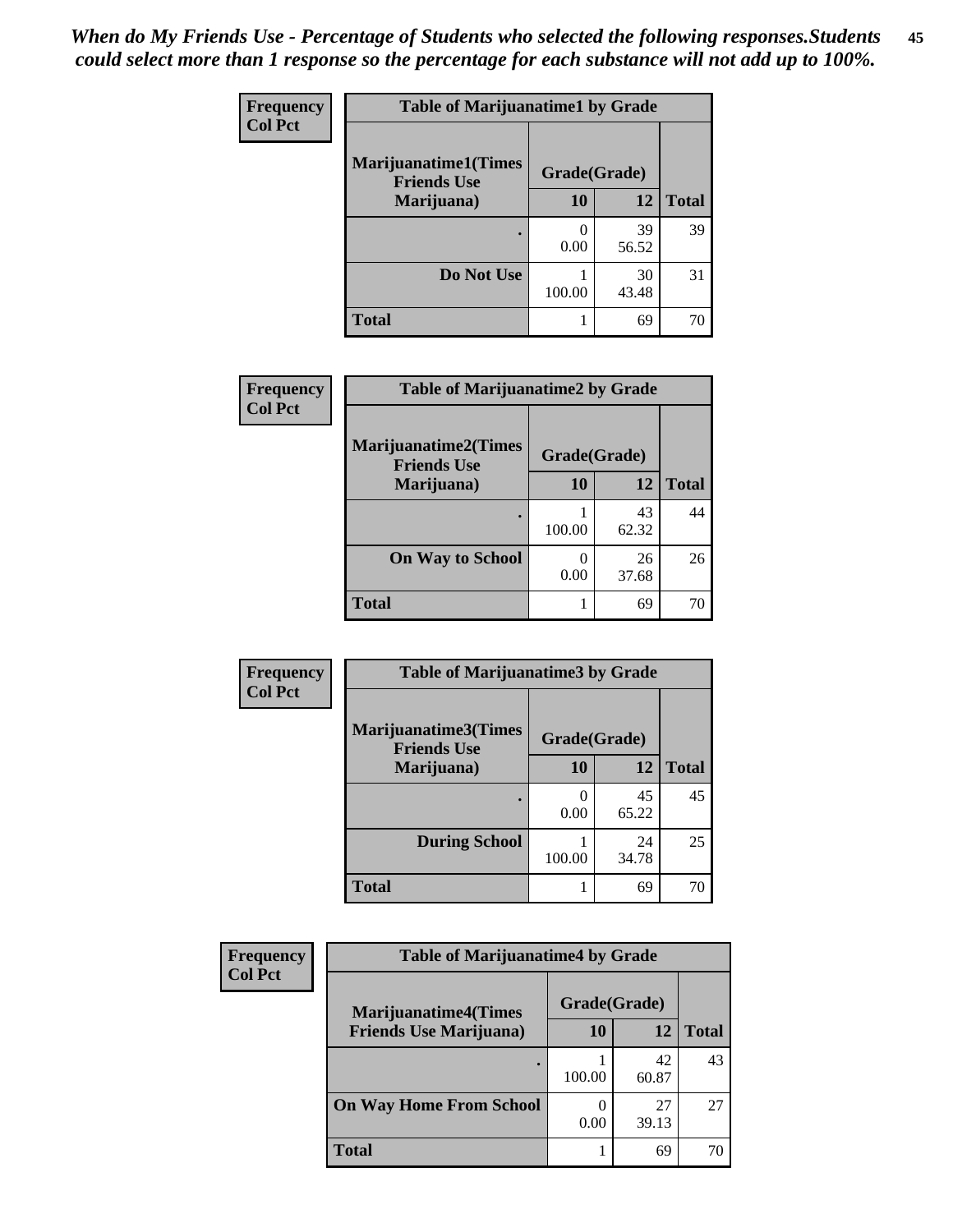| <b>Frequency</b> | <b>Table of Marijuanatime5 by Grade</b>            |              |             |              |
|------------------|----------------------------------------------------|--------------|-------------|--------------|
| <b>Col Pct</b>   | <b>Marijuanatime5</b> (Times<br><b>Friends Use</b> | Grade(Grade) |             |              |
|                  | Marijuana)                                         | 10           | 12          | <b>Total</b> |
|                  |                                                    | 100.00       | 36<br>52.17 | 37           |
|                  | Weeknights                                         | 0.00         | 33<br>47.83 | 33           |
|                  | <b>Total</b>                                       |              | 69          | 70           |

| Frequency      | <b>Table of Marijuanatime6 by Grade</b>            |              |             |              |
|----------------|----------------------------------------------------|--------------|-------------|--------------|
| <b>Col Pct</b> | <b>Marijuanatime6</b> (Times<br><b>Friends Use</b> | Grade(Grade) |             |              |
|                | Marijuana)                                         | 10           | 12          | <b>Total</b> |
|                |                                                    | 100.00       | 33<br>47.83 | 34           |
|                | Weekends                                           | 0<br>0.00    | 36<br>52.17 | 36           |
|                | <b>Total</b>                                       |              | 69          | 70           |

| <b>Frequency</b> | <b>Table of Otherdrugtime1 by Grade</b>                  |              |             |              |
|------------------|----------------------------------------------------------|--------------|-------------|--------------|
| <b>Col Pct</b>   | <b>Otherdrugtime1</b> (Times<br><b>Friends Use Other</b> | Grade(Grade) |             |              |
|                  | <b>Illegal Drugs</b> )                                   | 10           | 12          | <b>Total</b> |
|                  |                                                          | 0.00         | q<br>13.04  | 9            |
|                  | Do Not Use                                               | 100.00       | 60<br>86.96 | 61           |
|                  | <b>Total</b>                                             |              | 69          |              |

| <b>Frequency</b> | <b>Table of Otherdrugtime2 by Grade</b>                 |              |             |                |
|------------------|---------------------------------------------------------|--------------|-------------|----------------|
| <b>Col Pct</b>   | <b>Otherdrugtime2(Times</b><br><b>Friends Use Other</b> | Grade(Grade) |             |                |
|                  | <b>Illegal Drugs</b> )                                  | 10           | 12          | <b>Total</b>   |
|                  |                                                         | 100.00       | 65<br>94.20 | 66             |
|                  | <b>On Way to School</b>                                 | 0.00         | 4<br>5.80   | $\overline{4}$ |
|                  | Total                                                   |              | 69          | 70             |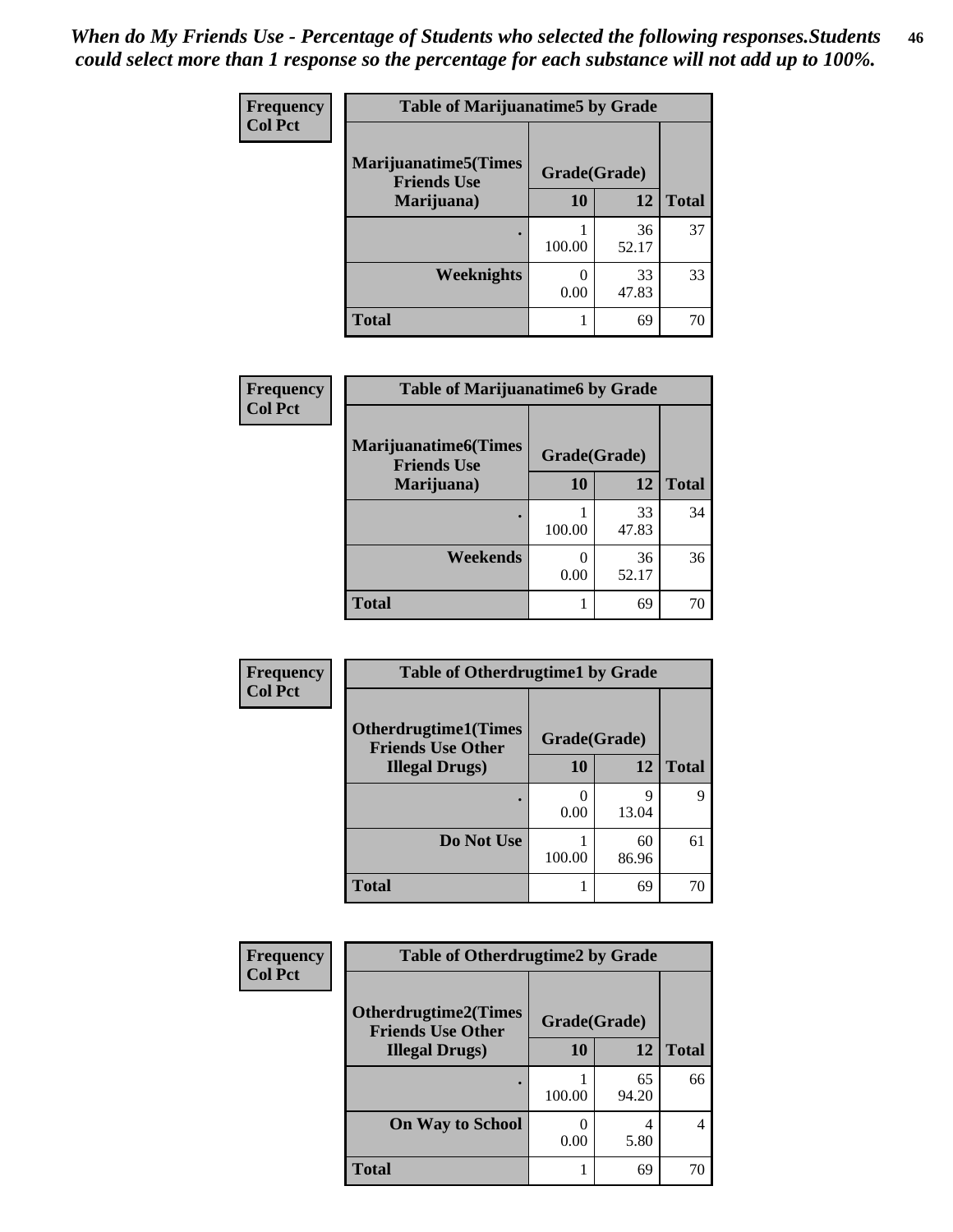| <b>Frequency</b> | <b>Table of Otherdrugtime3 by Grade</b>          |              |             |              |
|------------------|--------------------------------------------------|--------------|-------------|--------------|
| <b>Col Pct</b>   | Otherdrugtime3(Times<br><b>Friends Use Other</b> | Grade(Grade) |             |              |
|                  | <b>Illegal Drugs</b> )                           | 10           | 12          | <b>Total</b> |
|                  |                                                  | 100.00       | 64<br>92.75 | 65           |
|                  | <b>During School</b>                             | 0.00         | 5<br>7.25   | 5            |
|                  | <b>Total</b>                                     |              | 69          | 70           |

| Frequency<br><b>Col Pct</b> | <b>Table of Otherdrugtime4 by Grade</b>                         |              |             |              |
|-----------------------------|-----------------------------------------------------------------|--------------|-------------|--------------|
|                             | <b>Otherdrugtime4(Times</b><br><b>Friends Use Other Illegal</b> | Grade(Grade) |             |              |
|                             | Drugs)                                                          | 10           | 12          | <b>Total</b> |
|                             | ٠                                                               | 100.00       | 65<br>94.20 | 66           |
|                             | <b>On Way Home From School</b>                                  | 0.00         | 4<br>5.80   |              |
|                             | <b>Total</b>                                                    |              | 69          |              |

| <b>Frequency</b> | <b>Table of Otherdrugtime5 by Grade</b>                  |              |             |              |
|------------------|----------------------------------------------------------|--------------|-------------|--------------|
| <b>Col Pct</b>   | <b>Otherdrugtime5</b> (Times<br><b>Friends Use Other</b> | Grade(Grade) |             |              |
|                  | <b>Illegal Drugs</b> )                                   | 10           | 12          | <b>Total</b> |
|                  |                                                          | 100.00       | 64<br>92.75 | 65           |
|                  | Weeknights                                               | 0.00         | 5<br>7.25   | 5            |
|                  | <b>Total</b>                                             |              | 69          | 70           |

| <b>Frequency</b> | <b>Table of Otherdrugtime6 by Grade</b>                 |              |             |              |
|------------------|---------------------------------------------------------|--------------|-------------|--------------|
| <b>Col Pct</b>   | <b>Otherdrugtime6(Times</b><br><b>Friends Use Other</b> | Grade(Grade) |             |              |
|                  | <b>Illegal Drugs</b> )                                  | 10           | 12          | <b>Total</b> |
|                  |                                                         | 100.00       | 62<br>89.86 | 63           |
|                  | Weekends                                                | 0.00         | 10.14       | 7            |
|                  | <b>Total</b>                                            |              | 69          | 70           |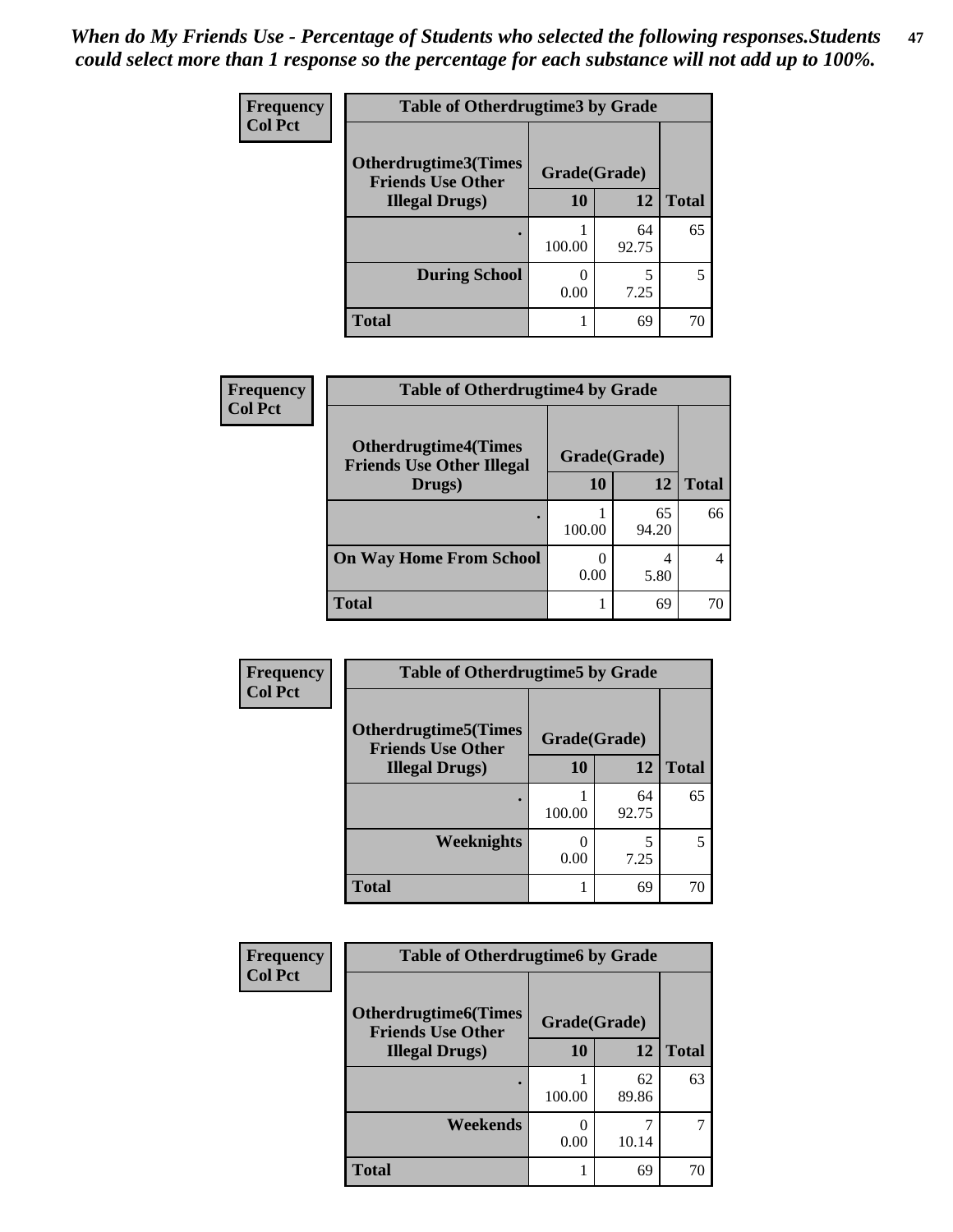| Frequency      | <b>Table of Educationalcohol by Grade</b>                                                                  |              |             |              |
|----------------|------------------------------------------------------------------------------------------------------------|--------------|-------------|--------------|
| <b>Col Pct</b> | Educationalcohol(I<br>have been taught<br>about alcohol,<br>tobacco,<br>and other drugs<br>within the last | Grade(Grade) |             |              |
|                | year at school)                                                                                            | 10           | 12          | <b>Total</b> |
|                | Yes                                                                                                        | 100.00       | 53<br>76.81 | 54           |
|                | N <sub>0</sub>                                                                                             | 0<br>0.00    | 16<br>23.19 | 16           |
|                | <b>Total</b>                                                                                               | 1            | 69          | 70           |

| Frequency      | <b>Table of Eversmoked by Grade</b> |              |             |              |  |
|----------------|-------------------------------------|--------------|-------------|--------------|--|
| <b>Col Pct</b> | Eversmoked(I<br>have smoked         | Grade(Grade) |             |              |  |
|                | a cigarette)                        | 10           | 12          | <b>Total</b> |  |
|                | Yes                                 | 0.00         | 23<br>33.33 | 23           |  |
|                | N <sub>0</sub>                      | 100.00       | 46<br>66.67 | 47           |  |
|                | <b>Total</b>                        |              | 69          | 70           |  |

| Frequency      | <b>Table of Drovedrinking by Grade</b>                                                                              |                    |                       |                |
|----------------|---------------------------------------------------------------------------------------------------------------------|--------------------|-----------------------|----------------|
| <b>Col Pct</b> | Drovedrinking(In<br>the past 30 days I<br>have driven a car<br>or other vehicle<br>while I was<br>drinking alcohol) | Grade(Grade)<br>10 | 12                    | <b>Total</b>   |
|                | <b>Yes</b>                                                                                                          | 0<br>0.00          | $\mathcal{L}$<br>2.90 | $\mathfrak{D}$ |
|                | N <sub>0</sub>                                                                                                      | 100.00             | 67<br>97.10           | 68             |
|                | <b>Total</b>                                                                                                        |                    | 69                    | 70             |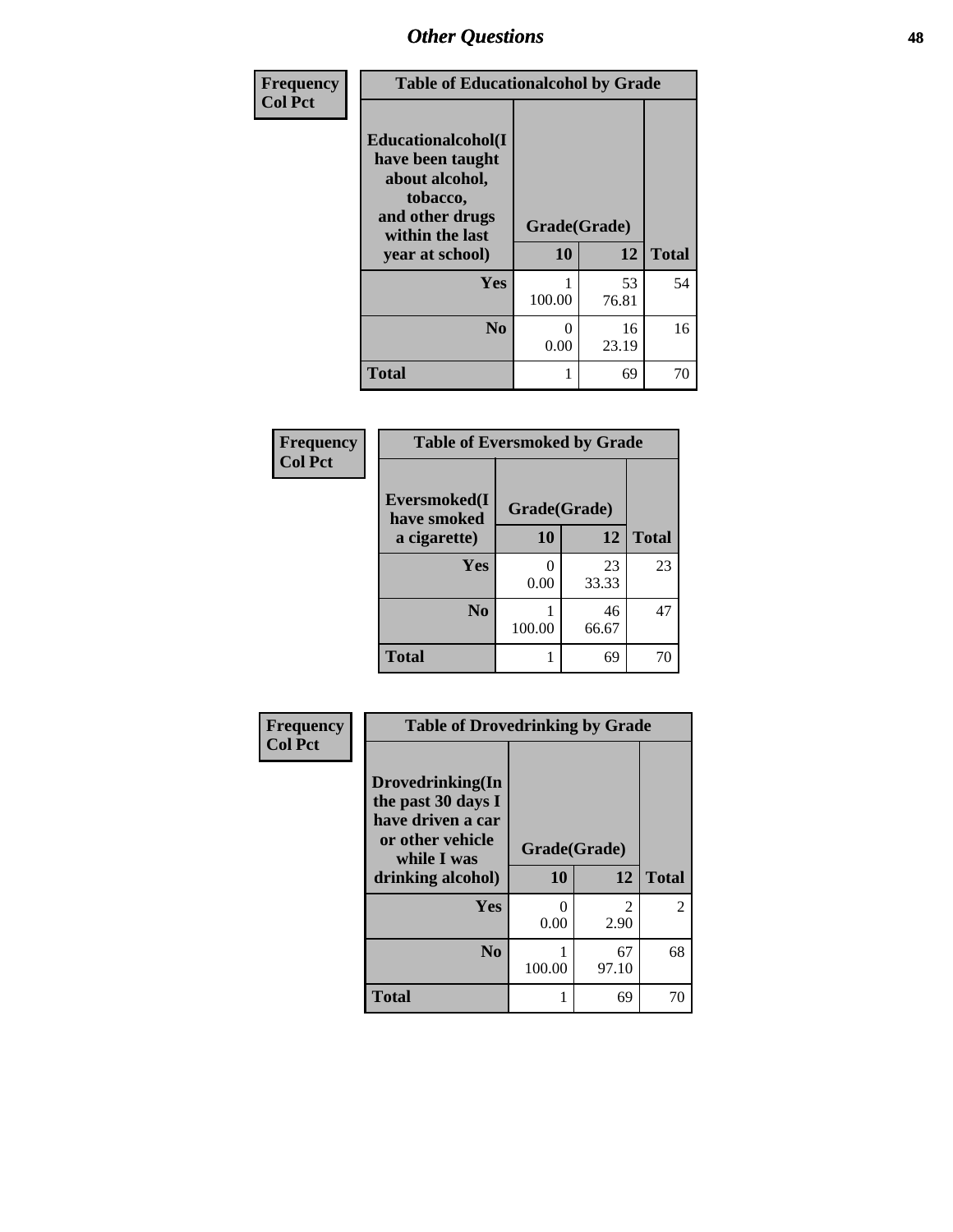| <b>Frequency</b> | <b>Table of Rodedrinking by Grade</b>                                                                                  |                    |             |              |
|------------------|------------------------------------------------------------------------------------------------------------------------|--------------------|-------------|--------------|
| <b>Col Pct</b>   | Rodedrinking(In<br>the past 30 days<br>I have ridden in<br>a car with a<br>driver who had<br>been drinking<br>alcohol) | Grade(Grade)<br>10 | 12          | <b>Total</b> |
|                  | <b>Yes</b>                                                                                                             | 0<br>0.00          | 10<br>14.49 | 10           |
|                  | N <sub>0</sub>                                                                                                         | 100.00             | 59<br>85.51 | 60           |
|                  | <b>Total</b>                                                                                                           |                    | 69          | 70           |

### **Frequency Col Pct**

| <b>Table of Drugsschool by Grade</b>                                                                                      |              |             |              |  |  |
|---------------------------------------------------------------------------------------------------------------------------|--------------|-------------|--------------|--|--|
| <b>Drugsschool</b> (During<br>the past 12 months,<br>I have been offered,<br>sold,<br>or given illegal<br>drugs on school | Grade(Grade) |             |              |  |  |
| property)                                                                                                                 | 10           | 12          | <b>Total</b> |  |  |
| Yes                                                                                                                       | 0<br>0.00    | 19<br>27.54 | 19           |  |  |
| N <sub>0</sub>                                                                                                            | 100.00       | 50<br>72.46 | 51           |  |  |
| <b>Total</b>                                                                                                              | 1            | 69          |              |  |  |

| Frequency      | <b>Table of Helpbullied by Grade</b>           |                           |             |              |  |  |  |
|----------------|------------------------------------------------|---------------------------|-------------|--------------|--|--|--|
| <b>Col Pct</b> | Helpbullied(I<br>would help<br>someone who was | Grade(Grade)              |             |              |  |  |  |
|                | being bullied)                                 | <b>10</b>                 | 12          | <b>Total</b> |  |  |  |
|                | <b>Strongly Agree</b>                          | 100.00                    | 40<br>57.97 | 41           |  |  |  |
|                | <b>Somewhat Agree</b>                          | $\mathbf{\Omega}$<br>0.00 | 23<br>33.33 | 23           |  |  |  |
|                | <b>Somewhat Disagree</b>                       | 0<br>0.00                 | 3<br>4.35   | 3            |  |  |  |
|                | <b>Strongly Disagree</b>                       | 0<br>0.00                 | 3<br>4.35   | 3            |  |  |  |
|                | <b>Total</b>                                   |                           | 69          | 70           |  |  |  |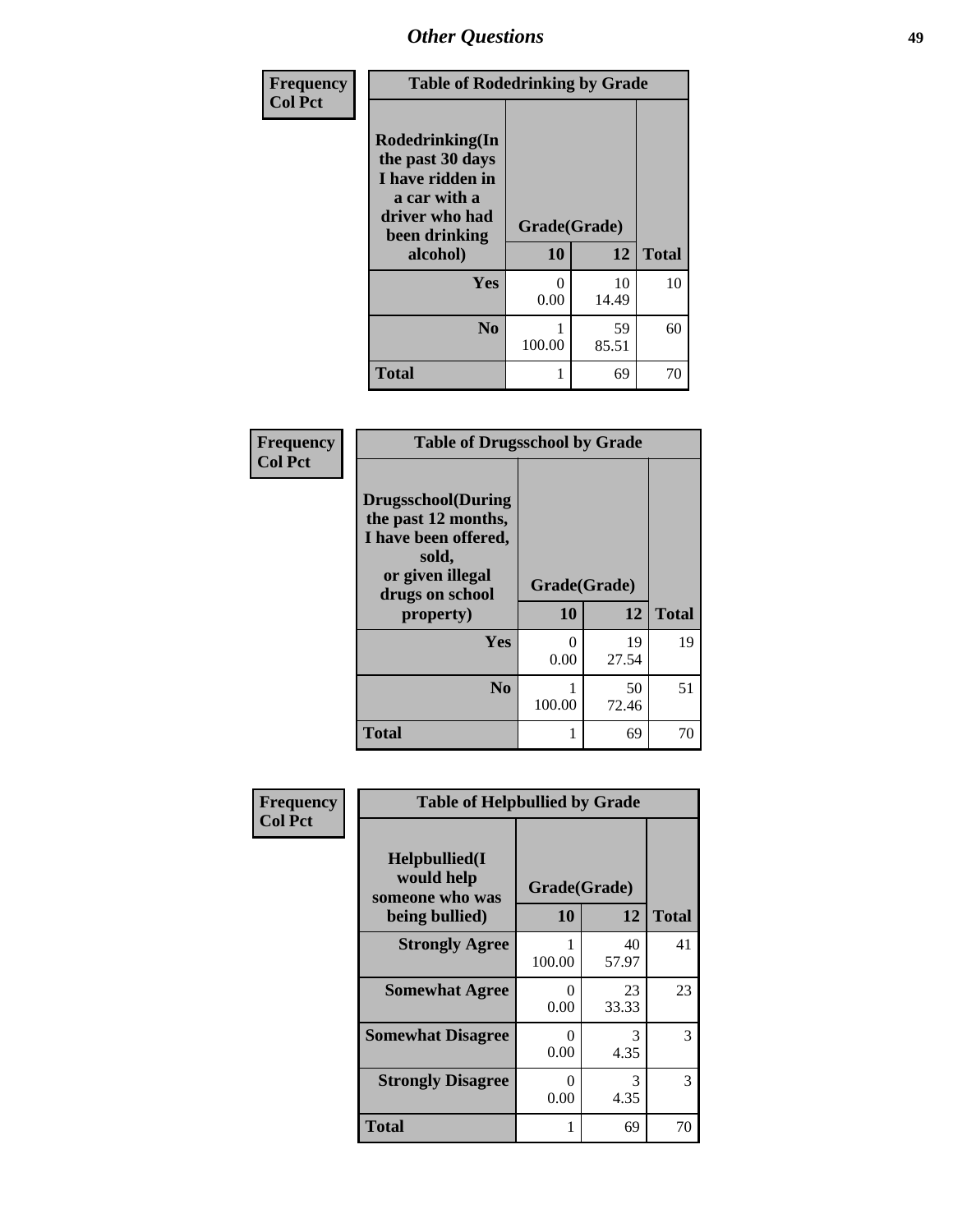*Other Questions* **50**

| <b>Frequency</b> | <b>Table of Grade by Bingedrinking</b> |                                                                                                                          |                   |                     |              |  |
|------------------|----------------------------------------|--------------------------------------------------------------------------------------------------------------------------|-------------------|---------------------|--------------|--|
| <b>Row Pct</b>   |                                        | <b>Bingedrinking</b> (I<br>have drunk five or<br>more drinks of<br>alcohol at one<br>sitting during the<br>last 30 days) |                   |                     |              |  |
|                  | Grade(Grade)                           | 0<br><b>Days</b>                                                                                                         | 1 or<br>2<br>days | 20 to<br>29<br>days | <b>Total</b> |  |
|                  | 10                                     | 100.00                                                                                                                   | $\Omega$<br>0.00  | 0<br>0.00           | 1            |  |
|                  | 12                                     | 66<br>95.65                                                                                                              | 1.45              | 2<br>2.90           | 69           |  |
|                  | <b>Total</b>                           | 67                                                                                                                       | 1                 | 2                   | 70           |  |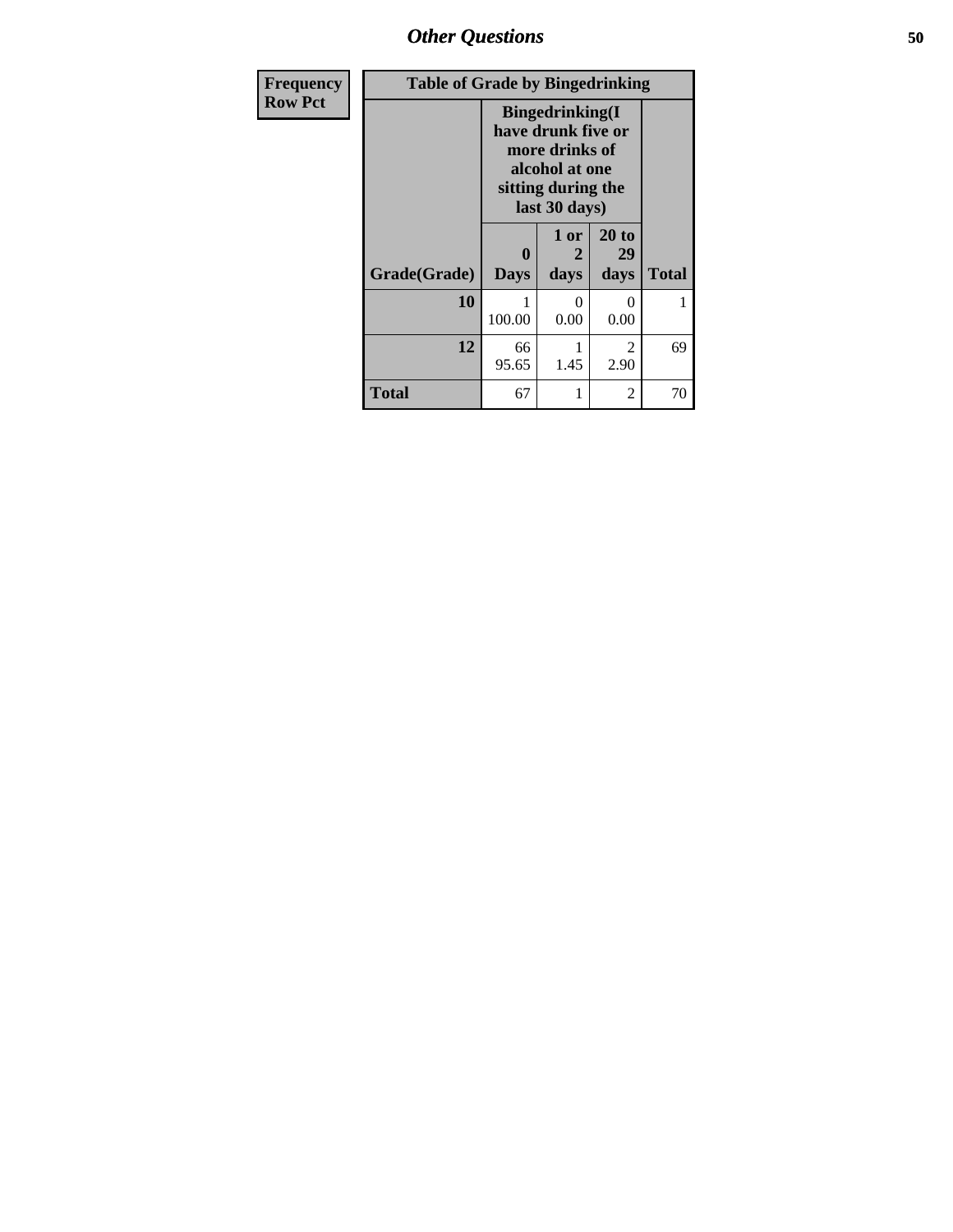## *Nutrition* **51**

| <b>Frequency</b> |
|------------------|
| <b>Row Pct</b>   |

| <b>Table of Grade by Dairy</b> |                          |                                                                 |                      |                                    |              |  |  |
|--------------------------------|--------------------------|-----------------------------------------------------------------|----------------------|------------------------------------|--------------|--|--|
|                                |                          | Dairy (I eat at least 3 servings of dairy<br>products each day) |                      |                                    |              |  |  |
| Grade(Grade)                   | <b>Strongly</b><br>Agree | Somewhat  <br>Agree                                             | Somewhat<br>Disagree | <b>Strongly</b><br><b>Disagree</b> | <b>Total</b> |  |  |
| 10                             | 0.00                     | 100.00                                                          | 0.00                 | 0.00                               |              |  |  |
| 12                             | 14<br>20.29              | 32<br>46.38                                                     | 14<br>20.29          | 9<br>13.04                         | 69           |  |  |
| <b>Total</b>                   | 14                       | 33                                                              | 14                   | 9                                  |              |  |  |

| <b>Frequency</b> |  |
|------------------|--|
| <b>Row Pct</b>   |  |

| <b>Table of Grade by Fruitveg</b>                                        |                          |             |                                      |                                    |              |  |
|--------------------------------------------------------------------------|--------------------------|-------------|--------------------------------------|------------------------------------|--------------|--|
| Fruitveg(I eat at least 5 servings of fruits<br>and vegetables each day) |                          |             |                                      |                                    |              |  |
| Grade(Grade)                                                             | <b>Strongly</b><br>Agree | Agree       | Somewhat Somewhat<br><b>Disagree</b> | <b>Strongly</b><br><b>Disagree</b> | <b>Total</b> |  |
| 10                                                                       | 0.00                     | 0<br>0.00   | 100.00                               | 0.00                               |              |  |
| 12                                                                       | Q<br>13.04               | 33<br>47.83 | 15<br>21.74                          | 12<br>17.39                        | 69           |  |
| <b>Total</b>                                                             | Q                        | 33          | 16                                   | 12                                 | 70           |  |

| <b>Frequency</b> | <b>Table of Grade by Cafeteriahealthy</b> |                                                                       |             |                                      |                                    |              |  |
|------------------|-------------------------------------------|-----------------------------------------------------------------------|-------------|--------------------------------------|------------------------------------|--------------|--|
| <b>Row Pct</b>   |                                           | Cafeteriahealthy (School meals in my<br>school cafeteria are healthy) |             |                                      |                                    |              |  |
|                  | <b>Grade</b> (Grade)                      | <b>Strongly</b><br>Agree                                              | Agree       | Somewhat Somewhat<br><b>Disagree</b> | <b>Strongly</b><br><b>Disagree</b> | <b>Total</b> |  |
|                  | <b>10</b>                                 | 0.00                                                                  | 100.00      | 0.00                                 | 0.00                               |              |  |
|                  | 12                                        | 7.25                                                                  | 16<br>23.19 | 15.94                                | 37<br>53.62                        | 69           |  |
|                  | <b>Total</b>                              | 5                                                                     | 17          | 11                                   | 37                                 |              |  |

| <b>Frequency</b> |
|------------------|
| <b>Row Pct</b>   |

| <b>Table of Grade by Cafeterianutrition</b> |              |                          |                                                                                           |                 |                                        |              |  |  |  |
|---------------------------------------------|--------------|--------------------------|-------------------------------------------------------------------------------------------|-----------------|----------------------------------------|--------------|--|--|--|
|                                             |              |                          | <b>Cafeterianutrition</b> (Facts about nutrition<br>are available in my school cafeteria) |                 |                                        |              |  |  |  |
|                                             | Grade(Grade) | <b>Strongly</b><br>Agree | Somewhat  <br>Agree                                                                       | <b>Somewhat</b> | <b>Strongly</b><br>Disagree   Disagree | <b>Total</b> |  |  |  |
|                                             | 10           | $\left( \right)$<br>0.00 | 0.00                                                                                      | 100.00          | 0.00                                   |              |  |  |  |
|                                             | 12           | 11<br>15.94              | 25<br>36.23                                                                               | 16<br>23.19     | 17<br>24.64                            | 69           |  |  |  |
|                                             | <b>Total</b> | 11                       | 25                                                                                        | 17              | 17                                     |              |  |  |  |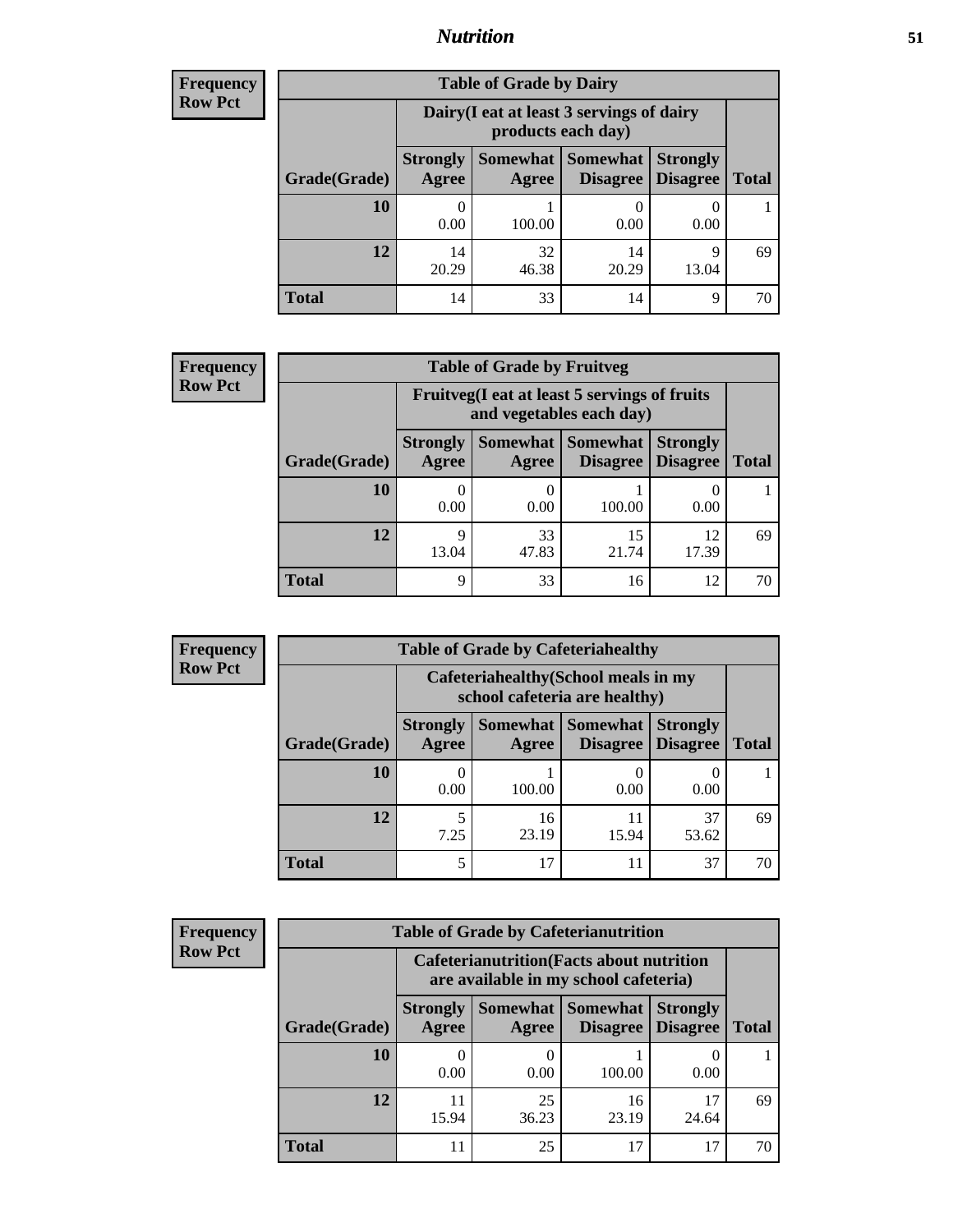## *Nutrition* **52**

| Frequency |
|-----------|
| Row Pct   |

| <b>Table of Grade by Schoollunch</b> |                                                                                                                                      |                                                                 |            |             |    |  |  |  |
|--------------------------------------|--------------------------------------------------------------------------------------------------------------------------------------|-----------------------------------------------------------------|------------|-------------|----|--|--|--|
|                                      |                                                                                                                                      | Schoollunch(I eat school lunch three or<br>more times per week) |            |             |    |  |  |  |
| Grade(Grade)                         | Somewhat  <br><b>Somewhat</b><br><b>Strongly</b><br><b>Strongly</b><br><b>Disagree</b><br>Disagree<br><b>Total</b><br>Agree<br>Agree |                                                                 |            |             |    |  |  |  |
| 10                                   | 100.00                                                                                                                               | 0.00                                                            | 0.00       | 0.00        |    |  |  |  |
| 12                                   | 23<br>33.33                                                                                                                          | 18<br>26.09                                                     | ℸ<br>10.14 | 21<br>30.43 | 69 |  |  |  |
| <b>Total</b>                         | 24                                                                                                                                   | 18                                                              | ℸ          | 21          |    |  |  |  |

| <b>Frequency</b> |  |
|------------------|--|
| <b>Row Pct</b>   |  |

| <b>Table of Grade by Foodchoices</b> |                                                                     |             |                                   |                                    |              |  |
|--------------------------------------|---------------------------------------------------------------------|-------------|-----------------------------------|------------------------------------|--------------|--|
|                                      | Foodchoices (I make healthy food choices in<br>my school cafeteria) |             |                                   |                                    |              |  |
| Grade(Grade)                         | <b>Strongly</b><br>Agree                                            | Agree       | Somewhat   Somewhat  <br>Disagree | <b>Strongly</b><br><b>Disagree</b> | <b>Total</b> |  |
| 10                                   | 0.00                                                                | 100.00      | 0<br>0.00                         | 0.00                               |              |  |
| 12                                   | 16<br>23.19                                                         | 26<br>37.68 | 12<br>17.39                       | 15<br>21.74                        | 69           |  |
| Total                                | 16                                                                  | 27          | 12                                | 15                                 |              |  |

| <b>Frequency</b><br><b>Row Pct</b> |  |
|------------------------------------|--|
|                                    |  |

| y | <b>Table of Grade by Wholewheat</b> |                                                                                                             |                     |                                    |                                    |              |  |
|---|-------------------------------------|-------------------------------------------------------------------------------------------------------------|---------------------|------------------------------------|------------------------------------|--------------|--|
|   |                                     | Wholewheat (There are whole wheat and<br>multigrain breads and cereals available in<br>my school cafeteria) |                     |                                    |                                    |              |  |
|   | Grade(Grade)                        | <b>Strongly</b><br>Agree                                                                                    | Somewhat  <br>Agree | <b>Somewhat</b><br><b>Disagree</b> | <b>Strongly</b><br><b>Disagree</b> | <b>Total</b> |  |
|   | 10                                  | $\mathbf{\Omega}$<br>0.00                                                                                   | $\theta$<br>0.00    | 100.00                             | 0.00                               |              |  |
|   | 12                                  | 10<br>14.49                                                                                                 | 18<br>26.09         | 13<br>18.84                        | 28<br>40.58                        | 69           |  |
|   | <b>Total</b>                        | 10                                                                                                          | 18                  | 14                                 | 28                                 |              |  |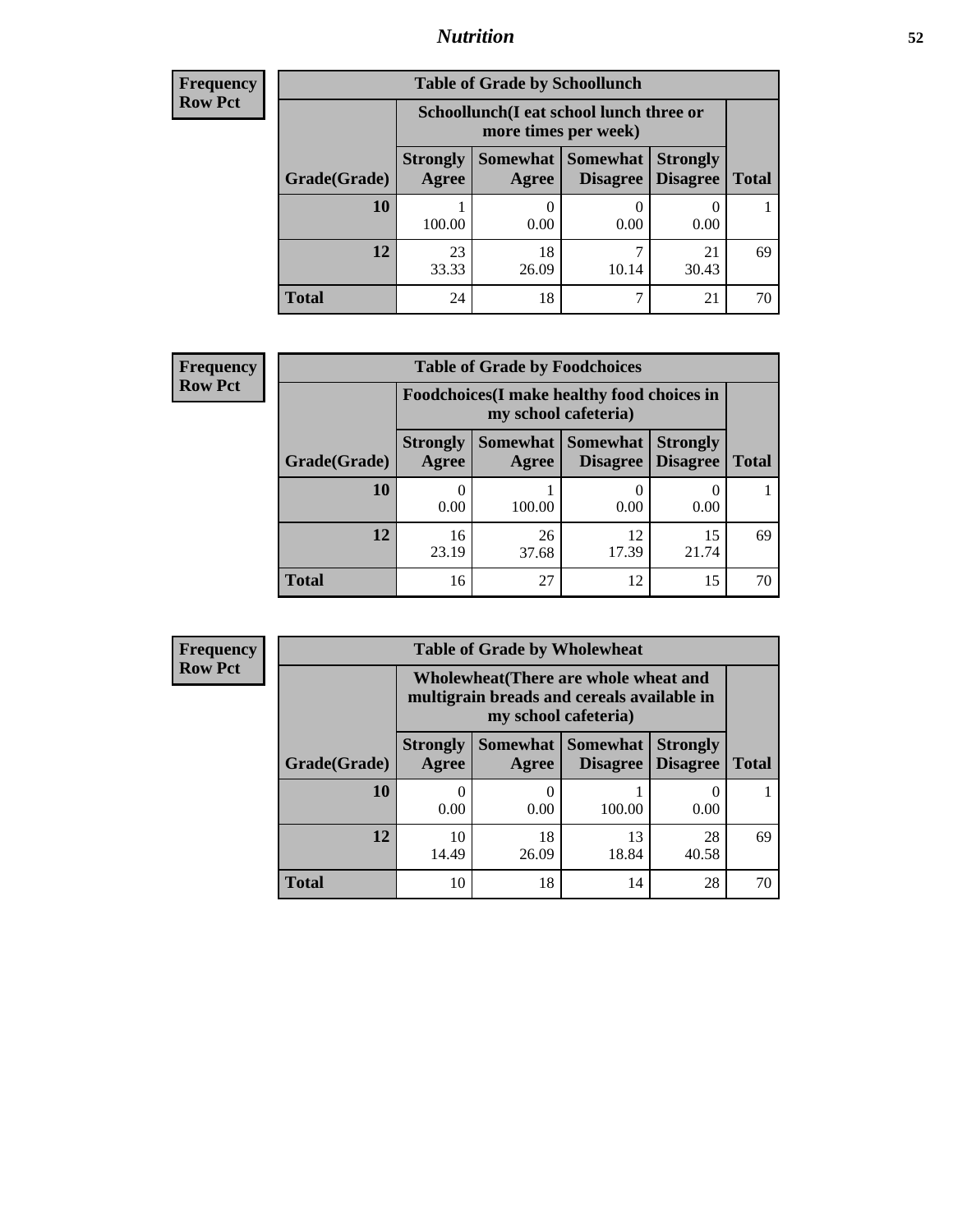## *Nutrition* **53**

**Frequency Row Pct**

| <b>Table of Grade by Healthyvending</b> |                                                                                                                                               |                     |                                    |                                    |              |  |  |
|-----------------------------------------|-----------------------------------------------------------------------------------------------------------------------------------------------|---------------------|------------------------------------|------------------------------------|--------------|--|--|
|                                         | Healthyvending (If only healthy snacks and<br>beverages were available in the vending<br>machines during the school day,<br>I would buy them) |                     |                                    |                                    |              |  |  |
| Grade(Grade)                            | <b>Strongly</b><br>Agree                                                                                                                      | Somewhat  <br>Agree | <b>Somewhat</b><br><b>Disagree</b> | <b>Strongly</b><br><b>Disagree</b> | <b>Total</b> |  |  |
| 10                                      | $\mathbf{\Omega}$<br>0.00                                                                                                                     | 100.00              | 0.00                               | 0.00                               |              |  |  |
| 12                                      | 33<br>47.83                                                                                                                                   | 23<br>33.33         | 4<br>5.80                          | Q<br>13.04                         | 69           |  |  |
| <b>Total</b>                            | 33                                                                                                                                            | 24                  | 4                                  | 9                                  |              |  |  |

**Frequency Row Pct**

| <b>Table of Grade by Schoolbreakfast</b> |                                                                                                                                         |             |           |             |    |  |  |
|------------------------------------------|-----------------------------------------------------------------------------------------------------------------------------------------|-------------|-----------|-------------|----|--|--|
|                                          | Schoolbreakfast (If breakfast were<br>available at school,<br>but outside the cafeteria,<br>I would eat breakfast at school more often) |             |           |             |    |  |  |
| Grade(Grade)                             | Somewhat  <br><b>Strongly</b><br>Somewhat<br><b>Strongly</b><br><b>Disagree</b><br>Agree<br><b>Disagree</b><br>Agree                    |             |           |             |    |  |  |
| 10                                       | 0.00                                                                                                                                    | 100.00      | 0.00      | 0.00        |    |  |  |
| 12                                       | 34<br>49.28                                                                                                                             | 19<br>27.54 | 6<br>8.70 | 10<br>14.49 | 69 |  |  |
| <b>Total</b>                             | 34                                                                                                                                      | 20          | 6         | 10          | 70 |  |  |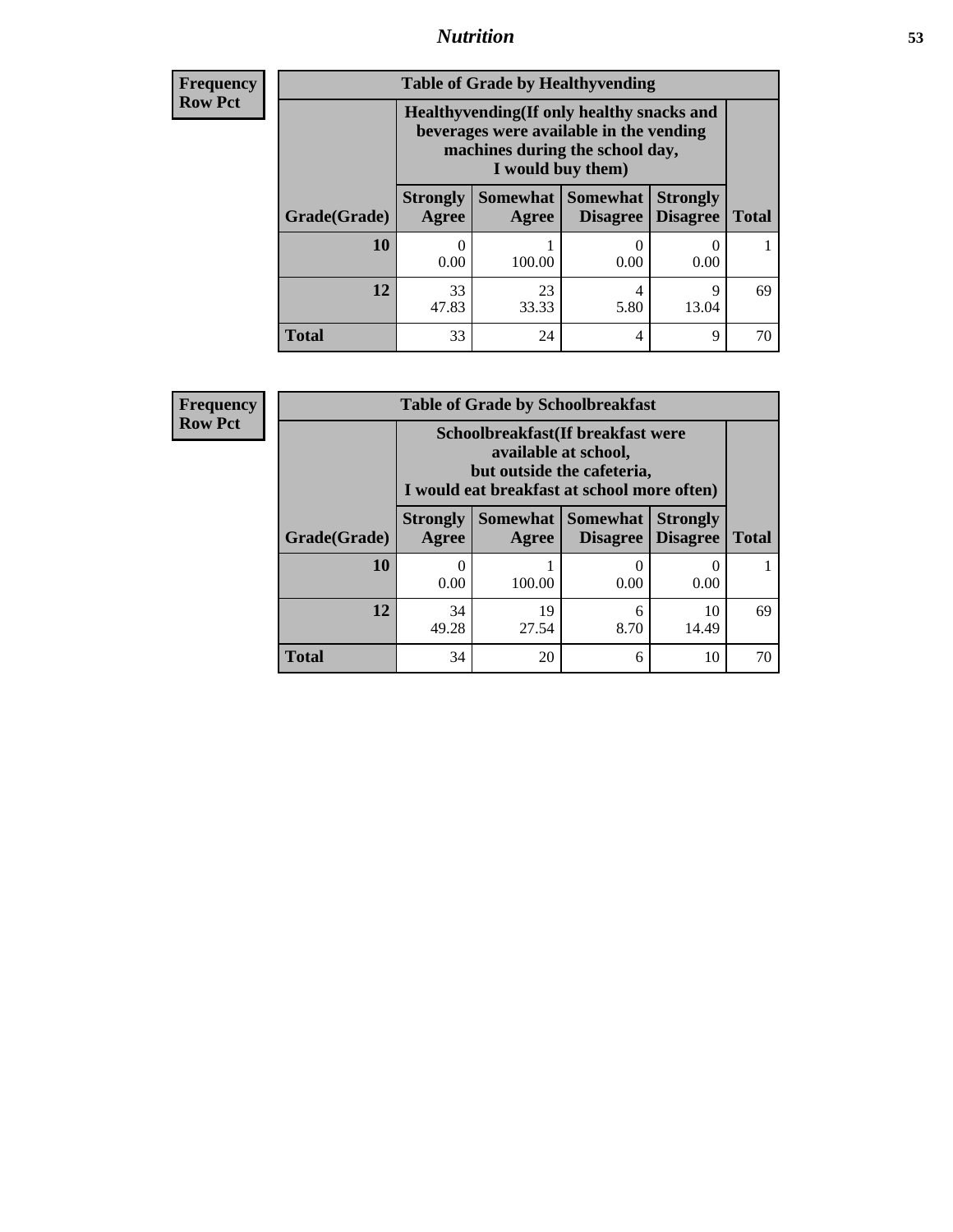| Frequency<br><b>Col Pct</b> | <b>Table of Educationaids by Grade</b>                                                      |              |             |              |  |
|-----------------------------|---------------------------------------------------------------------------------------------|--------------|-------------|--------------|--|
|                             | <b>Educationaids</b> (I<br>have been<br>taught about<br><b>HIV/AIDS</b> at<br>school in the | Grade(Grade) |             |              |  |
|                             | past year)                                                                                  | 10           | 12          | <b>Total</b> |  |
|                             | <b>Yes</b>                                                                                  | 100.00       | 59<br>85.51 | 60           |  |
|                             | N <sub>0</sub>                                                                              | 0<br>0.00    | 10<br>14.49 | 10           |  |
|                             | <b>Total</b>                                                                                |              | 69          | 70           |  |

| Frequency      | <b>Table of Educationcharacter by Grade</b>                         |              |             |              |  |  |
|----------------|---------------------------------------------------------------------|--------------|-------------|--------------|--|--|
| <b>Col Pct</b> | <b>Educationcharacter(I)</b><br>have been taught<br>about character | Grade(Grade) |             |              |  |  |
|                | education in the past<br>year at school)                            | 10           | 12          | <b>Total</b> |  |  |
|                | <b>Yes</b>                                                          | 100.00       | 54<br>78.26 | 55           |  |  |
|                | N <sub>0</sub>                                                      | 0.00         | 15<br>21.74 | 15           |  |  |
|                | <b>Total</b>                                                        |              | 69          | 70           |  |  |

| Frequency      | <b>Table of Gradcoach1 by Grade</b>              |              |             |              |  |
|----------------|--------------------------------------------------|--------------|-------------|--------------|--|
| <b>Col Pct</b> | Gradcoach1(I<br>know who my<br><b>Graduation</b> | Grade(Grade) |             |              |  |
|                | Coach is)                                        | 10           | 12          | <b>Total</b> |  |
|                | Yes                                              | 100.00       | 63<br>91.30 | 64           |  |
|                | N <sub>0</sub>                                   | 0.00         | 6<br>8.70   | 6            |  |
|                | <b>Total</b>                                     |              | 69          | 70           |  |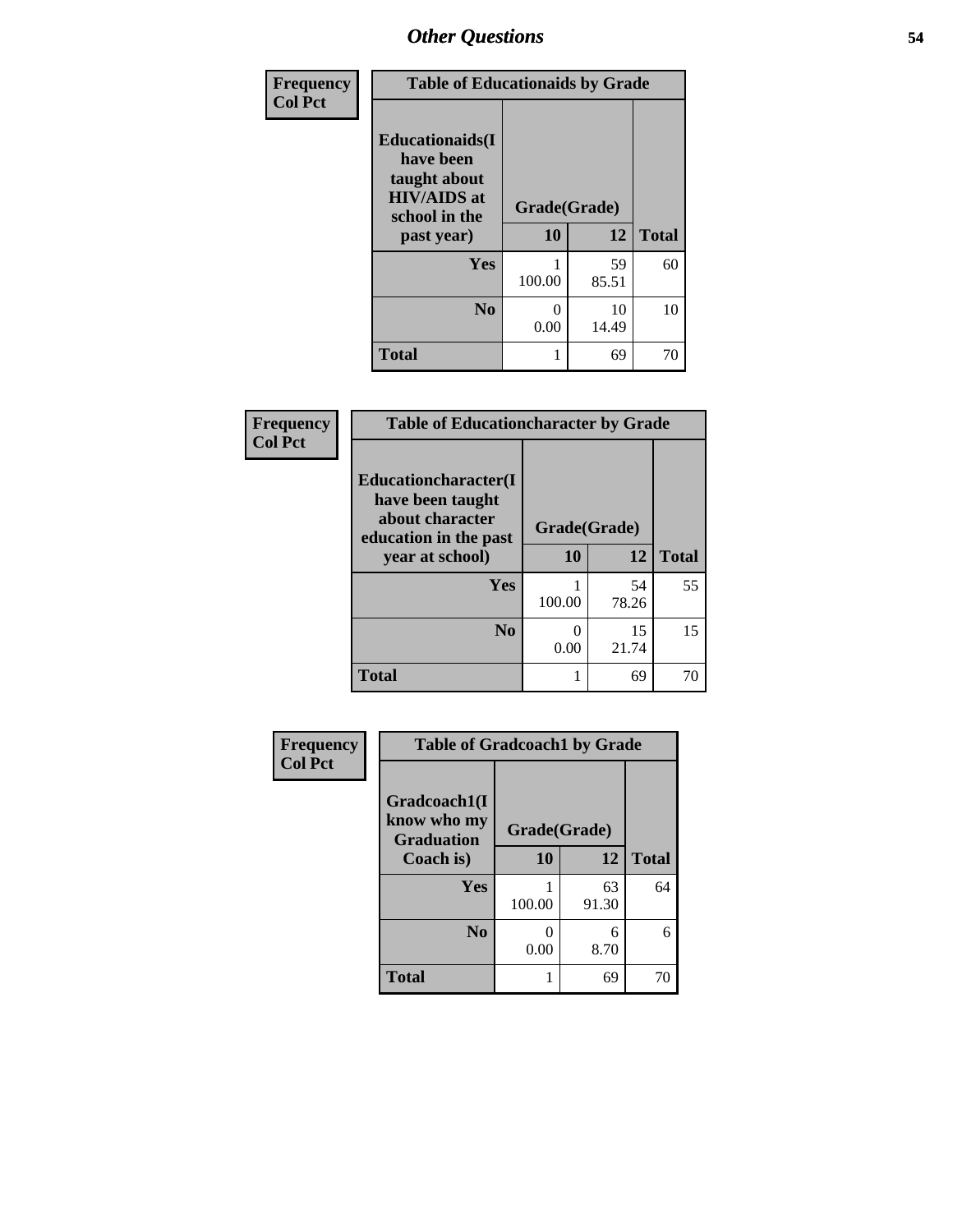| Frequency      | <b>Table of Gradcoach2 by Grade</b> |              |             |              |
|----------------|-------------------------------------|--------------|-------------|--------------|
| <b>Col Pct</b> | Gradcoach2(I<br>have                |              |             |              |
|                | contacted my<br><b>Graduation</b>   | Grade(Grade) |             |              |
|                | Coach)                              | 10           | 12          | <b>Total</b> |
|                | Yes                                 | 100.00       | 52<br>75.36 | 53           |
|                | N <sub>0</sub>                      | 0<br>0.00    | 17<br>24.64 | 17           |
|                | <b>Total</b>                        | 1            | 69          | 70           |

| <b>Frequency</b><br><b>Col Pct</b> | <b>Table of Gradcoach3 by Grade</b>                                         |              |             |              |  |
|------------------------------------|-----------------------------------------------------------------------------|--------------|-------------|--------------|--|
|                                    | Gradcoach3(I<br>have received<br>assistance<br>from my<br><b>Graduation</b> | Grade(Grade) |             |              |  |
|                                    | Coach)                                                                      | 10           | 12          | <b>Total</b> |  |
|                                    | Yes                                                                         | 0<br>0.00    | 50<br>72.46 | 50           |  |
|                                    | N <sub>0</sub>                                                              | 0<br>0.00    | 5<br>7.25   | 5            |  |
|                                    | Don't know                                                                  | 100.00       | 14<br>20.29 | 15           |  |
|                                    | <b>Total</b>                                                                | 1            | 69          | 70           |  |

| Frequency      | <b>Table of Selfharm by Grade</b>                                                                                                                                                      |                    |             |              |  |
|----------------|----------------------------------------------------------------------------------------------------------------------------------------------------------------------------------------|--------------------|-------------|--------------|--|
| <b>Col Pct</b> | <b>Selfharm</b> (During<br>the past 12<br>months,<br>I harmed myself<br>on purpose<br><b>Suicideconsider</b><br>During the past<br>12 months,<br>I seriously<br>considered<br>suicide) | Grade(Grade)<br>10 | 12          | <b>Total</b> |  |
|                | Yes                                                                                                                                                                                    | 0<br>0.00          | 5<br>7.25   | 5            |  |
|                | N <sub>0</sub>                                                                                                                                                                         | 100.00             | 64<br>92.75 | 65           |  |
|                | <b>Total</b>                                                                                                                                                                           | 1                  | 69          | 70           |  |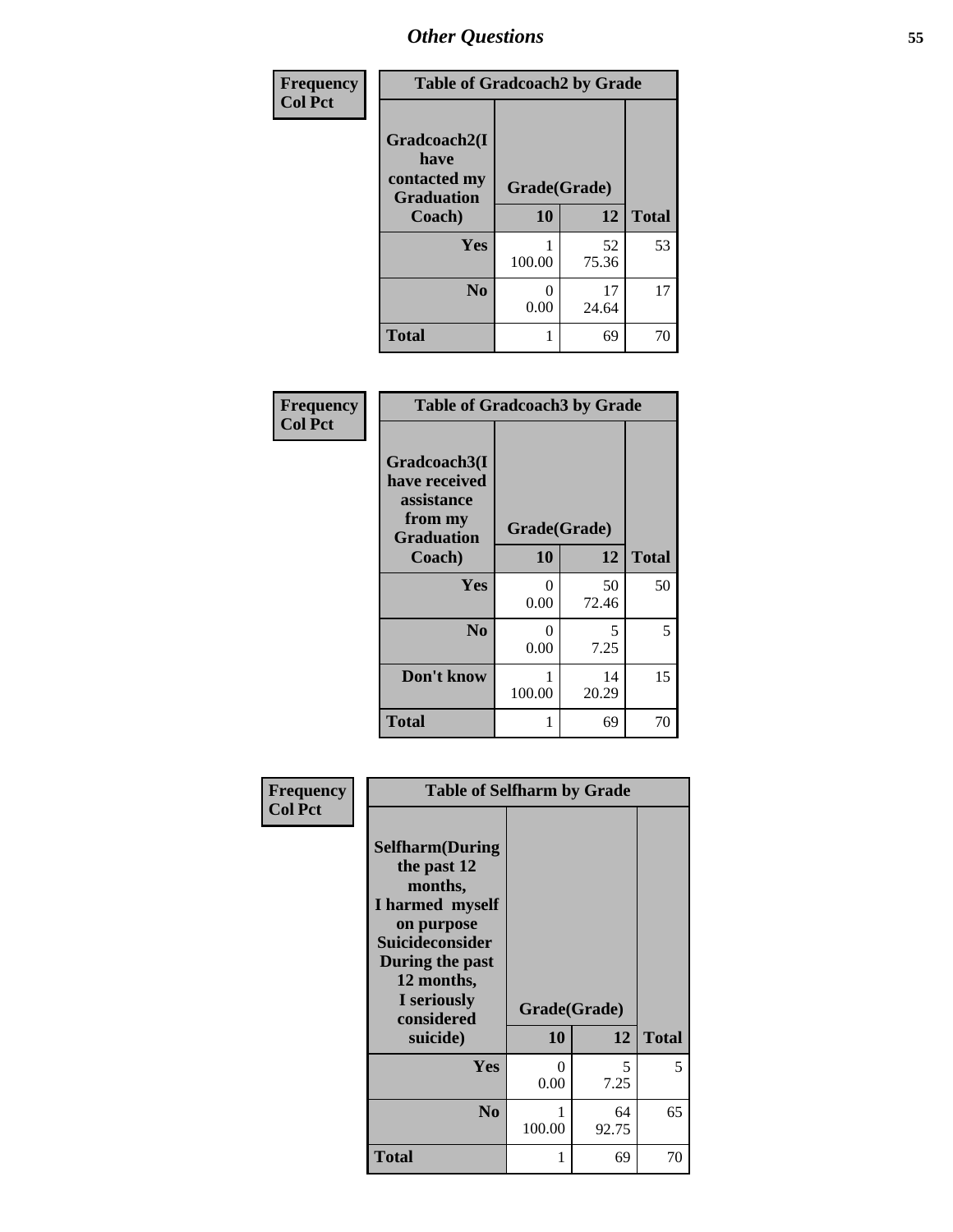| <b>Frequency</b> | <b>Table of Suicideconsider by Grade</b> |              |             |              |  |  |  |
|------------------|------------------------------------------|--------------|-------------|--------------|--|--|--|
| <b>Col Pct</b>   |                                          | Grade(Grade) |             |              |  |  |  |
|                  | Suicideconsider                          | <b>10</b>    | 12          | <b>Total</b> |  |  |  |
|                  | <b>Yes</b>                               | 0.00         | 7.25        | 5            |  |  |  |
|                  | N <sub>0</sub>                           | 100.00       | 64<br>92.75 | 65           |  |  |  |
|                  | <b>Total</b>                             |              | 69          | 70           |  |  |  |

| Frequency      | <b>Table of Suicideattempt by Grade</b>              |              |             |              |
|----------------|------------------------------------------------------|--------------|-------------|--------------|
| <b>Col Pct</b> | Suicideattempt(I<br>have attempted<br>suicide in the | Grade(Grade) |             |              |
|                | last year)                                           | 10           | 12          | <b>Total</b> |
|                | Yes                                                  | 0<br>0.00    | 6<br>8.70   | 6            |
|                | N <sub>0</sub>                                       | 100.00       | 63<br>91.30 | 64           |
|                | <b>Total</b>                                         |              | 69          | 70           |

| Frequency      |                                                         | <b>Table of Instantmessaged by Grade</b> |             |              |  |  |  |
|----------------|---------------------------------------------------------|------------------------------------------|-------------|--------------|--|--|--|
| <b>Col Pct</b> | Instantmessaged(I)<br>have instant<br>messaged people I | Grade(Grade)                             |             |              |  |  |  |
|                | do not even know)                                       | 10                                       | 12          | <b>Total</b> |  |  |  |
|                | Yes                                                     | 0.00                                     | 12<br>17.39 | 12           |  |  |  |
|                | N <sub>0</sub>                                          | 100.00                                   | 57<br>82.61 | 58           |  |  |  |
|                | <b>Total</b>                                            |                                          | 69          | 70           |  |  |  |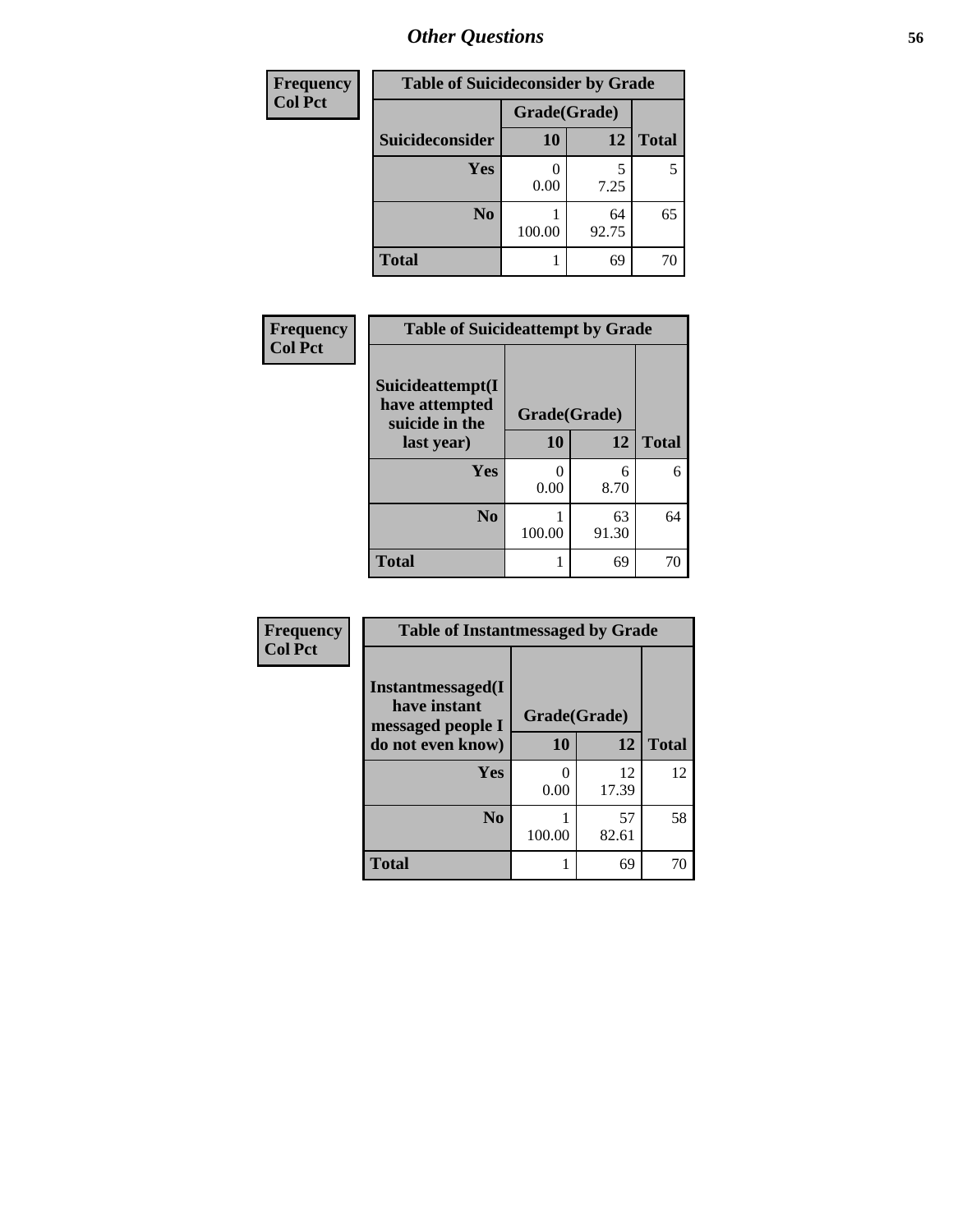| Frequency      | <b>Table of Getsalong by Grade</b>                                     |                    |                   |    |
|----------------|------------------------------------------------------------------------|--------------------|-------------------|----|
| <b>Col Pct</b> | <b>Getsalong</b> (I get<br>along with other<br>students and<br>adults) | Grade(Grade)<br>10 | <b>Total</b>      |    |
|                | <b>Strongly Agree</b>                                                  | 0<br>0.00          | 12<br>46<br>66.67 | 46 |
|                | <b>Somewhat Agree</b>                                                  | 100.00             | 19<br>27.54       | 20 |
|                | <b>Somewhat Disagree</b>                                               | 0<br>0.00          | 4<br>5.80         | 4  |
|                | <b>Total</b>                                                           |                    | 69                | 70 |

| <b>Frequency</b> |
|------------------|
| <b>Col Pct</b>   |

**Frequency Col Pct**

| <b>Table of Safehome by Grade</b> |              |                        |              |  |  |  |
|-----------------------------------|--------------|------------------------|--------------|--|--|--|
| Safehome(I feel                   | Grade(Grade) |                        |              |  |  |  |
| safe at home)                     | 10           | 12                     | <b>Total</b> |  |  |  |
| <b>Strongly Agree</b>             | 100.00       | 50<br>72.46            | 51           |  |  |  |
| <b>Somewhat Agree</b>             | 0.00         | 17<br>24.64            | 17           |  |  |  |
| <b>Somewhat Disagree</b>          | 0.00         | $\mathfrak{D}$<br>2.90 | 2            |  |  |  |
| <b>Total</b>                      |              | 69                     |              |  |  |  |

| <b>Table of Adulttalk by Grade</b>                                                                 |                    |             |              |  |  |  |  |
|----------------------------------------------------------------------------------------------------|--------------------|-------------|--------------|--|--|--|--|
| <b>Adulttalk</b> (I<br>know an<br>adult at<br>school that<br>I can talk<br>with if I<br>need help) | Grade(Grade)<br>10 | 12          | <b>Total</b> |  |  |  |  |
|                                                                                                    |                    |             |              |  |  |  |  |
| Yes                                                                                                | 1<br>100.00        | 59<br>85.51 | 60           |  |  |  |  |
| N <sub>0</sub>                                                                                     | 0<br>0.00          | 10<br>14.49 | 10           |  |  |  |  |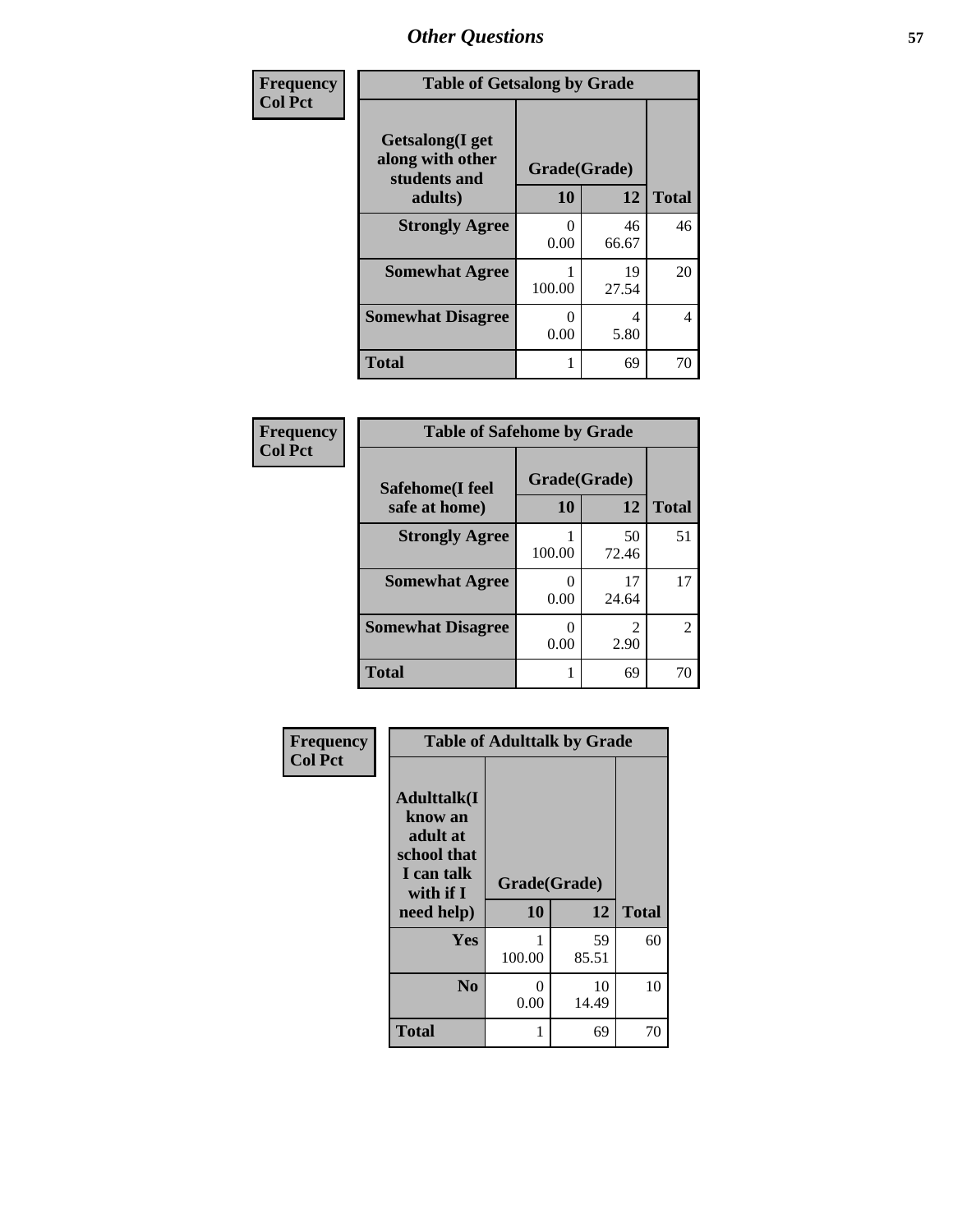**Frequency Row Pct**

| <b>Table of Grade by Tvtime</b> |             |                                                                                        |      |                                            |                                    |       |              |  |
|---------------------------------|-------------|----------------------------------------------------------------------------------------|------|--------------------------------------------|------------------------------------|-------|--------------|--|
|                                 |             | Tvtime(On an average school day,<br>how much unsupervised time do I spend watching TV) |      |                                            |                                    |       |              |  |
| Grade(Grade)   None             |             | <b>Less that</b>                                                                       |      | $2 - 3$<br>hour/day   hour/day   hours/day | $4 - 5$<br>  hours/day   hours/day | $6+$  | <b>Total</b> |  |
| <b>10</b>                       | 0<br>0.00   | 0.00                                                                                   | 0.00 | 100.00                                     | 0.00                               | 0.00  |              |  |
| 12                              | 15<br>21.74 | 10<br>14.49                                                                            | 8.70 | 19<br>27.54                                | 10<br>14.49                        | 13.04 | 69           |  |
| <b>Total</b>                    | 15          | 10                                                                                     | 6    | 20                                         | 10                                 | 9     | 70           |  |

**Frequency Row Pct**

| <b>Table of Grade by Computertime</b> |            |                                                                                                                               |             |       |       |        |    |  |
|---------------------------------------|------------|-------------------------------------------------------------------------------------------------------------------------------|-------------|-------|-------|--------|----|--|
|                                       |            | Computertime (On an average school day,<br>how much unsupervised time do I spend on the computer)                             |             |       |       |        |    |  |
| Grade(Grade)                          | None $ $   | <b>Less that</b><br>$2 - 3$<br>$4 - 5$<br>$6+$<br>hour/day<br>hours/day<br>hours/day<br>hour/day<br>hours/day<br><b>Total</b> |             |       |       |        |    |  |
| 10                                    | 0.00       | 0.00                                                                                                                          | 0.00        | 0.00  | 0.00  | 100.00 |    |  |
| 12                                    | 8<br>11.59 | 19<br>27.54                                                                                                                   | 18<br>26.09 | 15.94 | 13.04 | 5.80   | 69 |  |
| <b>Total</b>                          | 8          | 19                                                                                                                            | 18          | 11    | q     |        | 70 |  |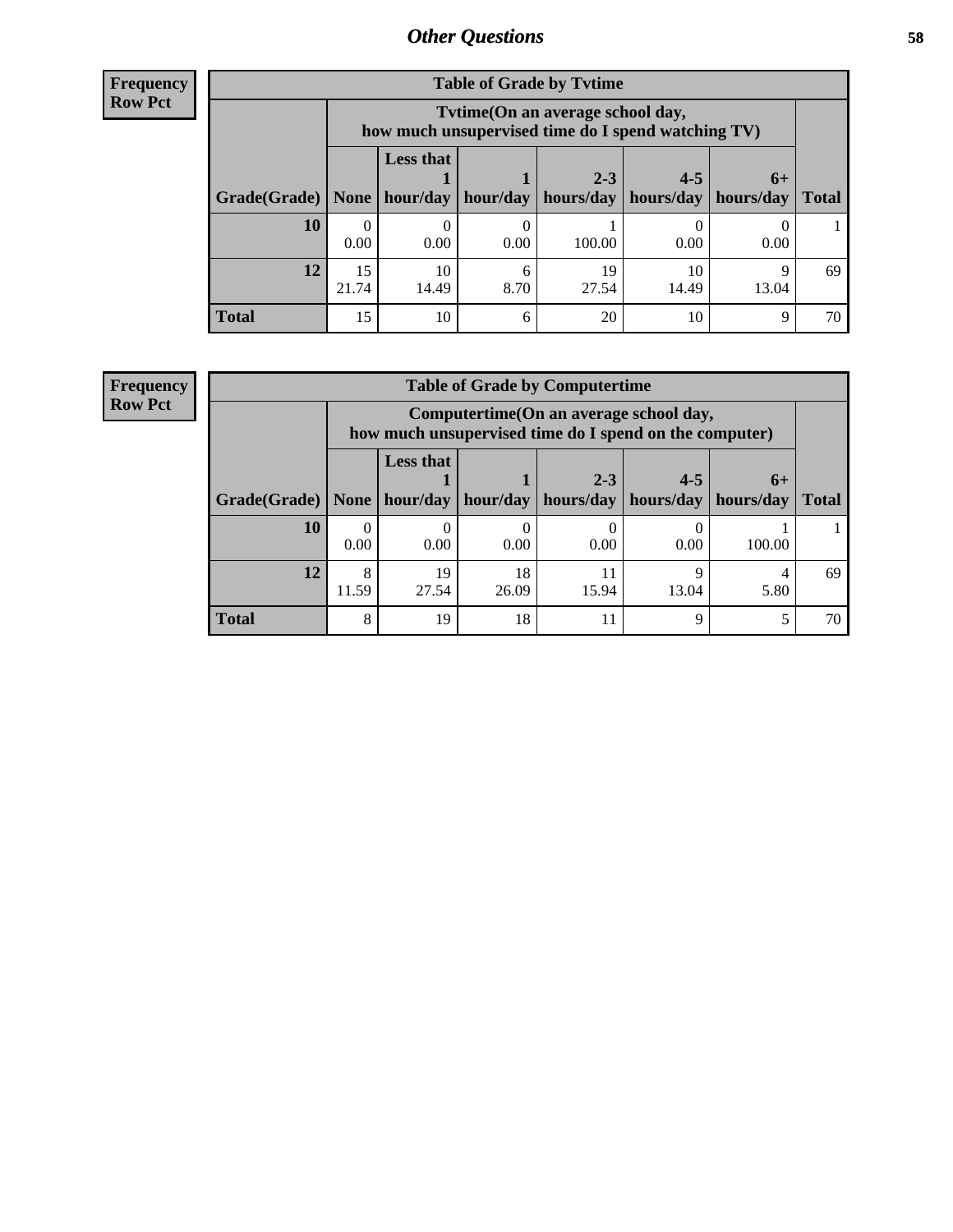## *Questions about Driving Laws* **59** *Driving Questions were asked only of high school students.*

| <b>Frequency</b> |
|------------------|
| <b>Row Pct</b>   |

| <b>Table of Grade by License1</b> |                                                                                                                                           |                                               |      |             |                      |              |  |
|-----------------------------------|-------------------------------------------------------------------------------------------------------------------------------------------|-----------------------------------------------|------|-------------|----------------------|--------------|--|
|                                   | License1(During the first 6 months of driving<br>with a provisional license,<br>the only passengers who can ride with the<br>driver are:) |                                               |      |             |                      |              |  |
| Grade(Grade)                      | <b>Parent or</b>                                                                                                                          | Family<br><b>Guardian   Members   Friends</b> |      | Anyone      | Don't<br><b>Know</b> | <b>Total</b> |  |
| 10                                | 0.00                                                                                                                                      | 0<br>0.00                                     | 0.00 | 0.00        | 100.00               |              |  |
| 12                                | 30<br>43.48                                                                                                                               | 17<br>24.64                                   | 1.45 | 13<br>18.84 | 8<br>11.59           | 69           |  |
| <b>Total</b>                      | 30                                                                                                                                        | 17                                            |      | 13          | 9                    |              |  |

| <b>Frequency</b> |              | <b>Table of Grade by License2</b> |                  |                         |                                                                                                          |                      |              |  |
|------------------|--------------|-----------------------------------|------------------|-------------------------|----------------------------------------------------------------------------------------------------------|----------------------|--------------|--|
| <b>Row Pct</b>   |              |                                   |                  |                         | License2(17 yr old drivers with a<br>provisional driver's license cannot<br>drive between the hours of:) |                      |              |  |
|                  | Grade(Grade) | <b>Midnight</b><br>to 6am         | 1am<br>to<br>5am | 1am<br>to<br><b>6am</b> | N <sub>0</sub><br>curfew<br>for $17$<br>year<br>olds                                                     | Don't<br><b>Know</b> | <b>Total</b> |  |
|                  | 10           | 1<br>100.00                       | $\Omega$<br>0.00 | $\Omega$<br>0.00        | $\Omega$<br>0.00                                                                                         | 0<br>0.00            |              |  |
|                  | 12           | 41<br>59.42                       | 7<br>10.14       | 5<br>7.25               | 5<br>7.25                                                                                                | 11<br>15.94          | 69           |  |
|                  | <b>Total</b> | 42                                | 7                | 5                       | 5                                                                                                        | 11                   | 70           |  |

| Frequency      |              | <b>Table of Grade by License3</b>                                                               |           |           |                  |                  |               |              |  |
|----------------|--------------|-------------------------------------------------------------------------------------------------|-----------|-----------|------------------|------------------|---------------|--------------|--|
| <b>Row Pct</b> |              | License3(For drivers under the age of<br>21,<br>what level of alcohol is considered<br>$DUI$ ?) |           |           |                  |                  |               |              |  |
|                | Grade(Grade) | Any<br><b>Amount</b>                                                                            | 0.02      | 0.04      | 0.06             | 0.08             | Don't<br>know | <b>Total</b> |  |
|                | 10           | $\Omega$<br>0.00                                                                                | 0<br>0.00 | 0<br>0.00 | $\Omega$<br>0.00 | $\theta$<br>0.00 | 100.00        |              |  |
|                | 12           | 11<br>15.94                                                                                     | 6<br>8.70 | 6<br>8.70 | 4<br>5.80        | 17<br>24.64      | 25<br>36.23   | 69           |  |
|                | <b>Total</b> | 11                                                                                              | 6         | 6         | 4                | 17               | 26            | 70           |  |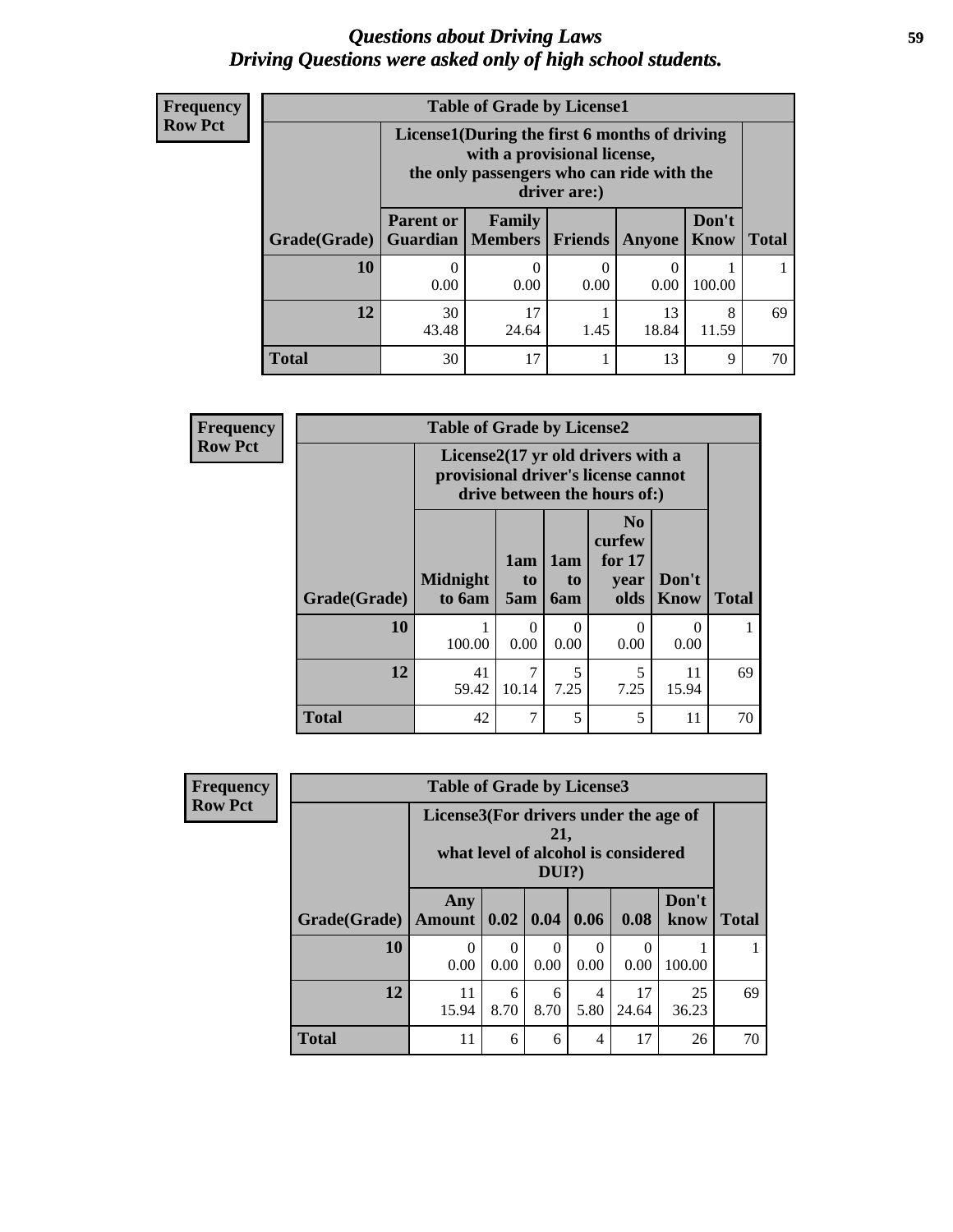## *Questions about Driving Laws* **60** *Driving Questions were asked only of high school students.*

| <b>Frequency</b> |
|------------------|
| <b>Row Pct</b>   |

| <b>Table of Grade by License4</b> |                  |                                                                                                                      |                  |                               |                                             |                  |              |
|-----------------------------------|------------------|----------------------------------------------------------------------------------------------------------------------|------------------|-------------------------------|---------------------------------------------|------------------|--------------|
|                                   |                  | License4(A driver under 21 automatically<br>loses his/her license if caught exceeding the<br>posted speet limit by:) |                  |                               |                                             |                  |              |
| Grade(Grade)                      | $15+$<br>mph     | $25+$<br>mph                                                                                                         | $35+$<br>mph     | <b>Depends</b><br>on<br>judge | Can't<br>lose<br>license<br>for<br>speeding | Don't<br>know    | <b>Total</b> |
| 10                                | $\Omega$<br>0.00 | $\Omega$<br>0.00                                                                                                     | $\Omega$<br>0.00 | 100.00                        | 0<br>0.00                                   | $\theta$<br>0.00 |              |
| 12                                | 14<br>20.29      | 8<br>11.59                                                                                                           | 11<br>15.94      | 10.14                         | 3<br>4.35                                   | 26<br>37.68      | 69           |
| <b>Total</b>                      | 14               | 8                                                                                                                    | 11               | 8                             | 3                                           | 26               | 70           |

| Frequency      | <b>Table of Grade by License5</b> |                                                                                                                                                         |                |             |              |  |
|----------------|-----------------------------------|---------------------------------------------------------------------------------------------------------------------------------------------------------|----------------|-------------|--------------|--|
| <b>Row Pct</b> |                                   | License5(A Georgia<br>teenager with<br>family connections<br>or a good lawyer<br>can break a teen<br>driving law and<br>keep their driver's<br>license) |                |             |              |  |
|                |                                   |                                                                                                                                                         |                | Don't       |              |  |
|                | Grade(Grade)                      | <b>Yes</b>                                                                                                                                              | N <sub>0</sub> | know        | <b>Total</b> |  |
|                | 10                                | $\Omega$<br>0.00                                                                                                                                        | 1<br>100.00    | 0<br>0.00   |              |  |
|                | 12                                | 13<br>18.84                                                                                                                                             | 43<br>62.32    | 13<br>18.84 | 69           |  |
|                | Total                             | 13                                                                                                                                                      | 44             | 13          | 70           |  |

| <b>Frequency</b> | <b>Table of Grade by License6</b> |                                                                                                                                              |                |               |              |  |
|------------------|-----------------------------------|----------------------------------------------------------------------------------------------------------------------------------------------|----------------|---------------|--------------|--|
| <b>Row Pct</b>   |                                   | License <sub>6</sub> (I know a<br>friend or classmate<br>that broke a teen<br>driving law,<br>but was allowed to<br>keep his/her<br>license) |                |               |              |  |
|                  | Grade(Grade)                      | Yes                                                                                                                                          | N <sub>0</sub> | Don't<br>know | <b>Total</b> |  |
|                  | 10                                | $\Omega$<br>0.00                                                                                                                             | 100.00         | 0<br>0.00     | 1            |  |
|                  | 12                                | 13<br>18.84                                                                                                                                  | 38<br>55.07    | 18<br>26.09   | 69           |  |
|                  | Total                             | 13                                                                                                                                           | 39             | 18            | 70           |  |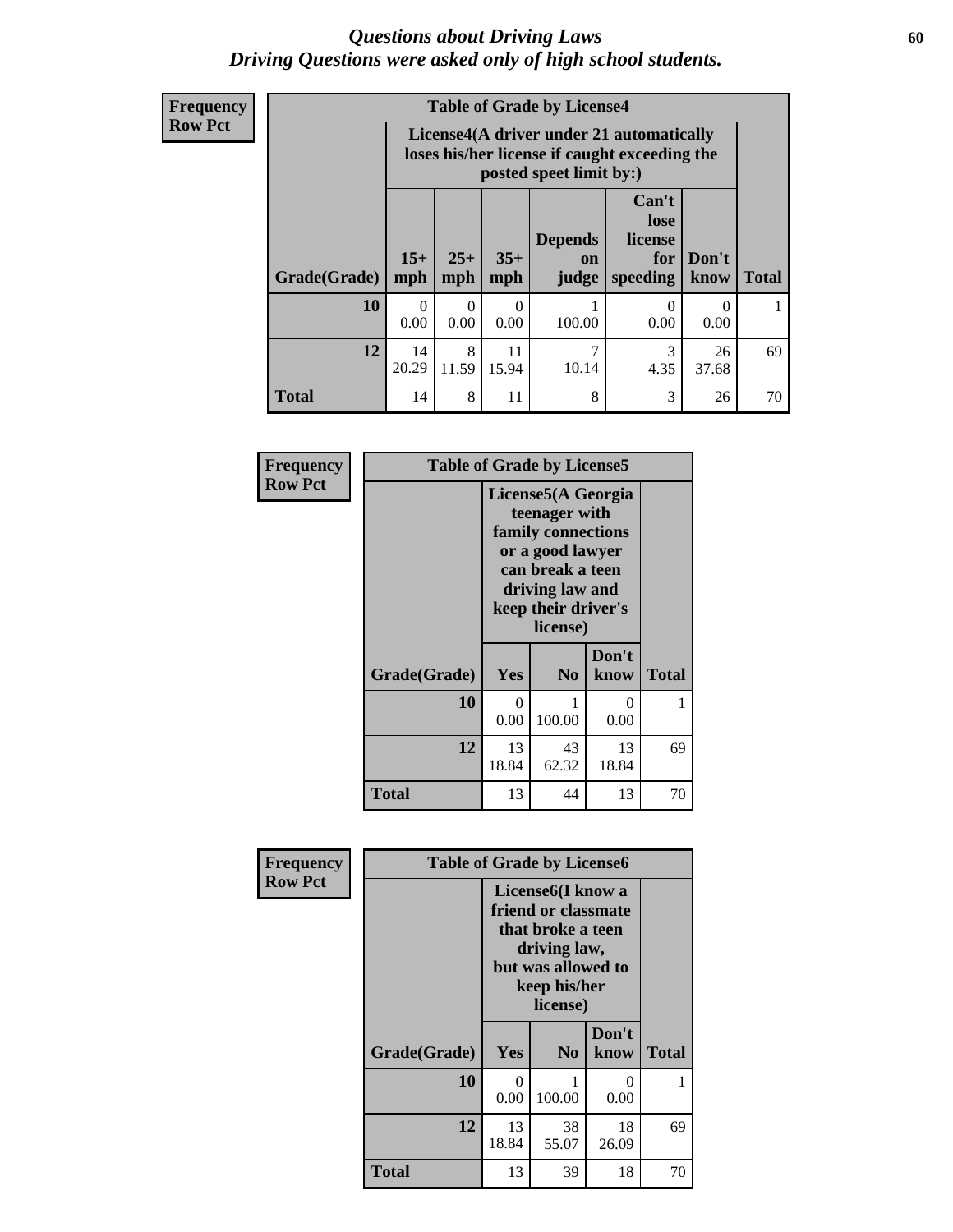## *Questions about Driving Laws* **61** *Driving Questions were asked only of high school students.*

**Frequency Row Pct**

| y | <b>Table of Grade by License7</b> |                                                                             |                                                                                               |                                                           |                  |              |  |  |
|---|-----------------------------------|-----------------------------------------------------------------------------|-----------------------------------------------------------------------------------------------|-----------------------------------------------------------|------------------|--------------|--|--|
|   |                                   |                                                                             | License7(A student under the age of 18 cam loser<br>his/her driving privileges if he or she:) |                                                           |                  |              |  |  |
|   | Grade(Grade)                      | <b>Have</b><br>more than<br>10<br>unexcused<br>absences<br>per school<br>yr | Drop out<br>without<br>graduating                                                             | <b>Bring</b><br>alcohol/drugs/weapon<br>to school   above | All of<br>the    | <b>Total</b> |  |  |
|   | 10                                | 100.00                                                                      | $\theta$<br>0.00                                                                              | 0<br>0.00                                                 | $\theta$<br>0.00 |              |  |  |
|   | 12                                | 26<br>37.68                                                                 | 3<br>4.35                                                                                     | 1.45                                                      | 39<br>56.52      | 69           |  |  |
|   | <b>Total</b>                      | 27                                                                          | 3                                                                                             |                                                           | 39               | 70           |  |  |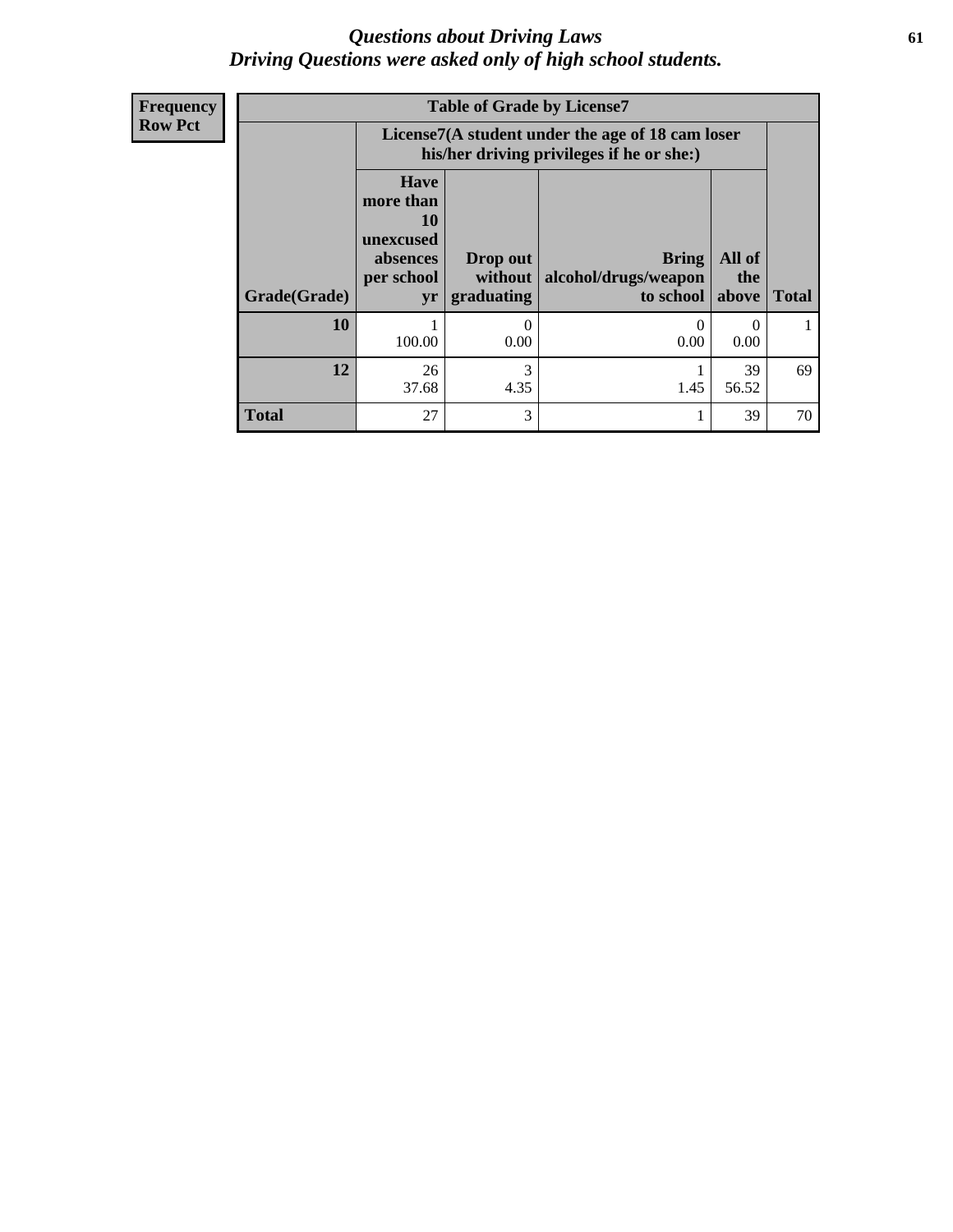# *Select Results by Gender* **62**

| Frequency      | <b>Table of SchoolClimate2 by Gender</b> |                |             |                |  |  |
|----------------|------------------------------------------|----------------|-------------|----------------|--|--|
| <b>Col Pct</b> | SchoolClimate2(I<br>feel successful at   | Gender(Gender) |             |                |  |  |
|                | school)                                  | <b>Female</b>  | <b>Male</b> | <b>Total</b>   |  |  |
|                | <b>Strongly Agree</b>                    | 21<br>55.26    | 18<br>56.25 | 39             |  |  |
|                | <b>Somewhat Agree</b>                    | 16<br>42.11    | 13<br>40.63 | 29             |  |  |
|                | <b>Somewhat Disagree</b>                 | 2.63           | 3.13        | $\overline{2}$ |  |  |
|                | <b>Total</b>                             | 38             | 32          | 70             |  |  |

| <b>Frequency</b> | <b>Table of SchoolClimate6 by Gender</b>                 |                                                |                  |              |  |  |
|------------------|----------------------------------------------------------|------------------------------------------------|------------------|--------------|--|--|
| <b>Col Pct</b>   | <b>SchoolClimate6(Teachers</b><br>treat me with respect) | Gender(Gender)<br><b>Male</b><br><b>Female</b> |                  | <b>Total</b> |  |  |
|                  | <b>Strongly Agree</b>                                    | 20<br>52.63                                    | 17<br>53.13      | 37           |  |  |
|                  | <b>Somewhat Agree</b>                                    | 14<br>36.84                                    | 14<br>43.75      | 28           |  |  |
|                  | <b>Somewhat Disagree</b>                                 | 3<br>7.89                                      | 3.13             | 4            |  |  |
|                  | <b>Strongly Disagree</b>                                 | 2.63                                           | $\theta$<br>0.00 |              |  |  |
|                  | <b>Total</b>                                             | 38                                             | 32               | 70           |  |  |

| <b>Frequency</b> | <b>Table of SchoolClimate8 by Gender</b>                                |                      |                       |              |  |
|------------------|-------------------------------------------------------------------------|----------------------|-----------------------|--------------|--|
| <b>Col Pct</b>   | <b>SchoolClimate8(Students</b><br>are frequently<br>recognized for good |                      | Gender(Gender)        |              |  |
|                  | behavior)                                                               | <b>Female</b>        | <b>Male</b>           | <b>Total</b> |  |
|                  | <b>Strongly Agree</b>                                                   | 5<br>13.16           | 9<br>28.13            | 14           |  |
|                  | <b>Somewhat Agree</b>                                                   | 21<br>55.26          | 14<br>43.75           | 35           |  |
|                  | <b>Somewhat Disagree</b>                                                | $\mathbf Q$<br>23.68 | 6<br>18.75            | 15           |  |
|                  | <b>Strongly Disagree</b>                                                | 3<br>7.89            | $\mathcal{R}$<br>9.38 | 6            |  |
|                  | Total                                                                   | 38                   | 32                    | 70           |  |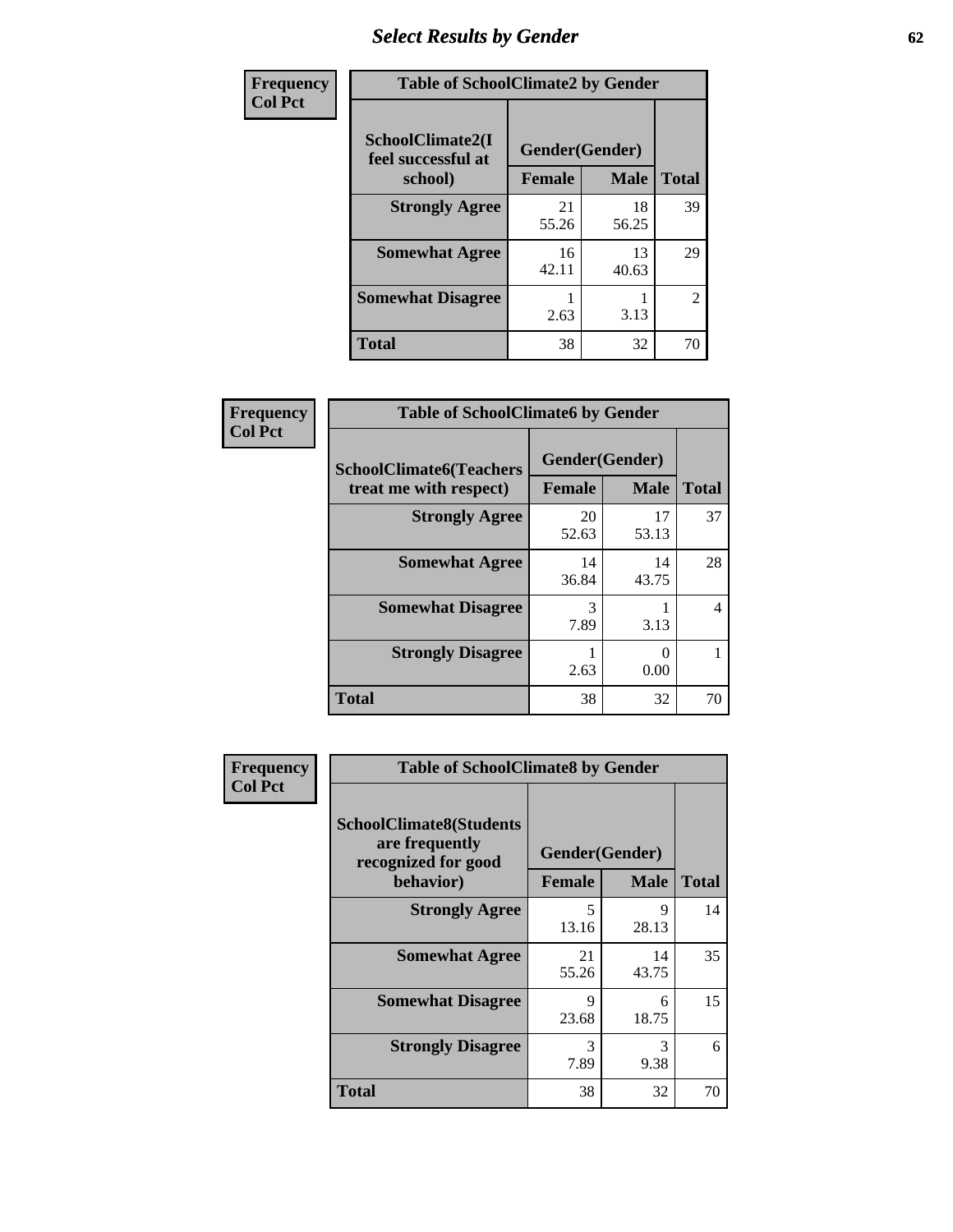# *Select Results by Gender* **63**

| <b>Frequency</b> | <b>Table of Gender by Dropout</b> |                                                                        |                |              |  |
|------------------|-----------------------------------|------------------------------------------------------------------------|----------------|--------------|--|
| <b>Row Pct</b>   |                                   | Dropout(I<br>have<br>thought<br>about<br>dropping<br>out of<br>school) |                |              |  |
|                  | Gender(Gender)                    | Yes                                                                    | N <sub>0</sub> | <b>Total</b> |  |
|                  | <b>Female</b>                     | 21<br>55.26                                                            | 17<br>44.74    | 38           |  |
|                  | <b>Male</b>                       | 9<br>28.13                                                             | 23<br>71.88    | 32           |  |
|                  | <b>Total</b>                      | 30                                                                     | 40             | 70           |  |

| Frequency      | <b>Table of Gender by Dropoutreason</b> |                                                                 |              |                          |              |              |  |
|----------------|-----------------------------------------|-----------------------------------------------------------------|--------------|--------------------------|--------------|--------------|--|
| <b>Row Pct</b> |                                         | Dropoutreason (If I dropped out<br>the reason would most likely |              |                          |              |              |  |
|                | Gender(Gender)                          | Won't<br><b>Drop</b><br>out                                     | <b>Bored</b> | Family<br><b>Reasons</b> | <b>Other</b> | <b>Total</b> |  |
|                | <b>Female</b>                           | 18<br>47.37                                                     | 7.89         | 2.63                     | 16<br>42.11  | 38           |  |
|                | <b>Male</b>                             | 17<br>53.13                                                     | 21.88        | 3<br>9.38                | 15.63        | 32           |  |
|                | <b>Total</b>                            | 35                                                              | 10           | 4                        | 21           | 70           |  |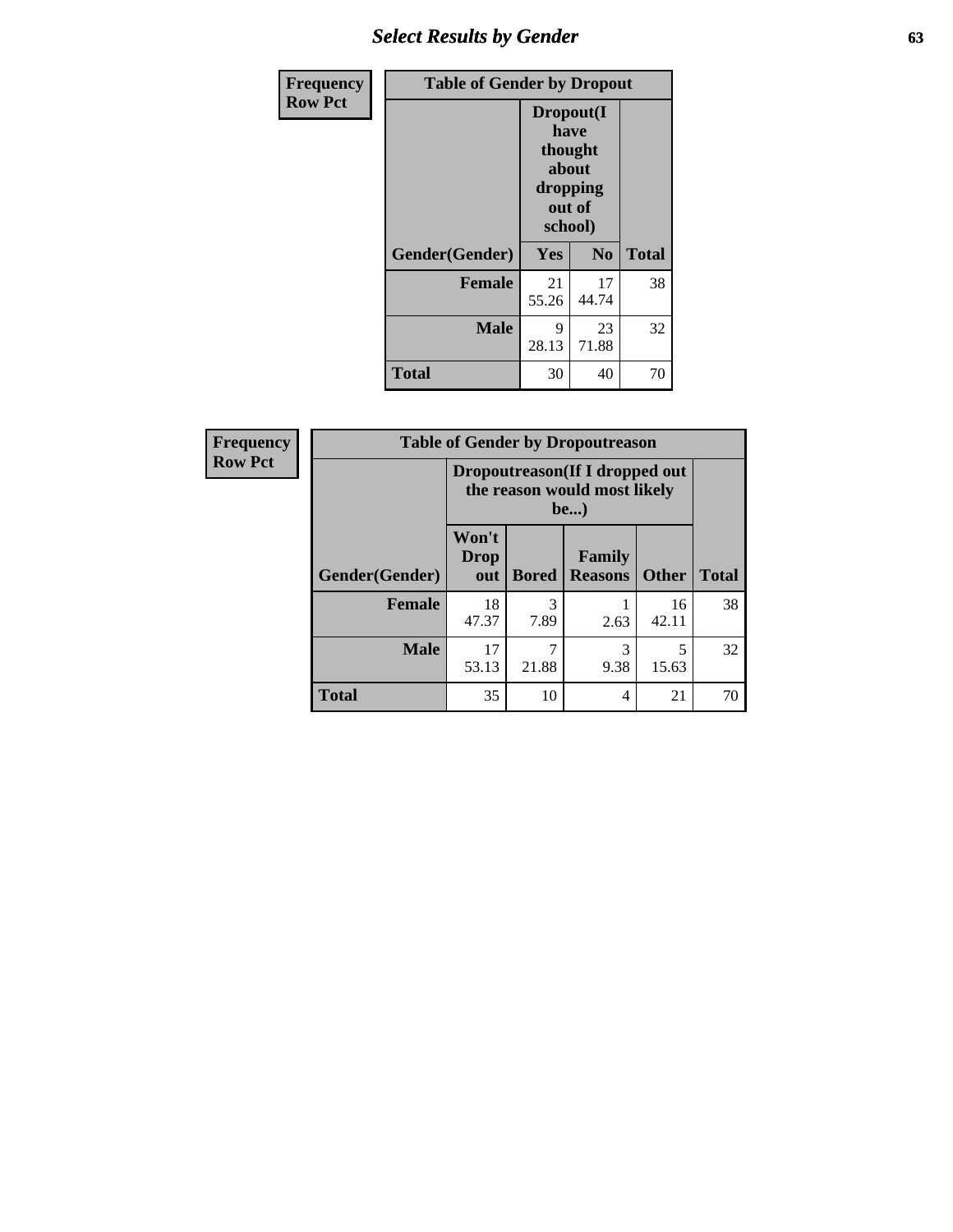*School Safety* **64**

| <b>Frequency</b> | <b>Table of Gender by Bullied2</b> |                 |                |              |  |  |
|------------------|------------------------------------|-----------------|----------------|--------------|--|--|
| <b>Row Pct</b>   |                                    | <b>Bullied2</b> |                |              |  |  |
|                  | Gender(Gender)                     | Yes             | N <sub>0</sub> | <b>Total</b> |  |  |
|                  | <b>Female</b>                      | 3<br>7.89       | 35<br>92.11    | 38           |  |  |
|                  | <b>Male</b>                        | 3.13            | 31<br>96.88    | 32           |  |  |
|                  | <b>Total</b>                       | 4               | 66             | 70           |  |  |

| <b>Frequency</b> | <b>Table of Gender by Bulliedothers2</b> |                       |                |              |
|------------------|------------------------------------------|-----------------------|----------------|--------------|
| <b>Row Pct</b>   |                                          | <b>Bulliedothers2</b> |                |              |
|                  | Gender(Gender)                           | <b>Yes</b>            | N <sub>0</sub> | <b>Total</b> |
|                  | <b>Female</b>                            | 2.63                  | 37<br>97.37    | 38           |
|                  | <b>Male</b>                              | 3<br>9.38             | 29<br>90.63    | 32           |
|                  | Total                                    | 4                     | 66             | 70           |

| Frequency      | <b>Table of Gender by Weaponschool2</b> |                      |                |              |  |  |
|----------------|-----------------------------------------|----------------------|----------------|--------------|--|--|
| <b>Row Pct</b> |                                         | <b>Weaponschool2</b> |                |              |  |  |
|                | Gender(Gender)                          | Yes                  | N <sub>0</sub> | <b>Total</b> |  |  |
|                | <b>Female</b>                           | 0.00                 | 38<br>100.00   | 38           |  |  |
|                | <b>Male</b>                             | 3<br>9.38            | 29<br>90.63    | 32           |  |  |
|                | <b>Total</b>                            | 3                    | 67             | 70           |  |  |

| Frequency      | <b>Table of Gender by Absentunsafe2</b> |               |                |              |  |
|----------------|-----------------------------------------|---------------|----------------|--------------|--|
| <b>Row Pct</b> |                                         | Absentunsafe2 |                |              |  |
|                | Gender(Gender)                          | Yes           | N <sub>0</sub> | <b>Total</b> |  |
|                | Female                                  | 5.26          | 36<br>94.74    | 38           |  |
|                | <b>Male</b>                             | 0.00          | 32<br>100.00   | 32           |  |
|                | <b>Total</b>                            |               | 68             | 70           |  |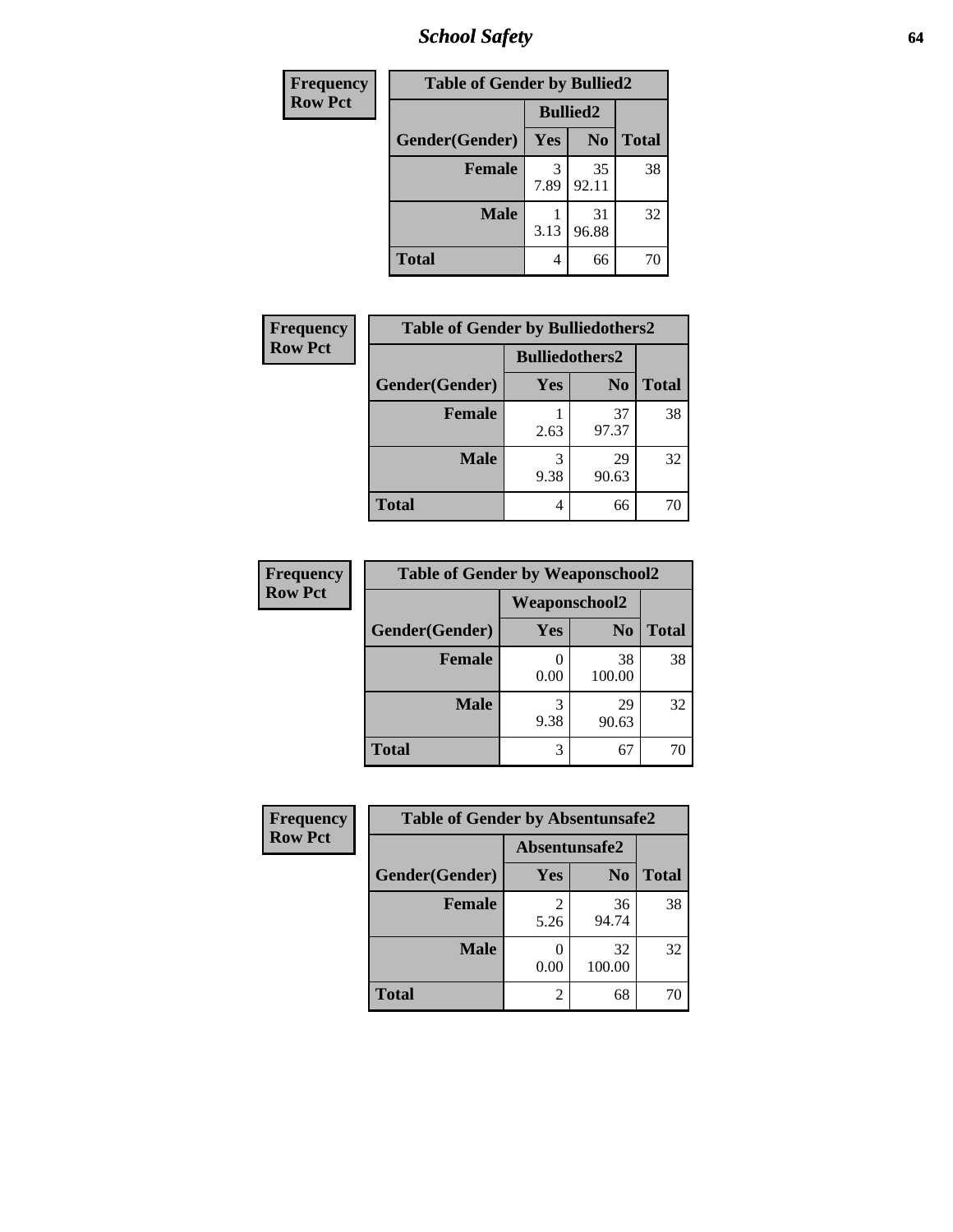*School Safety* **65**

| Frequency      | <b>Table of Gender by Gangself</b> |                                                                                                        |                |              |
|----------------|------------------------------------|--------------------------------------------------------------------------------------------------------|----------------|--------------|
| <b>Row Pct</b> |                                    | <b>Gangself</b> (I<br>have<br>participated<br>in illegal gang<br>activities in<br>the past 30<br>days) |                |              |
|                | Gender(Gender)                     | Yes                                                                                                    | N <sub>0</sub> | <b>Total</b> |
|                | <b>Female</b>                      | 2<br>5.26                                                                                              | 36<br>94.74    | 38           |
|                | <b>Male</b>                        | 3<br>9.38                                                                                              | 29<br>90.63    | 32           |
|                | <b>Total</b>                       | 5                                                                                                      | 65             | 70           |

| Frequency      | <b>Table of Gender by Gangpeers</b> |                                                                                                                             |                |              |  |
|----------------|-------------------------------------|-----------------------------------------------------------------------------------------------------------------------------|----------------|--------------|--|
| <b>Row Pct</b> |                                     | <b>Gangpeers</b> (I<br>have friends<br>who have<br>participated<br>in illegal gang<br>activities in<br>the past 30<br>days) |                |              |  |
|                | Gender(Gender)                      | <b>Yes</b>                                                                                                                  | N <sub>0</sub> | <b>Total</b> |  |
|                | <b>Female</b>                       | 12<br>31.58                                                                                                                 | 26<br>68.42    | 38           |  |
|                | <b>Male</b>                         | 13<br>40.63                                                                                                                 | 19<br>59.38    | 32           |  |
|                | Total                               | 25                                                                                                                          | 45             | 70           |  |

| Frequency      | <b>Table of Gender by Pickedon2</b> |            |                |              |
|----------------|-------------------------------------|------------|----------------|--------------|
| <b>Row Pct</b> |                                     | Pickedon2  |                |              |
|                | Gender(Gender)                      | Yes        | N <sub>0</sub> | <b>Total</b> |
|                | <b>Female</b>                       | 5<br>13.16 | 33<br>86.84    | 38           |
|                | <b>Male</b>                         | 5<br>15.63 | 27<br>84.38    | 32           |
|                | <b>Total</b>                        | 10         | 60             | 70           |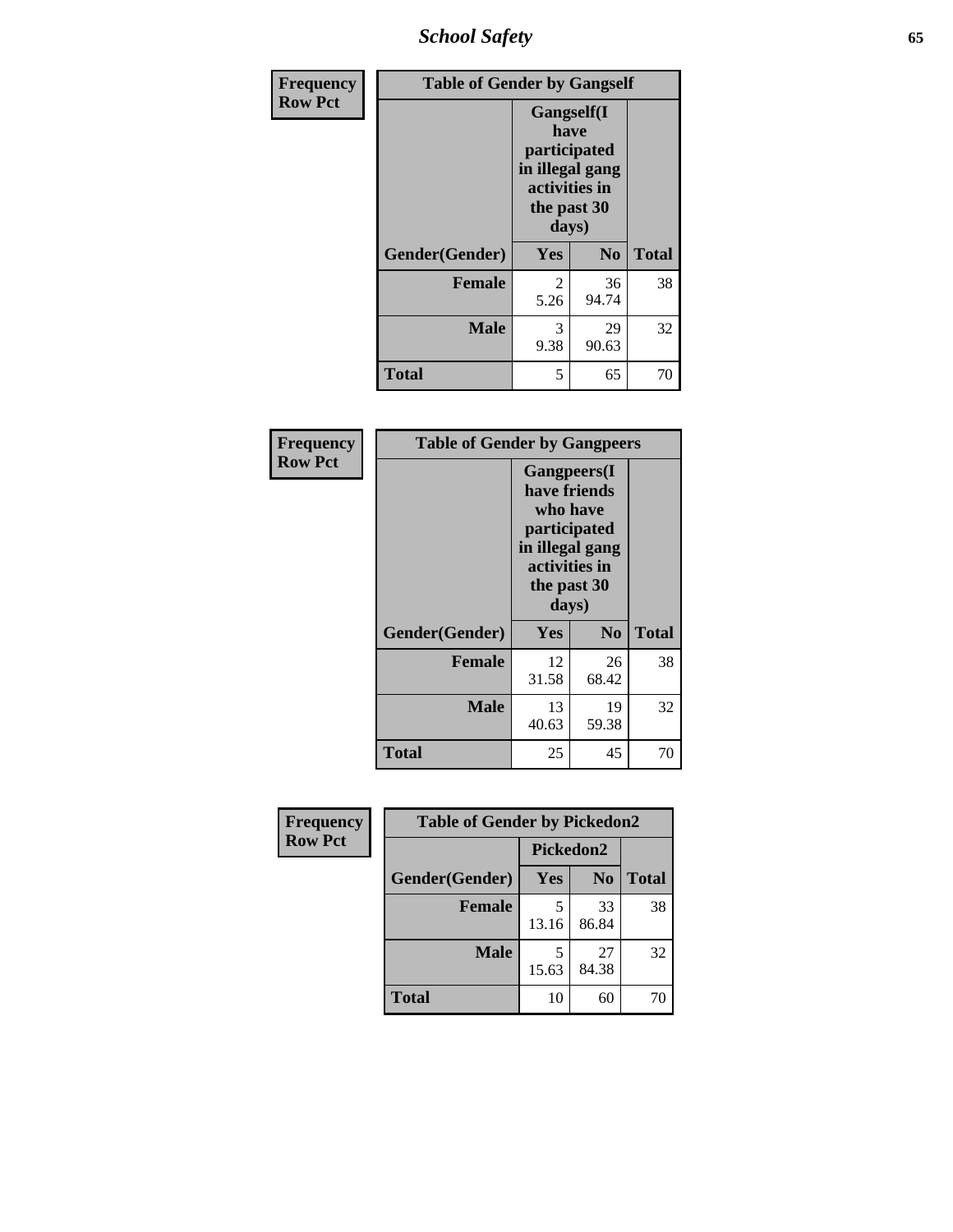*School Safety* **66**

| <b>Frequency</b> | <b>Table of Gender by Safeschool2</b> |             |                |              |  |  |
|------------------|---------------------------------------|-------------|----------------|--------------|--|--|
| <b>Row Pct</b>   | Safeschool2                           |             |                |              |  |  |
|                  | Gender(Gender)                        | <b>Yes</b>  | N <sub>0</sub> | <b>Total</b> |  |  |
|                  | <b>Female</b>                         | 26<br>68.42 | 12<br>31.58    | 38           |  |  |
|                  | <b>Male</b>                           | 21<br>65.63 | 34.38          | 32           |  |  |
|                  | <b>Total</b>                          | 47          | 23             | 70           |  |  |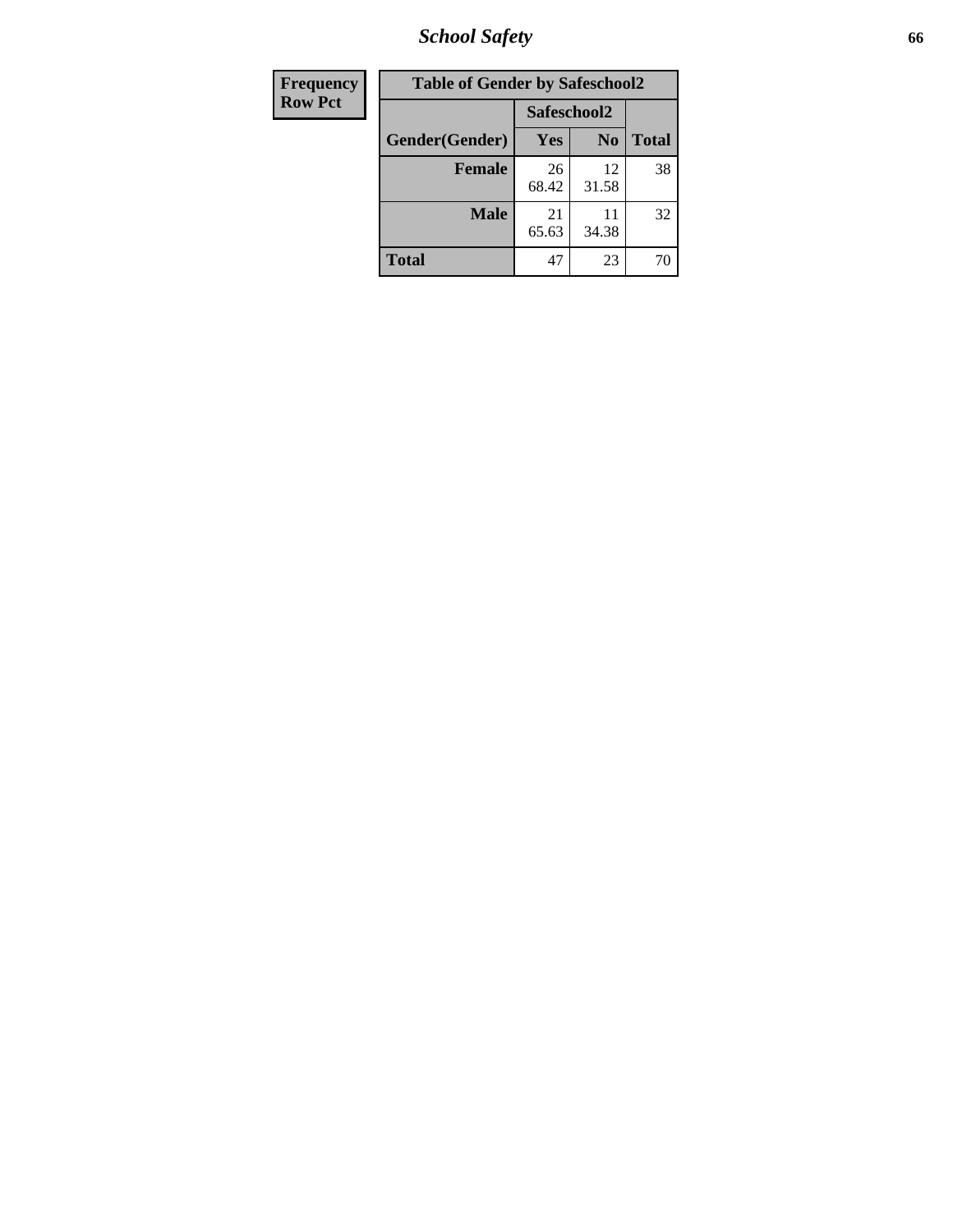# *Incidence of Drug Use* 67

| <b>Frequency</b> | <b>Table of Gender by AlcoholAlt</b>     |            |                |              |
|------------------|------------------------------------------|------------|----------------|--------------|
| <b>Row Pct</b>   | AlcoholAlt(Alcohol<br>use, past 30 days) |            |                |              |
|                  | Gender(Gender)                           | Yes        | N <sub>0</sub> | <b>Total</b> |
|                  | <b>Female</b>                            | 3<br>7.89  | 35<br>92.11    | 38           |
|                  | <b>Male</b>                              | 5<br>15.63 | 27<br>84.38    | 32           |
|                  | <b>Total</b>                             | 8          | 62             | 70           |

| <b>Frequency</b> | <b>Table of Gender by TobaccoAny</b> |                                          |                |              |  |
|------------------|--------------------------------------|------------------------------------------|----------------|--------------|--|
| <b>Row Pct</b>   |                                      | TobaccoAny(Tobacco<br>use, past 30 days) |                |              |  |
|                  | Gender(Gender)                       | <b>Yes</b>                               | N <sub>0</sub> | <b>Total</b> |  |
|                  | <b>Female</b>                        | 3<br>7.89                                | 35<br>92.11    | 38           |  |
|                  | <b>Male</b>                          | 5<br>15.63                               | 27<br>84.38    | 32           |  |
|                  | <b>Total</b>                         | 8                                        | 62             |              |  |

| <b>Frequency</b> | <b>Table of Gender by MarijuanaAlt</b> |                                              |                |       |
|------------------|----------------------------------------|----------------------------------------------|----------------|-------|
| <b>Row Pct</b>   |                                        | MarijuanaAlt(Marijuana<br>use, past 30 days) |                |       |
|                  | Gender(Gender)                         | <b>Yes</b>                                   | N <sub>0</sub> | Total |
|                  | Female                                 | 7<br>18.42                                   | 31<br>81.58    | 38    |
|                  | <b>Male</b>                            | ¬<br>21.88                                   | 25<br>78.13    | 32    |
|                  | <b>Total</b>                           | 14                                           | 56             | 70    |

| <b>Frequency</b> | <b>Table of Gender by OtherDrugAny</b> |                         |                           |              |
|------------------|----------------------------------------|-------------------------|---------------------------|--------------|
| <b>Row Pct</b>   |                                        | drug use, past 30 days) | <b>OtherDrugAny(Other</b> |              |
|                  | Gender(Gender)                         | <b>Yes</b>              | N <sub>0</sub>            | <b>Total</b> |
|                  | <b>Female</b>                          | 0.00                    | 38<br>100.00              | 38           |
|                  | <b>Male</b>                            | 2<br>6.25               | 30<br>93.75               | 32           |
|                  | <b>Total</b>                           | $\overline{2}$          | 68                        | 70           |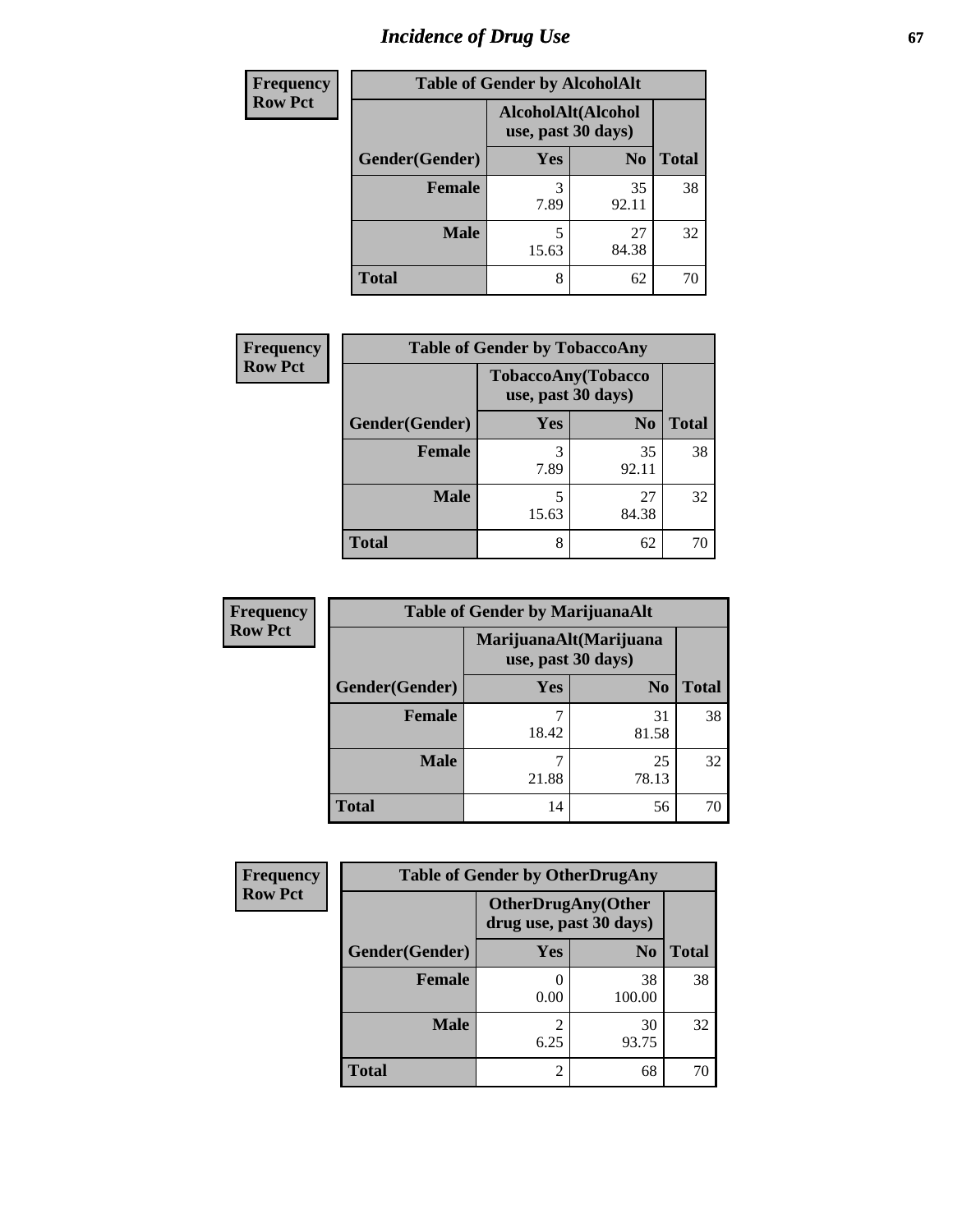## *Average Age at Onset of Use* **68** *Results for "Average Age at Onset of Use" questions exclude students who said they did not use that substance*

## **Gender=Female**

| Variable           | <b>Label</b>                                                       | <b>Mean</b> |
|--------------------|--------------------------------------------------------------------|-------------|
| Alcoholinit2       | I started using alcohol when I was                                 | 14.50       |
| Cigarettesinit2    | I started smoking tobacco when I was                               | 14.33       |
| Smokelessinit2     | I started chewing tobacco when I was                               |             |
| Marijuanainit2     | I started using marijuana when I was                               | 15.18       |
| Cocaineinit2       | I started using cocaine when I was                                 |             |
| Inhalantsinit2     | I started using inhalants when I was                               |             |
| Steroidsinit2      | I started using steroids when I was                                |             |
| Ecstasyinit2       | I started using ecstasy when I was                                 |             |
| Methinit2          | I started using methamphetamines when I was                        |             |
| Hallucinogensinit2 | I started using hallucinogens when I was                           |             |
| Prescription in t2 | I started using prescription drugs not prescribed to me when I was | 13.50       |

### **Gender=Male**

| <b>Variable</b>     | Label                                                              | <b>Mean</b> |
|---------------------|--------------------------------------------------------------------|-------------|
| Alcoholinit2        | I started using alcohol when I was                                 | 14.12       |
| Cigarettesinit2     | I started smoking tobacco when I was                               | 15.38       |
| Smokelessinit2      | I started chewing tobacco when I was                               |             |
| Marijuanainit2      | I started using marijuana when I was                               | 14.17       |
| Cocaineinit2        | I started using cocaine when I was                                 |             |
| Inhalantsinit2      | I started using inhalants when I was                               |             |
| Steroidsinit2       | I started using steroids when I was                                |             |
| Ecstasyinit2        | I started using ecstasy when I was                                 | 17.00       |
| Methinit2           | I started using methamphetamines when I was                        |             |
| Hallucinogensinit2  | I started using hallucinogens when I was                           |             |
| Prescription in it2 | I started using prescription drugs not prescribed to me when I was | 13.00       |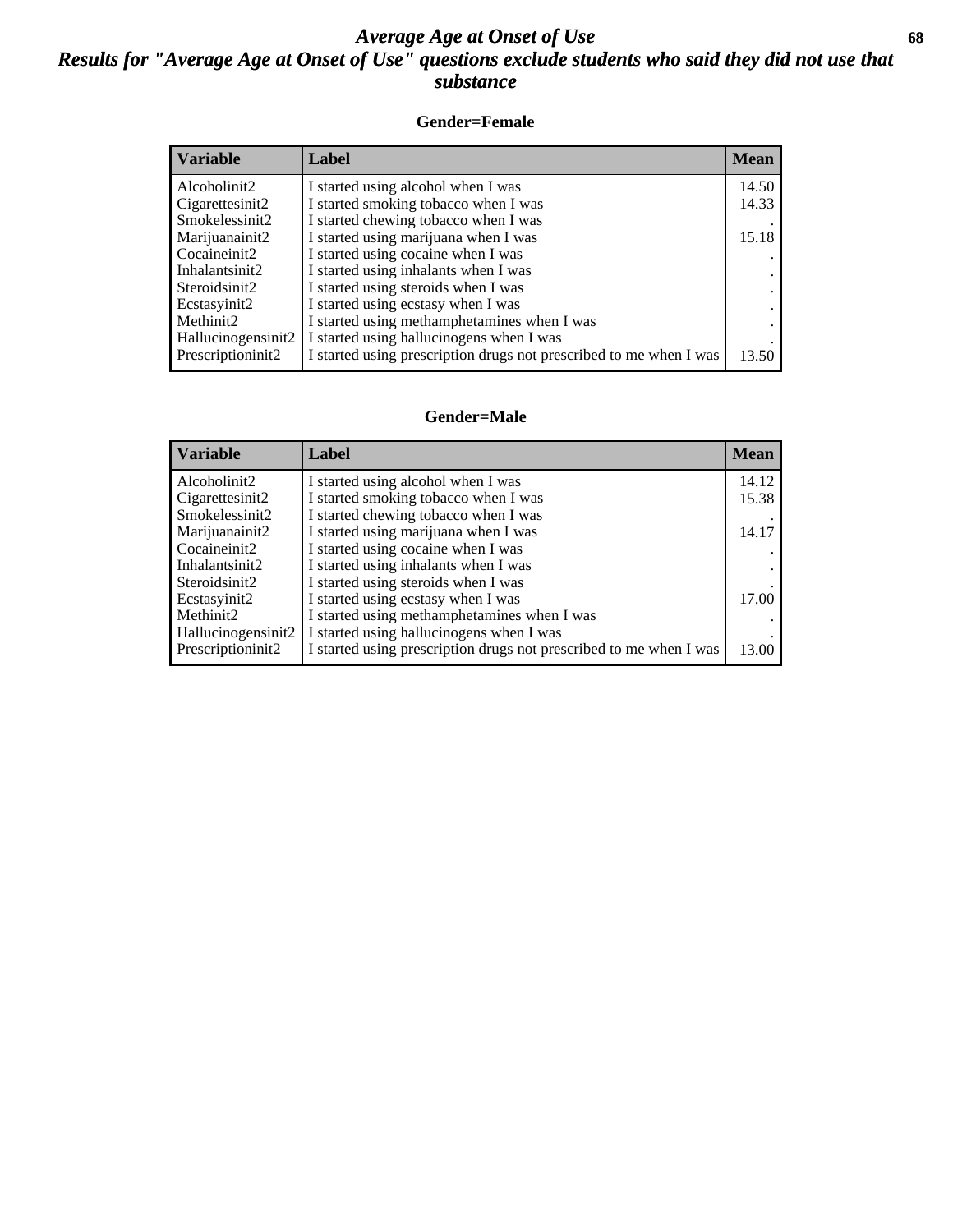# *I Think These Drugs are Harmful* **69**

| Frequency      | <b>Table of Gender by Alcoholharmdich</b> |                                                   |                |              |
|----------------|-------------------------------------------|---------------------------------------------------|----------------|--------------|
| <b>Row Pct</b> |                                           | Alcoholharmdich(I<br>think alcohol is<br>harmful) |                |              |
|                | Gender(Gender)                            | <b>Yes</b>                                        | N <sub>0</sub> | <b>Total</b> |
|                | <b>Female</b>                             | 34<br>89.47                                       | 4<br>10.53     | 38           |
|                | <b>Male</b>                               | 29<br>90.63                                       | 3<br>9.38      | 32           |
|                | <b>Total</b>                              | 63                                                | ┑              | 70           |

| Frequency      | <b>Table of Gender by Tobaccoharmdich</b> |                                                   |                |              |
|----------------|-------------------------------------------|---------------------------------------------------|----------------|--------------|
| <b>Row Pct</b> |                                           | Tobaccoharmdich(I<br>think tobacco is<br>harmful) |                |              |
|                | Gender(Gender)                            | Yes                                               | N <sub>0</sub> | <b>Total</b> |
|                | <b>Female</b>                             | 38<br>100.00                                      | 0<br>0.00      | 38           |
|                | <b>Male</b>                               | 31<br>96.88                                       | 3.13           | 32           |
|                | <b>Total</b>                              | 69                                                |                | 70           |

| Frequency      | <b>Table of Gender by Marijuanaharmdich</b> |                                |                     |              |
|----------------|---------------------------------------------|--------------------------------|---------------------|--------------|
| <b>Row Pct</b> |                                             | think marijuana is<br>harmful) | Marijuanaharmdich(I |              |
|                | Gender(Gender)                              | <b>Yes</b>                     | N <sub>0</sub>      | <b>Total</b> |
|                | <b>Female</b>                               | 30<br>78.95                    | 8<br>21.05          | 38           |
|                | <b>Male</b>                                 | 22<br>68.75                    | 10<br>31.25         | 32           |
|                | <b>Total</b>                                | 52                             | 18                  | 70           |

| Frequency      | <b>Table of Gender by Otherdrugharmdich</b> |                                   |                     |              |
|----------------|---------------------------------------------|-----------------------------------|---------------------|--------------|
| <b>Row Pct</b> |                                             | think other drugs are<br>harmful) | Otherdrugharmdich(I |              |
|                | Gender(Gender)                              | <b>Yes</b>                        | N <sub>0</sub>      | <b>Total</b> |
|                | <b>Female</b>                               | 38<br>100.00                      | 0<br>0.00           | 38           |
|                | <b>Male</b>                                 | 31<br>96.88                       | 3.13                | 32           |
|                | <b>Total</b>                                | 69                                |                     | 70           |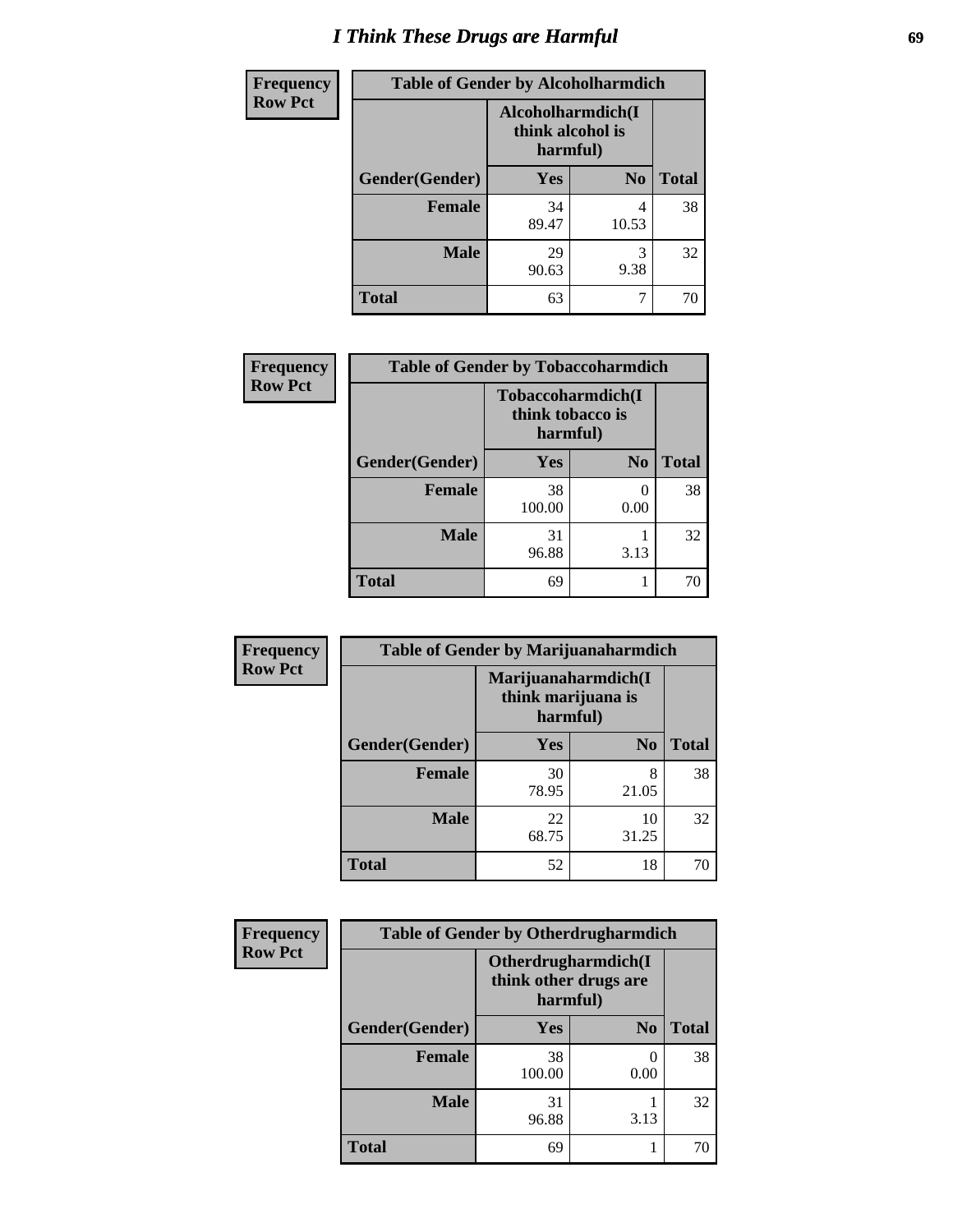| <b>Frequency</b> | <b>Table of Gender by Alcohollocation1</b> |                                                               |             |              |
|------------------|--------------------------------------------|---------------------------------------------------------------|-------------|--------------|
| <b>Row Pct</b>   |                                            | <b>Alcohollocation1(Places</b><br><b>Friends Use Alcohol)</b> |             |              |
|                  | Gender(Gender)                             |                                                               | Do Not Use  | <b>Total</b> |
|                  | <b>Female</b>                              | 18<br>47.37                                                   | 20<br>52.63 | 38           |
|                  | <b>Male</b>                                | 23<br>71.88                                                   | 9<br>28.13  | 32           |
|                  | <b>Total</b>                               | 41                                                            | 29          | 70           |

| <b>Frequency</b> | <b>Table of Gender by Alcohollocation2</b> |                                                               |             |              |
|------------------|--------------------------------------------|---------------------------------------------------------------|-------------|--------------|
| <b>Row Pct</b>   |                                            | <b>Alcohollocation2(Places</b><br><b>Friends Use Alcohol)</b> |             |              |
|                  | Gender(Gender)                             |                                                               | Home        | <b>Total</b> |
|                  | <b>Female</b>                              | 21<br>55.26                                                   | 17<br>44.74 | 38           |
|                  | <b>Male</b>                                | 13<br>40.63                                                   | 19<br>59.38 | 32           |
|                  | <b>Total</b>                               | 34                                                            | 36          | 70           |

| Frequency      | <b>Table of Gender by Alcohollocation3</b> |                                                               |               |              |
|----------------|--------------------------------------------|---------------------------------------------------------------|---------------|--------------|
| <b>Row Pct</b> |                                            | <b>Alcohollocation3(Places</b><br><b>Friends Use Alcohol)</b> |               |              |
|                | Gender(Gender)                             |                                                               | <b>School</b> | <b>Total</b> |
|                | <b>Female</b>                              | 33<br>86.84                                                   | 13.16         | 38           |
|                | <b>Male</b>                                | 25<br>78.13                                                   | 21.88         | 32           |
|                | <b>Total</b>                               | 58                                                            | 12            | 70           |

| <b>Frequency</b> | <b>Table of Gender by Alcohollocation4</b> |                                                               |            |              |
|------------------|--------------------------------------------|---------------------------------------------------------------|------------|--------------|
| <b>Row Pct</b>   |                                            | <b>Alcohollocation4(Places</b><br><b>Friends Use Alcohol)</b> |            |              |
|                  | Gender(Gender)                             |                                                               | Car        | <b>Total</b> |
|                  | <b>Female</b>                              | 33<br>86.84                                                   | 13.16      | 38           |
|                  | <b>Male</b>                                | 24<br>75.00                                                   | 8<br>25.00 | 32           |
|                  | <b>Total</b>                               | 57                                                            | 13         | 70           |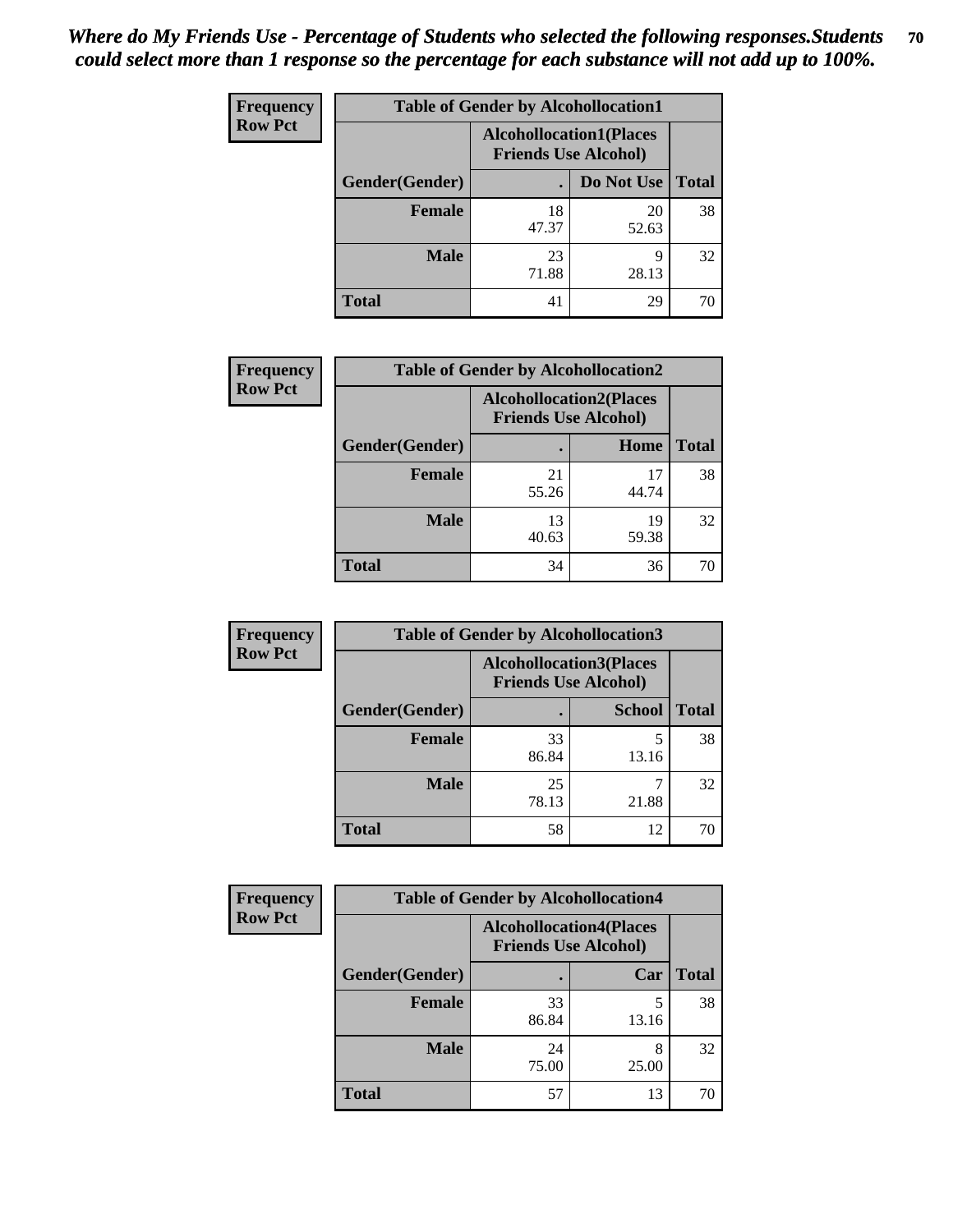| <b>Frequency</b> | <b>Table of Gender by Alcohollocation5</b> |             |                                                                |              |
|------------------|--------------------------------------------|-------------|----------------------------------------------------------------|--------------|
| <b>Row Pct</b>   |                                            |             | <b>Alcohollocation5</b> (Places<br><b>Friends Use Alcohol)</b> |              |
|                  | Gender(Gender)                             | $\bullet$   | <b>Friend's</b><br>House                                       | <b>Total</b> |
|                  | <b>Female</b>                              | 26<br>68.42 | 12<br>31.58                                                    | 38           |
|                  | <b>Male</b>                                | 17<br>53.13 | 15<br>46.88                                                    | 32           |
|                  | <b>Total</b>                               | 43          | 27                                                             | 70           |

| Frequency      | <b>Table of Gender by Alcohollocation6</b> |                                                               |              |              |
|----------------|--------------------------------------------|---------------------------------------------------------------|--------------|--------------|
| <b>Row Pct</b> |                                            | <b>Alcohollocation6(Places</b><br><b>Friends Use Alcohol)</b> |              |              |
|                | <b>Gender</b> (Gender)                     |                                                               | <b>Other</b> | <b>Total</b> |
|                | <b>Female</b>                              | 31<br>81.58                                                   | 18.42        | 38           |
|                | <b>Male</b>                                | 20<br>62.50                                                   | 12<br>37.50  | 32           |
|                | <b>Total</b>                               | 51                                                            | 19           | 70           |

| Frequency      | <b>Table of Gender by Tobaccolocation1</b> |                                                               |             |              |
|----------------|--------------------------------------------|---------------------------------------------------------------|-------------|--------------|
| <b>Row Pct</b> |                                            | <b>Tobaccolocation1(Places</b><br><b>Friends Use Tobacco)</b> |             |              |
|                | Gender(Gender)                             |                                                               | Do Not Use  | <b>Total</b> |
|                | Female                                     | 12<br>31.58                                                   | 26<br>68.42 | 38           |
|                | <b>Male</b>                                | 16<br>50.00                                                   | 16<br>50.00 | 32           |
|                | <b>Total</b>                               | 28                                                            | 42          | 70           |

| Frequency      | <b>Table of Gender by Tobaccolocation2</b> |                                                               |             |              |
|----------------|--------------------------------------------|---------------------------------------------------------------|-------------|--------------|
| <b>Row Pct</b> |                                            | <b>Tobaccolocation2(Places</b><br><b>Friends Use Tobacco)</b> |             |              |
|                | Gender(Gender)                             |                                                               | Home        | <b>Total</b> |
|                | Female                                     | 27<br>71.05                                                   | 11<br>28.95 | 38           |
|                | <b>Male</b>                                | 19<br>59.38                                                   | 13<br>40.63 | 32           |
|                | <b>Total</b>                               | 46                                                            | 24          | 70           |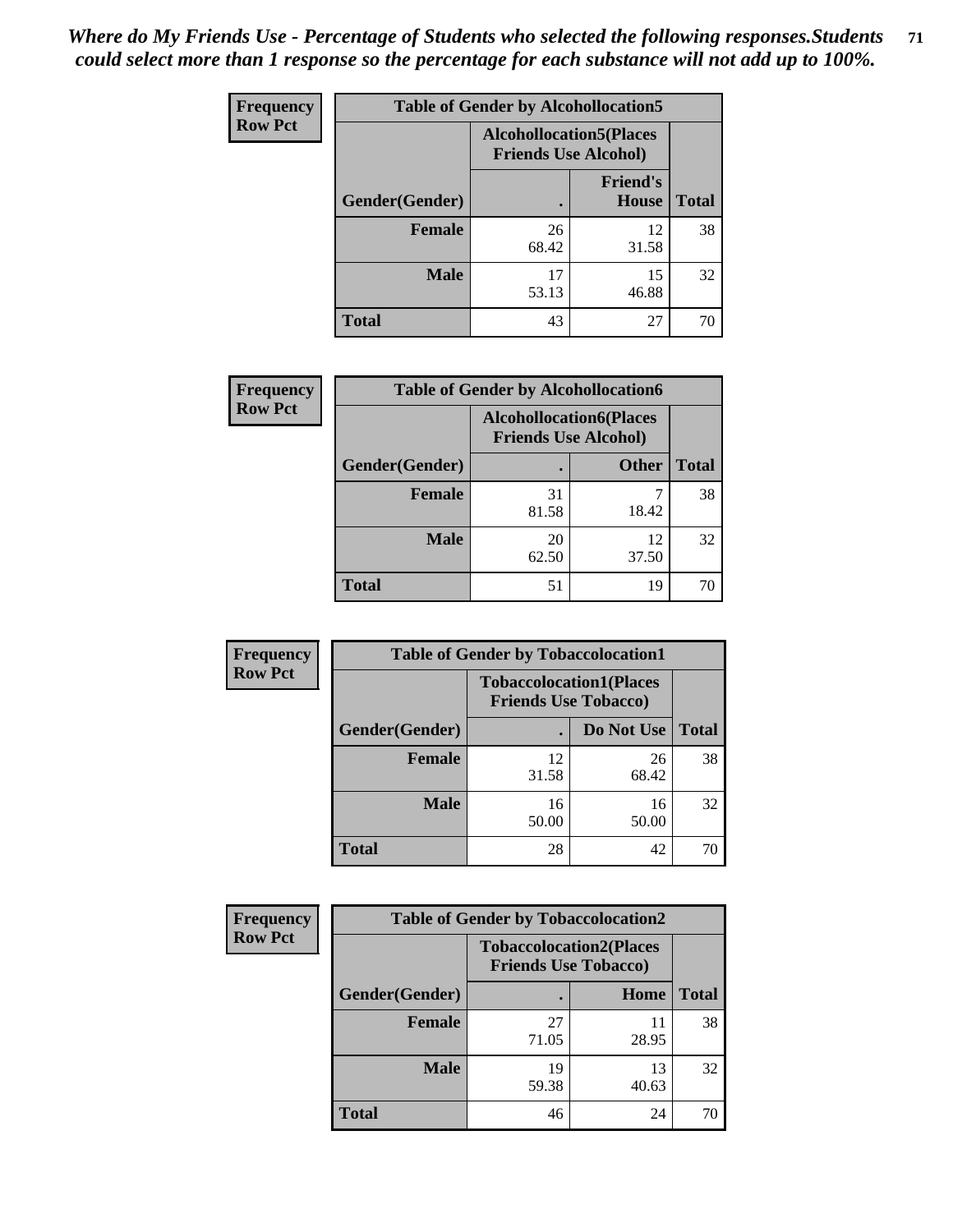| <b>Frequency</b> | <b>Table of Gender by Tobaccolocation3</b>                    |             |               |              |
|------------------|---------------------------------------------------------------|-------------|---------------|--------------|
| <b>Row Pct</b>   | <b>Tobaccolocation3(Places</b><br><b>Friends Use Tobacco)</b> |             |               |              |
|                  | Gender(Gender)                                                |             | <b>School</b> | <b>Total</b> |
|                  | <b>Female</b>                                                 | 32<br>84.21 | 6<br>15.79    | 38           |
|                  | <b>Male</b>                                                   | 26<br>81.25 | 18.75         | 32           |
|                  | <b>Total</b>                                                  | 58          | 12            |              |

| <b>Frequency</b> |                | <b>Table of Gender by Tobaccolocation4</b>                    |            |              |
|------------------|----------------|---------------------------------------------------------------|------------|--------------|
| <b>Row Pct</b>   |                | <b>Tobaccolocation4(Places</b><br><b>Friends Use Tobacco)</b> |            |              |
|                  | Gender(Gender) |                                                               | Car        | <b>Total</b> |
|                  | <b>Female</b>  | 32<br>84.21                                                   | 6<br>15.79 | 38           |
|                  | <b>Male</b>    | 26<br>81.25                                                   | 6<br>18.75 | 32           |
|                  | <b>Total</b>   | 58                                                            | 12         | 70           |

| <b>Frequency</b> | <b>Table of Gender by Tobaccolocation5</b> |                                                               |                                 |              |
|------------------|--------------------------------------------|---------------------------------------------------------------|---------------------------------|--------------|
| <b>Row Pct</b>   |                                            | <b>Tobaccolocation5(Places</b><br><b>Friends Use Tobacco)</b> |                                 |              |
|                  | Gender(Gender)                             |                                                               | <b>Friend's</b><br><b>House</b> | <b>Total</b> |
|                  | <b>Female</b>                              | 29<br>76.32                                                   | q<br>23.68                      | 38           |
|                  | <b>Male</b>                                | 23<br>71.88                                                   | q<br>28.13                      | 32           |
|                  | <b>Total</b>                               | 52                                                            | 18                              | 70           |

| <b>Frequency</b> |                |                                                               | <b>Table of Gender by Tobaccolocation6</b> |              |  |
|------------------|----------------|---------------------------------------------------------------|--------------------------------------------|--------------|--|
| <b>Row Pct</b>   |                | <b>Tobaccolocation6(Places</b><br><b>Friends Use Tobacco)</b> |                                            |              |  |
|                  | Gender(Gender) |                                                               | <b>Other</b>                               | <b>Total</b> |  |
|                  | Female         | 32<br>84.21                                                   | 6<br>15.79                                 | 38           |  |
|                  | <b>Male</b>    | 24<br>75.00                                                   | 8<br>25.00                                 | 32           |  |
|                  | <b>Total</b>   | 56                                                            | 14                                         | 7ſ           |  |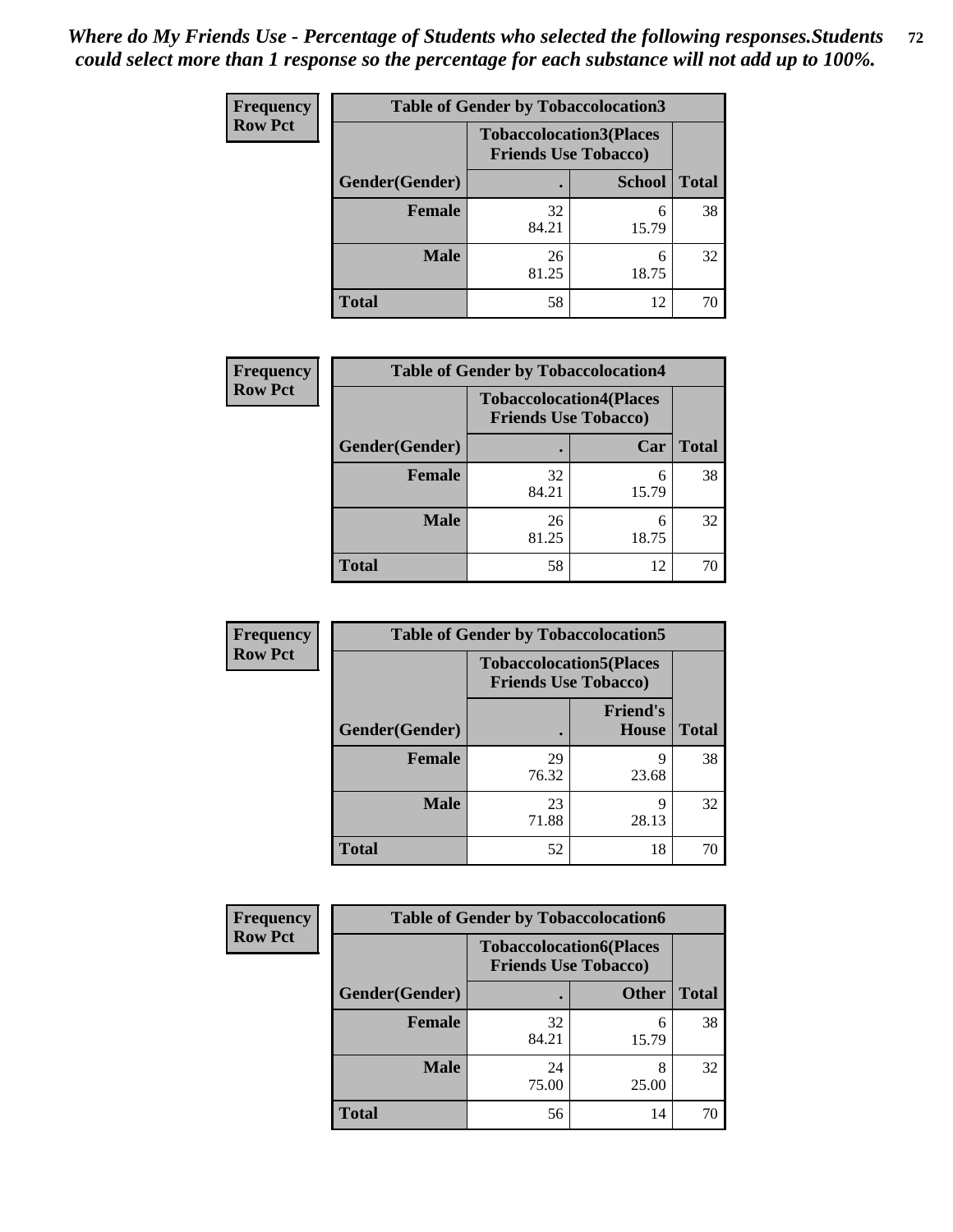| <b>Frequency</b> | <b>Table of Gender by Marijuanalocation1</b> |                                                                    |             |              |
|------------------|----------------------------------------------|--------------------------------------------------------------------|-------------|--------------|
| <b>Row Pct</b>   |                                              | <b>Marijuanalocation1(Places</b><br><b>Friends Use Marijuana</b> ) |             |              |
|                  | Gender(Gender)                               |                                                                    | Do Not Use  | <b>Total</b> |
|                  | <b>Female</b>                                | 18<br>47.37                                                        | 20<br>52.63 | 38           |
|                  | <b>Male</b>                                  | 21<br>65.63                                                        | 34.38       | 32           |
|                  | <b>Total</b>                                 | 39                                                                 | 31          |              |

| <b>Frequency</b> | <b>Table of Gender by Marijuanalocation2</b> |                                                                    |             |              |
|------------------|----------------------------------------------|--------------------------------------------------------------------|-------------|--------------|
| <b>Row Pct</b>   |                                              | <b>Marijuanalocation2(Places</b><br><b>Friends Use Marijuana</b> ) |             |              |
|                  | Gender(Gender)                               |                                                                    | Home        | <b>Total</b> |
|                  | <b>Female</b>                                | 21<br>55.26                                                        | 44.74       | 38           |
|                  | <b>Male</b>                                  | 15<br>46.88                                                        | 17<br>53.13 | 32           |
|                  | <b>Total</b>                                 | 36                                                                 | 34          | 70           |

| Frequency      | <b>Table of Gender by Marijuanalocation3</b> |                                |                                  |              |  |
|----------------|----------------------------------------------|--------------------------------|----------------------------------|--------------|--|
| <b>Row Pct</b> |                                              | <b>Friends Use Marijuana</b> ) | <b>Marijuanalocation3(Places</b> |              |  |
|                | Gender(Gender)                               |                                | <b>School</b>                    | <b>Total</b> |  |
|                | Female                                       | 28<br>73.68                    | 10<br>26.32                      | 38           |  |
|                | <b>Male</b>                                  | 19<br>59.38                    | 13<br>40.63                      | 32           |  |
|                | <b>Total</b>                                 | 47                             | 23                               | 70           |  |

| <b>Frequency</b> | <b>Table of Gender by Marijuanalocation4</b> |                                                                    |             |              |
|------------------|----------------------------------------------|--------------------------------------------------------------------|-------------|--------------|
| <b>Row Pct</b>   |                                              | <b>Marijuanalocation4(Places</b><br><b>Friends Use Marijuana</b> ) |             |              |
|                  | Gender(Gender)                               |                                                                    | Car         | <b>Total</b> |
|                  | Female                                       | 26<br>68.42                                                        | 12<br>31.58 | 38           |
|                  | <b>Male</b>                                  | 18<br>56.25                                                        | 14<br>43.75 | 32           |
|                  | <b>Total</b>                                 | 44                                                                 | 26          | 70           |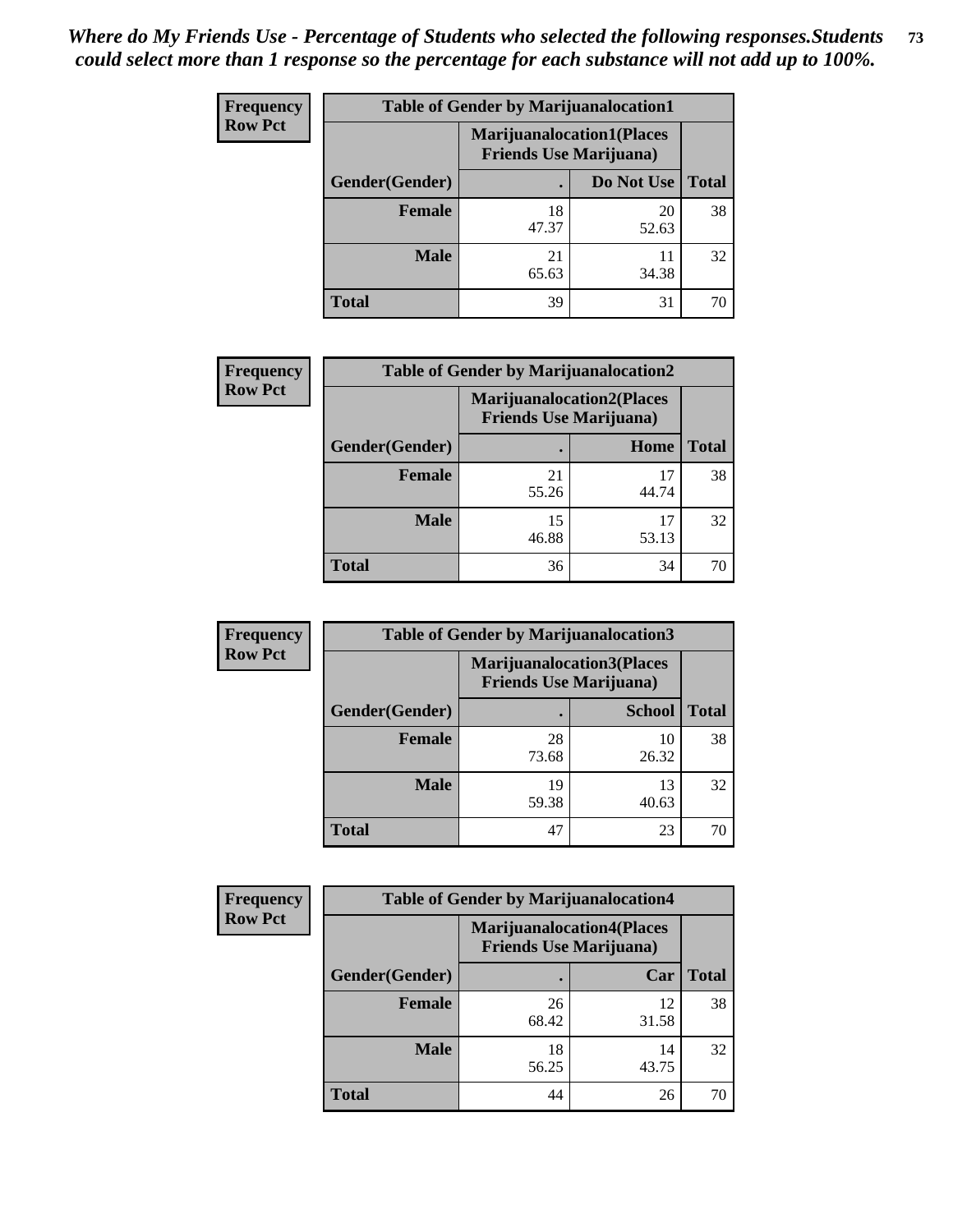| Frequency      | <b>Table of Gender by Marijuanalocation5</b> |                                                                    |                          |              |
|----------------|----------------------------------------------|--------------------------------------------------------------------|--------------------------|--------------|
| <b>Row Pct</b> |                                              | <b>Marijuanalocation5(Places</b><br><b>Friends Use Marijuana</b> ) |                          |              |
|                | Gender(Gender)                               |                                                                    | <b>Friend's</b><br>House | <b>Total</b> |
|                | <b>Female</b>                                | 21<br>55.26                                                        | 17<br>44.74              | 38           |
|                | <b>Male</b>                                  | 16<br>50.00                                                        | 16<br>50.00              | 32           |
|                | <b>Total</b>                                 | 37                                                                 | 33                       | 70           |

| <b>Frequency</b> | <b>Table of Gender by Marijuanalocation6</b> |                                                                    |              |              |
|------------------|----------------------------------------------|--------------------------------------------------------------------|--------------|--------------|
| <b>Row Pct</b>   |                                              | <b>Marijuanalocation6(Places</b><br><b>Friends Use Marijuana</b> ) |              |              |
|                  | Gender(Gender)                               |                                                                    | <b>Other</b> | <b>Total</b> |
|                  | <b>Female</b>                                | 30<br>78.95                                                        | 8<br>21.05   | 38           |
|                  | <b>Male</b>                                  | 16<br>50.00                                                        | 16<br>50.00  | 32           |
|                  | <b>Total</b>                                 | 46                                                                 | 24           | 70           |

| <b>Frequency</b> | <b>Table of Gender by Otherdruglocation1</b> |                                            |                                  |              |
|------------------|----------------------------------------------|--------------------------------------------|----------------------------------|--------------|
| <b>Row Pct</b>   |                                              | <b>Friends Use Other Illegal</b><br>Drugs) | <b>Otherdruglocation1(Places</b> |              |
|                  | Gender(Gender)                               |                                            | Do Not Use                       | <b>Total</b> |
|                  | Female                                       | 6<br>15.79                                 | 32<br>84.21                      | 38           |
|                  | <b>Male</b>                                  | 15.63                                      | 27<br>84.38                      | 32           |
|                  | <b>Total</b>                                 | 11                                         | 59                               | 70           |

| <b>Frequency</b> | <b>Table of Gender by Otherdruglocation2</b> |             |                                                                                |              |
|------------------|----------------------------------------------|-------------|--------------------------------------------------------------------------------|--------------|
| <b>Row Pct</b>   |                                              |             | <b>Otherdruglocation2(Places</b><br><b>Friends Use Other Illegal</b><br>Drugs) |              |
|                  | Gender(Gender)                               |             | <b>Home</b>                                                                    | <b>Total</b> |
|                  | Female                                       | 34<br>89.47 | 4<br>10.53                                                                     | 38           |
|                  | <b>Male</b>                                  | 28<br>87.50 | 4<br>12.50                                                                     | 32           |
|                  | <b>Total</b>                                 | 62          | 8                                                                              | 70           |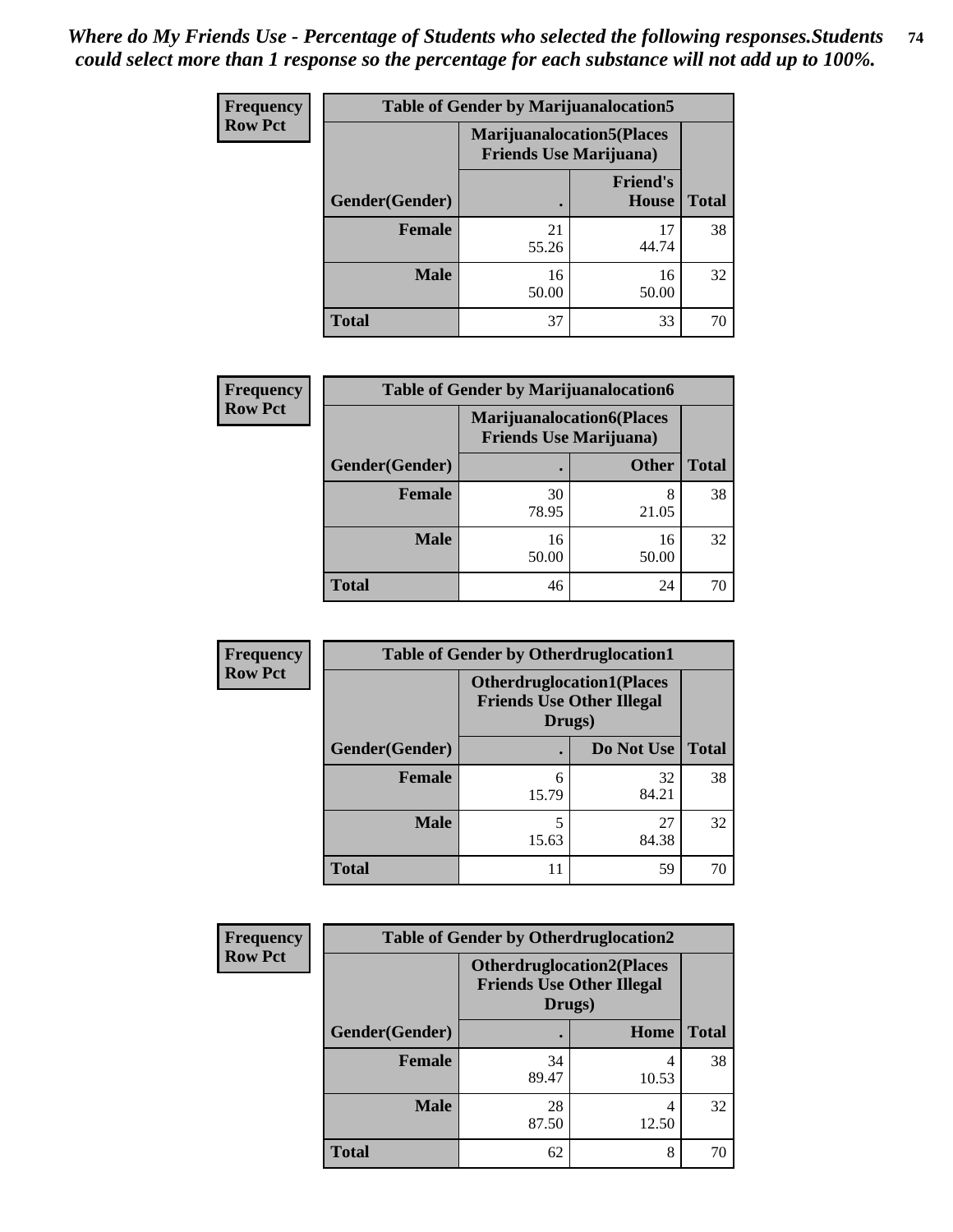| Frequency      | <b>Table of Gender by Otherdruglocation3</b> |             |                                                                                |              |
|----------------|----------------------------------------------|-------------|--------------------------------------------------------------------------------|--------------|
| <b>Row Pct</b> |                                              |             | <b>Otherdruglocation3(Places</b><br><b>Friends Use Other Illegal</b><br>Drugs) |              |
|                | Gender(Gender)                               |             | <b>School</b>                                                                  | <b>Total</b> |
|                | <b>Female</b>                                | 36<br>94.74 | っ<br>5.26                                                                      | 38           |
|                | <b>Male</b>                                  | 31<br>96.88 | 3.13                                                                           | 32           |
|                | <b>Total</b>                                 | 67          | 3                                                                              | 70           |

| Frequency      | <b>Table of Gender by Otherdruglocation4</b> |                                                                                |           |              |
|----------------|----------------------------------------------|--------------------------------------------------------------------------------|-----------|--------------|
| <b>Row Pct</b> |                                              | <b>Otherdruglocation4(Places</b><br><b>Friends Use Other Illegal</b><br>Drugs) |           |              |
|                | Gender(Gender)                               |                                                                                | Car       | <b>Total</b> |
|                | Female                                       | 35<br>92.11                                                                    | 3<br>7.89 | 38           |
|                | <b>Male</b>                                  | 31<br>96.88                                                                    | 3.13      | 32           |
|                | <b>Total</b>                                 | 66                                                                             | 4         | 70           |

| Frequency      | <b>Table of Gender by Otherdruglocation5</b> |                                                                                |                                 |              |
|----------------|----------------------------------------------|--------------------------------------------------------------------------------|---------------------------------|--------------|
| <b>Row Pct</b> |                                              | <b>Otherdruglocation5(Places</b><br><b>Friends Use Other Illegal</b><br>Drugs) |                                 |              |
|                | Gender(Gender)                               |                                                                                | <b>Friend's</b><br><b>House</b> | <b>Total</b> |
|                | <b>Female</b>                                | 35<br>92.11                                                                    | 3<br>7.89                       | 38           |
|                | <b>Male</b>                                  | 31<br>96.88                                                                    | 3.13                            | 32           |
|                | <b>Total</b>                                 | 66                                                                             | 4                               | 70           |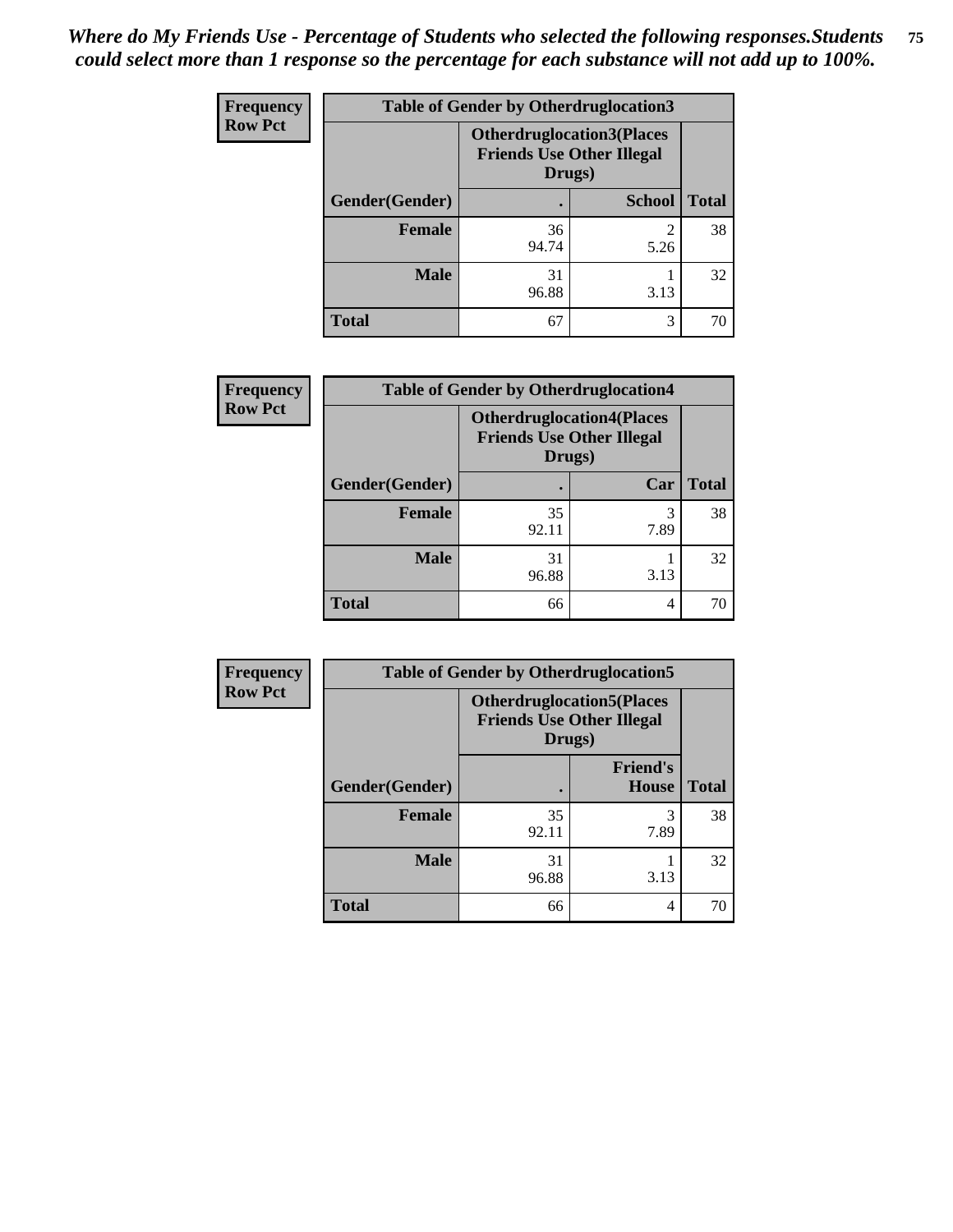| <b>Frequency</b> | <b>Table of Gender by Otherdruglocation6</b> |                                            |                                  |              |
|------------------|----------------------------------------------|--------------------------------------------|----------------------------------|--------------|
| <b>Row Pct</b>   |                                              | <b>Friends Use Other Illegal</b><br>Drugs) | <b>Otherdruglocation6(Places</b> |              |
|                  | Gender(Gender)                               |                                            | <b>Other</b>                     | <b>Total</b> |
|                  | <b>Female</b>                                | 35<br>92.11                                | 7.89                             | 38           |
|                  | <b>Male</b>                                  | 29<br>90.63                                | 9.38                             | 32           |
|                  | <b>Total</b>                                 | 64                                         | 6                                | 70           |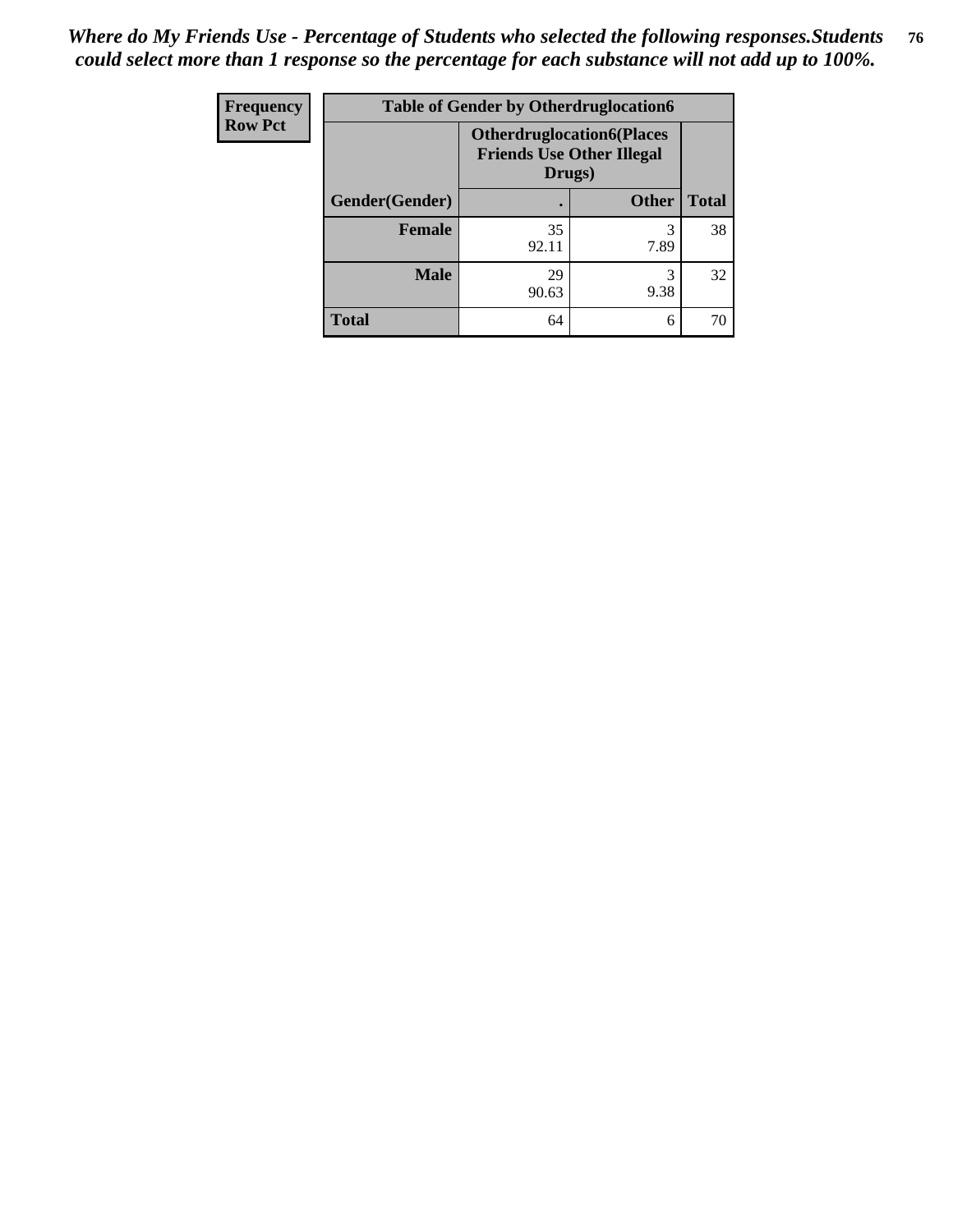| <b>Frequency</b> | <b>Table of Gender by Alcoholtime1</b> |                                                          |                      |              |
|------------------|----------------------------------------|----------------------------------------------------------|----------------------|--------------|
| <b>Row Pct</b>   |                                        | <b>Alcoholtime1(Times</b><br><b>Friends Use Alcohol)</b> |                      |              |
|                  | Gender(Gender)                         | $\bullet$                                                | Do Not<br><b>Use</b> | <b>Total</b> |
|                  | <b>Female</b>                          | 17<br>44.74                                              | 21<br>55.26          | 38           |
|                  | <b>Male</b>                            | 23<br>71.88                                              | 9<br>28.13           | 32           |
|                  | <b>Total</b>                           | 40                                                       | 30                   | 70           |

| <b>Frequency</b> | <b>Table of Gender by Alcoholtime2</b> |                                                          |                            |              |
|------------------|----------------------------------------|----------------------------------------------------------|----------------------------|--------------|
| <b>Row Pct</b>   |                                        | <b>Alcoholtime2(Times</b><br><b>Friends Use Alcohol)</b> |                            |              |
|                  | Gender(Gender)                         |                                                          | <b>On Way</b><br>to School | <b>Total</b> |
|                  | <b>Female</b>                          | 35<br>92.11                                              | 3<br>7.89                  | 38           |
|                  | <b>Male</b>                            | 24<br>75.00                                              | 8<br>25.00                 | 32           |
|                  | <b>Total</b>                           | 59                                                       | 11                         | 70           |

| Frequency      | <b>Table of Gender by Alcoholtime3</b> |                                                          |                                |              |
|----------------|----------------------------------------|----------------------------------------------------------|--------------------------------|--------------|
| <b>Row Pct</b> |                                        | <b>Alcoholtime3(Times</b><br><b>Friends Use Alcohol)</b> |                                |              |
|                | Gender(Gender)                         |                                                          | <b>During</b><br><b>School</b> | <b>Total</b> |
|                | <b>Female</b>                          | 36<br>94.74                                              | 2<br>5.26                      | 38           |
|                | <b>Male</b>                            | 22<br>68.75                                              | 10<br>31.25                    | 32           |
|                | <b>Total</b>                           | 58                                                       | 12                             | 70           |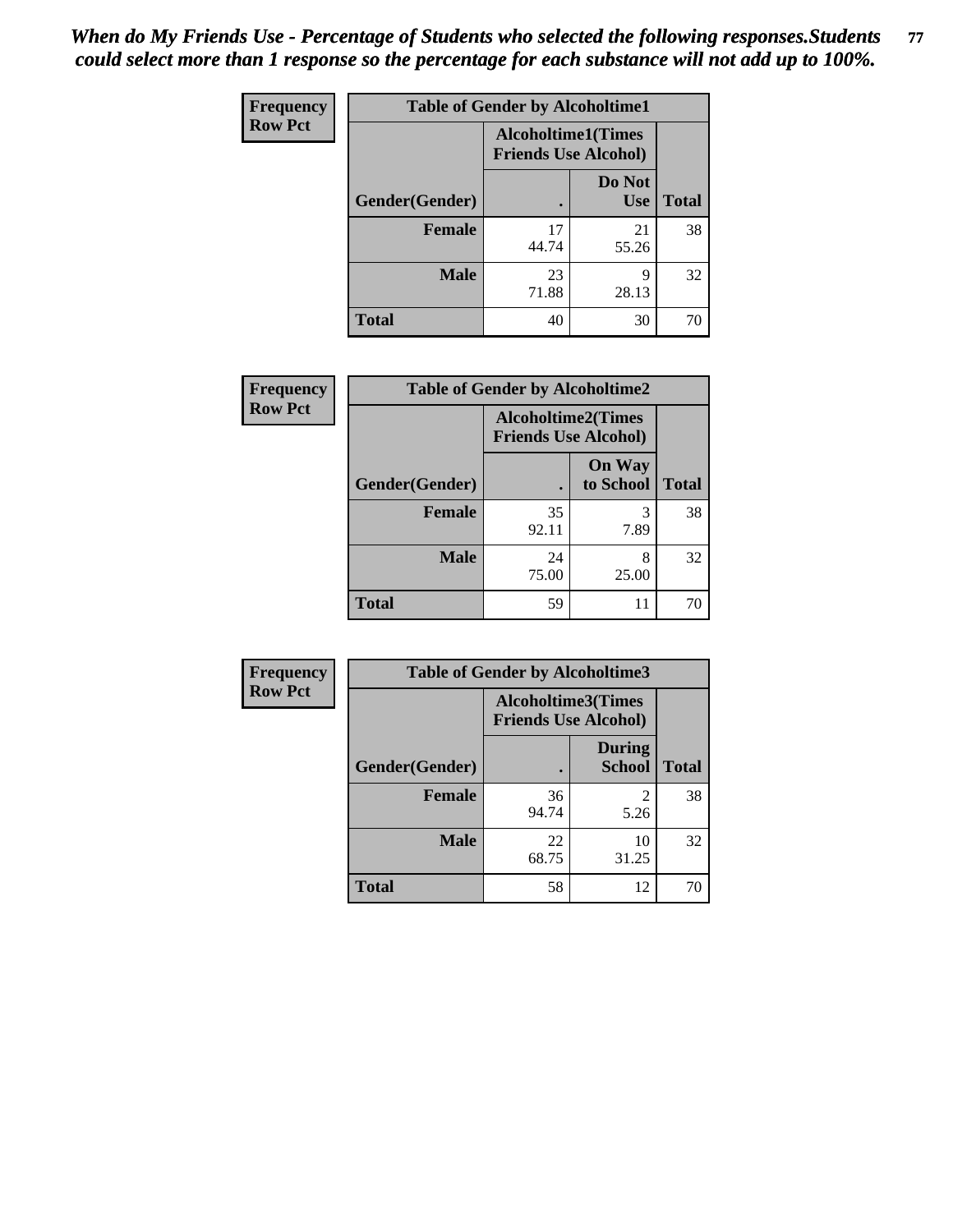*When do My Friends Use - Percentage of Students who selected the following responses.Students could select more than 1 response so the percentage for each substance will not add up to 100%.* **78**

| <b>Frequency</b> | <b>Table of Gender by Alcoholtime4</b> |                                                          |                                                |              |
|------------------|----------------------------------------|----------------------------------------------------------|------------------------------------------------|--------------|
| <b>Row Pct</b>   |                                        | <b>Alcoholtime4(Times</b><br><b>Friends Use Alcohol)</b> |                                                |              |
|                  | Gender(Gender)                         |                                                          | <b>On Way</b><br>Home<br>From<br><b>School</b> | <b>Total</b> |
|                  | <b>Female</b>                          | 35<br>92.11                                              | 3<br>7.89                                      | 38           |
|                  | <b>Male</b>                            | 25<br>78.13                                              | 7<br>21.88                                     | 32           |
|                  | <b>Total</b>                           | 60                                                       | 10                                             | 70           |

| <b>Frequency</b> | <b>Table of Gender by Alcoholtime5</b> |                                                   |             |              |
|------------------|----------------------------------------|---------------------------------------------------|-------------|--------------|
| <b>Row Pct</b>   |                                        | Alcoholtime5(Times<br><b>Friends Use Alcohol)</b> |             |              |
|                  | Gender(Gender)                         |                                                   | Weeknights  | <b>Total</b> |
|                  | <b>Female</b>                          | 31<br>81.58                                       | 18.42       | 38           |
|                  | <b>Male</b>                            | 20<br>62.50                                       | 12<br>37.50 | 32           |
|                  | <b>Total</b>                           | 51                                                | 19          | 70           |

| <b>Frequency</b> | <b>Table of Gender by Alcoholtime6</b> |                                                           |             |              |  |
|------------------|----------------------------------------|-----------------------------------------------------------|-------------|--------------|--|
| <b>Row Pct</b>   |                                        | <b>Alcoholtime6</b> (Times<br><b>Friends Use Alcohol)</b> |             |              |  |
|                  | Gender(Gender)                         |                                                           | Weekends    | <b>Total</b> |  |
|                  | <b>Female</b>                          | 21<br>55.26                                               | 17<br>44.74 | 38           |  |
|                  | <b>Male</b>                            | 12<br>37.50                                               | 20<br>62.50 | 32           |  |
|                  | <b>Total</b>                           | 33                                                        | 37          | 70           |  |

| <b>Frequency</b> | <b>Table of Gender by Tobaccotime1</b> |                                                          |                      |              |
|------------------|----------------------------------------|----------------------------------------------------------|----------------------|--------------|
| <b>Row Pct</b>   |                                        | <b>Tobaccotime1(Times</b><br><b>Friends Use Tobacco)</b> |                      |              |
|                  | Gender(Gender)                         |                                                          | Do Not<br><b>Use</b> | <b>Total</b> |
|                  | <b>Female</b>                          | 11<br>28.95                                              | 27<br>71.05          | 38           |
|                  | <b>Male</b>                            | 16<br>50.00                                              | 16<br>50.00          | 32           |
|                  | <b>Total</b>                           | 27                                                       | 43                   | 70           |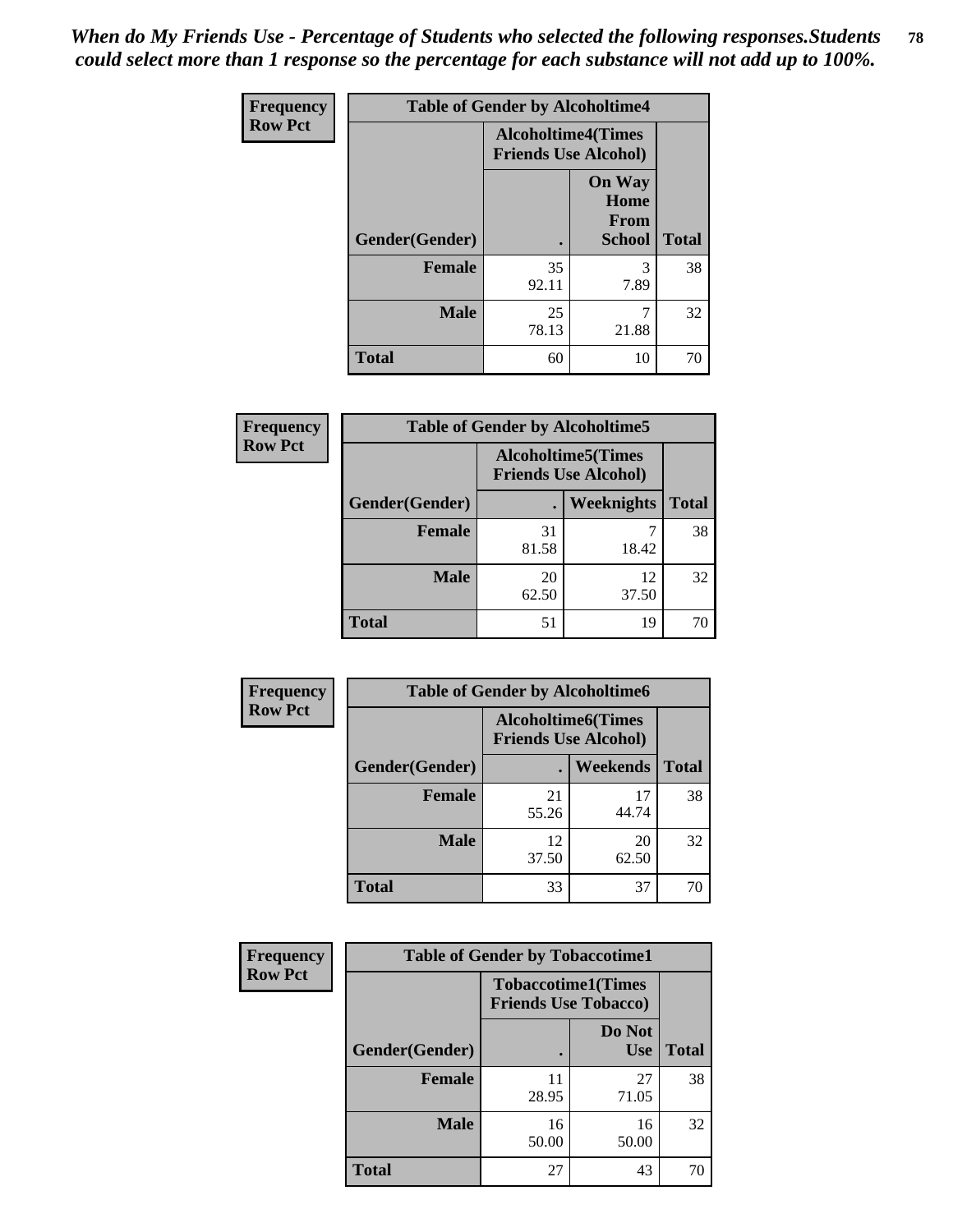*When do My Friends Use - Percentage of Students who selected the following responses.Students could select more than 1 response so the percentage for each substance will not add up to 100%.* **79**

| Frequency      |                | <b>Table of Gender by Tobaccotime2</b>                   |                            |              |
|----------------|----------------|----------------------------------------------------------|----------------------------|--------------|
| <b>Row Pct</b> |                | <b>Tobaccotime2(Times</b><br><b>Friends Use Tobacco)</b> |                            |              |
|                | Gender(Gender) | $\bullet$                                                | <b>On Way</b><br>to School | <b>Total</b> |
|                | Female         | 31<br>81.58                                              | 18.42                      | 38           |
|                | <b>Male</b>    | 22<br>68.75                                              | 10<br>31.25                | 32           |
|                | <b>Total</b>   | 53                                                       | 17                         | 70           |

| Frequency      | <b>Table of Gender by Tobaccotime3</b> |                             |                                |              |
|----------------|----------------------------------------|-----------------------------|--------------------------------|--------------|
| <b>Row Pct</b> |                                        | <b>Friends Use Tobacco)</b> | <b>Tobaccotime3(Times</b>      |              |
|                | Gender(Gender)                         |                             | <b>During</b><br><b>School</b> | <b>Total</b> |
|                | <b>Female</b>                          | 33<br>86.84                 | 5<br>13.16                     | 38           |
|                | <b>Male</b>                            | 21<br>65.63                 | 11<br>34.38                    | 32           |
|                | <b>Total</b>                           | 54                          | 16                             | 70           |

| <b>Frequency</b> | <b>Table of Gender by Tobaccotime4</b> |                                                          |                                                |              |
|------------------|----------------------------------------|----------------------------------------------------------|------------------------------------------------|--------------|
| <b>Row Pct</b>   |                                        | <b>Tobaccotime4(Times</b><br><b>Friends Use Tobacco)</b> |                                                |              |
|                  | Gender(Gender)                         |                                                          | <b>On Way</b><br>Home<br>From<br><b>School</b> | <b>Total</b> |
|                  | <b>Female</b>                          | 35<br>92.11                                              | 3<br>7.89                                      | 38           |
|                  | <b>Male</b>                            | 25<br>78.13                                              | 7<br>21.88                                     | 32           |
|                  | <b>Total</b>                           | 60                                                       | 10                                             | 70           |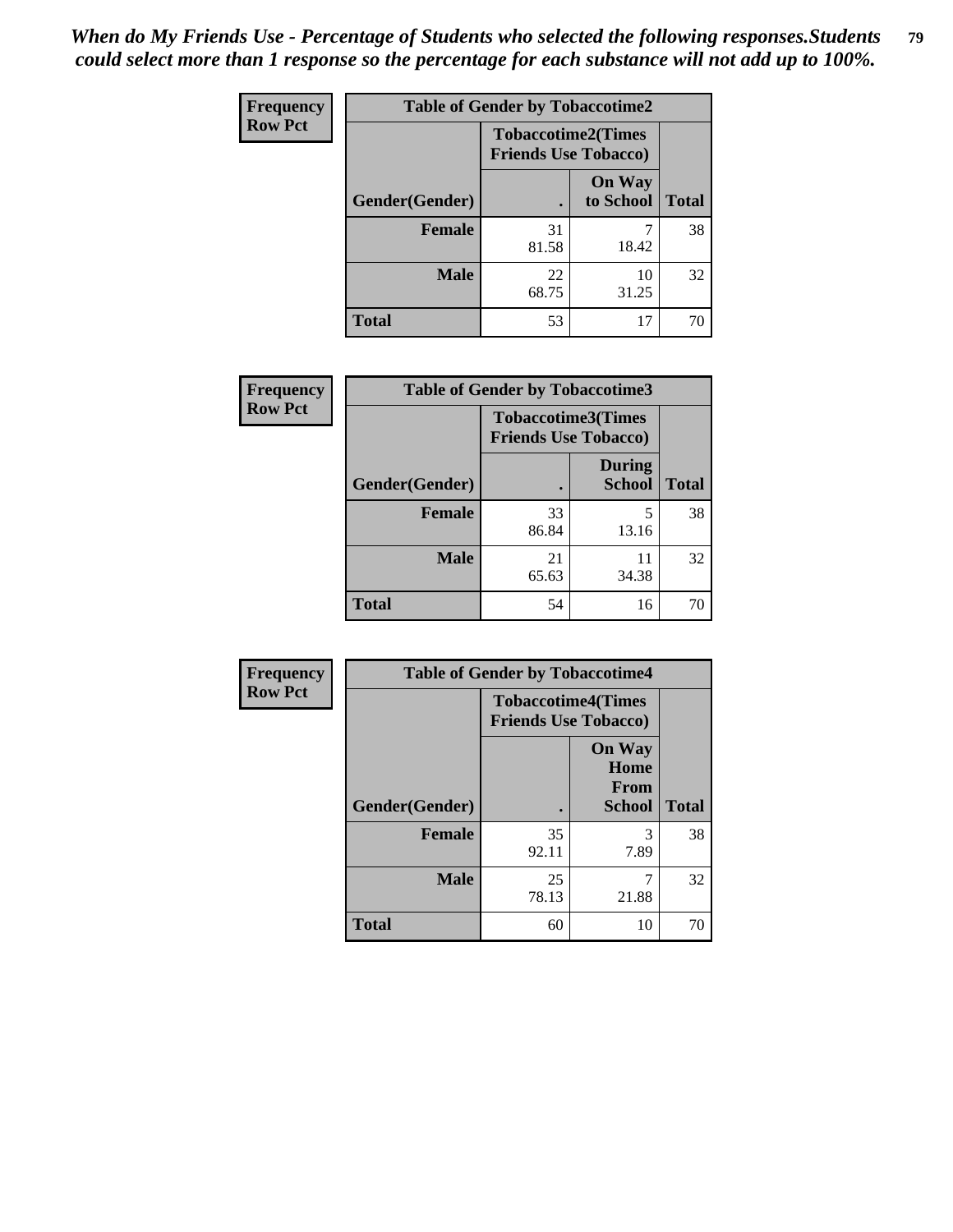| <b>Frequency</b> | <b>Table of Gender by Tobaccotime5</b> |             |                                                           |              |  |
|------------------|----------------------------------------|-------------|-----------------------------------------------------------|--------------|--|
| <b>Row Pct</b>   |                                        |             | <b>Tobaccotime5</b> (Times<br><b>Friends Use Tobacco)</b> |              |  |
|                  | Gender(Gender)                         |             | Weeknights                                                | <b>Total</b> |  |
|                  | <b>Female</b>                          | 29<br>76.32 | q<br>23.68                                                | 38           |  |
|                  | <b>Male</b>                            | 22<br>68.75 | 10<br>31.25                                               | 32           |  |
|                  | <b>Total</b>                           | 51          | 19                                                        | 70           |  |

| <b>Frequency</b> |                | <b>Table of Gender by Tobaccotime6</b>                   |                 |              |
|------------------|----------------|----------------------------------------------------------|-----------------|--------------|
| <b>Row Pct</b>   |                | <b>Tobaccotime6(Times</b><br><b>Friends Use Tobacco)</b> |                 |              |
|                  | Gender(Gender) |                                                          | <b>Weekends</b> | <b>Total</b> |
|                  | Female         | 29<br>76.32                                              | q<br>23.68      | 38           |
|                  | <b>Male</b>    | 18<br>56.25                                              | 14<br>43.75     | 32           |
|                  | <b>Total</b>   | 47                                                       | 23              | 70           |

| <b>Frequency</b> | <b>Table of Gender by Marijuanatime1</b> |                                                               |             |              |
|------------------|------------------------------------------|---------------------------------------------------------------|-------------|--------------|
| <b>Row Pct</b>   |                                          | <b>Marijuanatime1(Times</b><br><b>Friends Use Marijuana</b> ) |             |              |
|                  | Gender(Gender)                           |                                                               | Do Not Use  | <b>Total</b> |
|                  | <b>Female</b>                            | 18<br>47.37                                                   | 20<br>52.63 | 38           |
|                  | <b>Male</b>                              | 21<br>65.63                                                   | 11<br>34.38 | 32           |
|                  | <b>Total</b>                             | 39                                                            | 31          | 70           |

| <b>Frequency</b> | <b>Table of Gender by Marijuanatime2</b> |                                                               |                            |              |
|------------------|------------------------------------------|---------------------------------------------------------------|----------------------------|--------------|
| <b>Row Pct</b>   |                                          | <b>Marijuanatime2(Times</b><br><b>Friends Use Marijuana</b> ) |                            |              |
|                  | Gender(Gender)                           |                                                               | On Way to<br><b>School</b> | <b>Total</b> |
|                  | Female                                   | 27<br>71.05                                                   | 11<br>28.95                | 38           |
|                  | <b>Male</b>                              | 17<br>53.13                                                   | 15<br>46.88                | 32           |
|                  | <b>Total</b>                             | 44                                                            | 26                         | 70           |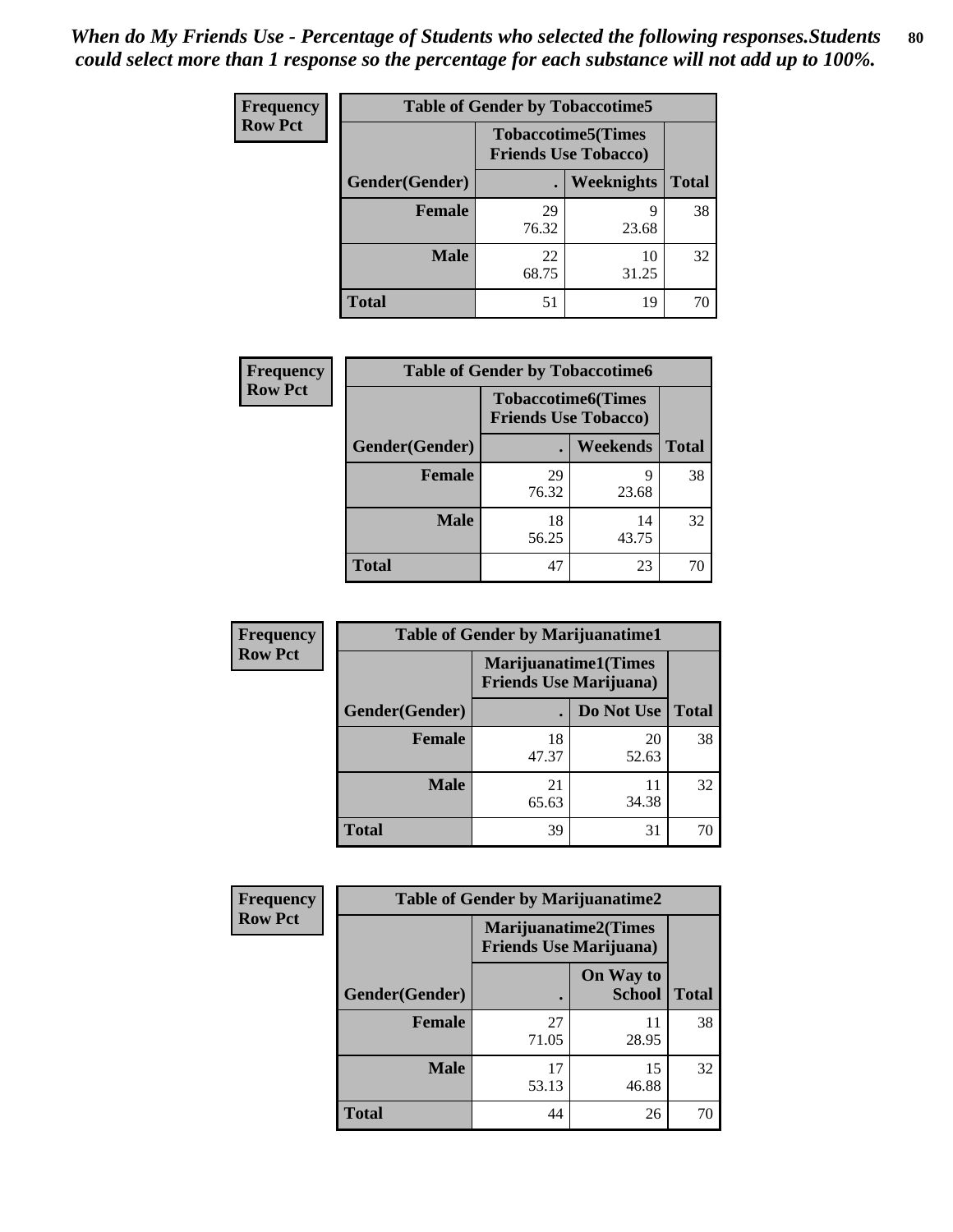*When do My Friends Use - Percentage of Students who selected the following responses.Students could select more than 1 response so the percentage for each substance will not add up to 100%.* **81**

| <b>Frequency</b> | Table of Gender by Marijuanatime3 |                                                        |                                |              |
|------------------|-----------------------------------|--------------------------------------------------------|--------------------------------|--------------|
| <b>Row Pct</b>   |                                   | Marijuanatime3(Times<br><b>Friends Use Marijuana</b> ) |                                |              |
|                  | Gender(Gender)                    | $\bullet$                                              | <b>During</b><br><b>School</b> | <b>Total</b> |
|                  | <b>Female</b>                     | 28<br>73.68                                            | 10<br>26.32                    | 38           |
|                  | <b>Male</b>                       | 17<br>53.13                                            | 15<br>46.88                    | 32           |
|                  | <b>Total</b>                      | 45                                                     | 25                             | 70           |

| Frequency      | <b>Table of Gender by Marijuanatime4</b> |             |                                                               |              |
|----------------|------------------------------------------|-------------|---------------------------------------------------------------|--------------|
| <b>Row Pct</b> |                                          |             | <b>Marijuanatime4(Times</b><br><b>Friends Use Marijuana</b> ) |              |
|                | <b>Gender</b> (Gender)                   |             | <b>On Way</b><br>Home<br><b>From</b><br><b>School</b>         | <b>Total</b> |
|                |                                          |             |                                                               |              |
|                | <b>Female</b>                            | 26<br>68.42 | 12<br>31.58                                                   | 38           |
|                | <b>Male</b>                              | 17<br>53.13 | 15<br>46.88                                                   | 32           |
|                | <b>Total</b>                             | 43          | 27                                                            | 70           |

| Frequency      | <b>Table of Gender by Marijuanatime5</b> |                                                                |             |              |
|----------------|------------------------------------------|----------------------------------------------------------------|-------------|--------------|
| <b>Row Pct</b> |                                          | <b>Marijuanatime5</b> (Times<br><b>Friends Use Marijuana</b> ) |             |              |
|                | Gender(Gender)                           |                                                                | Weeknights  | <b>Total</b> |
|                | <b>Female</b>                            | 22<br>57.89                                                    | 16<br>42.11 | 38           |
|                | <b>Male</b>                              | 15<br>46.88                                                    | 17<br>53.13 | 32           |
|                | <b>Total</b>                             | 37                                                             | 33          | 70           |

| <b>Frequency</b> | <b>Table of Gender by Marijuanatime6</b> |                                                               |                 |              |  |
|------------------|------------------------------------------|---------------------------------------------------------------|-----------------|--------------|--|
| <b>Row Pct</b>   |                                          | <b>Marijuanatime6(Times</b><br><b>Friends Use Marijuana</b> ) |                 |              |  |
|                  | Gender(Gender)                           |                                                               | <b>Weekends</b> | <b>Total</b> |  |
|                  | <b>Female</b>                            | 20<br>52.63                                                   | 18<br>47.37     | 38           |  |
|                  | <b>Male</b>                              | 14<br>43.75                                                   | 18<br>56.25     | 32           |  |
|                  | <b>Total</b>                             | 34                                                            | 36              | 70           |  |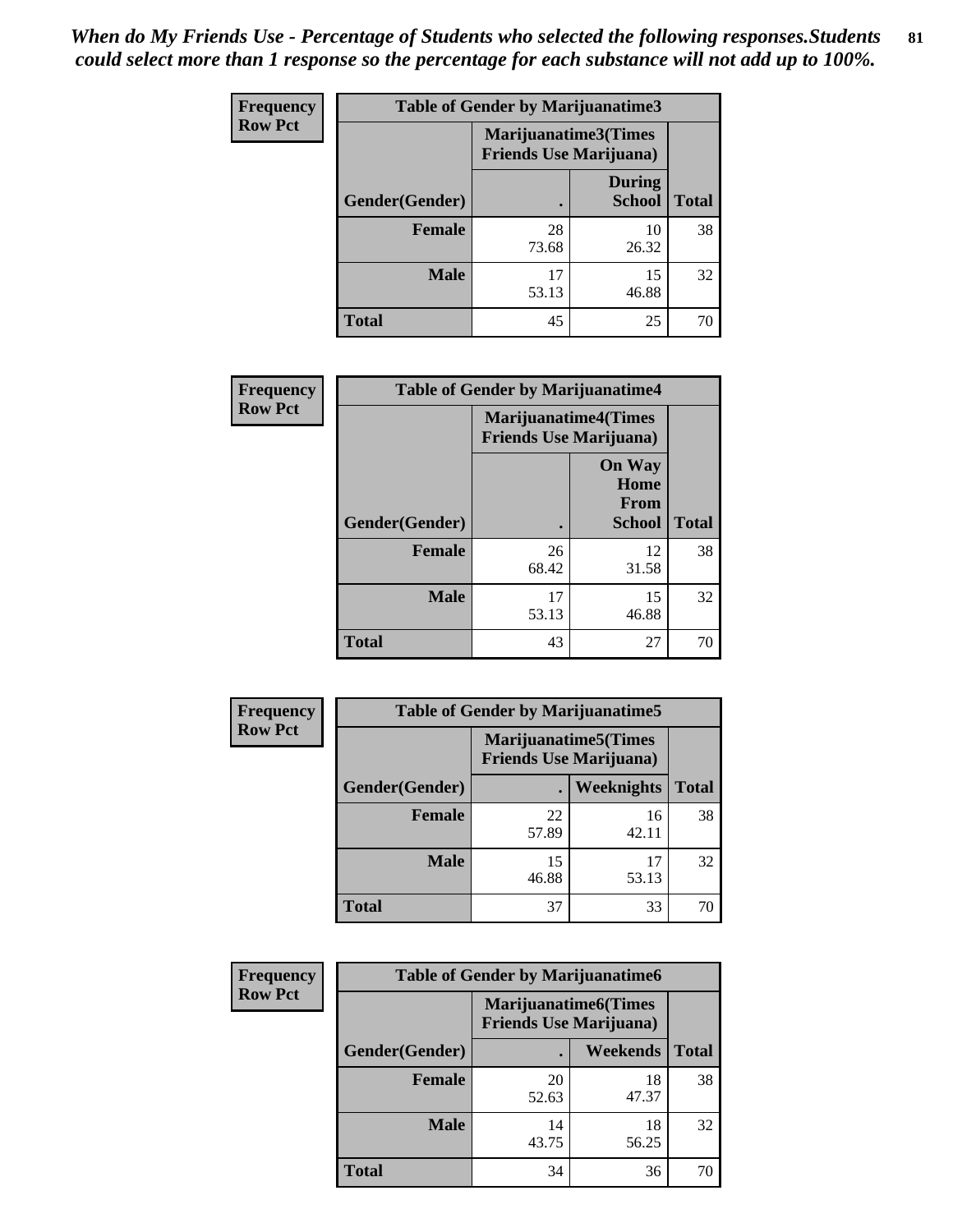| <b>Frequency</b> | <b>Table of Gender by Otherdrugtime1</b> |                                                                                   |                    |    |
|------------------|------------------------------------------|-----------------------------------------------------------------------------------|--------------------|----|
| <b>Row Pct</b>   |                                          | <b>Otherdrugtime1(Times</b><br><b>Friends Use Other</b><br><b>Illegal Drugs</b> ) |                    |    |
|                  | Gender(Gender)                           |                                                                                   | Do Not Use   Total |    |
|                  | <b>Female</b>                            | 3<br>7.89                                                                         | 35<br>92.11        | 38 |
|                  | <b>Male</b>                              | 6<br>18.75                                                                        | 26<br>81.25        | 32 |
|                  | <b>Total</b>                             | 9                                                                                 | 61                 | 70 |

| Frequency      | <b>Table of Gender by Otherdrugtime2</b> |                                                                                   |                            |              |
|----------------|------------------------------------------|-----------------------------------------------------------------------------------|----------------------------|--------------|
| <b>Row Pct</b> |                                          | <b>Otherdrugtime2(Times</b><br><b>Friends Use Other</b><br><b>Illegal Drugs</b> ) |                            |              |
|                | Gender(Gender)                           |                                                                                   | On Way to<br><b>School</b> | <b>Total</b> |
|                | <b>Female</b>                            | 36<br>94.74                                                                       | $\mathfrak{D}$<br>5.26     | 38           |
|                | <b>Male</b>                              | 30<br>93.75                                                                       | $\overline{2}$<br>6.25     | 32           |
|                | <b>Total</b>                             | 66                                                                                | 4                          | 70           |

| <b>Frequency</b> | <b>Table of Gender by Otherdrugtime3</b> |                                                    |                                |              |
|------------------|------------------------------------------|----------------------------------------------------|--------------------------------|--------------|
| <b>Row Pct</b>   |                                          | <b>Friends Use Other</b><br><b>Illegal Drugs</b> ) | Otherdrugtime3(Times           |              |
|                  | Gender(Gender)                           |                                                    | <b>During</b><br><b>School</b> | <b>Total</b> |
|                  | <b>Female</b>                            | 36<br>94.74                                        | $\overline{2}$<br>5.26         | 38           |
|                  | <b>Male</b>                              | 29<br>90.63                                        | 3<br>9.38                      | 32           |
|                  | <b>Total</b>                             | 65                                                 | 5                              | 70           |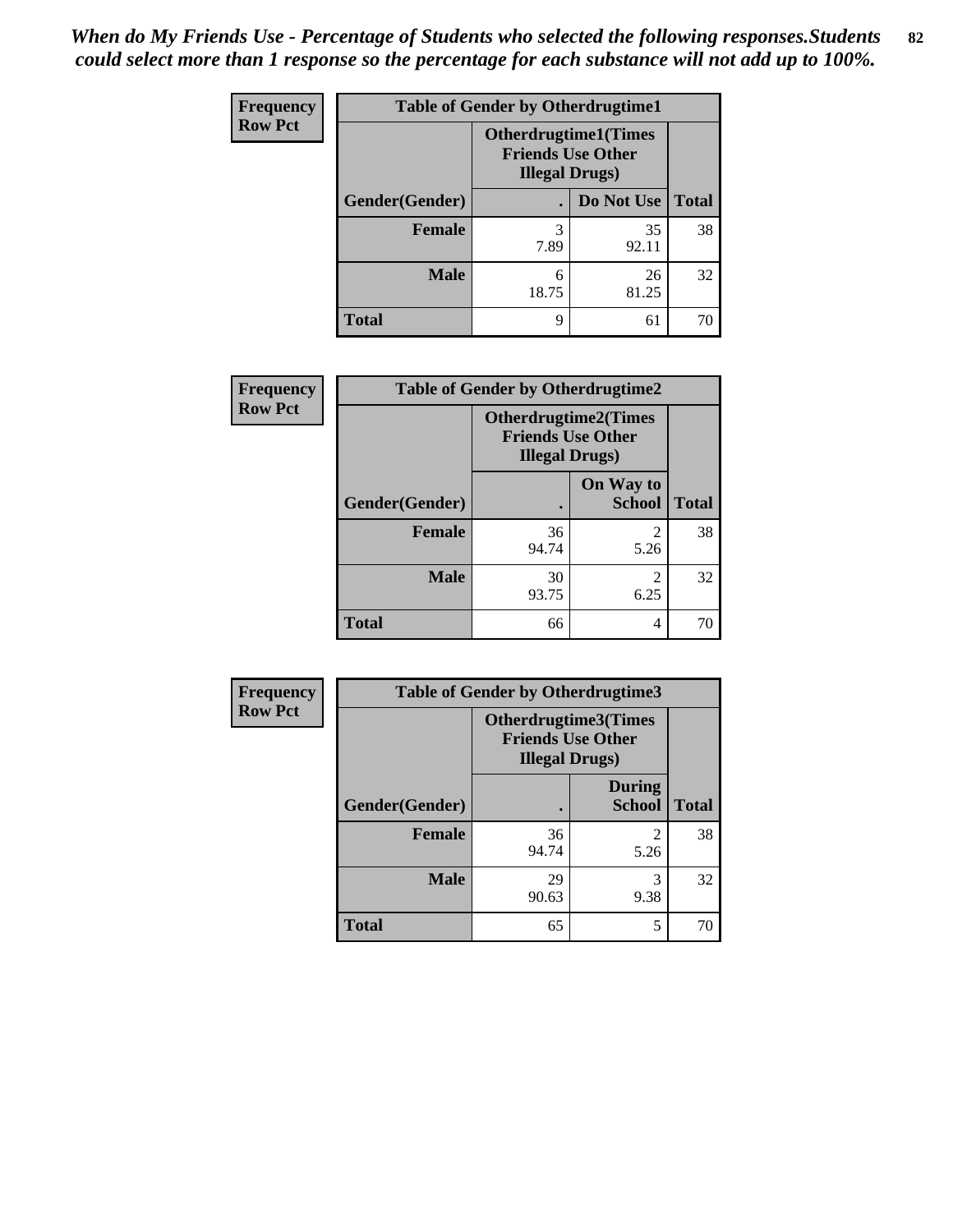*When do My Friends Use - Percentage of Students who selected the following responses.Students could select more than 1 response so the percentage for each substance will not add up to 100%.* **83**

| Frequency      | <b>Table of Gender by Otherdrugtime4</b> |                        |                                                         |              |
|----------------|------------------------------------------|------------------------|---------------------------------------------------------|--------------|
| <b>Row Pct</b> |                                          | <b>Illegal Drugs</b> ) | <b>Otherdrugtime4(Times</b><br><b>Friends Use Other</b> |              |
|                | Gender(Gender)                           |                        | <b>On Way</b><br>Home<br>From<br><b>School</b>          | <b>Total</b> |
|                | <b>Female</b>                            | 35<br>92.11            | 3<br>7.89                                               | 38           |
|                | <b>Male</b>                              | 31<br>96.88            | 3.13                                                    | 32           |
|                | <b>Total</b>                             | 66                     | 4                                                       | 70           |

| Frequency      | <b>Table of Gender by Otherdrugtime5</b> |                                                                                    |            |              |
|----------------|------------------------------------------|------------------------------------------------------------------------------------|------------|--------------|
| <b>Row Pct</b> |                                          | <b>Otherdrugtime5</b> (Times<br><b>Friends Use Other</b><br><b>Illegal Drugs</b> ) |            |              |
|                | Gender(Gender)                           |                                                                                    | Weeknights | <b>Total</b> |
|                | Female                                   | 36<br>94.74                                                                        | 5.26       | 38           |
|                | <b>Male</b>                              | 29<br>90.63                                                                        | 9.38       | 32           |
|                | <b>Total</b>                             | 65                                                                                 | 5          | 70           |

| <b>Frequency</b> | <b>Table of Gender by Otherdrugtime6</b> |                                                                                   |            |              |
|------------------|------------------------------------------|-----------------------------------------------------------------------------------|------------|--------------|
| <b>Row Pct</b>   |                                          | <b>Otherdrugtime6(Times</b><br><b>Friends Use Other</b><br><b>Illegal Drugs</b> ) |            |              |
|                  | Gender(Gender)                           |                                                                                   | Weekends   | <b>Total</b> |
|                  | <b>Female</b>                            | 35<br>92.11                                                                       | 3<br>7.89  | 38           |
|                  | <b>Male</b>                              | 28<br>87.50                                                                       | 4<br>12.50 | 32           |
|                  | <b>Total</b>                             | 63                                                                                | ℸ          | 70           |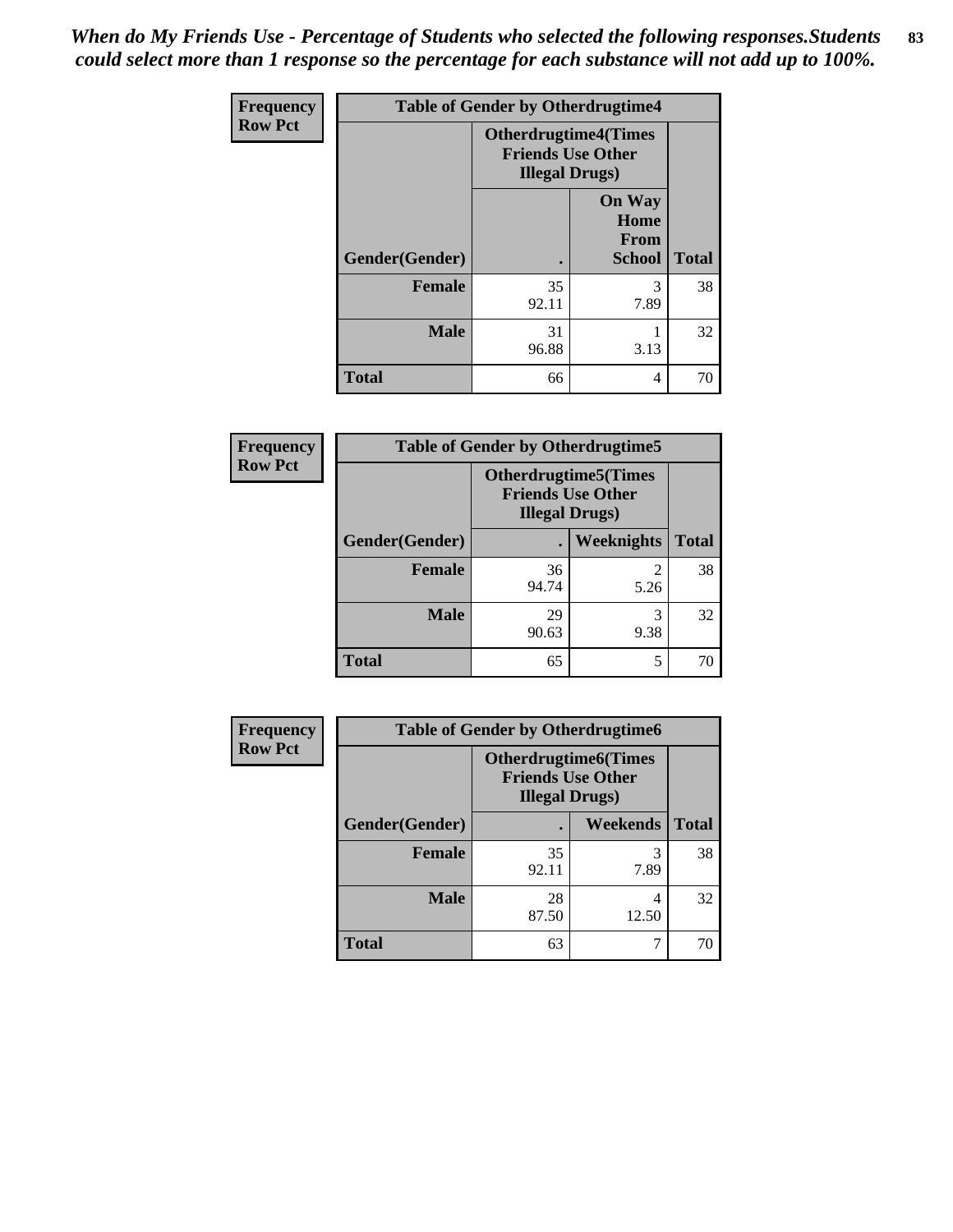## *Other Questions* **84**

| <b>Frequency</b> | <b>Table of Gender by Educationalcohol</b> |                                                                                                                                       |                |              |
|------------------|--------------------------------------------|---------------------------------------------------------------------------------------------------------------------------------------|----------------|--------------|
| <b>Row Pct</b>   |                                            | <b>Educationalcohol</b> (I<br>have been taught<br>about alcohol,<br>tobacco,<br>and other drugs<br>within the last year<br>at school) |                |              |
|                  | Gender(Gender)                             | <b>Yes</b>                                                                                                                            | N <sub>0</sub> | <b>Total</b> |
|                  | <b>Female</b>                              | 26<br>68.42                                                                                                                           | 12<br>31.58    | 38           |
|                  | <b>Male</b>                                | 28<br>87.50                                                                                                                           | 4<br>12.50     | 32           |
|                  | <b>Total</b>                               | 54                                                                                                                                    | 16             | 70           |

| Frequency      | <b>Table of Gender by Rodedrinking</b> |                                                                                                                     |                |              |
|----------------|----------------------------------------|---------------------------------------------------------------------------------------------------------------------|----------------|--------------|
| <b>Row Pct</b> |                                        | Rodedrinking(In<br>the past 30 days I<br>have ridden in a<br>car with a driver<br>who had been<br>drinking alcohol) |                |              |
|                | Gender(Gender)                         | Yes                                                                                                                 | N <sub>0</sub> | <b>Total</b> |
|                | <b>Female</b>                          | 4<br>10.53                                                                                                          | 34<br>89.47    | 38           |
|                | <b>Male</b>                            | 6<br>18.75                                                                                                          | 26<br>81.25    | 32           |
|                | <b>Total</b>                           | 10                                                                                                                  | 60             | 70           |

| Frequency      | <b>Table of Gender by Drugsschool</b> |                                                                                                                                     |                |              |
|----------------|---------------------------------------|-------------------------------------------------------------------------------------------------------------------------------------|----------------|--------------|
| <b>Row Pct</b> |                                       | <b>Drugsschool</b> (During<br>the past 12 months,<br>I have been offered,<br>sold,<br>or given illegal drugs<br>on school property) |                |              |
|                | Gender(Gender)                        | Yes                                                                                                                                 | N <sub>0</sub> | <b>Total</b> |
|                | <b>Female</b>                         | 8<br>21.05                                                                                                                          | 30<br>78.95    | 38           |
|                | <b>Male</b>                           | 11<br>34.38                                                                                                                         | 21<br>65.63    | 32           |
|                | <b>Total</b>                          | 19                                                                                                                                  | 51             | 70           |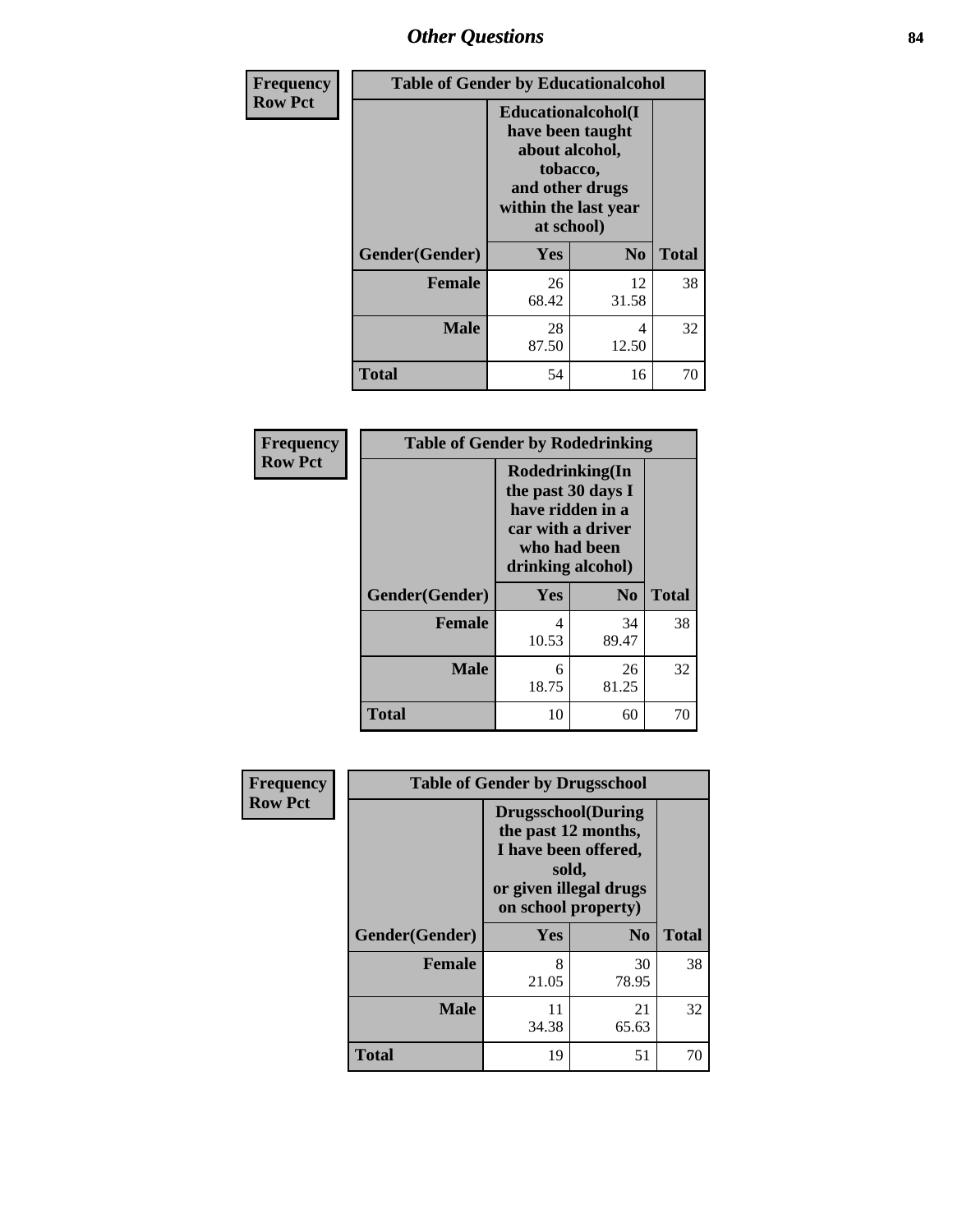# *Other Questions* **85**

| Frequency      | <b>Table of Gender by Bingedrinking</b> |                                                                                                                          |                   |                     |              |
|----------------|-----------------------------------------|--------------------------------------------------------------------------------------------------------------------------|-------------------|---------------------|--------------|
| <b>Row Pct</b> |                                         | <b>Bingedrinking</b> (I<br>have drunk five or<br>more drinks of<br>alcohol at one<br>sitting during the<br>last 30 days) |                   |                     |              |
|                | Gender(Gender)                          | 0<br><b>Days</b>                                                                                                         | 1 or<br>2<br>days | 20 to<br>29<br>days | <b>Total</b> |
|                | <b>Female</b>                           | 37<br>97.37                                                                                                              | $\Omega$<br>0.00  | 2.63                | 38           |
|                | <b>Male</b>                             | 30<br>93.75                                                                                                              | 3.13              | 3.13                | 32           |
|                | <b>Total</b>                            | 67                                                                                                                       |                   | 2                   | 70           |

| Frequency      | <b>Table of Gender by Educationaids</b> |                                                                                                 |                |              |
|----------------|-----------------------------------------|-------------------------------------------------------------------------------------------------|----------------|--------------|
| <b>Row Pct</b> |                                         | <b>Educationaids</b> (I<br>have been taught<br>about HIV/AIDS<br>at school in the<br>past year) |                |              |
|                | Gender(Gender)                          | <b>Yes</b>                                                                                      | N <sub>0</sub> | <b>Total</b> |
|                | <b>Female</b>                           | 29<br>76.32                                                                                     | 9<br>23.68     | 38           |
|                | <b>Male</b>                             | 31<br>96.88                                                                                     | 3.13           | 32           |
|                | <b>Total</b>                            | 60                                                                                              | 10             | 70           |

| Frequency      | <b>Table of Gender by Suicideconsider</b> |                 |                |              |
|----------------|-------------------------------------------|-----------------|----------------|--------------|
| <b>Row Pct</b> |                                           | Suicideconsider |                |              |
|                | Gender(Gender)                            | Yes             | N <sub>0</sub> | <b>Total</b> |
|                | <b>Female</b>                             | 10.53           | 34<br>89.47    | 38           |
|                | <b>Male</b>                               | 3.13            | 31<br>96.88    | 32           |
|                | <b>Total</b>                              |                 | 65             | 70           |